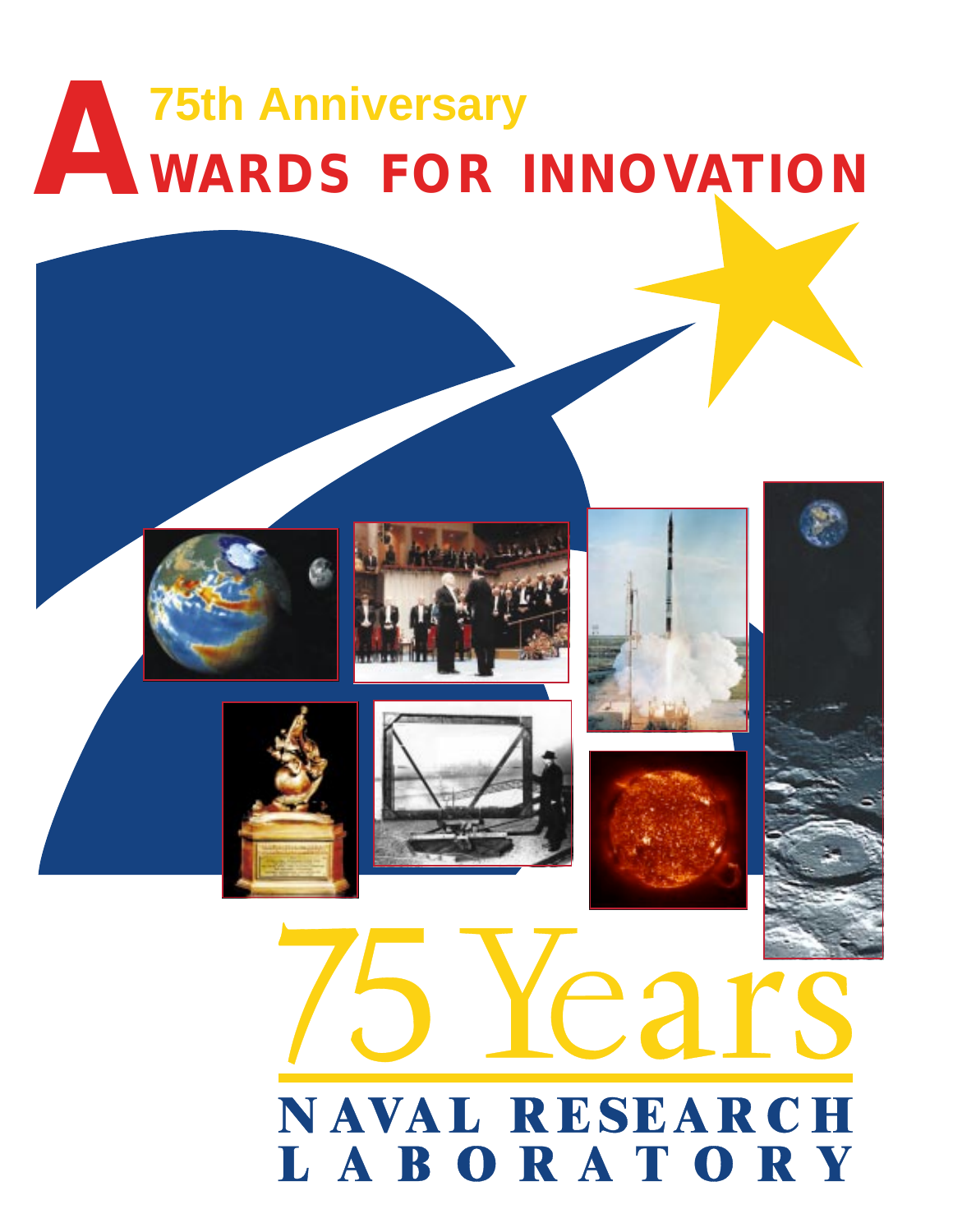

This plot shows the deviation of Pacific Ocean sea surface temperatures in 1992-1993 from the mean values of the previous seven years. Remarkably, the warm anomaly extending from Japan to North America at 40° N can be traced back to anomalies caused in the tropics a decade earlier by the 1982-1983 El Niño climate event.



Dr. Jerome Karle receives the 1985 Nobel Prize in Chemistry from King Carl Gustav XVI of Sweden. Dr. Karle and his colleague, Dr. Herbert Hauptman, shared the prize for their path-breaking work in crystal structure analysis.



Launch of NRL's Vanguard rocket from Cape Canaveral. NRL was chosen in 1955 to develop and launch the United States' first space satellite, in conjunction with the International Geophysical Year. Vanguard (TV-4) was successfully launched on March 17, 1958, after two earlier attempts to reach orbit failed during the preceding December and February.



The Robert J. Collier Trophy, established in 1912, is given annually, "for the greatest achievement in aeronautics or astronautics in America." The 1992 Trophy was presented to the Global Positioning System (GPS) Team, composed of researchers from the Naval Research Laboratory, the U.S. Air Force, the Aerospace Corporation, Rockwell International Corporation, and IBM Federal Systems.



This colorized image shows the full Earth over the lunar north pole as Clementine completes mapping orbit 102 on March 13, 1994. It is a clear day over Africa and the Arabian Peninsula. The angular separation between lunar horizon and Earth has been reduced for illustration purposes. The large crater at the bottom of the image is Plaskett at 180° west, 82° north.

Radar researcher and later Director of Research, Dr. Robert Page, standing on the roof of Building 1 with an antenna developed for performance comparison with the experimental 200 MHz radar installed on the USS Leary. The USS Leary served as a test platform for radar before its general introduction into the Fleet.



Image of the Sun in Helium II at 304 Å from the Extreme Ultraviolet Imaging Telescope on the SOHO satellite; bright active regions on the disk and a prominence off the southwest limb are visible.



Logo of NRL's Diamond Jubilee celebration, symbolizing the scope of science and technology development that has resulted from 75 years of research at the Laboratory—from the sea to the stars

**NRL NRL NRL- NRL NRL- NRL**- NRL- NRL NRL- NRL NRL- NRL NRL- NRL NRL- NRL NRL- NRL NRL NRL NRL NRL N **WASHINGTON SSC MONTEREY**<br>(202) 767-2541 (601) 688-5328 (408) 656-4708 Public Affairs (202) 767-2541 **NRL's URL: http://www.nrl.navy.mil/**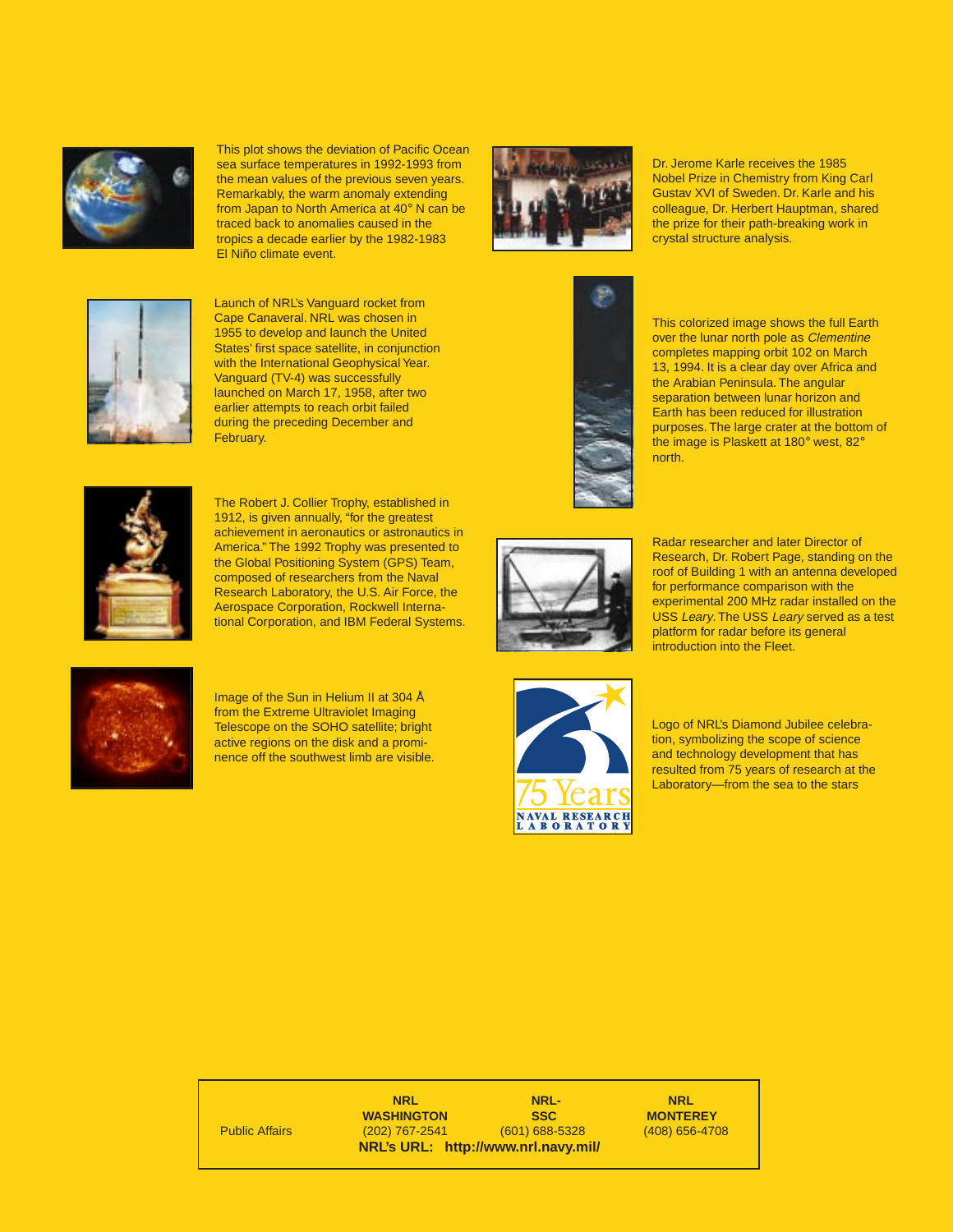# *Celebrating 75 Years of Science and Technology Development for the Navy and the Nation*



**Naval Research Laboratory 1923-1998**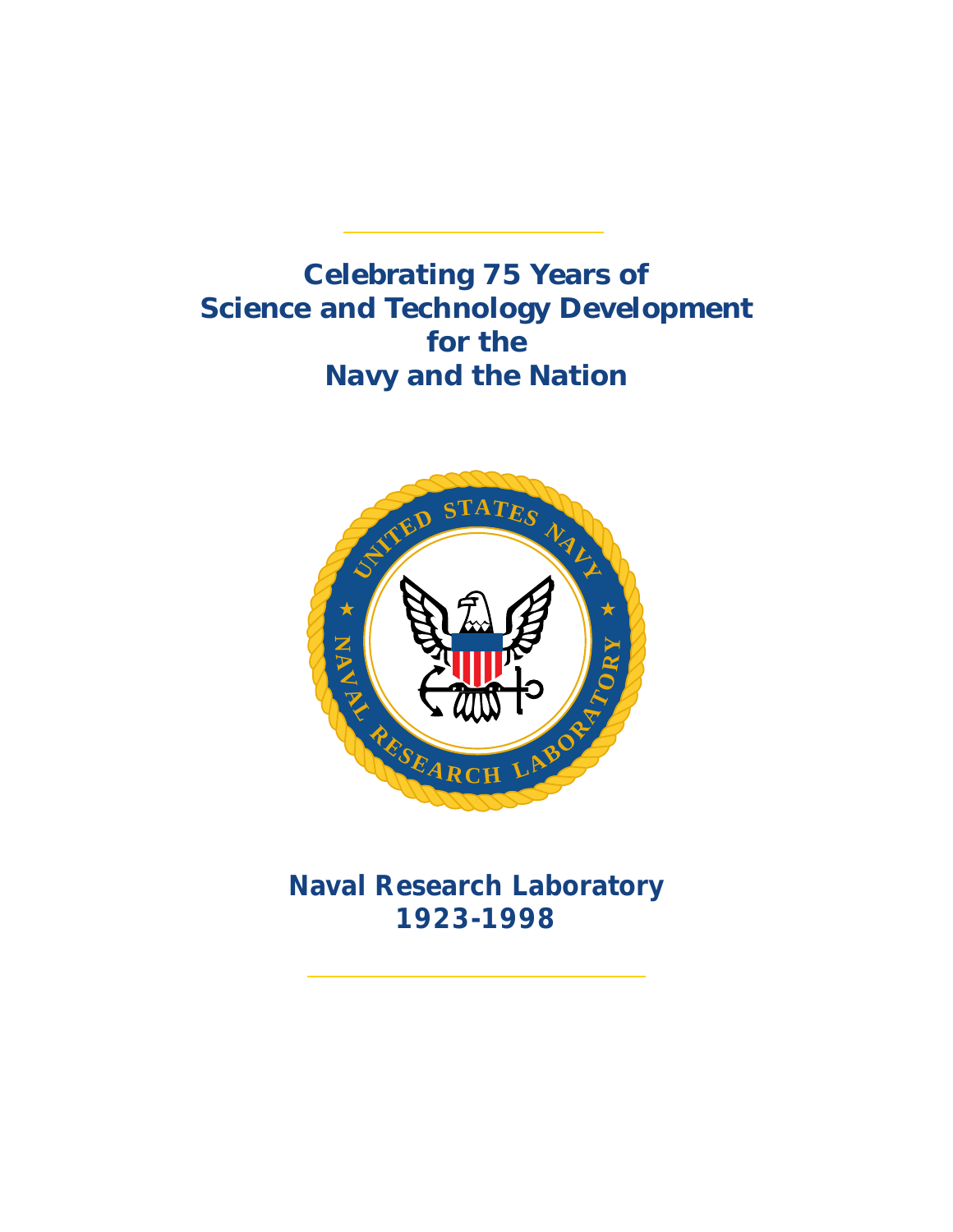## **CONTENTS**

| PREFACE                                                                              | V              |
|--------------------------------------------------------------------------------------|----------------|
|                                                                                      | 1              |
|                                                                                      | 2              |
| Development of High-Frequency Radio Equipment __________________________________     | 3              |
| Radio Propagation and the "Skip-Distance" Effect _______________________________     | $\overline{4}$ |
|                                                                                      | 5              |
|                                                                                      | 6              |
|                                                                                      | 7              |
|                                                                                      | 8              |
|                                                                                      | 9              |
|                                                                                      | 10             |
|                                                                                      | 11             |
|                                                                                      | 12             |
|                                                                                      |                |
| First Far-Ultraviolet Spectrum of the Sun                                            | 14             |
|                                                                                      |                |
|                                                                                      | 16             |
|                                                                                      |                |
|                                                                                      | 18             |
|                                                                                      |                |
| Radar Absorbing Materials and Anechoic Chambers ________________________________     | 20             |
|                                                                                      |                |
|                                                                                      |                |
|                                                                                      |                |
| Vanguard Program - Minitrack and Space Surveillance ____________________________ 24  |                |
| Vanguard Program - The Satellites and the Science ______________________________     | 25             |
| First Operational Satellite Communication System -                                   |                |
|                                                                                      | 26             |
|                                                                                      | 27             |
|                                                                                      | 28             |
| SOLRAD I                                                                             | 29             |
| America's First Operational Intelligence Satellite _____________________________     | 30             |
|                                                                                      | 31             |
| Improved Aircraft Canopy and Window Materials ___________________________________ 32 |                |
|                                                                                      | 33             |
|                                                                                      | 34             |
|                                                                                      | 35             |
|                                                                                      |                |
|                                                                                      | 37             |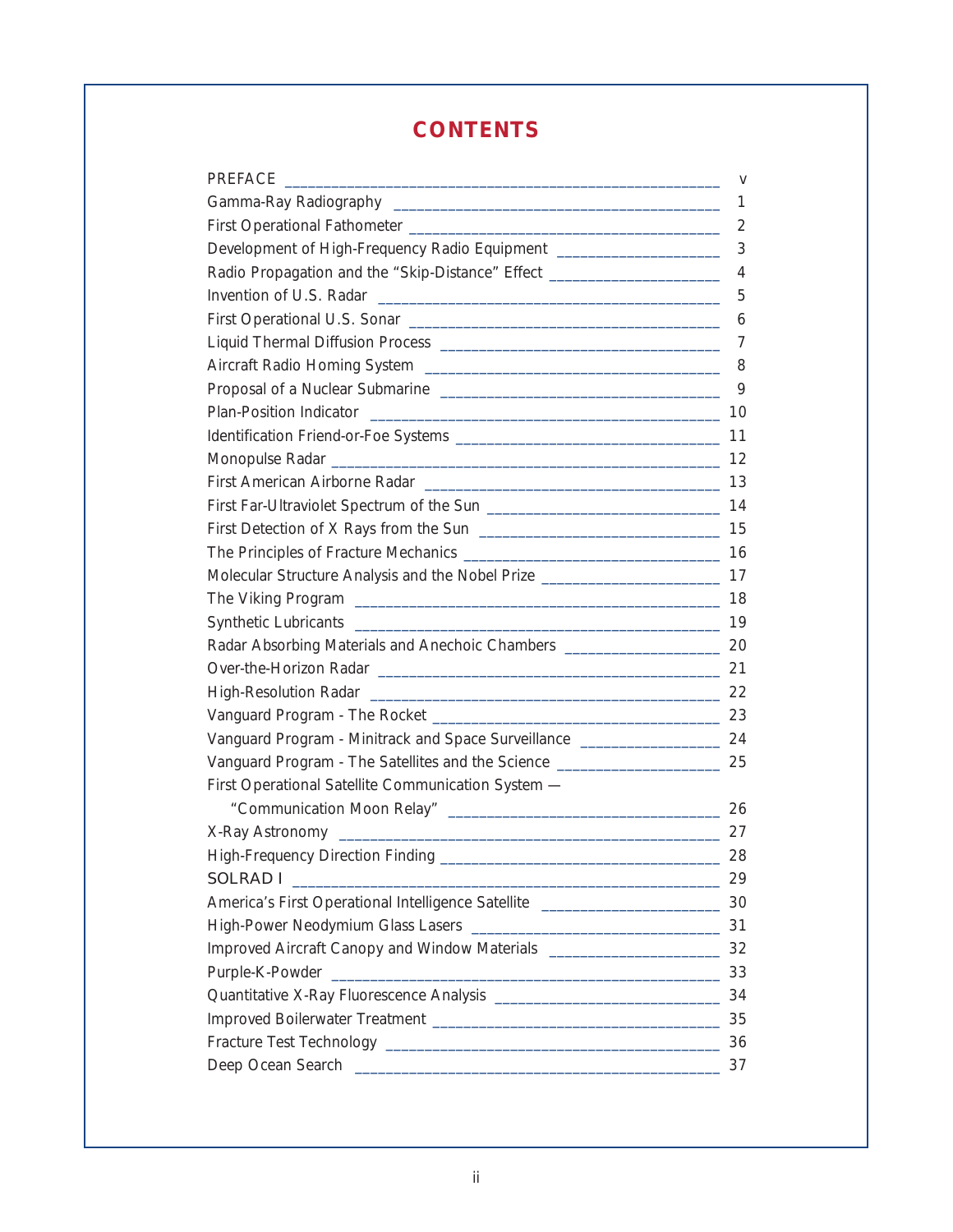|                                                                                  | 38 |
|----------------------------------------------------------------------------------|----|
|                                                                                  | 39 |
|                                                                                  | 40 |
|                                                                                  |    |
| Ultraviolet Remote Sensing of the Upper Atmosphere _____________________________ | 42 |
|                                                                                  |    |
|                                                                                  | 44 |
|                                                                                  |    |
| High-Power, High-Current Pulsed Power Generators _______________________________ | 46 |
|                                                                                  |    |
| Windspeed Measurement Using Microwave Imaging __________________________________ | 48 |
|                                                                                  |    |
|                                                                                  |    |
|                                                                                  |    |
|                                                                                  | 52 |
|                                                                                  |    |
|                                                                                  | 54 |
|                                                                                  |    |
|                                                                                  | 56 |
|                                                                                  |    |
| Key Distribution and Management for Cryptographic Equipment ___________ 58       |    |
|                                                                                  |    |
|                                                                                  | 60 |
|                                                                                  |    |
| Navy Operational Global Atmospheric Prediction System ________________           | 62 |
|                                                                                  |    |
|                                                                                  | 64 |
|                                                                                  |    |
|                                                                                  | 66 |
| Magnetic Materials and Semiconductor Technology ________________________________ | 67 |
|                                                                                  | 68 |
| Deep Space Program Science Experiment (Clementine) ______________                | 69 |
|                                                                                  | 70 |
|                                                                                  | 71 |
| Dilute Aperture Imaging at Optical Wavelengths _________________________________ | 72 |
|                                                                                  | 73 |
| Application of Nuclear Quadrupole Resonance for                                  |    |
|                                                                                  | 74 |
|                                                                                  | 75 |
|                                                                                  |    |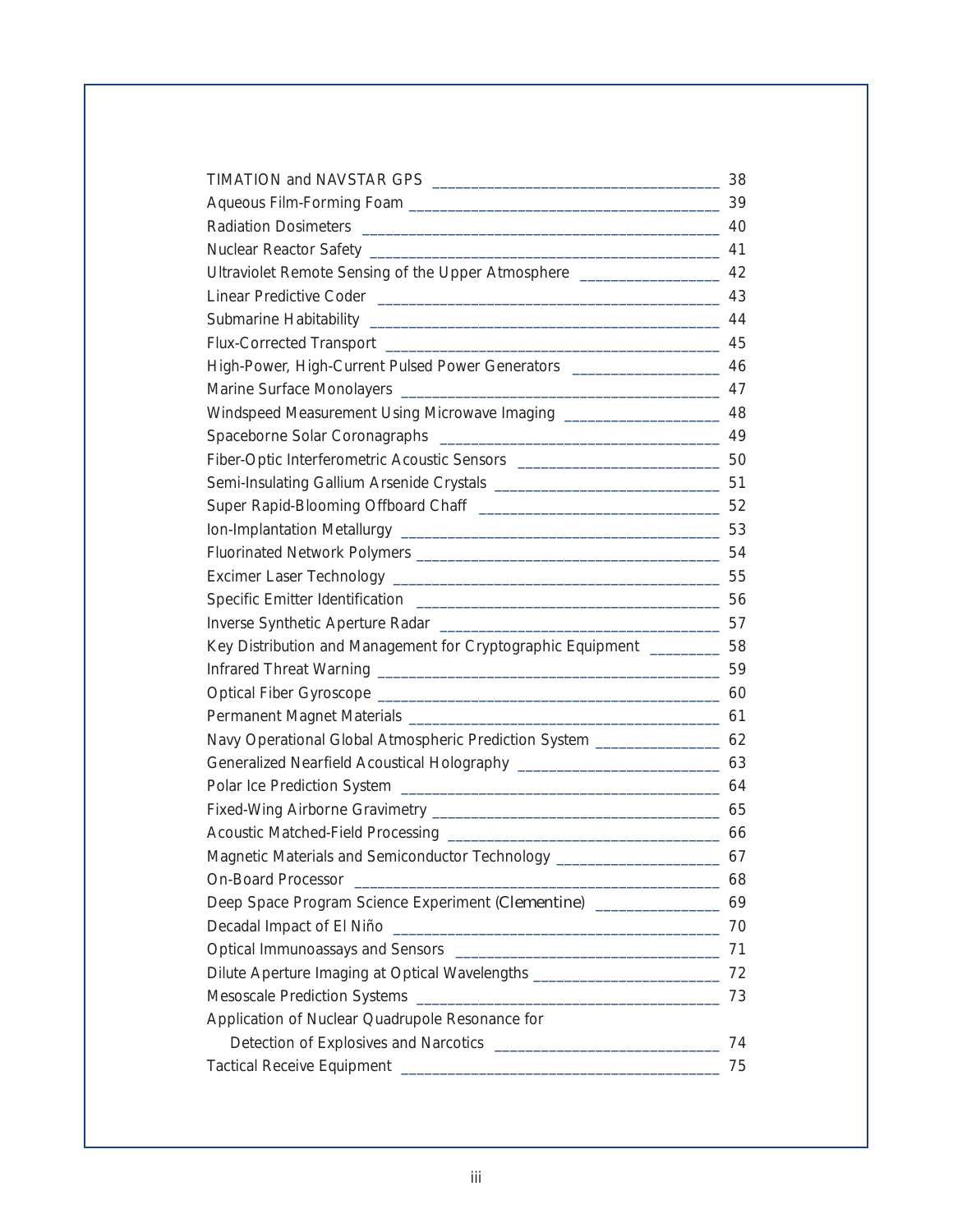

## **NRL Mission**

To conduct a broadly based multidisciplinary program of scientific research and advanced technological development directed toward maritime applications of new and improved materials, techniques, equipment, systems, and ocean, atmospheric, and space sciences and related technologies.

The Naval Research Laboratory provides

- Primary in-house research for the physical, engineering, space, and environmental sciences
- Broadly based exploratory and advanced development programs in response to identified and anticipated Navy needs
- Broad multidisciplinary support to the Naval Warfare Centers
- Space and space systems technology, development, and support.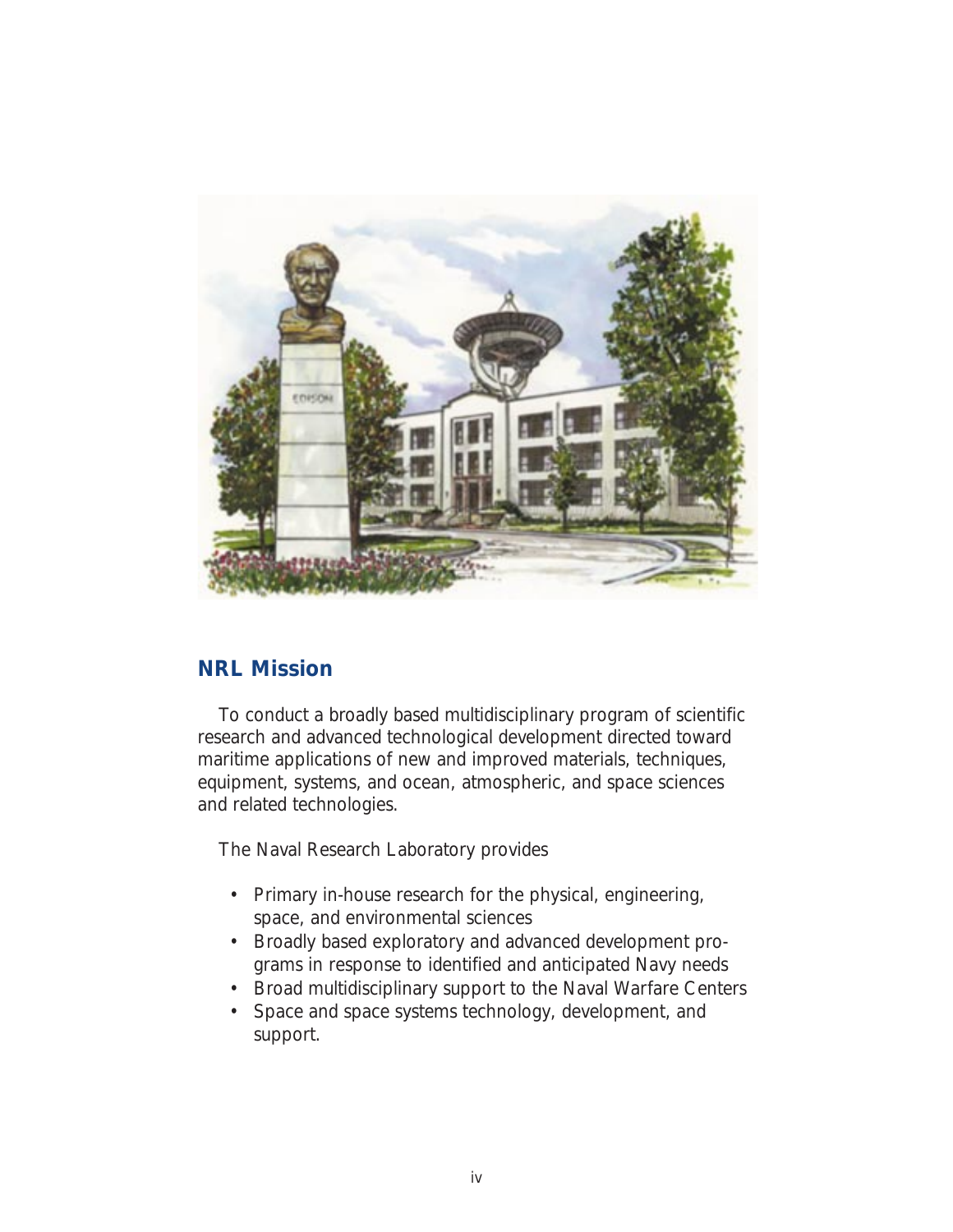#### *PREFACE*

<span id="page-6-0"></span>To commemorate the 75th anniversary of the Naval Research Laboratory (NRL), 75 innovations were formally recognized in a ceremony held on June 19, 1998 in Washington, D.C. These innovations were selected to reflect the breadth and the sustained impact of the Laboratory's program. They include some of NRL's most important contributions to science, technology, national security, and society. They are, however, not to be interpreted as the "Top 75." While a few are scientific in nature, such as the Nobel Prize-winning work in chemistry, most are technological innovations that have found use in military and/or industrial applications. All are unclassified. Therefore, some major contributions, in areas such as space systems and electronic warfare, could not be publicly recognized.

To avoid an overwhelming document, the "histories" of the 75 were written to be brief. Such brevity means that much of the fascinating story behind each innovation unfortunately remains untold. However, together these 75 histories tell a fascinating story of a 75 year-old laboratory through their simple and individual differences.

• Some innovations were achieved quickly. In order to meet the national goal of orbiting a scientific satellite during the International Geophysical Year, Project Vanguard pioneered the development of a three-stage rocket, tracking system, and satellite in the unprecedented time of 2-1/2 years.

Others required many years to bring to fruition. The development of the first U.S. radar spanned the better part of two decades and was fielded in time for duty in the critical Pacific naval battles of World War II.

• Some were forged in times of war. A massive engineering effort, made in the midst of world conflict, resulted in a new uranium separation process that contributed to the Manhattan Project's success.

Others were born in times of peace. During America's demobilization after World War II, synthetic lubricants were developed for new high-performance jet aircraft that would later prowl and own the Korean skies of the early 1950s.

• Some journeyed far beyond to test new technologies for defense missions. The deep space probe *Clementine* marked America's return to the Moon, imaging the entire lunar surface in unprecedented clarity, and setting new standards for "faster, better, and cheaper" satellite development.

Others journeyed far beneath for answers to ill-fated missions. Deep sea search technologies were developed and used by expeditions to find the Navy's lost submarines, USS *Thresher* and USS *Scorpion*, which lay silent and broken on the dark ocean bottom.

• Some looked outward to decipher the cycle of creation and destruction within Nature's handiworks. A long-running series of solar studies were conducted to explain the Sun's effects on the Earth and, in turn, on military systems.

Others looked inward to decipher that cycle within Man's handiworks. The principles of fracture mechanics were pioneered to understand how all structures, both military and civilian, are created with, or will contain, flaws that govern their eventual failure.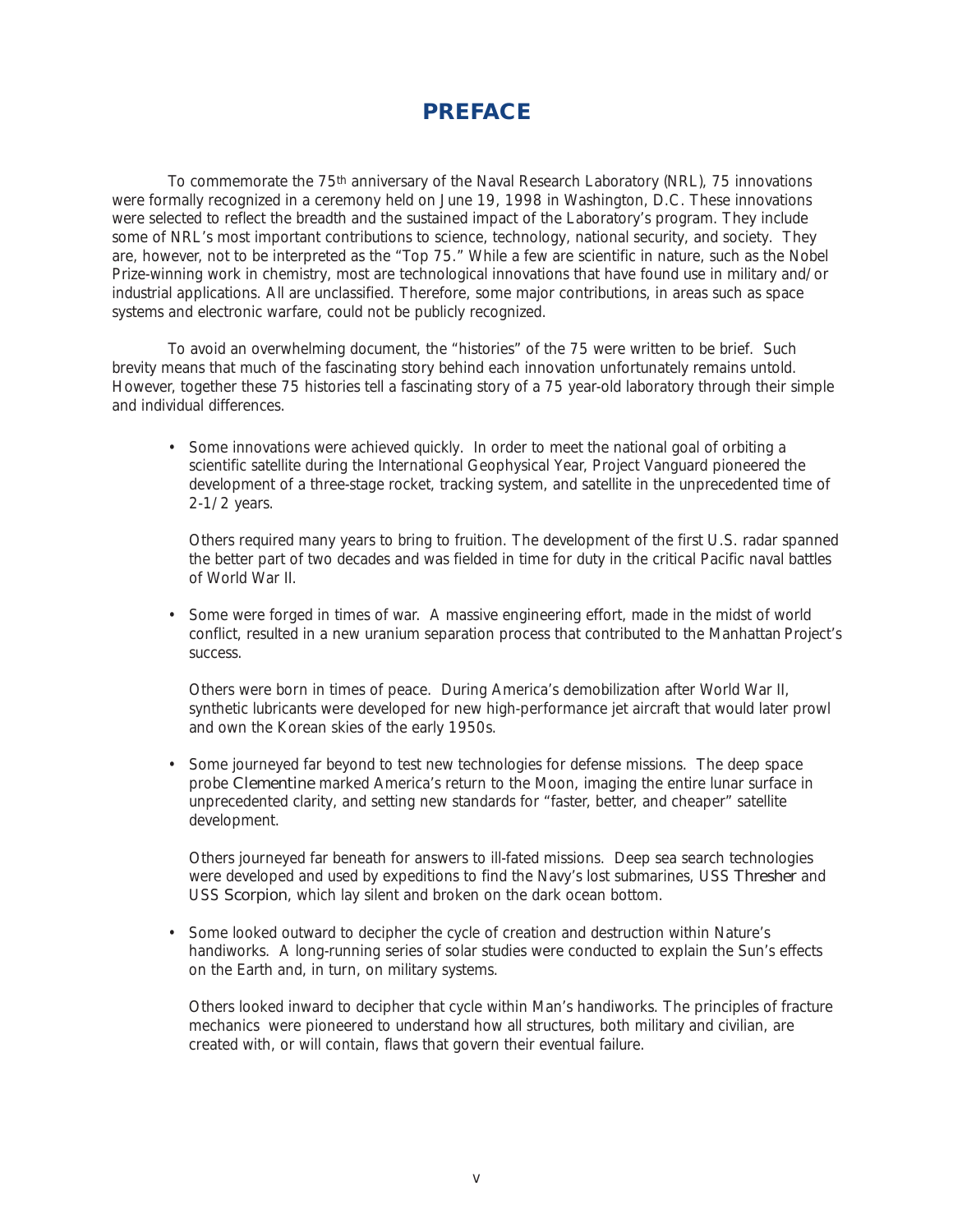• Some revealed more about the world in which we live. The discovery of El Niño's long-term impacts promise a greater understanding of how decadal oceanic effects may influence North America's weather.

Others revealed more about how we live in our world. New airport security technology was invented to detect explosives and narcotics, and may someday be used to detect landmines in countries afflicted with their presence long after hostilities have passed.

• Some served national interests in visible ways. The TIMATION concept led to invention and development of the first satellite prototypes of the NAVSTAR GPS, the revolutionary navigation system that played a critical role in the Gulf War and continues to shape our day-to-day lives with commercial applications.

Others served in invisible ways. The development of the first satellite for electronic intelligence collection, previously highly classified, provided a revolutionary capability that shaped the very conduct of military operations in America's "long twilight struggle" with communism.

Together, the 75 histories demonstrate that NRL has made a profound difference, in times of war and in times of peace, through the creative work of scientists and engineers who serve in the nation's interest. The record shows that since 1923 NRL has helped make the U.S. Fleet the most formidable naval fighting force in the world, and by doing so, helped safeguard democracy throughout the titanic conflicts with fascism and communism.

The 75 histories are presented in chronological order, from NRL's beginnings to the present day. Many of the earlier histories required varying degrees of research, and some detective work, because the sands of time had partially obscured both the work and its supporting documentation. For those histories I thank the NRL Historian, Dr. David van Keuren, for his pursuit of reference material ranging from Laboratory files to the Library of Congress, and, for the later histories, I thank the many scientists and engineers who provided much useful information. I also wish to thank the Laboratory's Director of Research, Dr. Timothy Coffey, whose questions, comments, and advice enhanced the technical integrity of this document.

Finally, there are faded histories, some representing the fruit of a career's labor, that have receded irretrievably into the past. Regrettably, these could not be selected. Existing only as anecdotal stories now, they can no longer be linked unambiguously to NRL. Lost histories are avoidable only through constant efforts to document both the work and its impact. What Shakespeare called "the inaudible and noiseless foot of Time" should compel us to continuously make those efforts as the Laboratory moves forward and into the next millennium.

 $= -\sum_{i=1}^{n}$ 

Don J. DeYoung Executive Assistant to the Director of Research June 1998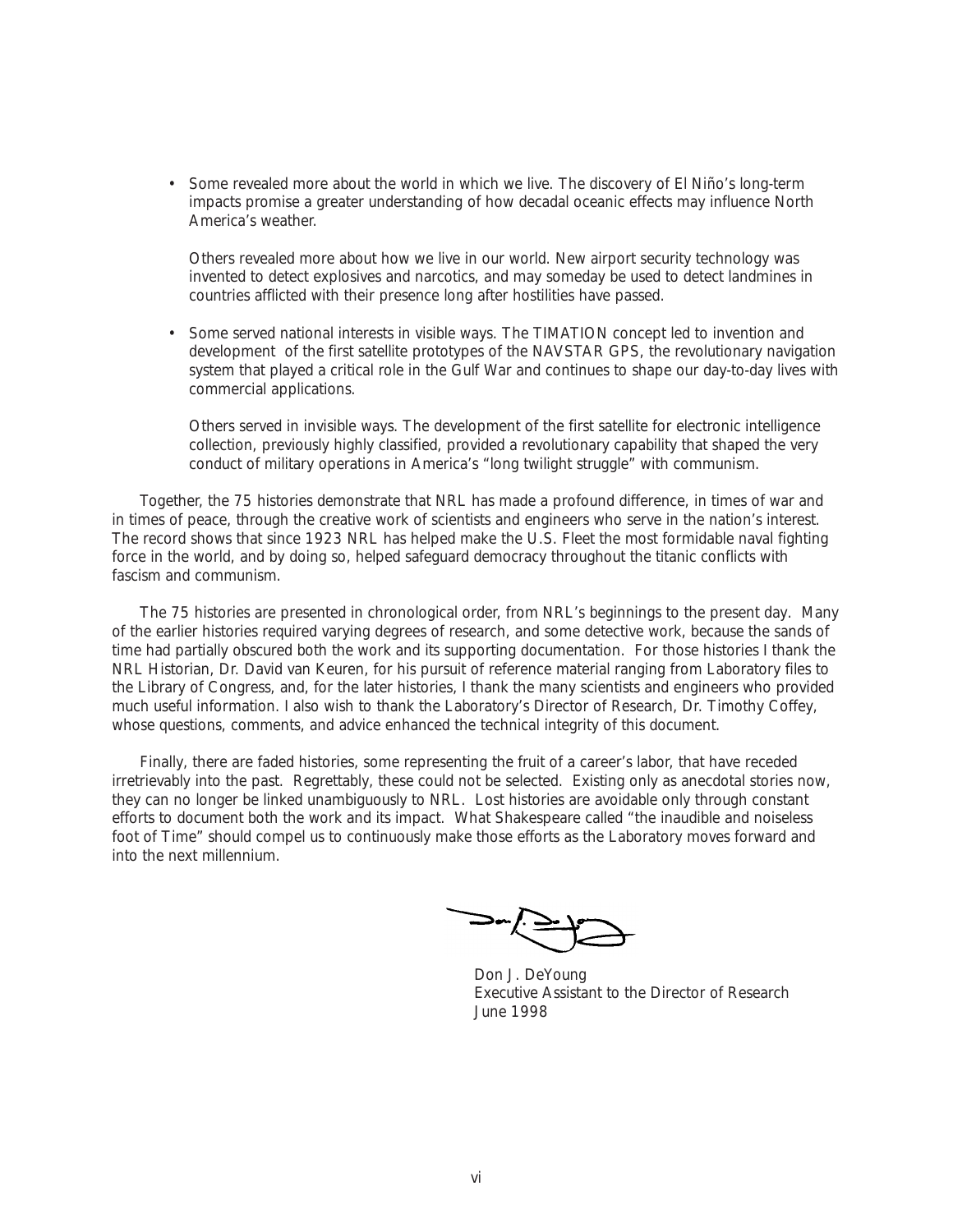<span id="page-8-0"></span>

|                                                           | <b>Gamma-Ray Radiography</b>                                                                                                                                                                                                                                                                                                                                                                                                                                                                                                                                                                                                                                                                                                                           |  |
|-----------------------------------------------------------|--------------------------------------------------------------------------------------------------------------------------------------------------------------------------------------------------------------------------------------------------------------------------------------------------------------------------------------------------------------------------------------------------------------------------------------------------------------------------------------------------------------------------------------------------------------------------------------------------------------------------------------------------------------------------------------------------------------------------------------------------------|--|
| <b>Achievement</b>                                        | NRL's development of gamma-ray radiography was an important contribution to the nonde-<br>structive testing (NDT) of metal castings and welds. The method, devised by R.F. Mehl in<br>the 1920s, entailed the use of gamma-ray radiation as a shadowgraphic technique to detect<br>flaws in cast or welded steels.                                                                                                                                                                                                                                                                                                                                                                                                                                     |  |
|                                                           | This technique was first used to ascertain the extent of suspected flaws in the sternpost<br>castings of the U.S. Navy's new 10,000-ton heavy cruisers. <sup>1</sup> The integrity of these post<br>castings was vital to the successful operation of the vessels. Upon examination, the<br>sternpost castings of these vessels were found to be faulty, and all 10 cruisers of the affected<br>class subsequently had to be repaired to avoid operational failure. During the five-year<br>period before World War II, this NDT technique facilitated the development of improved<br>steel casting processes. By trial and nondestructive examination, the methods used in all<br>stages of the molding, casting, and testing of steel were improved. |  |
| <b>Impact</b>                                             | Mehl's work on the Navy's cruiser sternpost castings established gamma-ray radiography as<br>an NDT technique in this country. <sup>2</sup> It also contributed to American seapower by improving<br>the production of high-quality steel for armor, ship frames, and fittings.                                                                                                                                                                                                                                                                                                                                                                                                                                                                        |  |
|                                                           | In 1941, the American Society for Nondestructive Testing originated the biannual Mehl<br>Honor Lecture series to honor R.F. Mehl for his pioneering work in gamma-ray radiography.<br>The selected speaker is chosen for having made an outstanding contribution to the field of<br>NDT <sup>3</sup>                                                                                                                                                                                                                                                                                                                                                                                                                                                   |  |
| <b>Primary</b><br><b>Reference</b><br><b>Documents</b>    | • Mehl, R.F., Doan, G.E., and Barrett, C.S., "Radiography by the Use of Gamma Rays,"<br>Transactions of the American Society for Steel Treating, Chicago, 1930.                                                                                                                                                                                                                                                                                                                                                                                                                                                                                                                                                                                        |  |
|                                                           | Barrett, C.S., Gezelius, R.A., and Mehl, R.F., "The Technique of Radiography by<br>$\bullet$<br>Gamma Rays," Metals and Alloys, December 1930.                                                                                                                                                                                                                                                                                                                                                                                                                                                                                                                                                                                                         |  |
|                                                           | Mehl, R.F., "Report on Use of Gamma Rays for Radiographic Inspection of Sternpost<br>$\bullet$<br>and Keel Knuckle Casting," NRL Report, June 30, 1931.                                                                                                                                                                                                                                                                                                                                                                                                                                                                                                                                                                                                |  |
|                                                           | • Mehl, R.F., "Radiography Inspection with Gamma Rays," American Machinist, Vol. 75,<br>278-80 (1931).                                                                                                                                                                                                                                                                                                                                                                                                                                                                                                                                                                                                                                                 |  |
| <b>Individual(s)</b><br><b>Being</b><br><b>Recognized</b> | R.F. Mehl                                                                                                                                                                                                                                                                                                                                                                                                                                                                                                                                                                                                                                                                                                                                              |  |
|                                                           |                                                                                                                                                                                                                                                                                                                                                                                                                                                                                                                                                                                                                                                                                                                                                        |  |

<sup>1</sup> Taylor, A.H., *The First Twenty-Five Years of the Naval Research Laboratory* (NAVEXOS P-549), April 1948, p. 26.

<sup>2</sup> *Materials Science and Technology Division History,* NRL/PU-6300-93-240 (May 1993), p. 91.

<sup>3</sup> Lambert, R.H., VADM, "A Tribute to Robert F. Mehl," *Materials Evaluation*, March 1972, p. 15.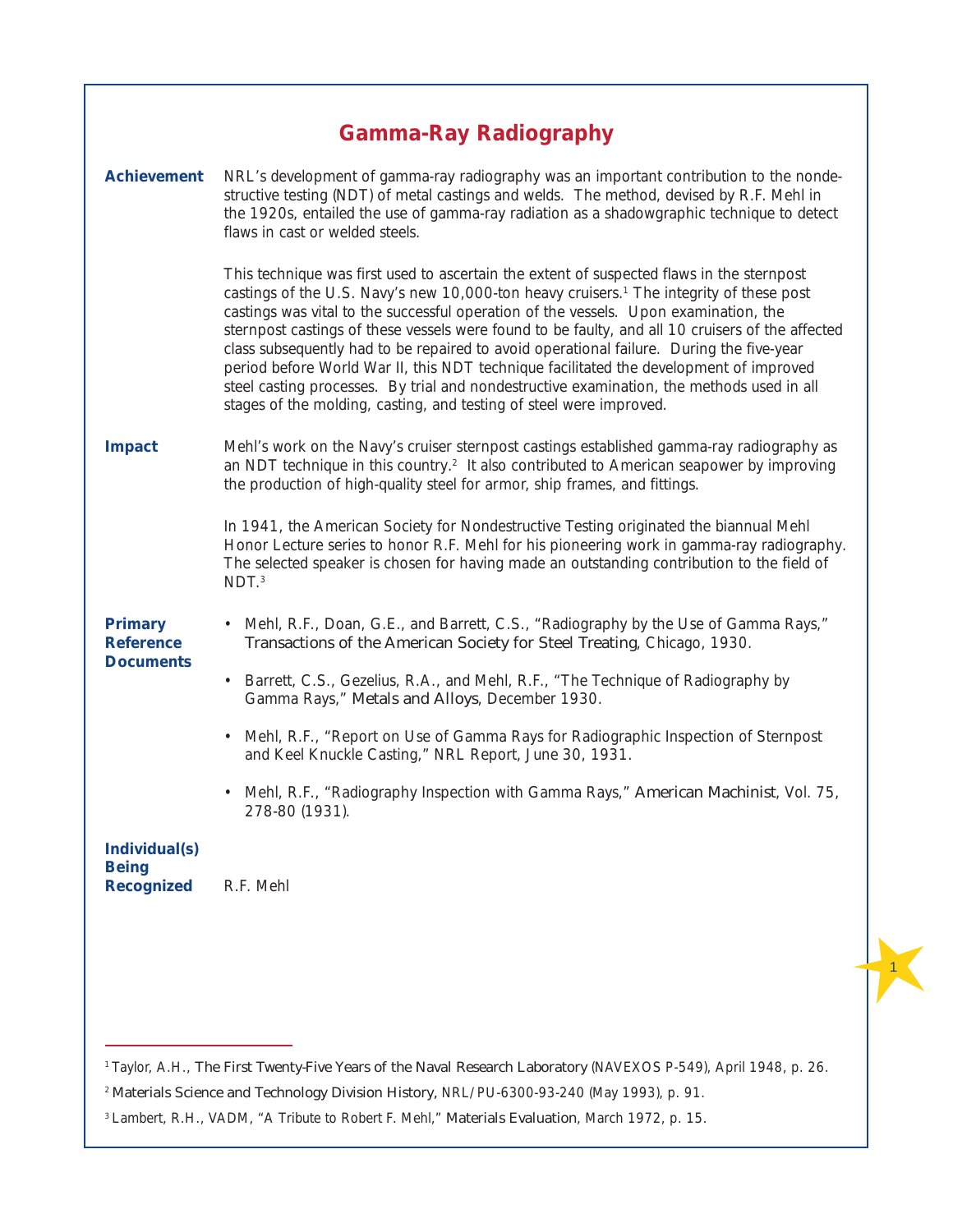## **First Operational Fathometer**

<span id="page-9-0"></span>

| <b>Achievement</b>                                        | One of NRL's first accomplishments was the development of the Sonic Depth Finder. Today<br>this device is called a fathometer. The depth finder used two transducers (U.S. Navy MV<br>type hydrophones), one for transmissions in the frequency range near 1,000 Hz, and the<br>second as a receiver. The method of measuring the transit time from the ship to the sea<br>bottom and return was provided by a calibrated time delay between the outgoing and<br>received signal. The repetition rate of the transmitted pulse was adjusted by the time delay<br>control to make the received signal exactly coincide with the next transmitted pulse. The<br>delay or depth was then read from the calibrated control.                                                                                           |
|-----------------------------------------------------------|-------------------------------------------------------------------------------------------------------------------------------------------------------------------------------------------------------------------------------------------------------------------------------------------------------------------------------------------------------------------------------------------------------------------------------------------------------------------------------------------------------------------------------------------------------------------------------------------------------------------------------------------------------------------------------------------------------------------------------------------------------------------------------------------------------------------|
|                                                           | This was the first acoustic depth finder to be placed in the U.S. Fleet for routine service.<br>The depth finder was installed in the destroyer USS Stewart just prior to its departure for<br>Manila via Gibraltar and the Suez Canal. Throughout the trip, soundings were taken at least<br>every 20 minutes and at times as often as every minute. The depths encountered were up<br>to 3,200 fathoms (5,900 m). In 1923 and 1924, depth finders were installed in the de-<br>stroyers USS Hull and USS Corey which proceeded to make a 35,000 square mile survey<br>off the coast of California. This was followed by installation of the equipment in several more<br>Navy ships. <sup>1</sup> In 1934, improved depth-finding equipment using the QB transducer was<br>installed in the Fleet. <sup>2</sup> |
| <b>Impact</b>                                             | The device developed by H.C. Hayes was the first depth finder to be placed in the Fleet for<br>routine service, greatly enhancing both surface and subsurface navigation.                                                                                                                                                                                                                                                                                                                                                                                                                                                                                                                                                                                                                                         |
| <b>Primary</b><br><b>Reference</b><br><b>Documents</b>    | Hayes, H.C., "The Sonic Depth Finder," Proceedings of the American Philosophical<br>Society, Vol. LXIII, No. 1 (1924).<br>Stephenson, E.B., "Instructions for Echo Detection Equipment Model XQB," NRL<br>٠<br>Report RA55A227, August 1934.                                                                                                                                                                                                                                                                                                                                                                                                                                                                                                                                                                      |
| <b>Individual(s)</b><br><b>Being</b><br><b>Recognized</b> | H.C. Hayes                                                                                                                                                                                                                                                                                                                                                                                                                                                                                                                                                                                                                                                                                                                                                                                                        |

<sup>1</sup> Hayes, H.C., "The Sonic Depth Finder," *Proceedings of the American Philosophical Society*, Vol. LXIII, No. 1 (1924). <sup>2</sup> Stephenson, E.B., "Instructions for Echo Detection Equipment Model XQB," NRL Report RA55A227, August 1934.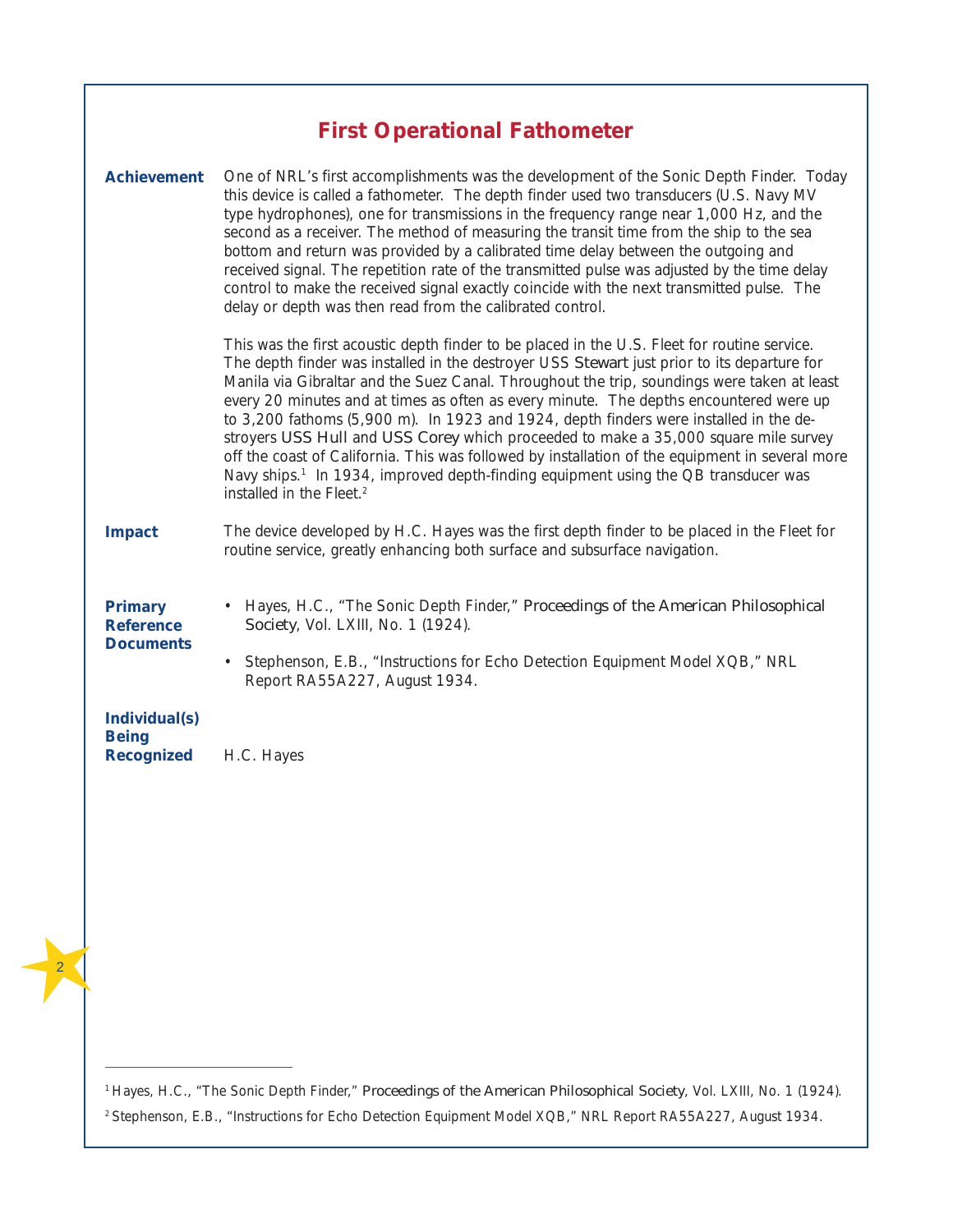## **Development of High-Frequency Radio Equipment**

<span id="page-10-0"></span>

| <b>Achievement</b>                                        | In addition to NRL's pioneering work in radio propagation, the Laboratory's development of<br>radio equipment, such as quartz-crystal frequency control, high-power transmitters, and<br>receivers, led to the adoption and extensive utilization of high frequency (HF) by the Navy.<br>Many of these NRL developments were adopted Navy-wide. For example, the quartz crystal<br>oscillator circuit became the Navy standard oscillator circuit $(1924)$ , <sup>1</sup> and the Model RG<br>receiver was the first to reach the Fleet in large numbers, becoming the Navy's principal<br>receiver (1925) for over a decade and continuing in service during World War II. <sup>2</sup> NRL's HF<br>radio equipment enabled the following achievements that, in turn, facilitated Navy-wide<br>adoption of HF communications. |
|-----------------------------------------------------------|--------------------------------------------------------------------------------------------------------------------------------------------------------------------------------------------------------------------------------------------------------------------------------------------------------------------------------------------------------------------------------------------------------------------------------------------------------------------------------------------------------------------------------------------------------------------------------------------------------------------------------------------------------------------------------------------------------------------------------------------------------------------------------------------------------------------------------|
|                                                           | • An important factor in the Navy's adoption of HF was the performance of the NRL-<br>developed HF transmitter and receiver carried by the Navy's dirigible USS Shenandoah<br>during its transcontinental trip in 1924. This equipment accomplished the unusual feat<br>of remaining in communication with NRL throughout the entire trip. <sup>3</sup>                                                                                                                                                                                                                                                                                                                                                                                                                                                                        |
|                                                           | • An NRL HF crystal-controlled transmitter communicated directly with the flagship USS<br>Seattle during the cruise of the Fleet to Australia in 1925, a demonstration that contrib-<br>uted importantly to the Navy's adoption of HF.                                                                                                                                                                                                                                                                                                                                                                                                                                                                                                                                                                                         |
|                                                           | • NRL maintained regular communications with the Antarctic base and support ships of<br>Commander R.E. Byrd's expedition to the South Pole in 1929. The base and ships were<br>equipped with NRL-designed and fabricated radio gear. <sup>4</sup>                                                                                                                                                                                                                                                                                                                                                                                                                                                                                                                                                                              |
| <b>Impact</b>                                             | NRL's advances in radio equipment made possible the Navy's adoption of that part of the<br>radio-frequency spectrum known as the HF band (2 to 30 MHz). That technological advance<br>had a profound effect on naval communications for the next 50 to 60 years during times of<br>peace and war.                                                                                                                                                                                                                                                                                                                                                                                                                                                                                                                              |
| <b>Primary</b><br><b>Reference</b>                        | Crossley, A., "Piezo-Electric Crystal-Controlled Transmitters," Institute of Radio Engi-<br>neers, January 1927.                                                                                                                                                                                                                                                                                                                                                                                                                                                                                                                                                                                                                                                                                                               |
| <b>Documents</b>                                          | Model RG Receiver, Naval Radio and Sound Reports, Project V-6E-26 (1925) and<br>Project V-6E-27 (1927 and 1933).                                                                                                                                                                                                                                                                                                                                                                                                                                                                                                                                                                                                                                                                                                               |
|                                                           | "Report of the Shenandoah Flight," Naval Radio and Sound Reports, December 1924.                                                                                                                                                                                                                                                                                                                                                                                                                                                                                                                                                                                                                                                                                                                                               |
| <b>Individual(s)</b><br><b>Being</b><br><b>Recognized</b> | A.H. Taylor, L.C. Young, and L.A. Gebhard                                                                                                                                                                                                                                                                                                                                                                                                                                                                                                                                                                                                                                                                                                                                                                                      |
|                                                           |                                                                                                                                                                                                                                                                                                                                                                                                                                                                                                                                                                                                                                                                                                                                                                                                                                |

<sup>1</sup> Gebhard, L.A., *Evolution of Naval Radio-Electronics and Contributions of the Naval Research Laboratory*, NRL Report 8300, 1979, p. 51.

3

<sup>3</sup> *Ibid*., p. 46.

<sup>2</sup> *Ibid.*, p. 60.

<sup>4</sup> Taylor, A.H., *Radio Reminiscences: A Half Century* (NRL, Washington, DC, 1948), pp. 134-135.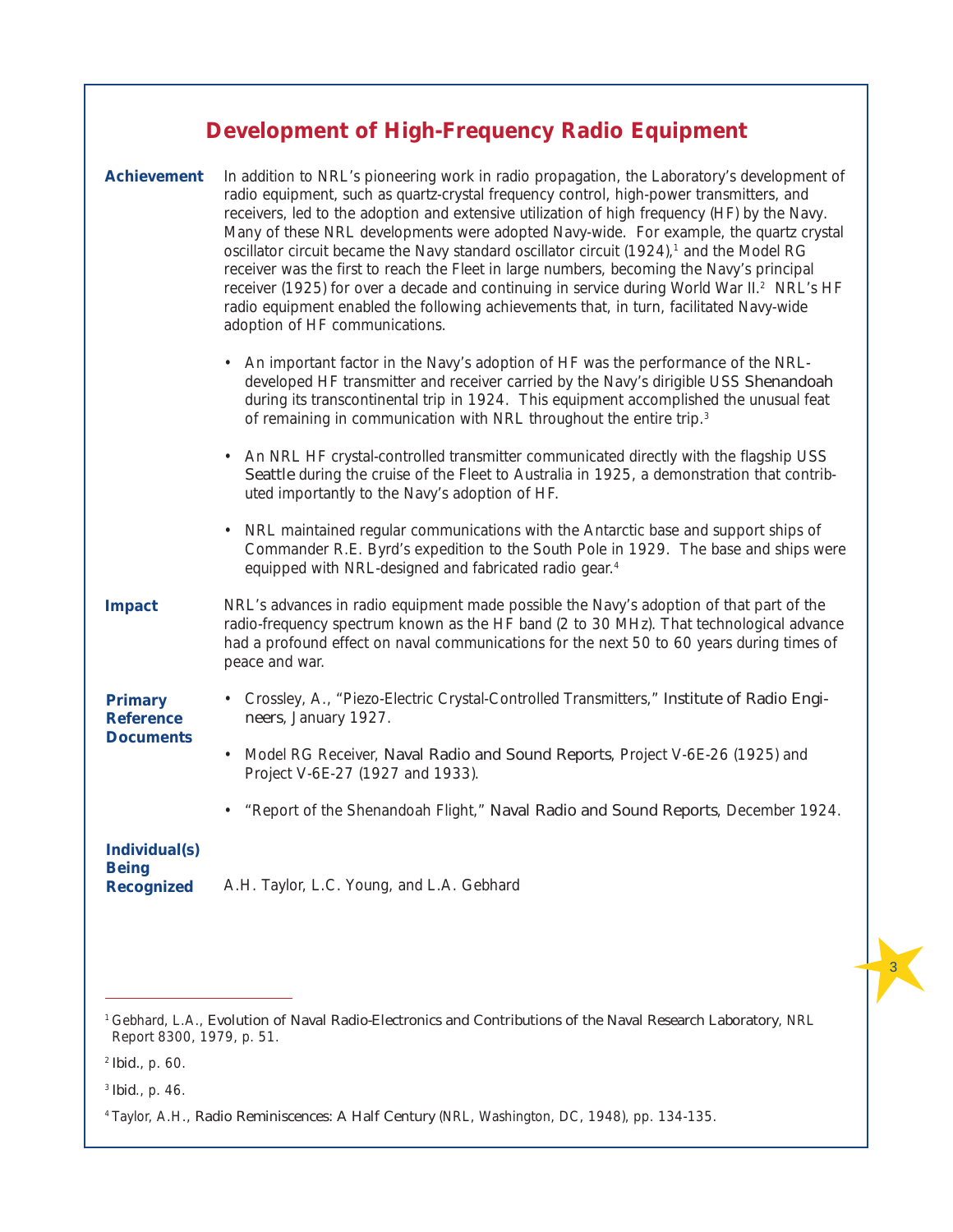## **Radio Propagation and the "Skip-Distance" Effect**

<span id="page-11-0"></span>

| <b>Achievement</b>                                        | In 1925, NRL discovered the principles governing the "skip-distance" effect, which could<br>not at the time be explained by the prevailing wave-propagation theory. The effect refers to<br>radio signals that disappear after the "ground wave" dissipates but reappear at a consider-<br>able distance, varying with frequency, time of day, and season. Building upon the work of<br>Sir Joseph Larmor, NRL's A. Hoyt Taylor and E.O. Hulburt jointly published in 1926 a<br>modification of the theory that adequately explained the high-frequency "skip-distance"<br>effect and that agreed with the experimental data. <sup>1</sup> In connection with this high-frequency-<br>propagation work, NRL was the first to determine the frequency above which radio waves<br>would penetrate the Earth's atmosphere and propagate through outer space, making radio<br>communication in space possible. <sup>2</sup> NRL would later develop the world's first satellite<br>communication system using the Moon as a relay. |
|-----------------------------------------------------------|--------------------------------------------------------------------------------------------------------------------------------------------------------------------------------------------------------------------------------------------------------------------------------------------------------------------------------------------------------------------------------------------------------------------------------------------------------------------------------------------------------------------------------------------------------------------------------------------------------------------------------------------------------------------------------------------------------------------------------------------------------------------------------------------------------------------------------------------------------------------------------------------------------------------------------------------------------------------------------------------------------------------------------|
|                                                           | NRL's work in this area further demonstrated that around-the-world HF transmissions could<br>be obtained through successive reflections from the Earth's ionosphere with the proper<br>choice of frequency, time of day, and season. Encirclement of the globe as many as three<br>times in the same transmission and in both directions was observed in 1926. At the same<br>time, reflections of the pulsed HF transmissions from Earth surface prominences, currently<br>called "backscatter," were first observed. These HF "backscatter" observations generated<br>the first concept of detecting and ranging on targets over very long distances. <sup>3</sup> This concept<br>led to the later development of over-the-horizon radar by NRL.                                                                                                                                                                                                                                                                            |
| <b>Impact</b>                                             | NRL's seminal work in the field of radio propagation laid the foundation for modern HF<br>wave-propagation theory; led to the Navy's acceptance of HF radio frequencies which had a<br>profound effect upon naval communications for the next 50 to 60 years; led to NRL's<br>development of the world's first satellite communication system; and led to the Laboratory's<br>development of over-the-horizon radar.                                                                                                                                                                                                                                                                                                                                                                                                                                                                                                                                                                                                           |
| <b>Primary</b><br><b>Reference</b><br><b>Documents</b>    | Taylor, A.H. and Hulburt, E.O., "Wave Propagation Phenomena at High Frequencies,"<br>Naval Radio and Sound Reports, September 1925.                                                                                                                                                                                                                                                                                                                                                                                                                                                                                                                                                                                                                                                                                                                                                                                                                                                                                            |
|                                                           | Taylor, A.H., "An Investigation of Transmission on the Higher Radio Frequencies,"<br>Institute of Radio Engineers, December 1925.                                                                                                                                                                                                                                                                                                                                                                                                                                                                                                                                                                                                                                                                                                                                                                                                                                                                                              |
|                                                           | Taylor, A.H. and Hulburt, E.O., "The Propagation of Radio Waves Over the Earth,"<br>Physical Review, Vol. 27, February 1926.                                                                                                                                                                                                                                                                                                                                                                                                                                                                                                                                                                                                                                                                                                                                                                                                                                                                                                   |
| <b>Individual(s)</b><br><b>Being</b><br><b>Recognized</b> | E.O. Hulburt and A.H. Taylor                                                                                                                                                                                                                                                                                                                                                                                                                                                                                                                                                                                                                                                                                                                                                                                                                                                                                                                                                                                                   |

<sup>2</sup> *Ibid.*, p. 115.

4

<sup>3</sup> *Ibid*., p. 44.

<sup>1</sup>Gebhard, L.A., *Evolution of Naval Radio-Electronics and Contributions of the Naval Research Laboratory*, NRL Report 8300, 1979, pp. 43-45.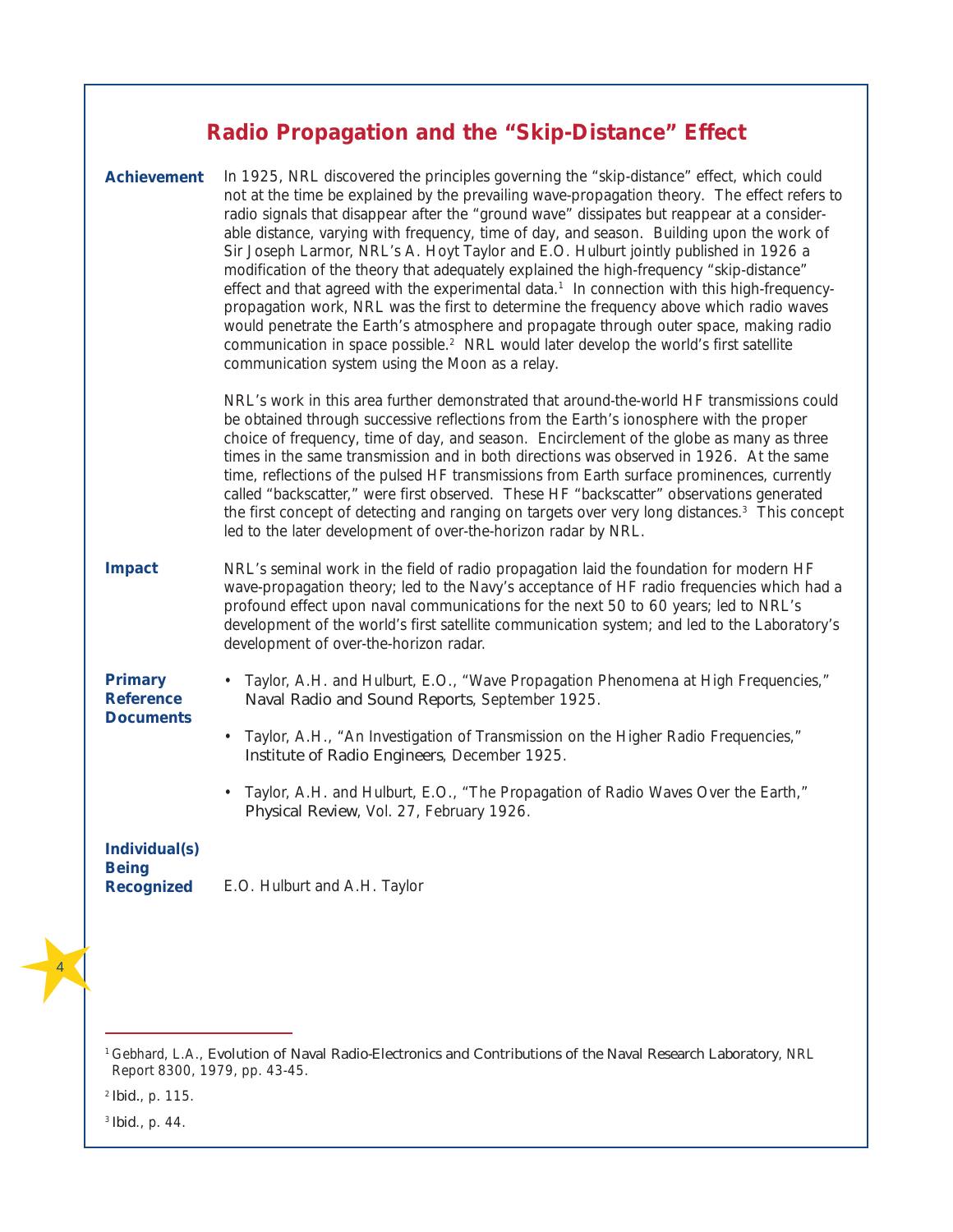<span id="page-12-0"></span>

| <b>Achievement</b>                                        | Prior to the development of radar, Navy ships could track other ships or aircraft only by<br>using optical techniques, sound ranging, or primitive radio direction finding. New methods<br>of detection and ranging were necessary. In 1922, <sup>1</sup> while working on radio direction finders<br>for aircraft, A.H. Taylor and L.C. Young noted a distortion of "phase shift" in radio signals<br>reflected from a steamer on the Potomac River. In short, NRL had detected a moving ship<br>by radio waves and had, as a result, discovered the radar principle. Eight years after the<br>initial discovery of the radar principle, NRL scientists observed that reflections of radio waves<br>from an airplane could also be detected.                     |
|-----------------------------------------------------------|-------------------------------------------------------------------------------------------------------------------------------------------------------------------------------------------------------------------------------------------------------------------------------------------------------------------------------------------------------------------------------------------------------------------------------------------------------------------------------------------------------------------------------------------------------------------------------------------------------------------------------------------------------------------------------------------------------------------------------------------------------------------|
|                                                           | From 1930 to 1940, NRL explored the use of radio for detection and ranging. In 1933,<br>the use of a pulse technique to detect aircraft and ships was proposed by Young. R.M. Page<br>made major advances over the next few years in the area of transmitters and receivers,<br>eventually developing the highly important "duplexer" in 1936. The duplexer permitted the<br>use of the same antenna for both transmitting and receiving. The pulse technique combined<br>with the duplexer did away with the separate receiving and transmitting antennas that most<br>of the other early radar developers employed. Page and Young received the patents for the<br>duplexer, an invention that dramatically changed the nature of radar in the U.S. and abroad. |
| <b>Impact</b>                                             | NRL invented and developed the first modern U.S. radar. The Laboratory developed the<br>first operational radar, the XAF, and installed it on the battleship USS New York in 1939. It<br>was rapidly transferred to industry for production. By the time of the attack on Pearl<br>Harbor, there were 20 radar units in operation. Radar of this type contributed to the<br>victories of the Coral Sea, Midway, and Guadalcanal. <sup>2</sup>                                                                                                                                                                                                                                                                                                                     |
|                                                           | The invention of radar and the developments that flowed from it (e.g., monopulse radar and<br>over-the-horizon radar) are among the foundations of modern military power. And, as a<br>sensor for navigation and surveillance, radar plays a major role in the operation of civilian<br>transportation systems, weather forecasting, astronomy, and automation, among other uses.                                                                                                                                                                                                                                                                                                                                                                                 |
| <b>Primary</b><br><b>Reference</b><br><b>Documents</b>    | • U.S. Patents: No. 1,981,884 to Taylor, A.H., Hyland, L., Young L.C., "System for<br>Detecting Objects by Radio," 1934; No. 2,512,673 to Page, R.M., "Radio Pulse<br>Duplexing System," 1950; No. 2,688,746 to Page, R.M. and Young, L.C., "Impedance<br>Control Coupling and Decoupling Systems," 1954.                                                                                                                                                                                                                                                                                                                                                                                                                                                         |
|                                                           | • R.M. Page, Laboratory Notebook 171, Vol. III, March 1934; letter from NRL to the<br>Bureau of Engineering, June 11, 1936, in File S-S67-5 #1, National Archives Building.                                                                                                                                                                                                                                                                                                                                                                                                                                                                                                                                                                                       |
| <b>Individual(s)</b><br><b>Being</b><br><b>Recognized</b> | R.M. Page, A.H. Taylor, and L.C. Young                                                                                                                                                                                                                                                                                                                                                                                                                                                                                                                                                                                                                                                                                                                            |

<sup>&</sup>lt;sup>1</sup> The discovery was made by researchers working for NRL's predecessor organization, the Naval Aircraft Radio Laboratory (NARL). When the facilities of the new Laboratory became available, the personnel and activities of NARL were transferred to become the major component of NRL's Radio Division.

<sup>2</sup> King, E.J., ADM, *U. S. Navy at War: 1941-1945* (Navy Department, Washington, DC, 1946), p. 226.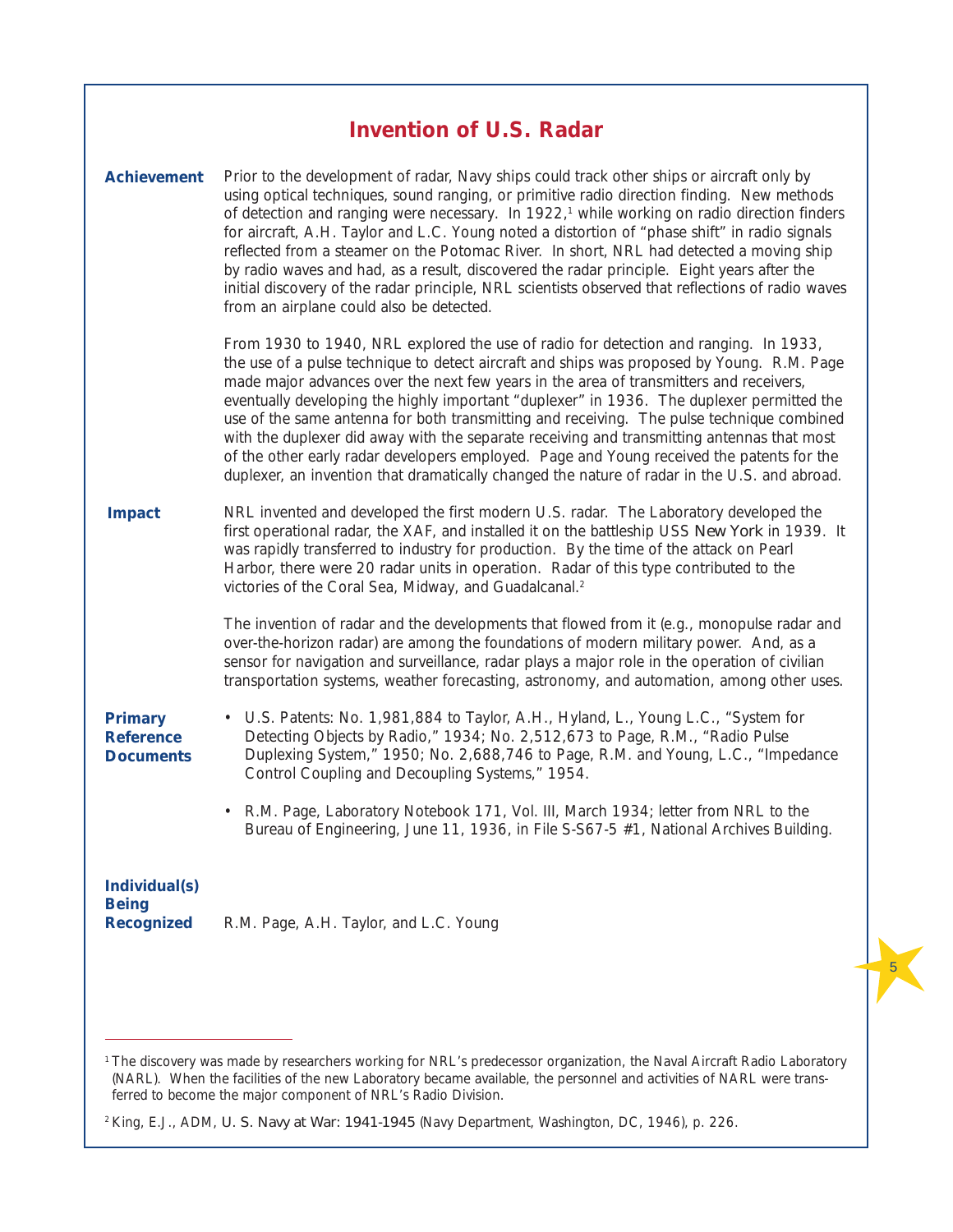<span id="page-13-0"></span>

|                                                           | <b>First Operational U.S. Sonar</b>                                                                                                                                                                                                                                                                                                                                                                                                                                                                                                                                                                                                                                                                                                                         |
|-----------------------------------------------------------|-------------------------------------------------------------------------------------------------------------------------------------------------------------------------------------------------------------------------------------------------------------------------------------------------------------------------------------------------------------------------------------------------------------------------------------------------------------------------------------------------------------------------------------------------------------------------------------------------------------------------------------------------------------------------------------------------------------------------------------------------------------|
| <b>Achievement</b>                                        | Underwater acoustic research was started by the U.S. Navy in 1917 with a small group at<br>the U.S. Experiment Station in New London, Connecticut, investigating the use of underwa-<br>ter sound in World War I. This group, headed by H.C. Hayes, was eventually moved to NRL<br>on its opening in 1923.                                                                                                                                                                                                                                                                                                                                                                                                                                                  |
|                                                           | Hayes and his colleagues decided that the passive sonic devices used in World War I were<br>seriously limited in the detection of enemy submarines. It was their belief that an active<br>echo-ranging sonar operating in the 20 to 50 kHz frequency range would provide the best<br>antisubmarine warfare system for surface ships. This approach was taken from the start of<br>the new Sound Division at NRL, where practically all of the U.S. Navy's R&D in sonar prior<br>to World War II was carried out. <sup>1</sup>                                                                                                                                                                                                                               |
|                                                           | NRL's first effort was to develop an improved quartz-steel transducer. Extensive effort was<br>placed on each of the components of the new sonar system, from the transducers and signal<br>processing to the mechanical mounting and housing functions. Of particular significance<br>was the development of the streamlined sonar dome to house the transducer. The dome<br>enabled surface ships to make attacks at speeds up to 15 knots. In 1927, a number of U.S.<br>naval vessels conducted tests with the NRL quartz-steel echo-ranging sonar. This was the<br>first practical sonar based on the 1918 demonstration by P. Langevin, a French physicist, of<br>the possibility of echo-ranging or "pinging" at supersonic frequencies. <sup>2</sup> |
|                                                           | A later system, the Echo Detection Equipment Model QB, became the first operating sonar<br>used by the U.S. Navy. <sup>3</sup>                                                                                                                                                                                                                                                                                                                                                                                                                                                                                                                                                                                                                              |
| <b>Impact</b>                                             | Sonar transformed naval warfare by improving the ability of surface ships and submarines to<br>detect and track enemy submarines.                                                                                                                                                                                                                                                                                                                                                                                                                                                                                                                                                                                                                           |
| <b>Primary</b><br><b>Reference</b><br><b>Documents</b>    | • U.S. Patent No. 2,005,741 to Hayes, H., "Magnetostrictive Sound Generator," June 25,<br>1935.                                                                                                                                                                                                                                                                                                                                                                                                                                                                                                                                                                                                                                                             |
|                                                           | • Klein, E., "Notes on Underwater Sound Research and Applications Before 1939," ONR<br>Report ACR-135, September 1967.                                                                                                                                                                                                                                                                                                                                                                                                                                                                                                                                                                                                                                      |
| <b>Individual(s)</b><br><b>Being</b><br><b>Recognized</b> | H.C. Hayes                                                                                                                                                                                                                                                                                                                                                                                                                                                                                                                                                                                                                                                                                                                                                  |

<sup>6</sup>

<sup>&</sup>lt;sup>1</sup> "Sonar Systems," NRL Achievements File (1982). This source cites as references: Sonar Detector, OPNAV P413-104, Navy Department, Chief of Naval Operations, Washington, DC, 1946; and "Notes on Underwater Sound Research and Applications Before 1939," by E. Klein, ONR Report ACR-135, September 1967.

<sup>2</sup>Baxter, III, J.P., *Scientists Against Time* (Little, Brown & Co., Boston, 1946), p. 171. This book is the brief official wartime history of the Office of Scientific Research and Development.

<sup>3</sup> Stephenson E.B., "Instructions for Echo Detection Equipment Model XQB," NRL Report RA55A227, August 1934.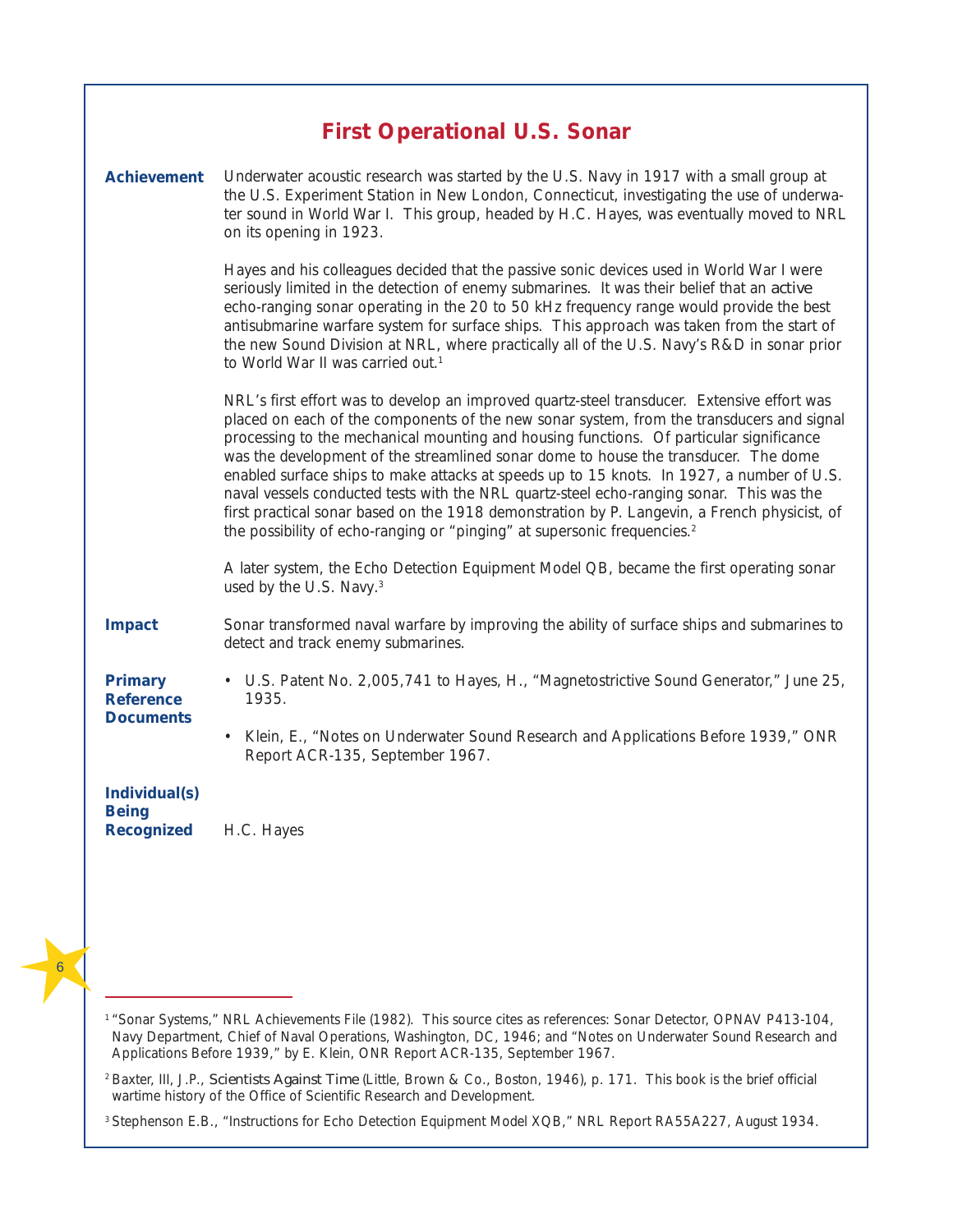<span id="page-14-0"></span>

| <b>Achievement</b>                                        | NRL was the first research center that General Leslie Groves visited when he took charge of<br>the Manhattan Project in September 1942. The Laboratory at that time had the distinction<br>of being the first U.S. government agency to support uranium research in 1939. <sup>1</sup> One<br>result of that support was the first successful separation of uranium isotopes by the liquid<br>thermal diffusion process.                                                                                                                                                                                                                                                                                                                                                                                                                                                     |
|-----------------------------------------------------------|------------------------------------------------------------------------------------------------------------------------------------------------------------------------------------------------------------------------------------------------------------------------------------------------------------------------------------------------------------------------------------------------------------------------------------------------------------------------------------------------------------------------------------------------------------------------------------------------------------------------------------------------------------------------------------------------------------------------------------------------------------------------------------------------------------------------------------------------------------------------------|
|                                                           | The liquid thermal diffusion process was one of the three methods that the Manhattan<br>Project used to obtain the enriched uranium necessary to form the first atomic bombs. In its<br>early stages, the project employed two enrichment methods, but in 1944 the project hit a<br>technical impasse. When the project's technical director, Dr. Robert Oppenheimer, became<br>aware of NRL's research in using liquid thermal diffusion as a method of separating uranium<br>isotopes, he ensured its use in the Manhattan Project. <sup>2</sup> In June 1944, the blueprints of<br>NRL's liquid thermal diffusion plant were sent to Oak Ridge, Tennessee, and within three<br>months the first columns of the Oak Ridge uranium separation plant were in operation. In<br>the spring of 1945, Oak Ridge was producing uranium-235 for the Hiroshima weapon. <sup>3</sup> |
|                                                           | The Laboratory's contribution was accomplished by a team led by P. Abelson at NRL's main<br>site and later at a larger pilot plant built at the Philadelphia Naval Shipyard in 1943.4<br>Abelson had invented the process earlier with NRL funding while he was employed by the<br>Carnegie Institution of Washington. But, by 1941 he had become an NRL employee hired<br>to investigate the scale-up of the process. Abelson also invented the first practical method<br>for making uranium hexafluoride, a key material needed for the process of U-235 separa-<br>tion. <sup>5</sup>                                                                                                                                                                                                                                                                                     |
| <b>Impact</b>                                             | The liquid thermal diffusion process was a significant contribution to the success of the<br>Manhattan Project.                                                                                                                                                                                                                                                                                                                                                                                                                                                                                                                                                                                                                                                                                                                                                              |
| <b>Primary</b><br><b>Reference</b><br><b>Documents</b>    | Ruskin, R.E., "Separation of Isotopes," NRL Progress Report (September 1947).<br>٠                                                                                                                                                                                                                                                                                                                                                                                                                                                                                                                                                                                                                                                                                                                                                                                           |
|                                                           | NRL memorandum, Subj. "Early History of Uranium Power for Submarines," May 1,<br>$\bullet$<br>1946.                                                                                                                                                                                                                                                                                                                                                                                                                                                                                                                                                                                                                                                                                                                                                                          |
| <b>Individual(s)</b><br><b>Being</b><br><b>Recognized</b> | P. Abelson                                                                                                                                                                                                                                                                                                                                                                                                                                                                                                                                                                                                                                                                                                                                                                                                                                                                   |

 $^{\rm 5}$  Rhodes, p. 550.

<sup>&</sup>lt;sup>1</sup> Hewlett, R.G. and Duncan, F., *Nuclear Navy:1946-1962* (University of Chicago Press, Chicago, 1974), p. 17; Bowen, H.G. VADM, *Ships, Machinery, and Mossbacks*, (Princeton University Press, 1954), p. 187.

<sup>2</sup>Rhodes, R., *The Making of the Atomic Bomb* (Simon & Schuster, Inc., New York, 1988), pp. 551-553.

<sup>3</sup> Hewlett and Duncan, p. 21.

<sup>4</sup> Smyth, H.D. "Atomic Energy for Military Purposes," cited in R.E. Ruskin, "Separation of Isotopes," *NRL Progress Report*, September 1947.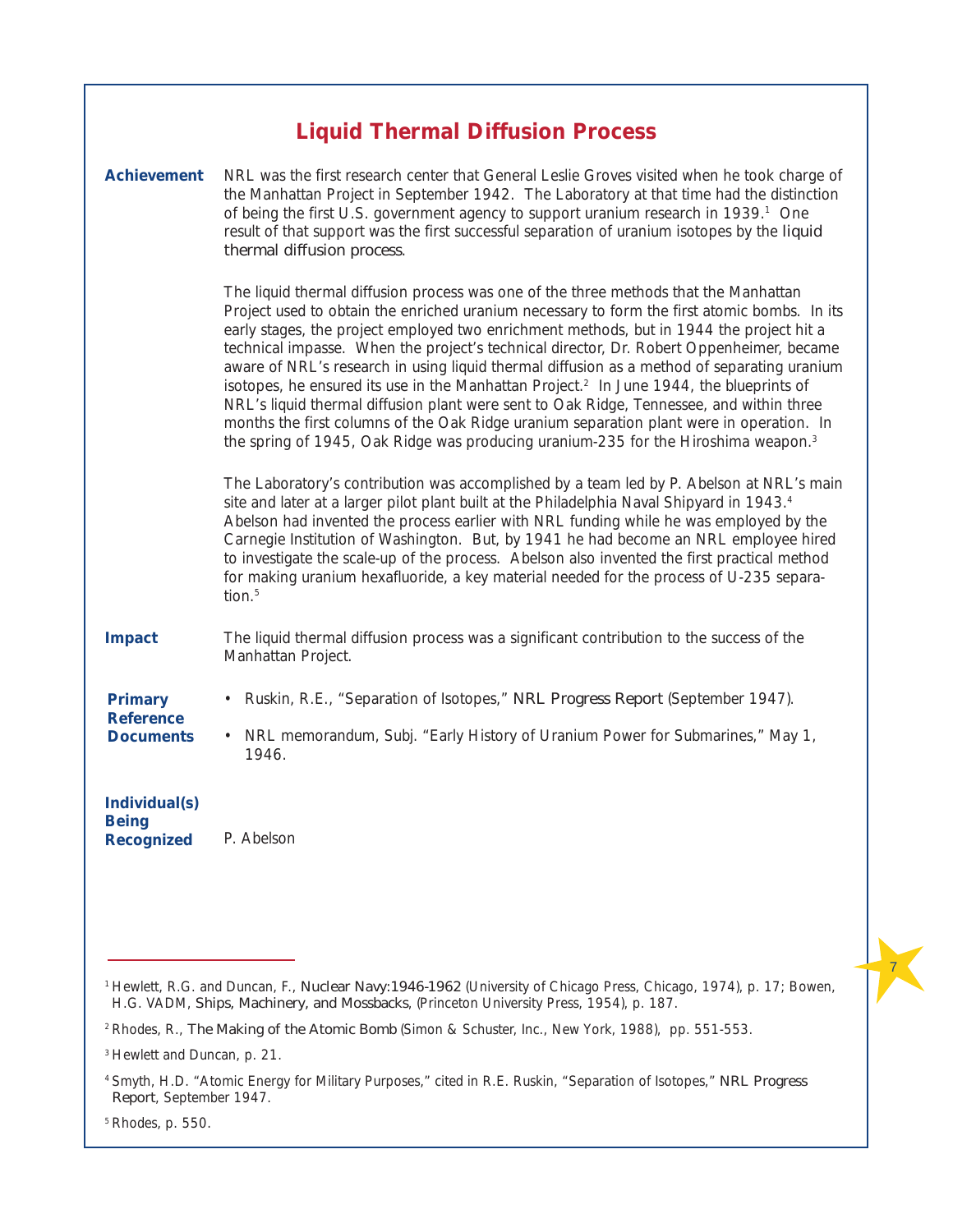## **Aircraft Radio Homing System**

<span id="page-15-0"></span>

| <b>Achievement</b>                                        | When the first aircraft carriers—the USS Langley (CV-1) in 1922, and the USS Lexington<br>(CV-2) and USS Saratoga (CV-3) in 1928—became available, there was need for a suitable<br>means of navigating carrier-based planes to and from carriers and air facilities ashore. <sup>1</sup>                                                                                                                                                                                                                                                                                                                                                                                                                                                                            |
|-----------------------------------------------------------|----------------------------------------------------------------------------------------------------------------------------------------------------------------------------------------------------------------------------------------------------------------------------------------------------------------------------------------------------------------------------------------------------------------------------------------------------------------------------------------------------------------------------------------------------------------------------------------------------------------------------------------------------------------------------------------------------------------------------------------------------------------------|
|                                                           | To solve this problem, NRL developed an aircraft radio homing system which was installed<br>on all Navy aircraft carriers and their aircraft and which provided the primary means for<br>aircraft to navigate back to their carriers during World War II. NRL's experimental model<br>was installed on the carrier USS Saratoga, the flagship of the Commander, Aircraft Battle<br>Force, then ADM E.J. King in May 1938. After witnessing its performance, ADM King, in<br>a letter to the Navy Department dated August 29, 1938, recommended, "Adopt the (Model<br>YE) system for primary means of homing radio aircraft." As a result, the system was<br>installed on all aircraft carriers and used extensively in the Pacific during World War II. <sup>2</sup> |
|                                                           | The homing system had a dual frequency which confused the Japanese admirals, who<br>realized that U.S. aircraft were successful in returning to their carriers but did not understand<br>how this was accomplished. In one reported incident during a battle in the Marianas, in the<br>waning hours of daylight, when American planes followed the stricken enemy nearly to the<br>limit their fuel would permit, most of the planes and their pilots were saved by homing back<br>to their carriers in the dark with this equipment. <sup>3</sup>                                                                                                                                                                                                                  |
| <b>Impact</b>                                             | This system had a major impact upon Pacific combat operations during World War II. The<br>many glowing reports received from combat units and individual pilots whose lives were<br>saved under trying circumstances attested to the importance and value of this NRL develop-<br>ment. The British also eventually adopted this system for their carrier aircraft. The system<br>continued in use until it was replaced by the Tacan system in 1960. <sup>4</sup>                                                                                                                                                                                                                                                                                                   |
| <b>Primary</b>                                            | • "Homing Devices for Aircraft," NRL File F42-1/25, 1935-1938.                                                                                                                                                                                                                                                                                                                                                                                                                                                                                                                                                                                                                                                                                                       |
| <b>Reference</b><br><b>Documents</b>                      | • "Aircraft Homing Devices," NRL File F42-1/69H, National Archives; NRL CRMO.                                                                                                                                                                                                                                                                                                                                                                                                                                                                                                                                                                                                                                                                                        |
| <b>Individual(s)</b><br><b>Being</b><br><b>Recognized</b> | A.H. Taylor, R.B. Meyer, and M.H. Schrenk                                                                                                                                                                                                                                                                                                                                                                                                                                                                                                                                                                                                                                                                                                                            |

8

<sup>2</sup> *Ibid*., p. 273.

<sup>3</sup> *Ibid*., p. 274; Taylor, A.H., *Radio Reminiscences: A Half Century* (Naval Research Laboratory, Washington, DC, 1948), p. 171.

4Gebhard, p. 274.

<sup>&</sup>lt;sup>1</sup> Gebhard, L.A., *Evolution of Naval Radio-Electronics and Contributions of the Naval Research Laboratory*, NRL Report 8300, 1979, p. 271.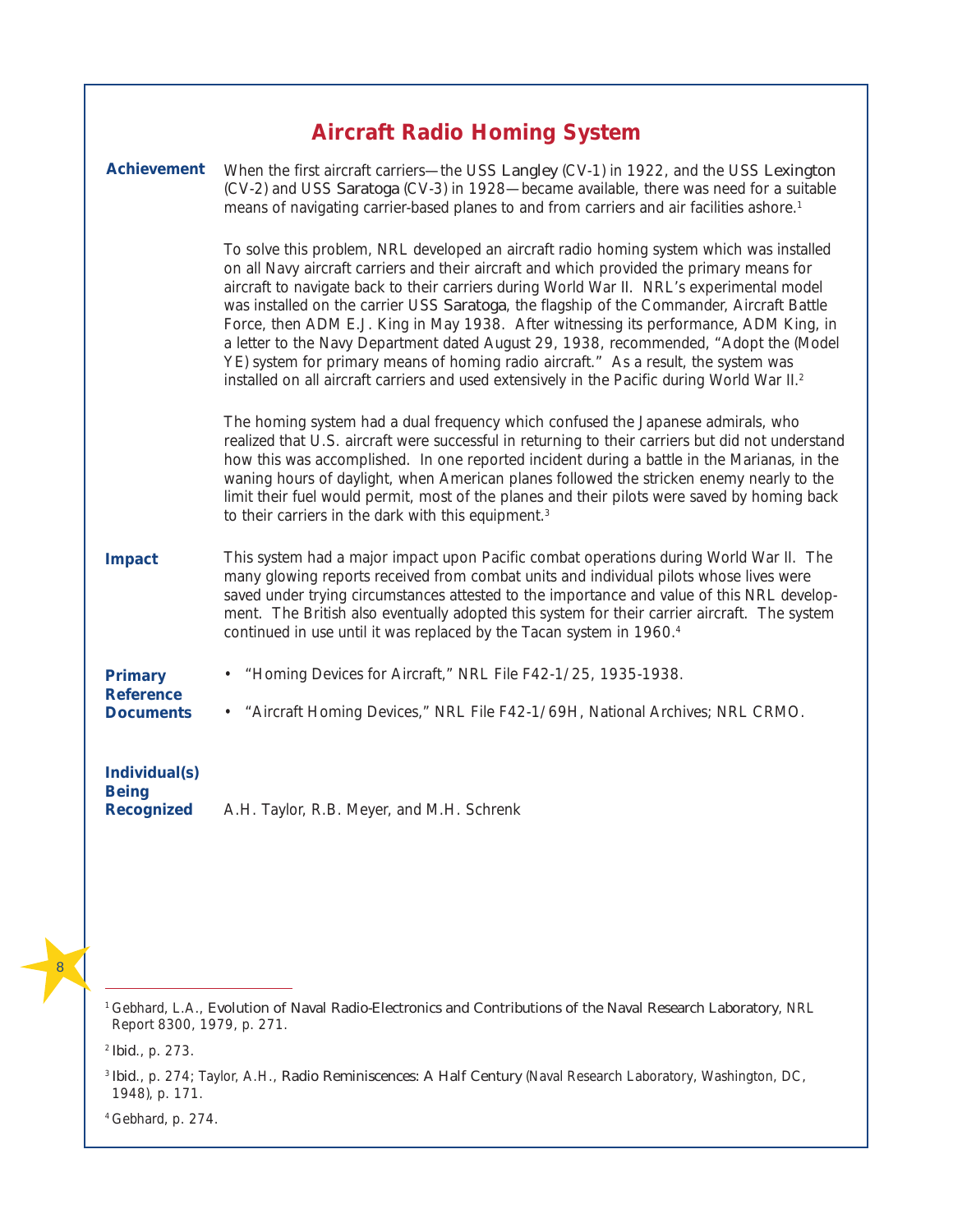<span id="page-16-0"></span>

|                                                           | <b>Proposal of a Nuclear Submarine</b>                                                                                                                                                                                                                                                                                                                                                                                                                                                                                                                                                                                                                |
|-----------------------------------------------------------|-------------------------------------------------------------------------------------------------------------------------------------------------------------------------------------------------------------------------------------------------------------------------------------------------------------------------------------------------------------------------------------------------------------------------------------------------------------------------------------------------------------------------------------------------------------------------------------------------------------------------------------------------------|
| <b>Achievement</b>                                        | The use of nuclear power to propel submarines under water was first proposed by an NRL<br>physicist, R. Gunn, soon after fission was discovered in 1939. <sup>1</sup> In March 1939, Navy<br>officials, one of which was Gunn, met with several civilian scientists who felt the military<br>should be made aware of the vast possibilities of nuclear fission. Among the civilian scien-<br>tists was Enrico Fermi. While most of the Navy personnel present at the meeting concen-<br>trated their attention on a nuclear weapon, Gunn was conceiving the idea of using nuclear<br>power to drive the world's first nuclear submarine. <sup>2</sup> |
|                                                           | Within a few days after this historic meeting, Gunn had requested and received \$2,000 for<br>preliminary work on the possibility of developing nuclear power for ship propulsion. <sup>3</sup> Later,<br>in June 1939, in a memo to the NRL Director, Gunn stated:                                                                                                                                                                                                                                                                                                                                                                                   |
|                                                           | "Under certain special circumstances of bombardment by neutrons, the heavy<br>element uranium dissociates into two other elements with the evolution of tremen-<br>dous amounts of energy which may be converted directly into heat and used in a<br>flash boiler steam plant. Such a source of energy does not depend on the oxidation<br>of organic material and therefore does not require that oxygen be carried down in<br>the submarine if uranium is used as a power source. This is a tremendous military<br>advantage and would enormously increase the range and military effectiveness of a<br>submarine."                                 |
|                                                           | In April 1946, NRL forwarded a report to the Bureau of Ships entitled "The Atomic Energy<br>Submarine," which concluded that it was considered feasible to construct atomic power<br>plants of a size and output suitable for ship propulsion. This report also marks the first<br>interest in liquid metal coolants for reactors. <sup>4</sup>                                                                                                                                                                                                                                                                                                       |
| <b>Impact</b>                                             | NRL was first to conceive, propose, and investigate the use of nuclear power in submarine<br>propulsion, and through subsequent efforts the Laboratory contributed to the planning and<br>development of the world's first atomic-powered submarine, the USS Nautilus. The nuclear<br>submarine is one of the most formidable weapons systems ever developed.                                                                                                                                                                                                                                                                                         |
| <b>Primary</b><br><b>Reference</b>                        | • Gunn, R., Memorandum for the Director, Subj. "Submarine Submerged Propulsion —<br>Uranium Power Source," June 1, 1939.                                                                                                                                                                                                                                                                                                                                                                                                                                                                                                                              |
| <b>Documents</b>                                          | Abelson, P.H., Ruskin, R.E., and Raseman, C.J., NRL Memorandum to Director, Subj.<br>"Atomic Energy Submarine," March 28, 1946.                                                                                                                                                                                                                                                                                                                                                                                                                                                                                                                       |
| <b>Individual(s)</b><br><b>Being</b><br><b>Recognized</b> | R. Gunn                                                                                                                                                                                                                                                                                                                                                                                                                                                                                                                                                                                                                                               |

<sup>1</sup> Pegram, G.B., to Hooper, Admiral S.C., March 16, 1939, quoted in Fermi, *Atoms in the Family*, pp. 162-163; and H.W. Graf, memorandum for file, March 17, 1939, *AEC*.

<sup>2</sup> Hewlett, R.G. and Duncan, F., *Nuclear Navy:1946-1962* (University of Chicago Press, Chicago, 1974), p. 16.

<sup>3</sup> NRL Memorandum, "Early History of Uranium Power for Submarines," May 1, 1946.

<sup>4</sup> Address by Honorable James H. Wakelin, Jr., Assistant Secretary of the Navy for Research and Development, before the 22nd Annual Meeting of the American Power Conference in Chicago, Illinois, March 29, 1960, p. 9.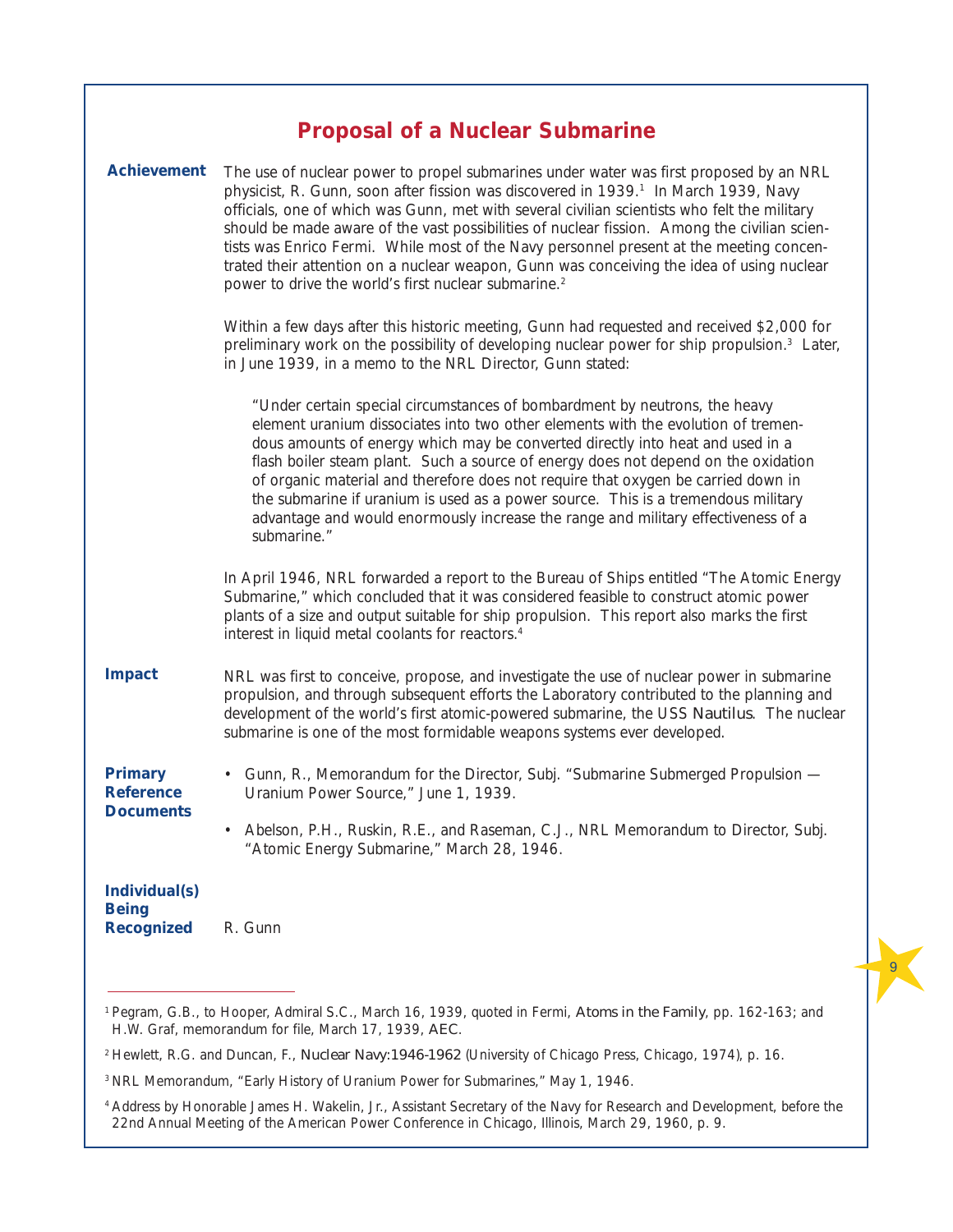<span id="page-17-0"></span>

|                                                           | <b>Plan-Position Indicator</b>                                                                                                                                                                                                                                                                                                                                                                                                                                                                                                                                                                                                      |
|-----------------------------------------------------------|-------------------------------------------------------------------------------------------------------------------------------------------------------------------------------------------------------------------------------------------------------------------------------------------------------------------------------------------------------------------------------------------------------------------------------------------------------------------------------------------------------------------------------------------------------------------------------------------------------------------------------------|
| <b>Achievement</b>                                        | When NRL demonstrated the first U.S. radar, the XAF, during Fleet exercises in 1939, it<br>was observed that the radar's use could be facilitated by a display presenting a polar-coordi-<br>nate map. Such a map would indicate the range and bearing of all objects "visible" to the<br>radar.                                                                                                                                                                                                                                                                                                                                    |
|                                                           | To provide a polar-coordinate map-like display of targets, NRL originated the radar plan-<br>position indicator (PPI) — the well-known radar scope with the round face and the sweeping<br>hand — between 1939 and 1940. <sup>1</sup> It was developed independently in England and in the<br>U.S. when neither country knew of the work in the other country. <sup>2</sup>                                                                                                                                                                                                                                                         |
|                                                           | NRL's PPI was first utilized by incorporation in the experimental model of the SG radar,<br>which was installed and demonstrated on the destroyer USS Semmes in April 1941. The<br>Model SG (developed by The Radiation Lab and Raytheon) became the Fleet's first radar to<br>be equipped with the NRL-developed PPI type of presentation. Nearly 1,000 Model SG<br>radars were produced during World War II and many remained in service for nearly two<br>decades. <sup>3</sup> The PPI would become particularly useful when "combat information centers"<br>were established aboard command vessels in the Fleet. <sup>4</sup> |
| <b>Impact</b>                                             | The PPI is now universally used by military and commercial interests of the world for the<br>display of radar information for such functions as air and surface detection, navigation,<br>aircraft traffic control, air intercept, and object identification.                                                                                                                                                                                                                                                                                                                                                                       |
| <b>Primary</b><br><b>Reference</b><br><b>Documents</b>    | • "Report of Progress Problem W5-2S," NRL letter to Bureau of Engineering, S-S67/36,<br>ser. 135, February 26, 1940.                                                                                                                                                                                                                                                                                                                                                                                                                                                                                                                |
|                                                           | • U.S. Patent No. 2,779,939 to Page, R.M., "Indicating Systems," January 1957.                                                                                                                                                                                                                                                                                                                                                                                                                                                                                                                                                      |
| <b>Individual(s)</b><br><b>Being</b><br><b>Recognized</b> | R.M. Page                                                                                                                                                                                                                                                                                                                                                                                                                                                                                                                                                                                                                           |

3 Gebhard, p. 187.

<sup>1</sup> Gebhard, L.A., *Evolution of Naval Radio-Electronics and Contributions of the Naval Research Laboratory*, NRL Report 8300, 1979, p. 193.

<sup>2</sup> Page, R.M., *The Origin of Radar* (Doubleday & Company, Inc, New York, 1962), p. 156.

<sup>4</sup> Taylor, A.H., *The First Twenty-Five Years of the Naval Research Laboratory* (NAVEXOS P-549), p. 68.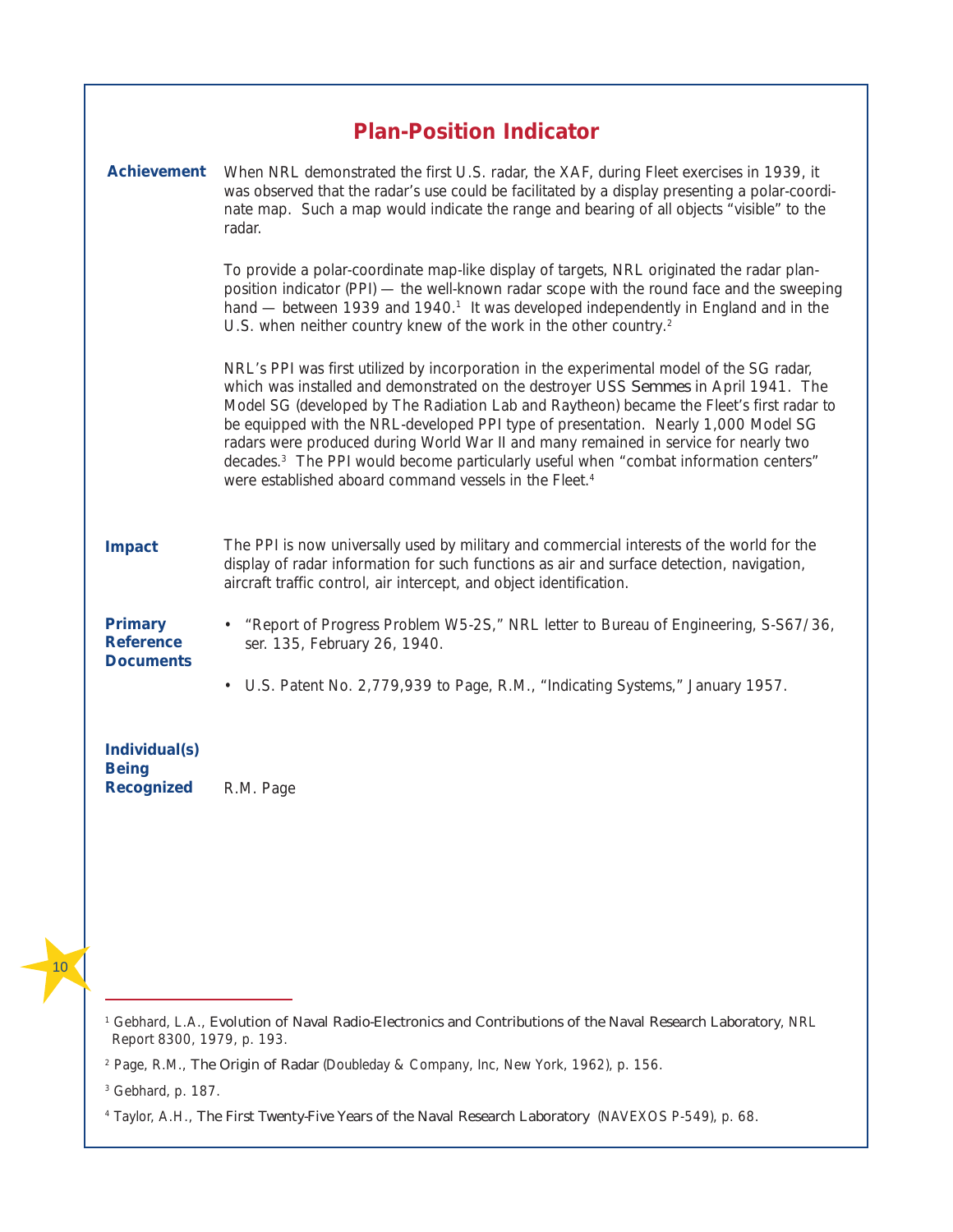# **Identification Friend-or-Foe Systems**

<span id="page-18-0"></span>

|                                      | Achievement In the 1930s, neither the Army nor the Navy had a device that could adequately identify<br>targets on the ground, sea, or in the air, particularly in overcast weather and at night.<br>Identifying friendly planes returning to carriers under poor visibility was an especially serious<br>problem. To solve the problem, NRL sought a solution through the use of radio waves.                                                                                                                                                                                                                                                                             |  |
|--------------------------------------|---------------------------------------------------------------------------------------------------------------------------------------------------------------------------------------------------------------------------------------------------------------------------------------------------------------------------------------------------------------------------------------------------------------------------------------------------------------------------------------------------------------------------------------------------------------------------------------------------------------------------------------------------------------------------|--|
|                                      | NRL developed the first U.S. radio recognition identification friend-or-foe (IFF) system, the<br>Model XAE, in 1937. This system provided coded transmissions from aircraft, which were<br>received for identification aboard ship, and transmitted back to aircraft for verification. In<br>1939, NRL devised the first U.S. IFF system in which radar pulses received by a target ship<br>or aircraft were repeated back to the radar and displayed as a pulse associated with the echo<br>pulse on the scope. As part of this system, NRL's R.M. Page developed the first U.S. pulse<br>transponder, basic to pulse IFF systems and pulse beacon systems. <sup>1</sup> |  |
|                                      | The Mark X IFF was a later radar beacon system developed by NRL. It was essential to the<br>military because it reduced fratricide when utilizing beyond-visual-range weapons. By 1958<br>the FAA had established the Air Traffic Control Radar Beacon System (ATCRBS), essentially<br>the civil version of the Mark X. The International Civil Air Organization later adopted the<br>ATCRBS, making the Mark X the basis of the world's air traffic control system.                                                                                                                                                                                                      |  |
|                                      | In 1948, NRL began research seeking a high-security IFF system. NRL's work, as well as<br>the work of institutions such as the Air Force Cambridge Laboratory, led to the Mark XII IFF<br>system in 1960. <sup>2</sup> It was the first IFF system to use cryptographic techniques to prevent<br>deception where an enemy appears as a friend by using a captured transponder (the device<br>giving the "yes" answer to interrogations), which had been experienced in World War II.                                                                                                                                                                                      |  |
| <b>Impact</b>                        | The first U.S. IFF system, NRL's Model XAE, met an urgent operational requirement to<br>allow discrimination of friendly units from enemy units. In subsequent developments, the<br>Mark X impacted U.S. and allied armed forces, as well as national and world civil airways,<br>and the cryptographic Mark XII essentially nullified the threat of deception by an enemy<br>using captured IFF transponders.                                                                                                                                                                                                                                                            |  |
| <b>Primary</b><br><b>Reference</b>   | • U.S. Patent No. 3,143,733 to Page, R.M., "Automatic Range and Bearing Follow-up<br>System," August 1964.                                                                                                                                                                                                                                                                                                                                                                                                                                                                                                                                                                |  |
| <b>Documents</b>                     | Cleeton, C.E., "Proposed System of Electronic Recognition," NRL P-3131, June 1947.<br>$\bullet$                                                                                                                                                                                                                                                                                                                                                                                                                                                                                                                                                                           |  |
|                                      | Cleeton, C.E., "Coding and Security of Electronic Recognition and Identification Sys-<br>tems," NRL Report 2972, September 12, 1946.                                                                                                                                                                                                                                                                                                                                                                                                                                                                                                                                      |  |
| <b>Individual(s)</b><br><b>Being</b> |                                                                                                                                                                                                                                                                                                                                                                                                                                                                                                                                                                                                                                                                           |  |
| <b>Recognized</b>                    | R. M. Page and C. Cleeton                                                                                                                                                                                                                                                                                                                                                                                                                                                                                                                                                                                                                                                 |  |
|                                      |                                                                                                                                                                                                                                                                                                                                                                                                                                                                                                                                                                                                                                                                           |  |

11

<sup>2</sup> *Ibid.*, p. 259.

<sup>1</sup> Gebhard, L.A., *Evolution of Naval Radio-Electronics and Contributions of the Naval Research Laboratory*, NRL Report 8300, 1979, p. 251.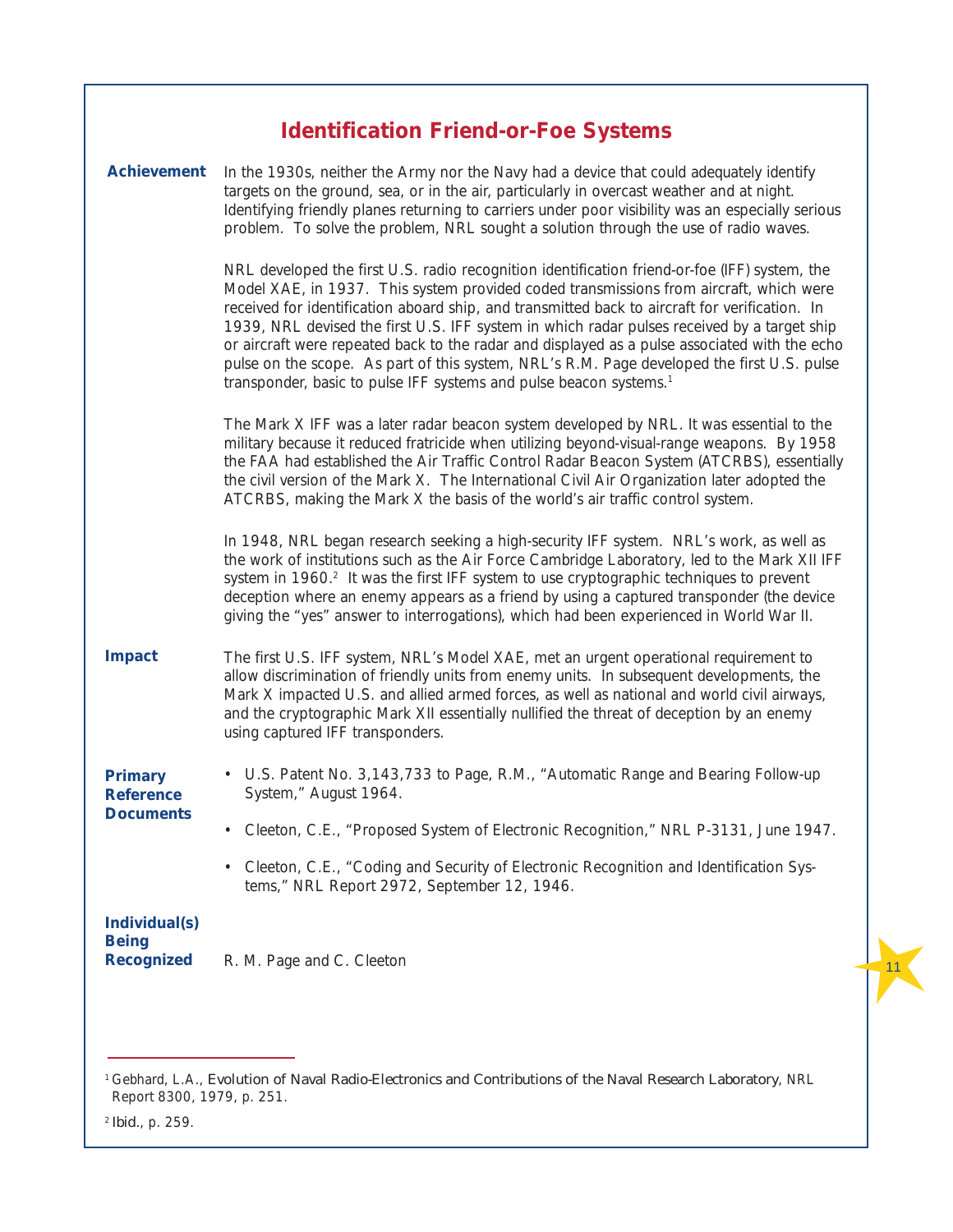|  | <b>Monopulse Radar</b> |
|--|------------------------|
|  |                        |

<span id="page-19-0"></span>

| <b>Achievement</b>                                        | To overcome the angular limitations of existing radars, NRL developed the first monopulse<br>radar in 1943. The monopulse technique makes angular determinations simultaneously on<br>each individual received pulse. This new type of radar provided a tenfold improvement in<br>angular accuracy over previous fire and missile control radars at the longer ranges. <sup>1</sup> The<br>monopulse radar is now the basis for all modern tracking and missile control radars. Al-<br>though monopulse radar was developed independently in other countries that often treated<br>the work as classified, the Laboratory's R.M. Page holds the U.S. patent on this technique.<br>The monopulse technique was first applied to the Nike-Ajax missile system, which was the<br>nation's U.S. continental air defense system. The radar of this system was patterned after<br>NRL's experimental model. After additional improvements to provide a more compact and<br>efficient monopulse antenna feed and lobe comparison waveguide circuitry, monopulse<br>tracking radar became the generally accepted tracking radar system for the military and<br>civilian agencies, such as NASA and the FAA. In fact, NRL's work eventually led to the<br>AN/FPS16, developed jointly by NRL and RCA, which was the first radar designed espe-<br>cially for missile ranges. It was used to guide the launchings of the first U.S. space satellites,<br>Explorer I and Vanguard I, at Cape Canaveral in 1958. <sup>2</sup> |
|-----------------------------------------------------------|-------------------------------------------------------------------------------------------------------------------------------------------------------------------------------------------------------------------------------------------------------------------------------------------------------------------------------------------------------------------------------------------------------------------------------------------------------------------------------------------------------------------------------------------------------------------------------------------------------------------------------------------------------------------------------------------------------------------------------------------------------------------------------------------------------------------------------------------------------------------------------------------------------------------------------------------------------------------------------------------------------------------------------------------------------------------------------------------------------------------------------------------------------------------------------------------------------------------------------------------------------------------------------------------------------------------------------------------------------------------------------------------------------------------------------------------------------------------------------------------------------------------|
| <b>Impact</b>                                             | The invention of monopulse (simultaneous lobing) tracking radar was a breakthrough in<br>precision target tracking. Monopulse radar performance is critical to gunfire control, missile<br>guidance, missile-range precision launch, and range safety, space vehicle tracking, FAA civil<br>aircraft landing systems, Navy aircraft carrier landing systems, and target recognition.                                                                                                                                                                                                                                                                                                                                                                                                                                                                                                                                                                                                                                                                                                                                                                                                                                                                                                                                                                                                                                                                                                                              |
| <b>Primary</b><br><b>Reference</b><br><b>Documents</b>    | • Page, R.M., "Accurate Angle Tracking by Radar," NRL Report RA-3A-222A, December<br>28, 1944.<br>• U.S. Patent No. 2,929,056 to Page, R. M., "Simultaneous Lobing Tracking Radar,"<br>March 1960.                                                                                                                                                                                                                                                                                                                                                                                                                                                                                                                                                                                                                                                                                                                                                                                                                                                                                                                                                                                                                                                                                                                                                                                                                                                                                                                |
| <b>Individual(s)</b><br><b>Being</b><br><b>Recognized</b> | R.M. Page                                                                                                                                                                                                                                                                                                                                                                                                                                                                                                                                                                                                                                                                                                                                                                                                                                                                                                                                                                                                                                                                                                                                                                                                                                                                                                                                                                                                                                                                                                         |

<sup>2</sup> *Ibid*., p. 200.

<sup>1</sup>Gebhard, L.A., *Evolution of Naval Radio-Electronics and Contributions of the Naval Research Laboratory*, NRL Report 8300, 1979, p. 200.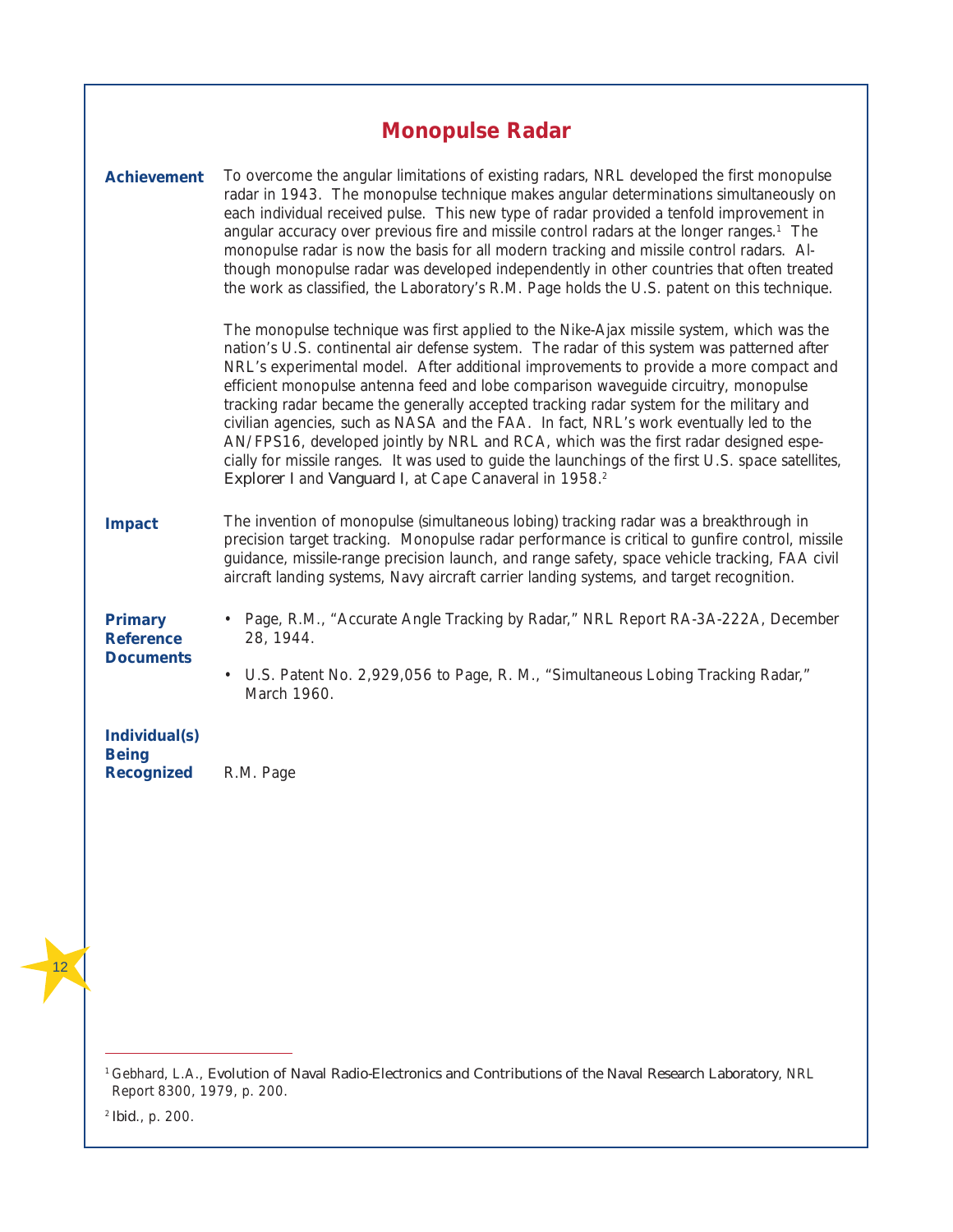## **First American Airborne Radar**

<span id="page-20-0"></span>

| <b>Achievement</b>                                        | Prior to the entry of the U.S. into World War II, and in anticipation of having to contend<br>with the German submarine menace, NRL developed the first American airborne radar, the<br>Model ASB, in 1941. During the war, it was known as the radar that fought the war from<br>the air in the Pacific. <sup>1</sup>                                                                                                                                   |
|-----------------------------------------------------------|----------------------------------------------------------------------------------------------------------------------------------------------------------------------------------------------------------------------------------------------------------------------------------------------------------------------------------------------------------------------------------------------------------------------------------------------------------|
|                                                           | It was the first operational U.S. airborne radar widely used for bombing, detection of ships<br>and surfaced submarines, and airborne intercept. The Model ASB was the first radar to be<br>used in carrier-based aircraft, employed in attacking and destroying Japanese ship convoys<br>in the Pacific. It was also very effective against submarines because it tremendously widened<br>the area that could be covered by patrol planes. <sup>2</sup> |
|                                                           | Experience with this type of radar led to NRL's involvement in the UHF E2 Airborne Early<br>Warning Radar, microwave intercept radar, and antisubmarine warfare periscope detection<br>radars.                                                                                                                                                                                                                                                           |
| <b>Impact</b>                                             | This radar saw extensive use during World War II, not just by the U.S. Navy and Army Air<br>Corps, but also by the British military. It was installed almost universally in U.S. naval<br>aircraft and became known as the "workhorse of Naval Aviation." Over 26,000 units were<br>procured (from 1942 to 1944), the largest procurement of any model radar during the war. <sup>3</sup>                                                                |
| <b>Primary</b>                                            | • "Airborne Radar," NRL File S-F42-5, May 1941-December 1942.                                                                                                                                                                                                                                                                                                                                                                                            |
| <b>Reference</b><br><b>Documents</b>                      | • Taylor, A.H., The First Twenty-Five Years of the Naval Research Laboratory<br>(NAVEXOS P-549).                                                                                                                                                                                                                                                                                                                                                         |
| <b>Individual(s)</b><br><b>Being</b><br><b>Recognized</b> | A.H. Taylor, R.M. Page, and R.C. Guthrie                                                                                                                                                                                                                                                                                                                                                                                                                 |
|                                                           |                                                                                                                                                                                                                                                                                                                                                                                                                                                          |
|                                                           |                                                                                                                                                                                                                                                                                                                                                                                                                                                          |
|                                                           |                                                                                                                                                                                                                                                                                                                                                                                                                                                          |
|                                                           |                                                                                                                                                                                                                                                                                                                                                                                                                                                          |
|                                                           |                                                                                                                                                                                                                                                                                                                                                                                                                                                          |
|                                                           |                                                                                                                                                                                                                                                                                                                                                                                                                                                          |
|                                                           |                                                                                                                                                                                                                                                                                                                                                                                                                                                          |

<sup>1</sup> Page, R.M., *The Origin of Radar* (Doubleday & Company, Inc, New York, 1962), p. 173.

<sup>2</sup> Taylor, A.H., *The First Twenty-Five Years of the Naval Research Laboratory* (NAVEXOS P-549), p. 215.

<sup>3</sup> Gebhard, L.A., *Evolution of Naval Radio-Electronics and Contributions of the Naval Research Laboratory*, NRL Report 8300, 1979, p. 201.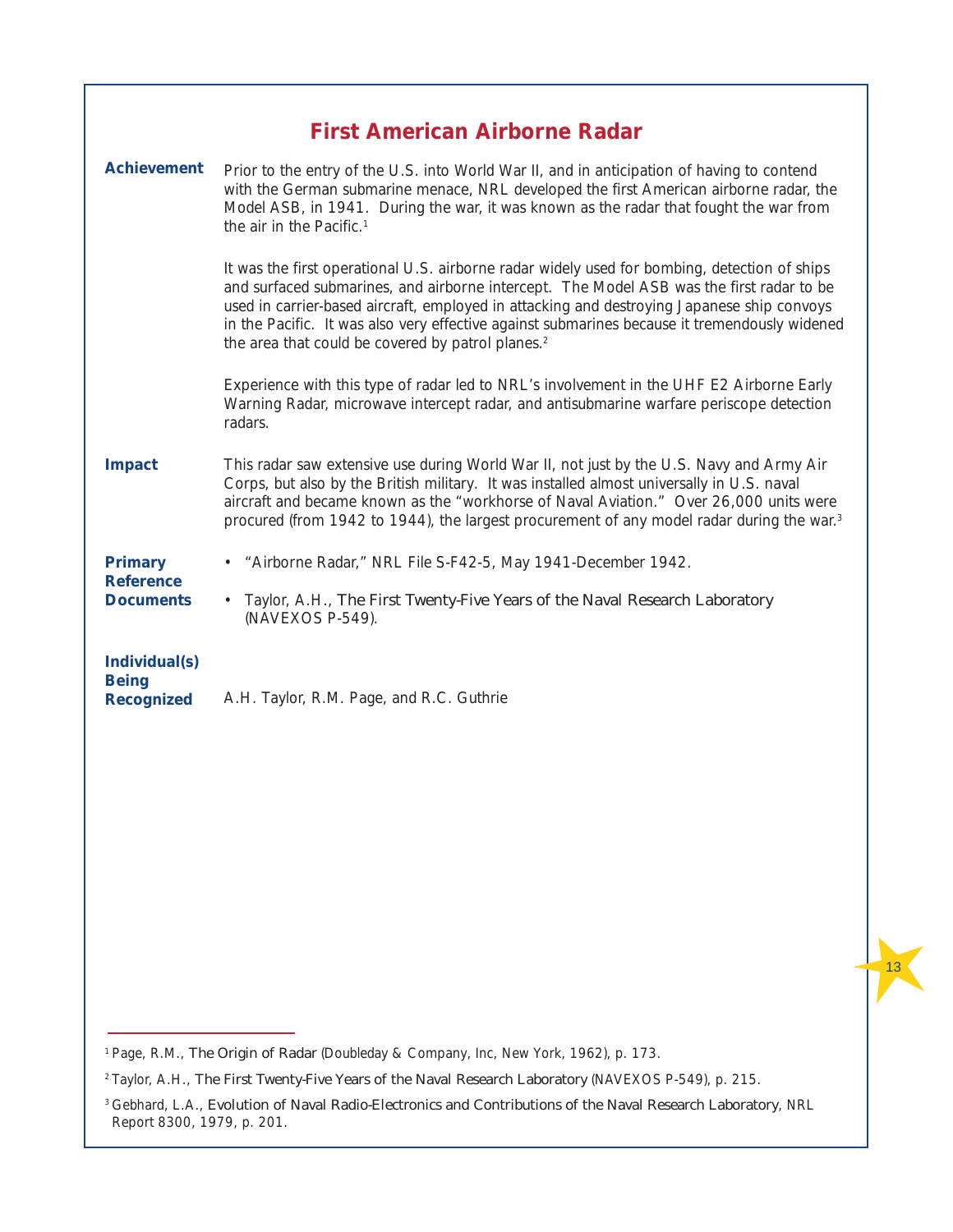## **First Far-Ultraviolet Spectrum of the Sun**

<span id="page-21-0"></span>

| <b>Achievement</b>                                        | In 1946, using a captured German V-2 rocket, NRL scientists led by R. Tousey obtained the<br>first far-ultraviolet spectrum of the Sun from beyond the atmospheric boundary. NRL was<br>not alone in the early attempts to measure the solar ultraviolet spectrum as Johns Hopkins<br>University's Applied Physics Laboratory obtained excellent results only 6 months after NRL. <sup>1</sup><br>The successful flight of October 10, 1946 carried cosmic ray detectors, pressure and<br>temperature gauges, radio transmitters, and antennae to measure propagation through the<br>ionosphere, as well as Tousey's spectrograph. <sup>2</sup> Although earlier flights had returned scien-<br>tific data revealing cosmic-ray counts and pressure and temperature information, the suc-<br>cessful retrieval of an ultraviolet spectrum of the Sun captured the attention of both the<br>scientific and popular press. The Washington Post heralded the discovery of the "new<br>ultraviolet" and reproduced samples of two spectra on page 1. The New York Times,<br>Times Herald, and Washington Star all followed suit. <sup>3</sup> |
|-----------------------------------------------------------|-------------------------------------------------------------------------------------------------------------------------------------------------------------------------------------------------------------------------------------------------------------------------------------------------------------------------------------------------------------------------------------------------------------------------------------------------------------------------------------------------------------------------------------------------------------------------------------------------------------------------------------------------------------------------------------------------------------------------------------------------------------------------------------------------------------------------------------------------------------------------------------------------------------------------------------------------------------------------------------------------------------------------------------------------------------------------------------------------------------------------------------------|
| <b>Impact</b>                                             | Scientifically, NRL had extended the known spectrum of the Sun, but more significantly, this<br>achievement marked the birth of both space-based astronomy and the U.S. Navy's space<br>program.                                                                                                                                                                                                                                                                                                                                                                                                                                                                                                                                                                                                                                                                                                                                                                                                                                                                                                                                          |
| <b>Primary</b><br><b>Reference</b><br><b>Documents</b>    | • Durand, E., Oberly, J.J., and Tousey, R., "Solar Absorption Lines Between 2950 and<br>2200 Angstroms," Physical Review, Vol. 71 (1947).<br>Tousey, R., "Solar Spectroscopy from Roland to SOT," Vistas in Astronomy, Vol. 29<br>٠<br>(1986).                                                                                                                                                                                                                                                                                                                                                                                                                                                                                                                                                                                                                                                                                                                                                                                                                                                                                            |
| <b>Individual(s)</b><br><b>Being</b><br><b>Recognized</b> | R. Tousey                                                                                                                                                                                                                                                                                                                                                                                                                                                                                                                                                                                                                                                                                                                                                                                                                                                                                                                                                                                                                                                                                                                                 |

<sup>&</sup>lt;sup>1</sup> Friedman, H., "Reminiscences of 30 Years of Space Research," NRL Report 8113, August 1977.

<sup>&</sup>lt;sup>2</sup> Newell, H.E. and Siry, J.W., eds., "Upper Atmosphere Research Report No. II," NRL Report R-3030, December 30, 1946.

<sup>3</sup>DeVorkin, D.H., *Science with a Vengeance* (Springer-Verlag, New York, 1992), pp. 143-144.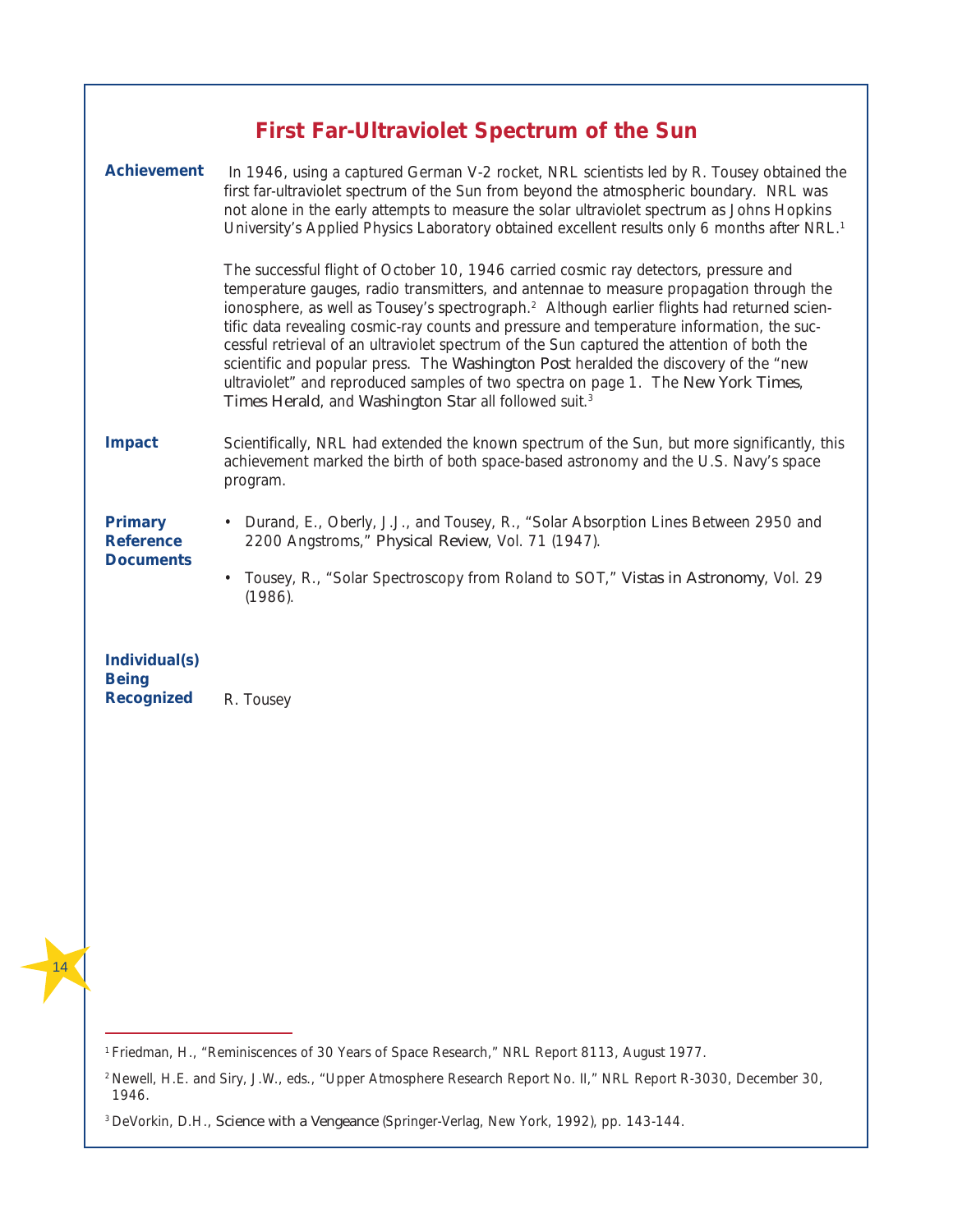## **First Detection of X Rays From the Sun**

<span id="page-22-0"></span>

| <b>Achievement</b>                                        | With the launch of an experiment aboard a V-2 rocket on September 29, 1949, NRL<br>directly confirmed that X rays from the Sun are a principal cause of ionization in the E<br>region of the Earth's ionosphere. <sup>1</sup> Additional experiments, aboard a Viking rocket flight and<br>two Aerobee firings, later indicated that the solar X-ray spectrum is adequate to account for<br>all of E-layer ionization. <sup>2</sup> This pioneering research opened the field of solar X-ray astronomy<br>that the Laboratory explored so extensively in the 1950s and thus contributed profoundly to<br>the understanding of the physical processes in the solar atmosphere. A practical benefit of<br>this research includes the improved understanding of the effects of solar disturbances on<br>radio communication and an improved ability to predict the influence of solar particle<br>emissions on the radiation environment of manned space flight. |
|-----------------------------------------------------------|---------------------------------------------------------------------------------------------------------------------------------------------------------------------------------------------------------------------------------------------------------------------------------------------------------------------------------------------------------------------------------------------------------------------------------------------------------------------------------------------------------------------------------------------------------------------------------------------------------------------------------------------------------------------------------------------------------------------------------------------------------------------------------------------------------------------------------------------------------------------------------------------------------------------------------------------------------------|
|                                                           | NRL's H. Friedman led the Laboratory's pioneering efforts in X-ray astronomy. In 1969, he<br>received the National Medal of Science, the U.S.'s highest honor for scientific achievement,<br>for "pioneering work in rocket and satellite astronomy and in particular for his contributions<br>to X-ray astronomy." More recently, in honor of this work he received the coveted Wolf<br>Foundation Prize for Physics in 1987. The Wolf Prize committee recognized Friedman and<br>the other two co-recipients of the award:                                                                                                                                                                                                                                                                                                                                                                                                                                  |
|                                                           | "as the principal founders of X-ray astrophysics, a new field of astronomical science<br>which has proven to be a prolific source of fundamental discoveries and deeper<br>physical understanding about high-energy processes in the universe. Their work has<br>profoundly influenced every area of astronomical research. All agencies engaged in<br>space science are now developing major orbiting facilities for X-ray observations,<br>which will play a vital role in the future of astronomical science."                                                                                                                                                                                                                                                                                                                                                                                                                                             |
| <b>Impact</b>                                             | Solar X-ray emission is used to predict the state of the ionosphere and its effect on radio<br>frequency transmission, especially at the HF frequencies. This was of major importance to<br>Naval communications. The knowledge gained from the first detection of X rays from the<br>Sun was a major milestone in a continuing endeavor by NRL that began with E.O. Hulburt's<br>theoretical efforts <sup>3</sup> in the 1930s and continued through the SOLRAD satellite series, as well<br>as other space satellite research programs.                                                                                                                                                                                                                                                                                                                                                                                                                     |
| <b>Primary</b><br><b>Reference</b><br><b>Documents</b>    | Friedman, H., Lichtman, S.W., and Byram, E.T., "Photon Counter Measurements of<br>$\bullet$<br>Solar X-Rays and Extreme Ultraviolet Light," Physical Review, Vol. 83, 1025-1030<br>(1951).                                                                                                                                                                                                                                                                                                                                                                                                                                                                                                                                                                                                                                                                                                                                                                    |
|                                                           | Byram, E.T., Chubb, T.A., and Friedman, H., "The Contributions of Solar X-Rays to E-<br>layer Ionization," Physical Review, Vol. 92, 1066-1067 (1953).                                                                                                                                                                                                                                                                                                                                                                                                                                                                                                                                                                                                                                                                                                                                                                                                        |
| <b>Individual(s)</b><br><b>Being</b><br><b>Recognized</b> | H. Friedman                                                                                                                                                                                                                                                                                                                                                                                                                                                                                                                                                                                                                                                                                                                                                                                                                                                                                                                                                   |

<sup>1</sup>DeVorkin, D.H., *Science with a Vengeance* (Springer-Verlag, New York, 1992), p. 240.

<sup>2</sup> Hevly, B.W., *Basic Research Within a Military Context: The Naval Research Laboratory and the Foundations of Extreme Ultraviolet and X-Ray Astronomy* (Johns Hopkins University, 1987), p. 224.

<sup>3</sup> Hulburt, E.O., "Ionization in the Upper Atmosphere of the Earth," *Physical Review*, Vol. 31, 1018 (1928).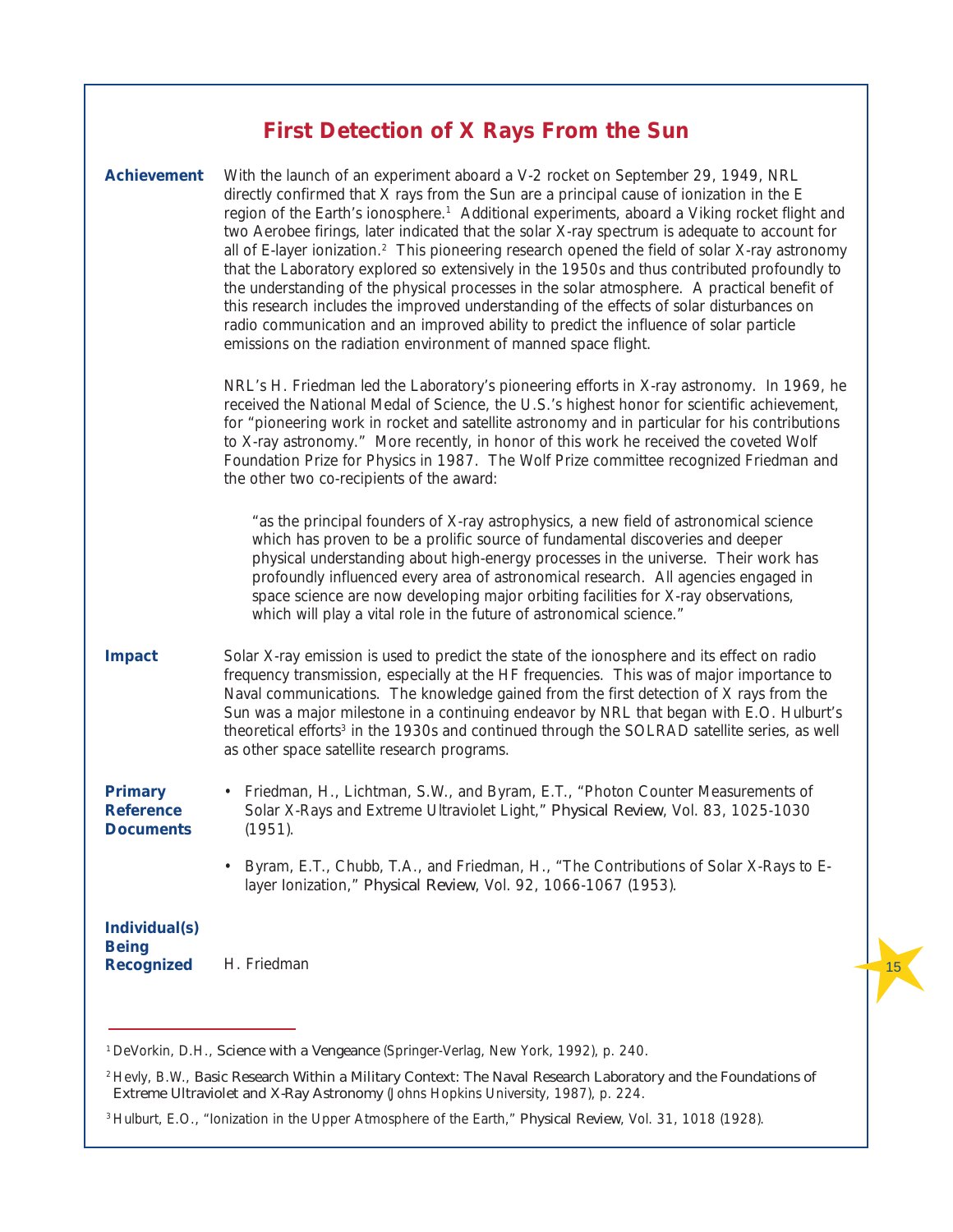<span id="page-23-0"></span>

| <b>The Principles of Fracture Mechanics</b>               |                                                                                                                                                                                                                                                                                                                                                                                                                                                                                                                                                                                                                                                                                                                                                |  |  |
|-----------------------------------------------------------|------------------------------------------------------------------------------------------------------------------------------------------------------------------------------------------------------------------------------------------------------------------------------------------------------------------------------------------------------------------------------------------------------------------------------------------------------------------------------------------------------------------------------------------------------------------------------------------------------------------------------------------------------------------------------------------------------------------------------------------------|--|--|
| <b>Achievement</b>                                        | Fracture mechanics is a field that recognizes that all structures are manufactured with, or will<br>ultimately contain, flaws that govern the eventual failure of the structure. The study of the<br>stresses caused by the flaws, and the material's resistance to failure from them, forms the<br>basis for the field of fracture mechanics. Fracture mechanics permitted, for the first time,<br>the capability to calculate the strength of structures containing defects, which inevitably occur<br>in fabrication or during service operation. The net result of these new design principles<br>increased the reliability of structures due to improved design capability and an improved<br>predictive capability of in-service damage. |  |  |
|                                                           | NRL's G.R. Irwin is recognized as the pioneer of modern fracture mechanics. <sup>1</sup> He devel-<br>oped the scientific principles for understanding the relationships between applied stresses<br>and cracks or other defects in metallic materials. Irwin developed, around 1947, the con-<br>cept that fracture toughness should be measured in terms of resistance to crack propagation.<br>Critical values of the stress intensity describing the onset of fracture, the onset of environ-<br>mental cracking, and the rate of fatigue crack growth were established later.                                                                                                                                                             |  |  |
|                                                           | As a consequence of Irwin's scientific work, fracture mechanics is now taught in many<br>graduate schools and remains an active field of R&D today.                                                                                                                                                                                                                                                                                                                                                                                                                                                                                                                                                                                            |  |  |
| <b>Impact</b>                                             | Using these fracture-safe design principles, NRL assisted in the solution of many important<br>military and commercial problems, for example, by solving the catastrophic failures in<br>commercial jet aircraft in 1953, and the fracture problems experienced by the Polaris and<br>Minuteman missile programs in 1957. <sup>2</sup> Fracture mechanics has been applied throughout<br>the world for the design of any structures where sudden, catastrophic failure would cause<br>loss of life or other serious consequences. Examples include nuclear reactor pressure<br>vessels, submarines, aircraft and missiles, and tanks for storage of toxic or flammable<br>materials, etc.                                                      |  |  |
| <b>Primary</b><br><b>Reference</b>                        | • Irwin, G.R., "Fracture Dynamics," Fracturing of Metals (ASM, Cleveland, 1948), pp.<br>147-166.                                                                                                                                                                                                                                                                                                                                                                                                                                                                                                                                                                                                                                               |  |  |
| <b>Documents</b>                                          | Irwin, G.R., Kies, J.A., and Smith, H.L., "Fracture Strength Relative to Onset and Arrest<br>٠<br>of Crack Propagation," Proceedings of the ASTM, Vol. 58, 640 (1958).                                                                                                                                                                                                                                                                                                                                                                                                                                                                                                                                                                         |  |  |
|                                                           | Irwin, G.R., "Fracture Mechanics," in Structural Mechanics (Pergamon Press, London,<br>$\bullet$<br>1960), pp. 560-574.                                                                                                                                                                                                                                                                                                                                                                                                                                                                                                                                                                                                                        |  |  |
| <b>Individual(s)</b><br><b>Being</b><br><b>Recognized</b> | G.R. Irwin                                                                                                                                                                                                                                                                                                                                                                                                                                                                                                                                                                                                                                                                                                                                     |  |  |

<sup>&</sup>lt;sup>1</sup> Rossmanith, H.P., "George Rankin Irwin - The Father of Fracture Mechanics," presented at the George R. Irwin Symposium on Cleavage Fracture, *The Minerals, Metals & Materials Society*, 1997.

<sup>2</sup> *Ibid*., 19-20; and Irwin, G.R., "Fracture Mechanics," *Report of NRL Progress*, NRL (1973), p. 36.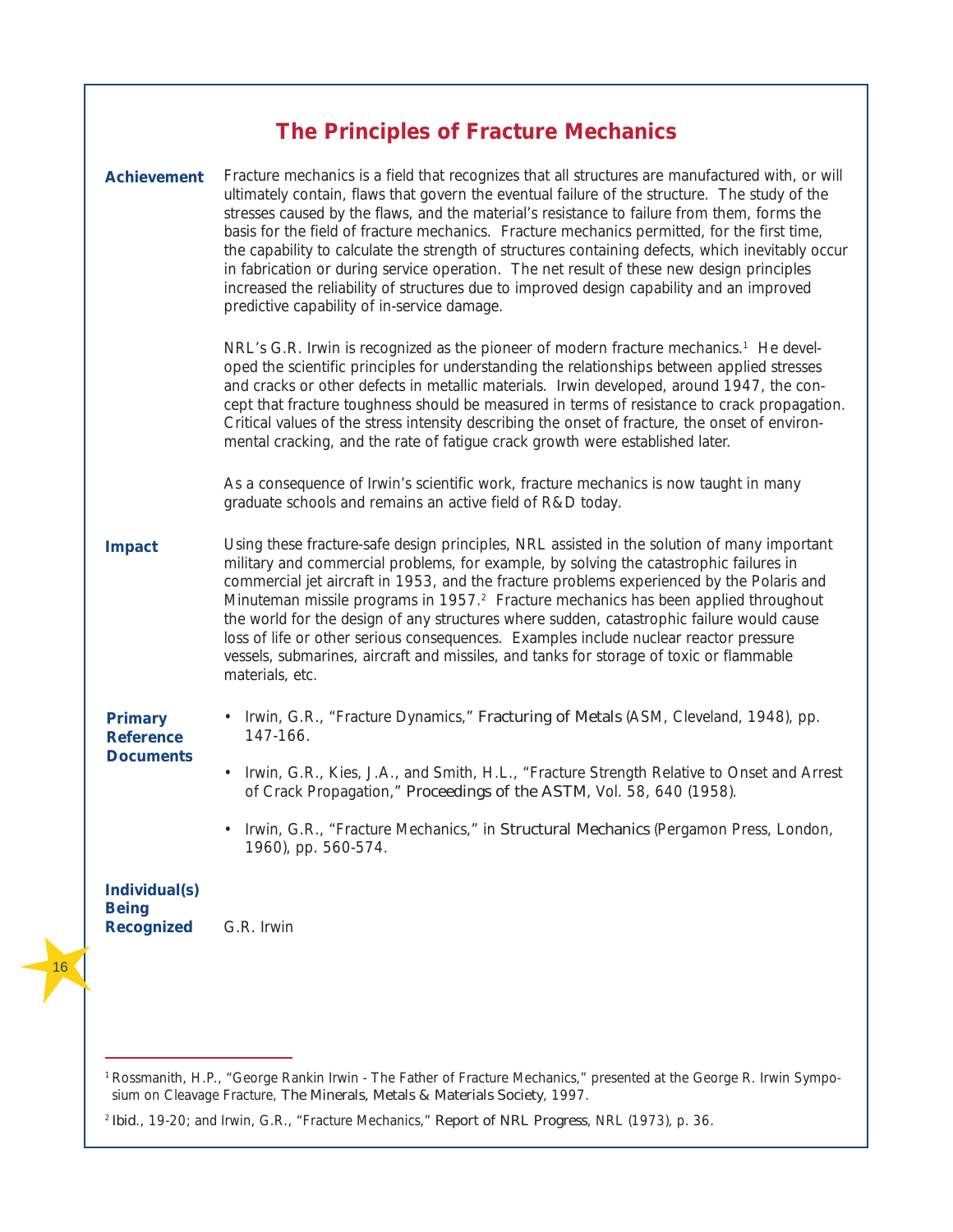#### **Molecular Structure Analysis and the Nobel Prize**

<span id="page-24-0"></span>**Achievement** NRL has produced two Nobel Laureates, J. Karle and H. Hauptman, who each received the Nobel Prize for Chemistry in 1985 for devising direct methods employing X-ray diffraction analysis in the determination of crystal structures. The seminal research paper, "The Phases and Magnitudes of the Structure Factors," was published in 1950. The major events leading to these new methods were: quantitative molecular structure analysis in 1948; foundation mathematics for the X-ray phase problem in 1949; and the first general procedure for solving crystal structure problems in 1963.<sup>1</sup> As experience with applications developed, I. Karle made a major contribution to the development of analytical techniques of broad applicability to all types of crystals, whether they had a center of symmetry or not. It was a considerable step to bridging the gap between theory and practical application. X-ray diffraction analysis involves the determination of the arrangement of atoms in crystals from which the molecular formula is derived directly. Determination of the molecular structure is important in that once the structural arrangement is understood, the substance itself can then be synthesized to produce useful products. This research occupies an almost unique position in science because the information it provides is used continuously in other

biological sciences are interpretable in terms of the arrangements of atoms.

J. Karle and I. Karle are still conducting research at NRL after 54 and 52 years, respectively, of government service. Their research plays a large part in the Navy's energetic materials program, which focuses on making explosives and propellants that are safer, more powerful, or both.

fields. In fact, many phenomena in the physical, chemical, metallurgical, geological, and

**Impact** Methodologies for determining molecular structures are major contributions to science and technology. For example, they form the basis for the computer packages used in pharmaceutical laboratories and research institutions worldwide for the analysis of more than 10,000 new substances each year. A significant portion of structural research has direct application to public health, including the identification and characterization of potent toxins found in animals and plants, antitoxins, heart drugs, antibiotics, anti-addictive substances, anticarcinogens, and antimalarials.

#### **Primary Reference Documents**

- Karle, J. and Hauptman, H., "The Phases and Magnitudes of the Structure Factors," *Acta Crystallographica*, Vol. 3, 181 (1950). (This was the mathematical foundation.)
- Karle, J. and Karle, I.L., "The Symbolic Addition Procedure for Phase Determination for Centrosymmetric and Noncentrosymmetric Crystals," *Acta Crystallographica*, Vol.21, 849 (1966). (This was the foundation for practical application.)
- Karle, J., "Recovering Phase Information from Intensity Data," (Nobel Lecture), *Chemica Scripta*, Vol. 26, 261 (1986).

| <b>Individual(s)</b> |                                     |
|----------------------|-------------------------------------|
| <b>Being</b>         |                                     |
| <b>Recognized</b>    | J. Karle, H. Hauptman, and I. Karle |

<sup>1</sup> Karle, I.L. and Karle, J., "Recollections and Reflections," in *Crystallography in North America*, D. McLachlan, Jr., and J.P. Glusker, eds., 1983.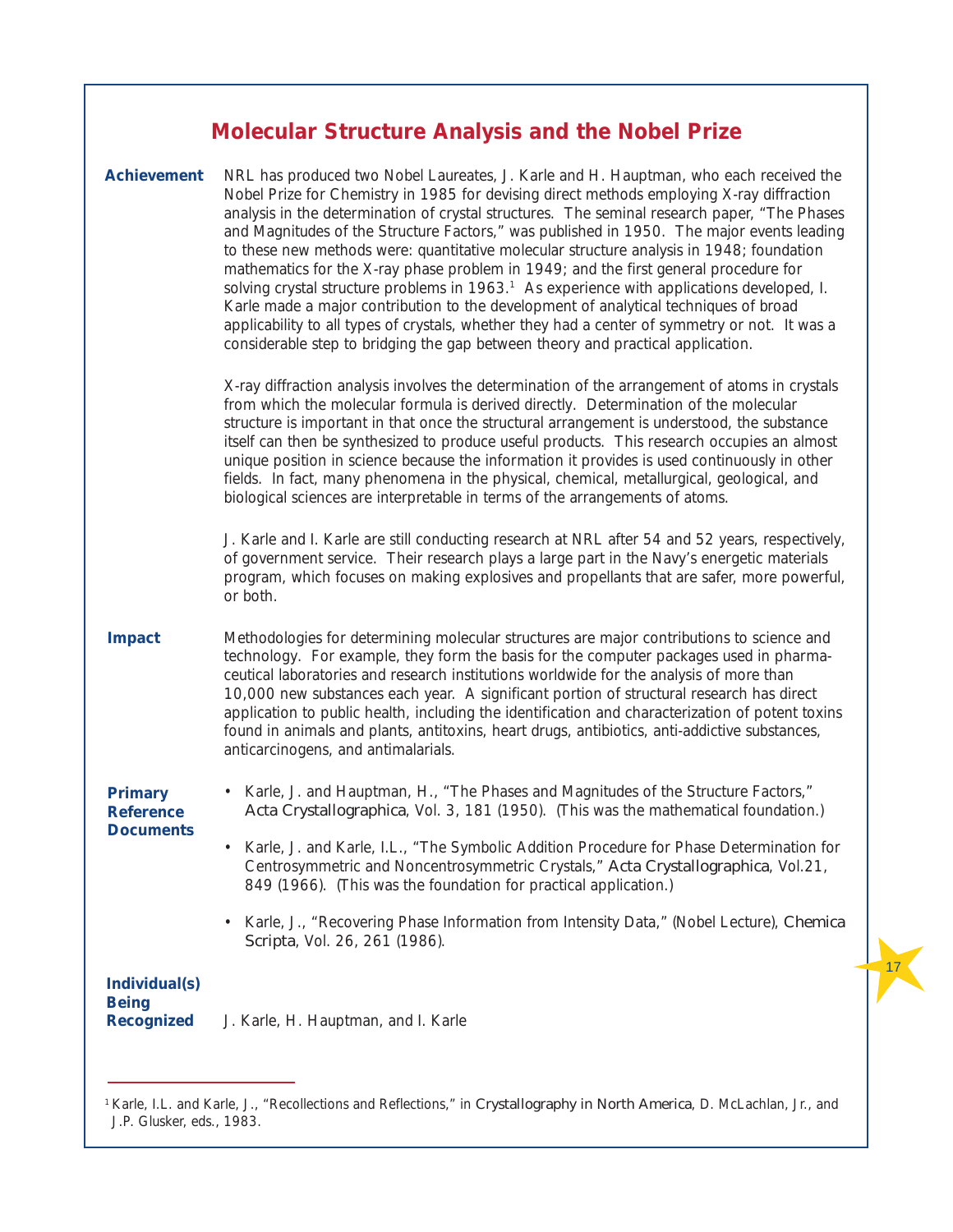<span id="page-25-0"></span>

| <b>The Viking Program</b>                                 |                                                                                                                                                                                                                                                                                                                                                                                                                                                                                                                                                                                                                                               |  |  |
|-----------------------------------------------------------|-----------------------------------------------------------------------------------------------------------------------------------------------------------------------------------------------------------------------------------------------------------------------------------------------------------------------------------------------------------------------------------------------------------------------------------------------------------------------------------------------------------------------------------------------------------------------------------------------------------------------------------------------|--|--|
| <b>Achievement</b>                                        | In 1946, NRL directed the development of a new sounding rocket called Viking, which was<br>designed and built by the Glenn L. Martin Company. The rocket motor was built by the<br>Reaction Motors Company, the firm that had just constructed the motor for the Bell X-1<br>aircraft, in which Chuck Yeager broke the sound barrier in 1947. Viking was the first rocket<br>designed for essentially research purposes and the first to use a gimballed motor to control<br>the direction of flight. <sup>1</sup>                                                                                                                            |  |  |
|                                                           | The first successful launch of the Viking took place at the White Sands proving ground in<br>1949. Later, in 1950 a rocket was launched from a ship, the USS Norton Sound, achiev-<br>ing an altitude of 106.4 miles. <sup>2</sup> This launching of such a large rocket from the deck of a<br>ship had very important national security ramifications in that it was a step toward the<br>eventual deployment of missiles at sea. In fact, Life magazine reported that Navy officials<br>"had proved for the first time that big rockets, capable of carrying A-bombs several hundred<br>miles, could be launched from the deck of a ship."3 |  |  |
|                                                           | In all, twelve Vikings were launched by NRL between 1949 and 1954, establishing many<br>milestones: highest altitude of any research rocket at that time (136 miles); first measure-<br>ments of temperature, pressure, and winds in the upper atmosphere; first measurements of<br>the electron density in the ionosphere; and first high-altitude (approximately 100 miles)<br>photographs of the Earth.                                                                                                                                                                                                                                    |  |  |
| <b>Impact</b>                                             | The Viking program established many scientific milestones, demonstrated the feasibility of<br>sea-based missile systems, and took the first high-altitude picture of a hurricane in October<br>1954. This was the first color photograph successfully taken from such altitudes, and it<br>initiated the interest of the weather service in high-altitude weather monitoring. <sup>4</sup> Finally,<br>Viking paved the way for the historic Vanguard project, America's first satellite program.                                                                                                                                             |  |  |
| <b>Primary</b><br><b>Reference</b><br><b>Documents</b>    | • Rosen, M.W. and Bridger, J.M., "Rocket Research Report No.1 - The Viking No. 1<br>Firings," NRL Report 3583, 1949.                                                                                                                                                                                                                                                                                                                                                                                                                                                                                                                          |  |  |
|                                                           | Rosen, M.W., The Viking Rocket Story (Harper & Brothers, New York, 1955).<br>٠<br>Newell, H.E., Sounding Rockets (McGraw-Hill Book Co., New York, 1959).<br>٠                                                                                                                                                                                                                                                                                                                                                                                                                                                                                 |  |  |
| <b>Individual(s)</b><br><b>Being</b><br><b>Recognized</b> | M.W. Rosen                                                                                                                                                                                                                                                                                                                                                                                                                                                                                                                                                                                                                                    |  |  |

<sup>1</sup> Caidin, M., *Vanguard!* (E.P. Dutton & Co., Inc., New York, 1957), p. 138.

<sup>&</sup>lt;sup>2</sup> Glaeser, "Space: A New Dimension in Naval Warfare," U.S. Naval Institute Proceedings, Vol. 113, 132 (May 1987).

<sup>3</sup> "Seagoing Rocket," *Life* (June 26, 1950).

<sup>4</sup> Krause, E.H., "The Genesis of Rocketborne Space Research," *Report of NRL Progress,* NRL (1973), p. 47; and Mitchell, P.A., "The Navy's Mission in Space," *Oceanus*, Vol. 20, No. 2, 22 (Summer 1985).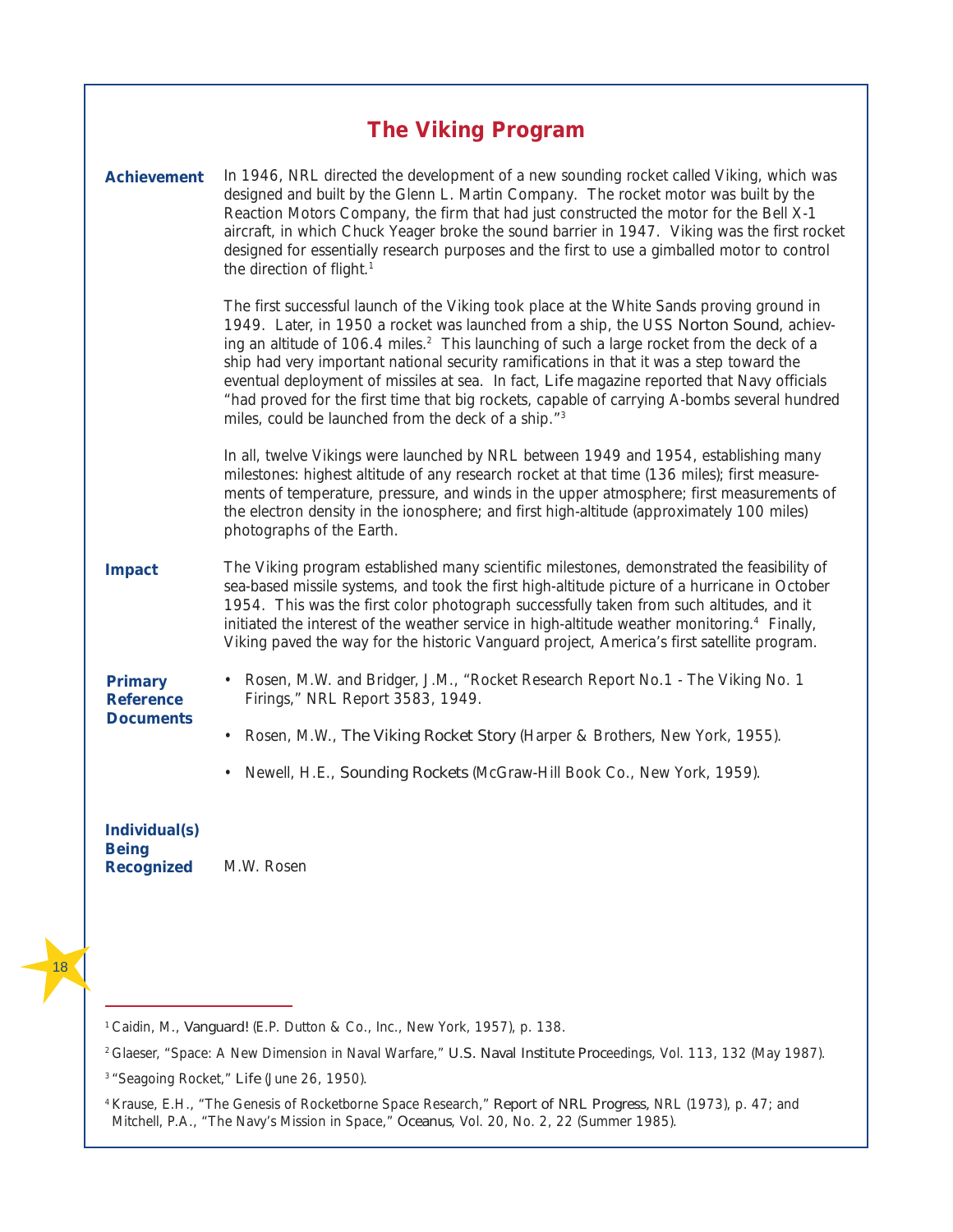<span id="page-26-0"></span>

| <b>Synthetic Lubricants</b>                               |                                                                                                                                                                                                                                                                                                                                                                                                                                                                                                                                                                                                                                                                                                                  |  |  |
|-----------------------------------------------------------|------------------------------------------------------------------------------------------------------------------------------------------------------------------------------------------------------------------------------------------------------------------------------------------------------------------------------------------------------------------------------------------------------------------------------------------------------------------------------------------------------------------------------------------------------------------------------------------------------------------------------------------------------------------------------------------------------------------|--|--|
| <b>Achievement</b>                                        | Soon after the introduction of gas turbine-powered aircraft in World War II, it became<br>evident that new and better lubricants were required to take advantage of the potential<br>capabilities of these engines. The new lubricants would have to retain sufficient viscosity to<br>support bearing loading at $280^\circ$ to $300^\circ$ F and be oxidatively and thermally stable enough to<br>withstand heat "soak back" temperatures of from 400° to 500° F. Because of NRL's<br>previous success in developing synthetic lubricants for instrument bearings, the Navy Bureau<br>of Aeronautics requested in 1947 that it undertake the development of lubricating oils for<br>turbojet and gas turbines. |  |  |
|                                                           | Responding to this request, W.A. Zisman, C.M. Murphy, and their colleagues conducted<br>fundamental studies that related molecular structure to lubricating and temperature/viscosity<br>properties. Structural guides, derived from those fundamental studies, permitted extending<br>the useful temperature range of the oils. <sup>1</sup> As a result, NRL developed the first hydrocarbon<br>ester fluids as lubricants that would perform acceptably at the high bearing operating<br>temperatures in jet engines.                                                                                                                                                                                         |  |  |
|                                                           | By the early 1950s, diester lubricants developed at NRL were in use in Navy turbine engine<br>aircraft and soon were used by nearly all military and civilian turbine-powered aircraft. As<br>turbine engine power requirements and operational temperatures increased, NRL was active<br>in developing lubricants and lubricant additives to meet these more stringent conditions as<br>well.                                                                                                                                                                                                                                                                                                                   |  |  |
|                                                           | In addition to extending the high temperature range, instrument oils were also developed for<br>service at $-65^{\circ}$ F to overcome the problem of losses due to aircraft cannon freezing at the<br>high altitudes newly reachable by jet aircraft at the time of the Korean War. <sup>2</sup>                                                                                                                                                                                                                                                                                                                                                                                                                |  |  |
| <b>Impact</b>                                             | The U.S. military needed new lubricants to be able to utilize turbine aircraft at their maxi-<br>mum performance, especially in combat. NRL research met this requirement. Essentially all<br>turbine engines now used by military and civilian aircraft are lubricated with ester oils whose<br>development was based on early research and development at NRL.                                                                                                                                                                                                                                                                                                                                                 |  |  |
| <b>Primary</b><br><b>Reference</b><br><b>Documents</b>    | Bried, E.H., Kidder, H.F., Murphy, C.M., and Zisman, W.A., "Synthetic Lubricant Fluids<br>٠<br>from Branched-Chain Diesters, Physical and Chemical Properties of Pure Diesters,"<br>Industrial and Engineering Chemistry, Vol. 39 (1947).                                                                                                                                                                                                                                                                                                                                                                                                                                                                        |  |  |
|                                                           | Murphy, C.M. and Zisman, W.A., "Structural Guides for Synthetic Lubricant Develop-<br>ment," Industrial and Engineering Chemistry, Vol. 42 (1950).                                                                                                                                                                                                                                                                                                                                                                                                                                                                                                                                                               |  |  |
|                                                           | Zisman, W.A., "Historical Review of Lubricants and Lubrication," in Synthetic Lubri-<br>cants, R.C. Gunderson and A.W. Hart, eds. (Reinhold Publishing, 1962), Chapter 2.                                                                                                                                                                                                                                                                                                                                                                                                                                                                                                                                        |  |  |
| <b>Individual(s)</b><br><b>Being</b><br><b>Recognized</b> | W.A. Zisman and C.M. Murphy                                                                                                                                                                                                                                                                                                                                                                                                                                                                                                                                                                                                                                                                                      |  |  |
|                                                           |                                                                                                                                                                                                                                                                                                                                                                                                                                                                                                                                                                                                                                                                                                                  |  |  |

<sup>1</sup> American Chemical Society, *Langmuir*, Vol. 3, No. 3 (1987).

<sup>2</sup> *Ibid*.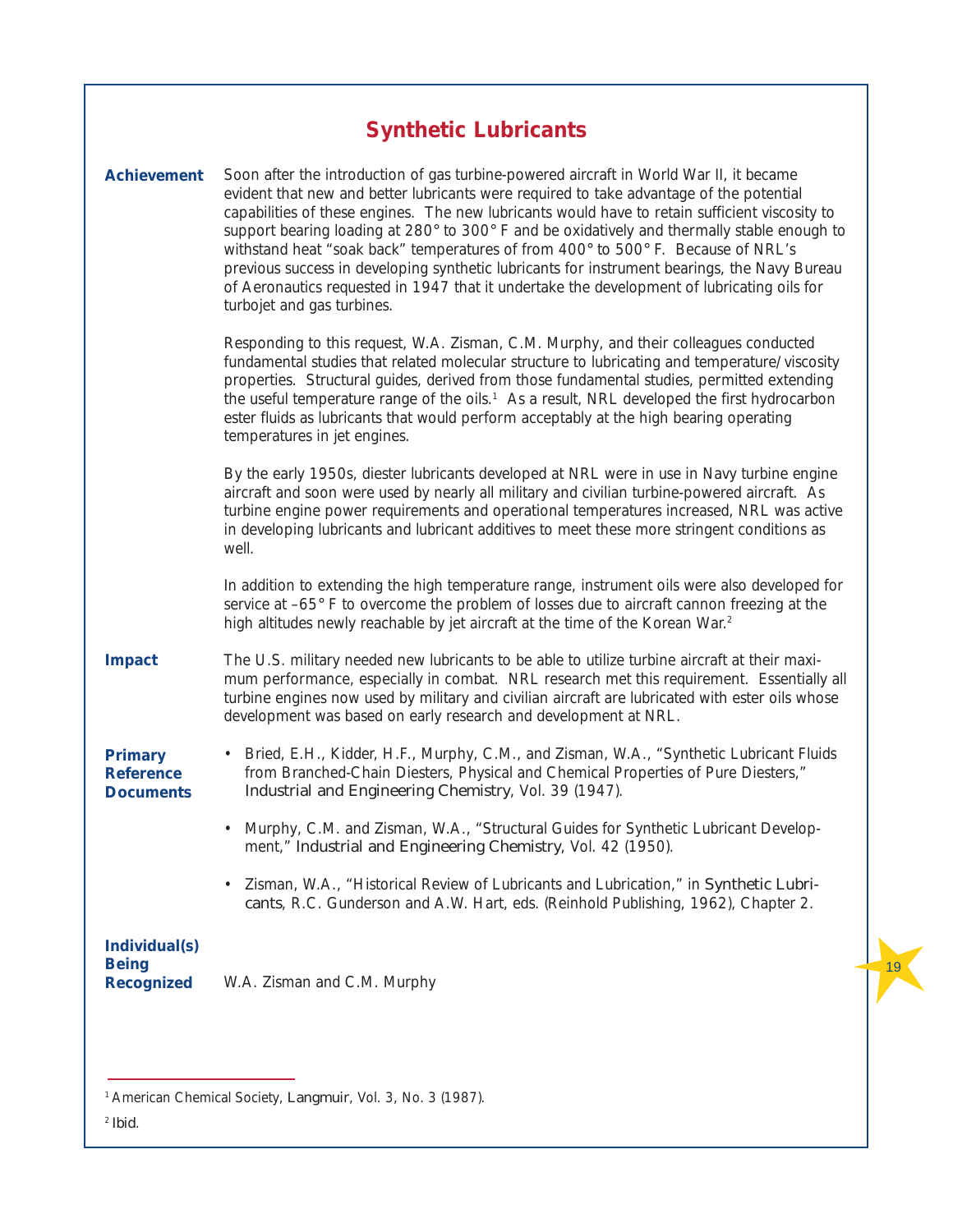## **Radar Absorbing Materials and Anechoic Chambers**

<span id="page-27-0"></span>

|  | <b>Achievement</b>                                        | Since the end of World War II, NRL has pioneered the development and production capabili-<br>ties for thin magnetic radar absorbing materials (RAM), thicker nonmagnetic RAM, and<br>designs for radar anechoic chambers. In 1945, the "NRL Arch" apparatus was constructed<br>to provide a means for measuring angular dependent performance of broadband RAM. The<br>name "NRL Arch" is still used, and the apparatus is accepted worldwide by RAM manufac-<br>turers and stealth technology contractors. In 1953, NRL developed a broadband, nonmag-<br>netic material called "DARKFLEX,"1 the precursor to materials used in today's radar<br>anechoic chambers. NRL initiated a pilot production plant, then transferred large-scale<br>production to Sponge Rubber Products Company. Also in 1953, NRL assembled the first<br>effective radar anechoic chamber. The design and elements of it are contained in most<br>chambers today. |
|--|-----------------------------------------------------------|----------------------------------------------------------------------------------------------------------------------------------------------------------------------------------------------------------------------------------------------------------------------------------------------------------------------------------------------------------------------------------------------------------------------------------------------------------------------------------------------------------------------------------------------------------------------------------------------------------------------------------------------------------------------------------------------------------------------------------------------------------------------------------------------------------------------------------------------------------------------------------------------------------------------------------------------|
|  |                                                           | The fundamental mechanisms of absorption by magnetic ferrites and alloys were extensively<br>investigated at NRL by a group headed by G. Rado. The understanding of these fundamen-<br>tal mechanisms (magnetic moment rotation, domain wall displacement, and spin-waves)<br>allowed the development of broad bandwidth frequency coverage, thin magnetic RAM. This<br>led to the NRL project "NEWBOY," initiated in 1976. Thin RAM materials from this<br>project were extensively used by the Joint Cruise Missile Program Office and the other<br>services as prototype stealth treatments for missile-like drones, aircraft, and ships.                                                                                                                                                                                                                                                                                                 |
|  | <b>Impact</b>                                             | For more than four decades, NRL has been a resource for RAM innovation, prototype<br>production, and measurement tools/facilities. In fact, NRL has developed, produced, and in<br>several instances installed materials on Navy/DoD platforms from the end of World War II<br>through Desert Storm. Much of NRL's work preceded efforts on "stealth" technology and<br>significantly impacted it in the areas of submarines, missiles, aircraft, ships, and land ve-<br>hicles.                                                                                                                                                                                                                                                                                                                                                                                                                                                             |
|  | <b>Primary</b><br><b>Reference</b><br><b>Documents</b>    | Wright, R.W., et al., "K-Band HARP," NRL Report R- 3112, July 1947.                                                                                                                                                                                                                                                                                                                                                                                                                                                                                                                                                                                                                                                                                                                                                                                                                                                                          |
|  |                                                           | Emerson, W.H., et al., "Broadband Absorbing Materials," Tele-Tech and Electronics<br>٠<br>Industries Magazine, Vol. 74, November 1955.                                                                                                                                                                                                                                                                                                                                                                                                                                                                                                                                                                                                                                                                                                                                                                                                       |
|  |                                                           | Simmons, A.J. and Emerson, W.H. "An Anechoic Chamber Making Use of a New<br>٠<br>Broadband Material," NRL Report 4193, July 1953.                                                                                                                                                                                                                                                                                                                                                                                                                                                                                                                                                                                                                                                                                                                                                                                                            |
|  |                                                           | Rado, G.T., Wright, R.W., and Emerson, W.H., "Ferromagnetism at Very High Frequen-<br>٠<br>cies III," Physical Review, Vol. 80 (October 1950).                                                                                                                                                                                                                                                                                                                                                                                                                                                                                                                                                                                                                                                                                                                                                                                               |
|  |                                                           | Faraday, B.J. and Vittoria, C., eds. "Project NEWBOY - A Progress Report," NRL<br>٠<br>Memorandum Report 4589, August 1981.                                                                                                                                                                                                                                                                                                                                                                                                                                                                                                                                                                                                                                                                                                                                                                                                                  |
|  | <b>Individual(s)</b><br><b>Being</b><br><b>Recognized</b> | R.W. Wright, G.T. Rado, W.H. Emerson, B. Faraday, and D.W. Forester                                                                                                                                                                                                                                                                                                                                                                                                                                                                                                                                                                                                                                                                                                                                                                                                                                                                          |
|  |                                                           |                                                                                                                                                                                                                                                                                                                                                                                                                                                                                                                                                                                                                                                                                                                                                                                                                                                                                                                                              |

<sup>&</sup>lt;sup>1</sup> Tanner, H.A., Sands, A.G., and McDowell, M.V., "DARKFLEX-A Fibrous Microwave Absorber," NRL Report 4137, April 1953.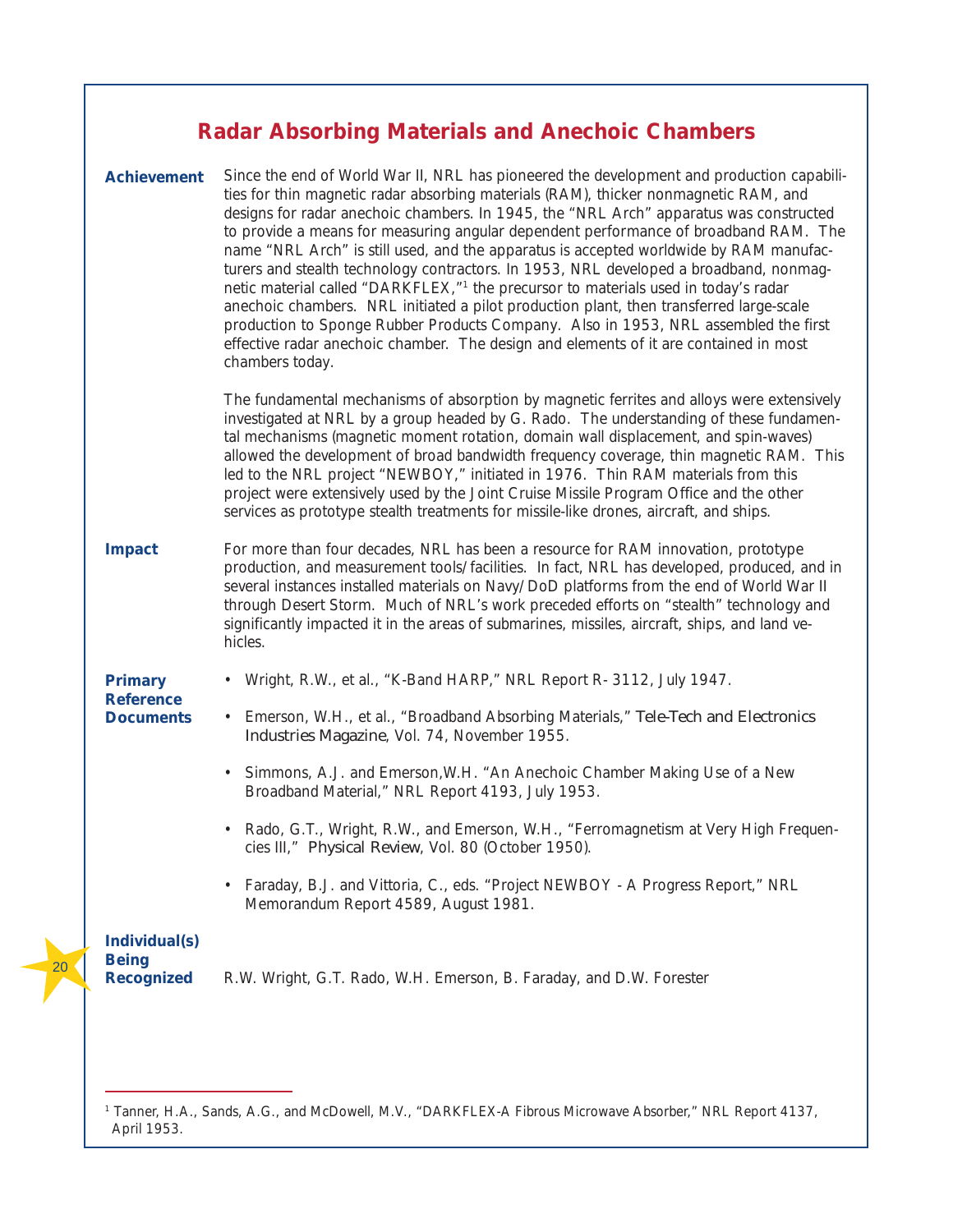## **Over-the-Horizon Radar**

<span id="page-28-0"></span>

| <b>Achievement</b>                                        | During the late 1940s, NRL foresaw the need for detecting moving targets, including aircraft<br>and missiles, at distances and altitudes beyond line-of-sight distances. Microwave radar as<br>developed during World War II was limited in range by the curvature of the Earth. In 1950,<br>while using the pioneering work it accomplished in 1926 (radio "skip distance" effect<br>theory), NRL began to investigate the use of radar operating in the high-frequency (HF, or<br>short wave) portion of the radio spectrum to extend the range beyond the horizon. This is<br>achieved by the refraction (bending) of radar waves when traveling through the ionosphere,<br>which is located high above the Earth's surface. Using the ionosphere to bend the radar<br>energy back to the Earth's surface can extend the range of a radar out to 2,000 nautical<br>miles. |
|-----------------------------------------------------------|------------------------------------------------------------------------------------------------------------------------------------------------------------------------------------------------------------------------------------------------------------------------------------------------------------------------------------------------------------------------------------------------------------------------------------------------------------------------------------------------------------------------------------------------------------------------------------------------------------------------------------------------------------------------------------------------------------------------------------------------------------------------------------------------------------------------------------------------------------------------------|
|                                                           | By 1955, NRL was operating a low-power HF radar called MUSIC (Multiple Storage<br>Integration Correlation) which demonstrated Earth backscatter at over-the-horizon (OTH)<br>distances and echoes from line-of-sight targets. It also observed nuclear explosions at long<br>range, as well as the launch of rockets. <sup>1</sup>                                                                                                                                                                                                                                                                                                                                                                                                                                                                                                                                           |
|                                                           | In 1961, based on the success with MUSIC, a high-power, high antenna-gain OTH radar<br>known as MADRE (Magnetic Drum Radar Equipment) was installed at the NRL Chesapeake<br>Bay field site. It was able to detect and track aircraft as they traveled across the Atlantic<br>Ocean. With the NRL MADRE experimental radar, nearly all the fundamental capabilities of<br>HF OTH radar were discovered and demonstrated: aircraft detection and track, ship detec-<br>tion, missile launch detection, nuclear test location, sea state determination, storm tracking,<br>and vectoring aircraft to intercept.                                                                                                                                                                                                                                                                |
| <b>Impact</b>                                             | NRL's development of OTH radar solved a critical military requirement where the horizon<br>limit of conventional radar was overcome, giving an order of magnitude or more increase in<br>useful range. This technology formed the technical base that led to the Air Force's<br>AN/FPS-118 radar for continental air defense and the Navy's Relocatable Over-the-Horizon<br>Radar, as well as influencing HF radar development in other countries of the world. HF<br>OTH radar is the most cost-effective wide-area sensor available today. <sup>2</sup>                                                                                                                                                                                                                                                                                                                    |
| <b>Primary</b><br><b>Reference</b><br><b>Documents</b>    | Page, R.M. and George, S.F., "Magnetic Drum Storage Applied to Surveillance Radar,"<br>$\bullet$<br>NRL Report 4878, January 1957.                                                                                                                                                                                                                                                                                                                                                                                                                                                                                                                                                                                                                                                                                                                                           |
|                                                           | Headrick, J.M., et al., "MADRE Detection of Aircraft and Missiles Using Narrow-Band<br>٠<br>Spectrum Analysis After Backscatter Rejection," Proceedings of the ARPA Meeting of<br>October 17, 1961," Stanford Research Institute Contract SD-66, under ARPA Order 90,<br>SRI-1-275, October 1961.                                                                                                                                                                                                                                                                                                                                                                                                                                                                                                                                                                            |
| <b>Individual(s)</b><br><b>Being</b><br><b>Recognized</b> | R.M. Page, F.M. Gager, and J.M. Headrick                                                                                                                                                                                                                                                                                                                                                                                                                                                                                                                                                                                                                                                                                                                                                                                                                                     |

<sup>1</sup> Gebhard, L.A., *Evolution of Naval Radio-Electronics and Contributions of the Naval Research Laboratory*, NRL Report 8300, 1979, p. 216.

<sup>2</sup> Headrick, J.M., "Looking Over the Horizon," *IEEE Spectrum*, July 1990.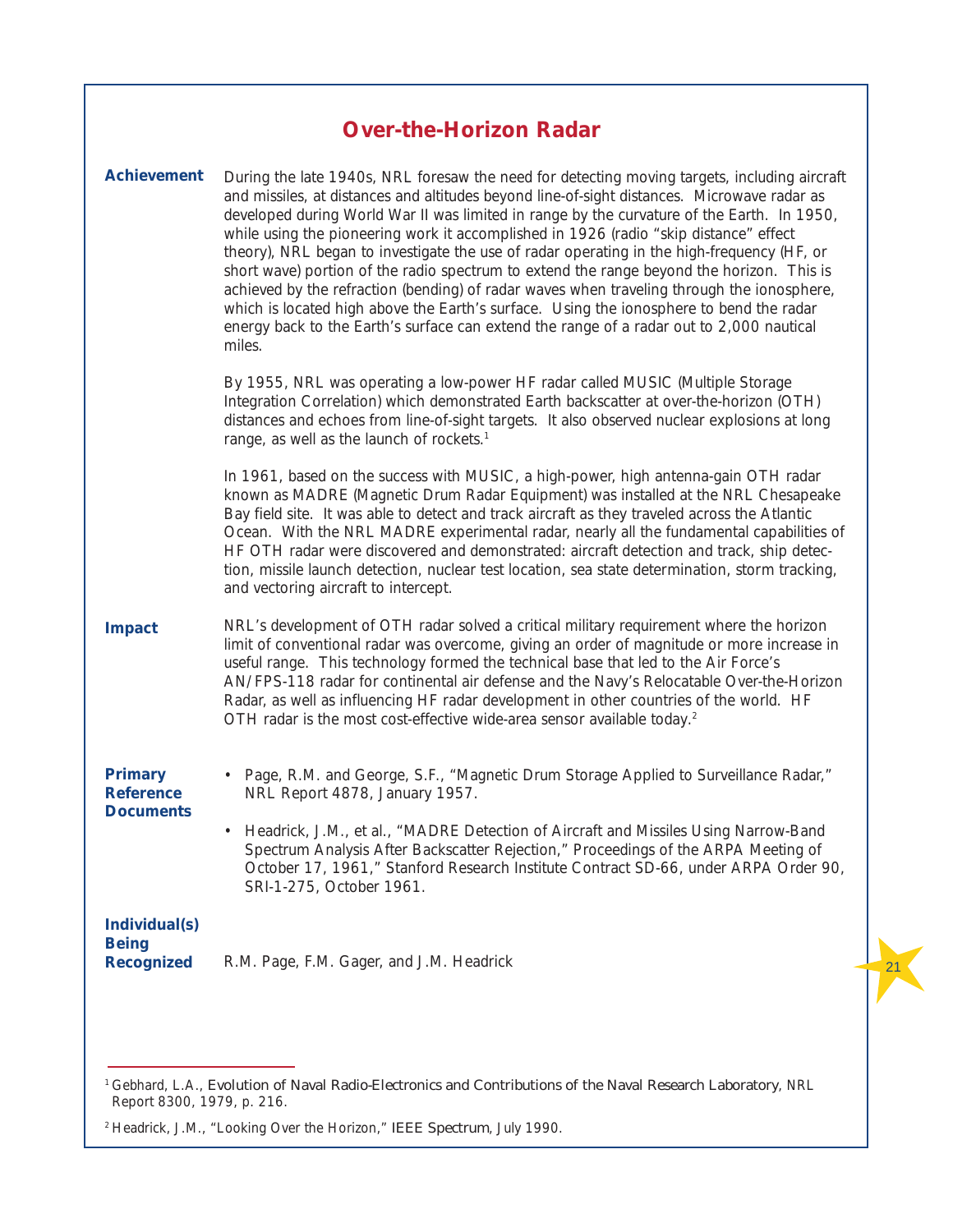<span id="page-29-0"></span>

|                                                           | <b>High-Resolution Radar</b>                                                                                                                                                                                                                                                                                                                                                                                                                                                                                                                                                                                                                                           |
|-----------------------------------------------------------|------------------------------------------------------------------------------------------------------------------------------------------------------------------------------------------------------------------------------------------------------------------------------------------------------------------------------------------------------------------------------------------------------------------------------------------------------------------------------------------------------------------------------------------------------------------------------------------------------------------------------------------------------------------------|
| <b>Achievement</b>                                        | High-resolution radar is important in many areas of radar. It allows the recognition of<br>targets and the exclusion of unwanted clutter echoes so that small stationary or slowly<br>moving targets can be detected in heavy clutter. The need for high range-resolution to<br>detect periscopes was recognized in the late 1940s.                                                                                                                                                                                                                                                                                                                                    |
|                                                           | NRL began to explore high-resolution radar for periscope detection and other applications in<br>the mid 1950s. The first high-resolution pulse-compression radars were being developed at<br>that time, thereby demonstrating that the energy of a long pulse could be obtained along<br>with the resolution of a short pulse. Although not alone in this area, NRL was active in<br>advancing the art of pulse compression. Other key contributions were made by MIT Lincoln<br>Laboratory and Bell Labs.                                                                                                                                                             |
|                                                           | In 1960, NRL embarked on a major effort to demonstrate X-band high-range resolution<br>radar technology for periscope detection and the detection of surface effects generated by a<br>submerged submarine. This was called Project Cutwater. NRL successfully demonstrated<br>both surface and airborne radar for the detection of submarines. In 1965, the Naval Air<br>Systems Command (then the Bureau of Aeronautics) initiated procurement of an anti-<br>submarine (ASW) radar for new S-3 carrier-based aircraft that would employ the technology<br>developed by NRL. Texas Instruments was awarded the contract for the radar that became<br>the AN/APS-116. |
| <b>Impact</b>                                             | NRL's work in high-resolution radar resulted in ASW radars for the U.S. Navy's S-3 and P-3<br>aircraft. These high-resolution radars have been the only operational U.S. radars for<br>submarine detection for 25 years. By developing the means to detect enemy submarines,<br>the Laboratory met a critical national security need.                                                                                                                                                                                                                                                                                                                                  |
| <b>Primary</b><br><b>Reference</b>                        | Davis, N.L. "High-Resolution Radar-Periscope Detection in Sea Clutter," NRL Report<br>$\bullet$<br>4924, May 9, 1957.                                                                                                                                                                                                                                                                                                                                                                                                                                                                                                                                                  |
| <b>Documents</b>                                          | Watterson, C.C., "Detection of a Periscope in Clutter with a 10 Milli-Microsecond Fast<br>$\bullet$<br>Scan Radar," University of New Mexico Symposium, May 1959.                                                                                                                                                                                                                                                                                                                                                                                                                                                                                                      |
|                                                           | Ohman, G., "Getting High-Range Resolution with Pulse-Compression Radar," Electron-<br><i>ics</i> , October 7, 1960.                                                                                                                                                                                                                                                                                                                                                                                                                                                                                                                                                    |
|                                                           | Myers, G.F., "High Resolution Radar, Part III, Sea Clutter," NRL Report 4952, July<br>1967.                                                                                                                                                                                                                                                                                                                                                                                                                                                                                                                                                                            |
|                                                           | Fuller, I.W. and Myers, G.F., "Nanosecond Radar Observations of Sea Clutter Cross<br>Section vs Grazing Angle," NRL Report 6933, October 8, 1969.                                                                                                                                                                                                                                                                                                                                                                                                                                                                                                                      |
| <b>Individual(s)</b><br><b>Being</b><br><b>Recognized</b> | I.W. Fuller, G. Ohman, N.L. Davis, C.C. Watterson, and G.F. Myers                                                                                                                                                                                                                                                                                                                                                                                                                                                                                                                                                                                                      |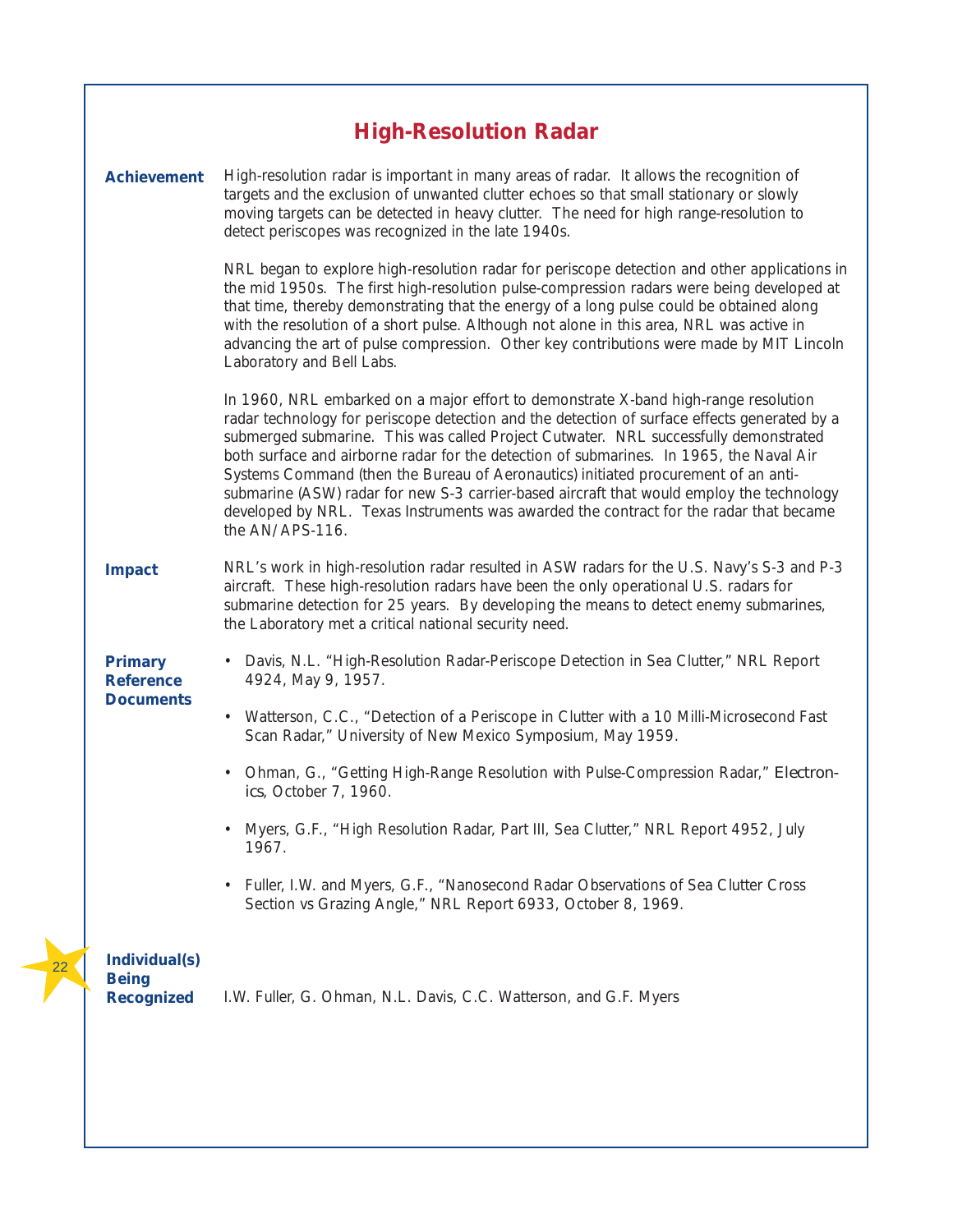## **Vanguard Program — The Rocket**

<span id="page-30-0"></span>

| <b>Achievement</b>                                        | Between 1955 and 1959, NRL conducted the first American satellite program, called<br>Vanguard. The program was initiated to represent the U.S. in the International Geophysical<br>Year (IGY), a cooperative international scientific effort to study the physical properties of the<br>Earth. The nation's leaders chose to participate in the IGY by placing an artificial satellite in<br>orbit, and a competition was held to determine which government agency would build and<br>launch the satellite. NRL's plan was selected, due in part to its success with the Viking<br>program. The Laboratory's pioneering task was to design, build, launch, place into Earth-<br>orbit, and track an artificial satellite carrying a scientific experiment. The contractor for the<br>rocket project was the Glenn L. Martin Company.          |
|-----------------------------------------------------------|------------------------------------------------------------------------------------------------------------------------------------------------------------------------------------------------------------------------------------------------------------------------------------------------------------------------------------------------------------------------------------------------------------------------------------------------------------------------------------------------------------------------------------------------------------------------------------------------------------------------------------------------------------------------------------------------------------------------------------------------------------------------------------------------------------------------------------------------|
|                                                           | The rocket successfully met the program's objective of putting a satellite into orbit during the<br>IGY. The Vanguard I satellite was launched into Earth orbit on March 17, 1958, 5 months<br>and 13 days after the Soviet Union launched Sputnik I, and about 6 weeks after the launch<br>of Explorer I. Successfully designing and developing a three-stage rocket, with three brand<br>new and unproven stages, on such a timely schedule was unprecedented. Experience in the<br>DoD at that time showed that in missile programs it took more than 5 years from the start<br>of a program to arrive at the date of the first successful launching; the Vanguard team<br>achieved their objective in 2 years, 6 months, and 8 days. <sup>1</sup> Wernher von Braun, chief<br>architect of the Redstone, called it a miracle. <sup>2</sup> |
| <b>Impact</b>                                             | The Vanguard rocket successfully met the program's objective of launching a scientific<br>satellite into orbit during the IGY, and the rocket technology pioneered by Vanguard was<br>used by later programs. The use of a "strapped down" gyro platform, the rotatable exhaust<br>jets of the first-stage turbopump which ensured efficient roll control, and the C-band radar<br>antenna beacon employed on the Thor-Able vehicle all originated with Vanguard. In fact,<br>the Air Force used many design concepts from Vanguard's second and third stages in its<br>Thor-Able booster. Finally, one of America's most versatile and reliable launchers, the Delta<br>rocket, reflects much of Vanguard's design. <sup>3</sup>                                                                                                              |
| <b>Primary</b><br><b>Reference</b><br><b>Documents</b>    | • "A Scientific Satellite Proposal," by the Rocket Development Branch of the Atmospheric<br>& Astrophysics Division, NRL Memorandum Report 487, April 13, 1955.<br>"Project Vanguard Report No. 1 Plans, Procedures, and Progress," NRL Report 4700,<br>January 13, 1956.                                                                                                                                                                                                                                                                                                                                                                                                                                                                                                                                                                      |
| <b>Individual(s)</b><br><b>Being</b><br><b>Recognized</b> | J.P. Hagen and M.W. Rosen                                                                                                                                                                                                                                                                                                                                                                                                                                                                                                                                                                                                                                                                                                                                                                                                                      |
|                                                           |                                                                                                                                                                                                                                                                                                                                                                                                                                                                                                                                                                                                                                                                                                                                                                                                                                                |

<sup>1</sup> Hagen, J.P., "Vanguard—The Laboratory Ventures Into Space," *Report of NRL Progress*, NRL (1973), p. 31.

<sup>2</sup> Green, C.M. and Lomask, M., *Vanguard: A History*, NASA (Washington, DC, 1970), p. 254.

<sup>3</sup> *Ibid.*, p. 255.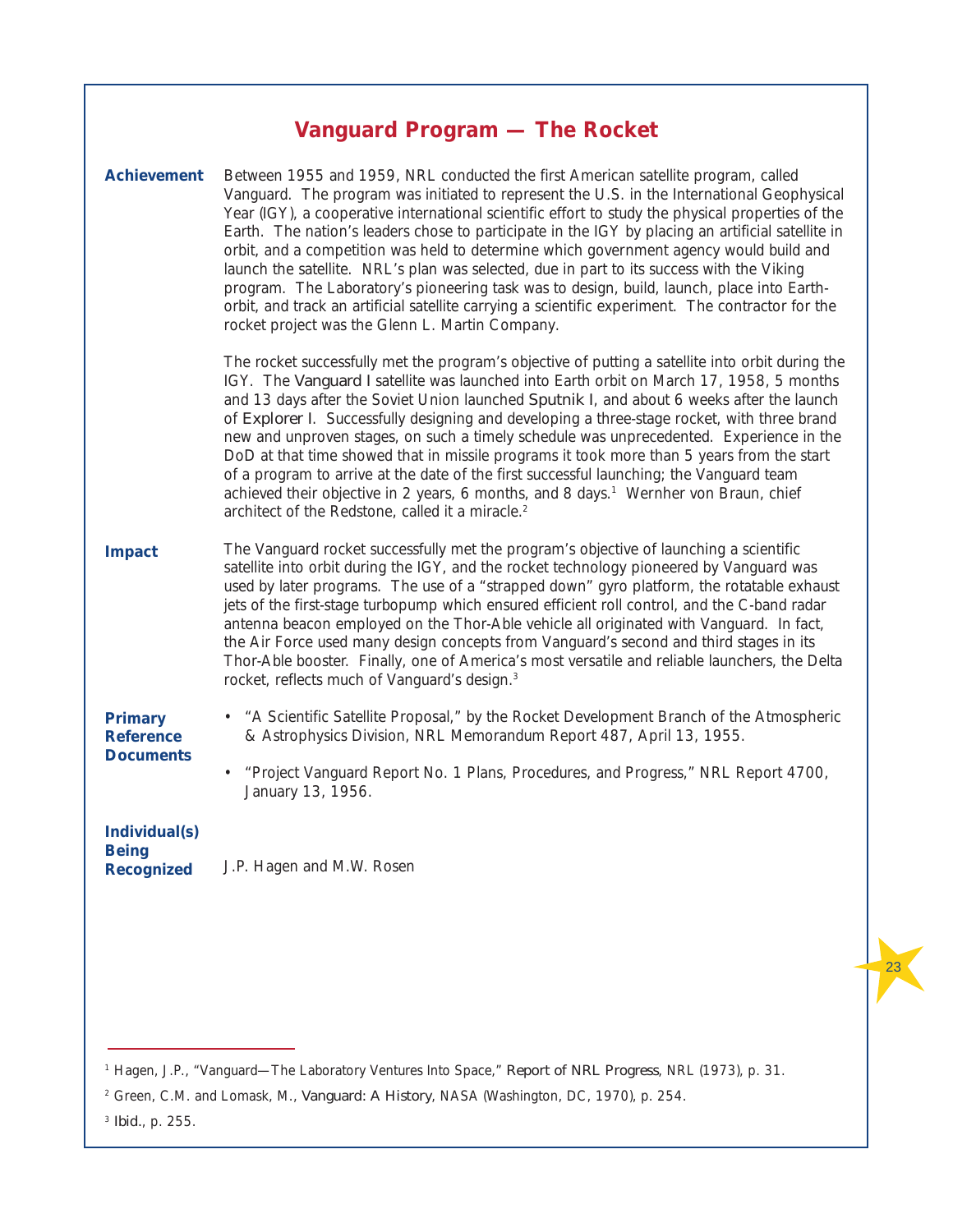## **Vanguard Program — Minitrack and Space Surveillance**

<span id="page-31-0"></span>**Achievement** Since a suitable satellite tracking system did not exist at the time of the Vanguard program, NRL developed the world's first satellite-tracking system (called "Minitrack") in 1956. This tracking network became the prototype for the networks used in tracking later Project Mercury missions.

> Ironically, the Minitrack system first demonstrated its capabilities by tracking another nation's satellite. From October 5-26, 1957, NRL accurately predicted and tracked the orbits of the Soviet Union's *Sputnik I*. Three months later, NRL confirmed and tracked *Explorer I*, America's first orbiting satellite launched into orbit by the U.S. Army. Minitrack tracked the orbit of *Vanguard I*, launched on March 17, 1958.

> After the Soviet launch of *Sputnik I*, the detection and tracking of foreign satellites orbiting over the U.S. became a major national security issue. As a result, the Navy Space Surveillance System (NAVSPASUR) was developed by NRL on a "crash basis" for the Advanced Research Projects Agency from 1958 to 1964 in order to detect and track such satellites. NRL was selected to develop this system primarily because of Minitrack's success. But unlike Minitrack, NAVSPASUR was designed to track satellites that transmitted signals and those that were "quiet." NAVSPASUR now consists of nine radar sites stretching between southern California and Georgia and comprises a radar "fence" capable of detecting basketball-sized objects in orbit as high as  $7,500$  miles above the Earth.<sup>1</sup> The information gathered is used to warn the U.S. naval units of periods when they would be vulnerable to detection. By 1983, NAVSPASUR was a critical element in the North American Air Defense Command's Space Detection and Tracking System and was tracking more than 4,966 objects every day.

#### **Impact** As the world's first satellite tracking system, the impact of Minitrack was significant, not only to the primary task of tracking the orbit of the Vanguard satellites, but also in tracking the orbits of the Sputnik and Explorer satellites. Later, the concept was employed by NRL in the design and development of NAVSPASUR, the primary system for maintaining surveillance of space objects and for warning U.S. Fleet units of periods of vulnerability to foreign surveillance satellites.

#### **Primary Reference Documents**

- "A Scientific Satellite Proposal," by the Rocket Development Branch of the Atmospheric & Astrophysics Division, NRL Memorandum Report 487, April 13, 1955.
- Mengel, J.T., "Tracking the Earth Satellite, and Data Transmission, by Radio," *Proceedings of the IRE National Convention*, March 20, 1956.
- Easton, R.L. and Fleming, J.J., "The Navy Space Surveillance System," *Proceedings of the IRE National Convention*, April 1960.

#### **Individual(s) Being Recognized**

24

M.W. Rosen, J.T. Mengel, and R.L. Easton

<sup>1</sup> Glaeser, F., "Space: A New Dimension in Naval Warfare," *U.S. Naval Institute Proceedings*, Vol. 113, 133 (May 1987).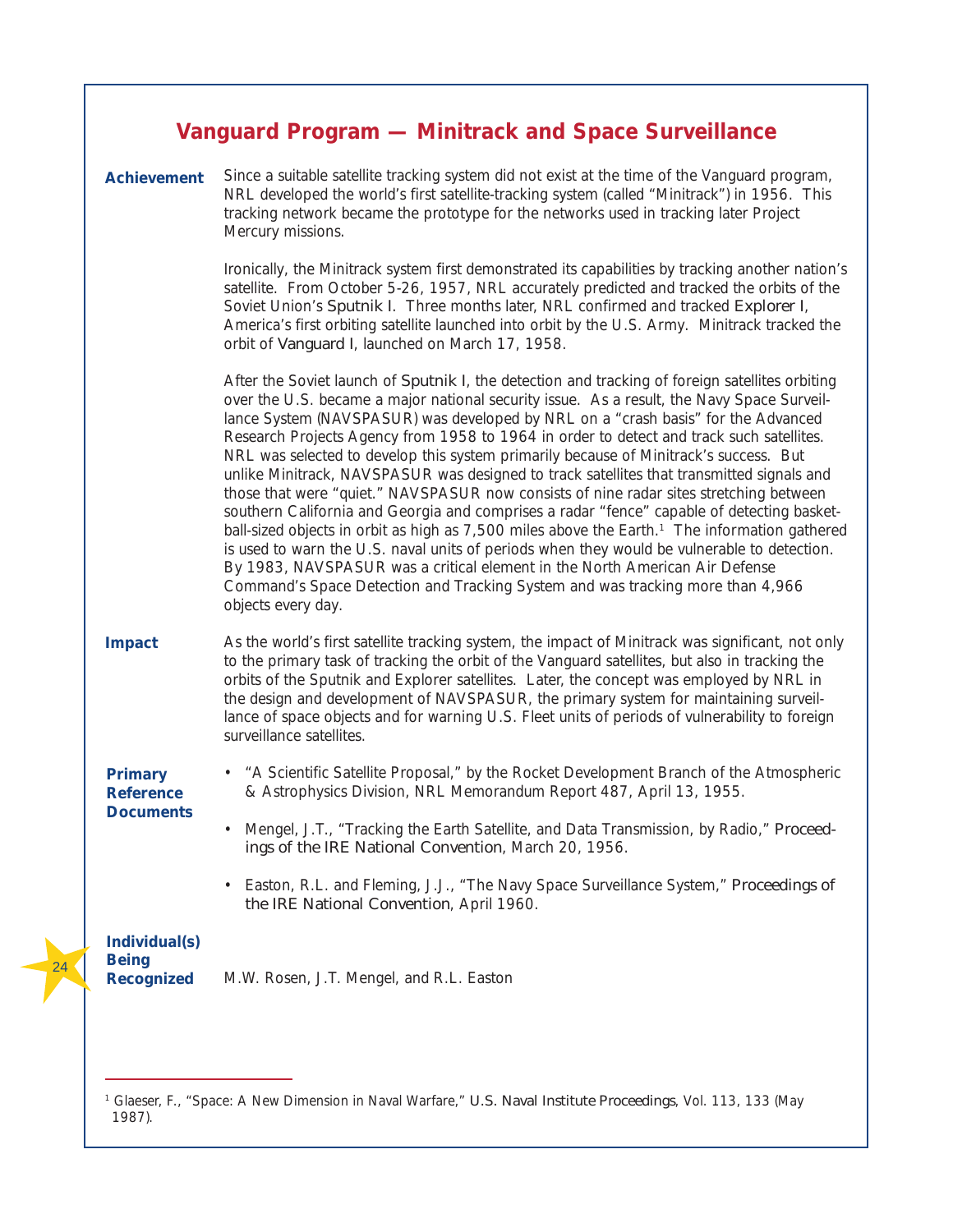## **Vanguard Program — The Satellites and the Science**

<span id="page-32-0"></span>

| <b>Achievement</b>                                        | The Vanguard I satellite was successfully launched into Earth orbit on March 17, 1958.<br>Although it was not the first U.S. satellite successfully launched, Vanguard I met the<br>program's original objective of putting a satellite into orbit during the International Geo-<br>physical Year (IGY), a cooperative international scientific effort to study the physical proper-<br>ties of the Earth. Vanguard I achieved the highest altitude of any man-made vehicle to that<br>time and established beyond doubt geologists' suspicions that the Earth is pear-shaped. <sup>1</sup>                                                                                                |
|-----------------------------------------------------------|--------------------------------------------------------------------------------------------------------------------------------------------------------------------------------------------------------------------------------------------------------------------------------------------------------------------------------------------------------------------------------------------------------------------------------------------------------------------------------------------------------------------------------------------------------------------------------------------------------------------------------------------------------------------------------------------|
|                                                           | A significant innovation in <i>Vanguard I</i> was the use of miniaturized circuits. It carried two<br>radios and a temperature sensor and was the first satellite ever to use solar cells as a power<br>source. <sup>2</sup> The solar cells developed by the Signal Engineering Laboratories, placed by<br>Vanguard engineers on the satellite shell so as not to interfere with the functioning of the<br>internal instrumentation, set a new standard of efficiency and account for the long operating<br>life of the satellite. <sup>3</sup> Vanguard I orbits the Earth today as the oldest man-made satellite and it<br>will remain in orbit well into the 22 <sup>nd</sup> Century. |
|                                                           | Vanguard II was placed in orbit on February 17, 1959, and was the first satellite designed to<br>observe and record the cloud cover of the Earth. As such, Vanguard II was the forerunner<br>of future meteorological satellites. <sup>4</sup>                                                                                                                                                                                                                                                                                                                                                                                                                                             |
| <b>Impact</b>                                             | The Vanguard program established landmark scientific achievements. Scientists at the<br>National Academy of Science and NASA acknowledge the program as a progenitor of<br>American space exploration. According to a National Academy of Science panel in 1958,<br>"The overall scientific program developed for use with the Vanguard launching system has<br>made possible the total program of space vehicle instrumentation, observation, and data<br>reduction carried out under IGY auspices. Additionally, it has provided the original basis of<br>the present expanding program of scientific experiments for space research for the U.S." <sup>5</sup>                          |
| <b>Primary</b><br><b>Reference</b>                        | • "A Scientific Satellite Proposal," by the Rocket Development Branch of the Atmospheric<br>& Astrophysics Division, NRL Memorandum Report 487, April 13, 1955.                                                                                                                                                                                                                                                                                                                                                                                                                                                                                                                            |
| <b>Documents</b>                                          | "Project Vanguard Report No. 1 Plans, Procedures, and Progress," NRL Report 4700,<br>$\bullet$<br>January 13, 1956.                                                                                                                                                                                                                                                                                                                                                                                                                                                                                                                                                                        |
| <b>Individual(s)</b><br><b>Being</b><br><b>Recognized</b> | H.E. Newell, R. Easton, and M. Votaw                                                                                                                                                                                                                                                                                                                                                                                                                                                                                                                                                                                                                                                       |

<sup>&</sup>lt;sup>1</sup> McDougall, W.A., ...the Heavens and the Earth: A Political History of the Space Age (Basic Books, Inc., New York, 1985), p. 168.

<sup>2</sup> Mitchell, P.A., "The Navy's Mission in Space," *Oceanus*, Vol. 20, No. 2, 23 (Summer 1985).

<sup>3</sup> Green, C.M. and Lomask, M., *Vanguard: A History* (NASA, Washington, DC, 1970), p. 254.

<sup>4</sup> Mitchell, "The Navy's Mission in Space," p. 23.

<sup>5</sup> Minutes of the 19th meeting, U.S. Technical Panel on the Earth Satellite Program, July 26, 1958, p. 5.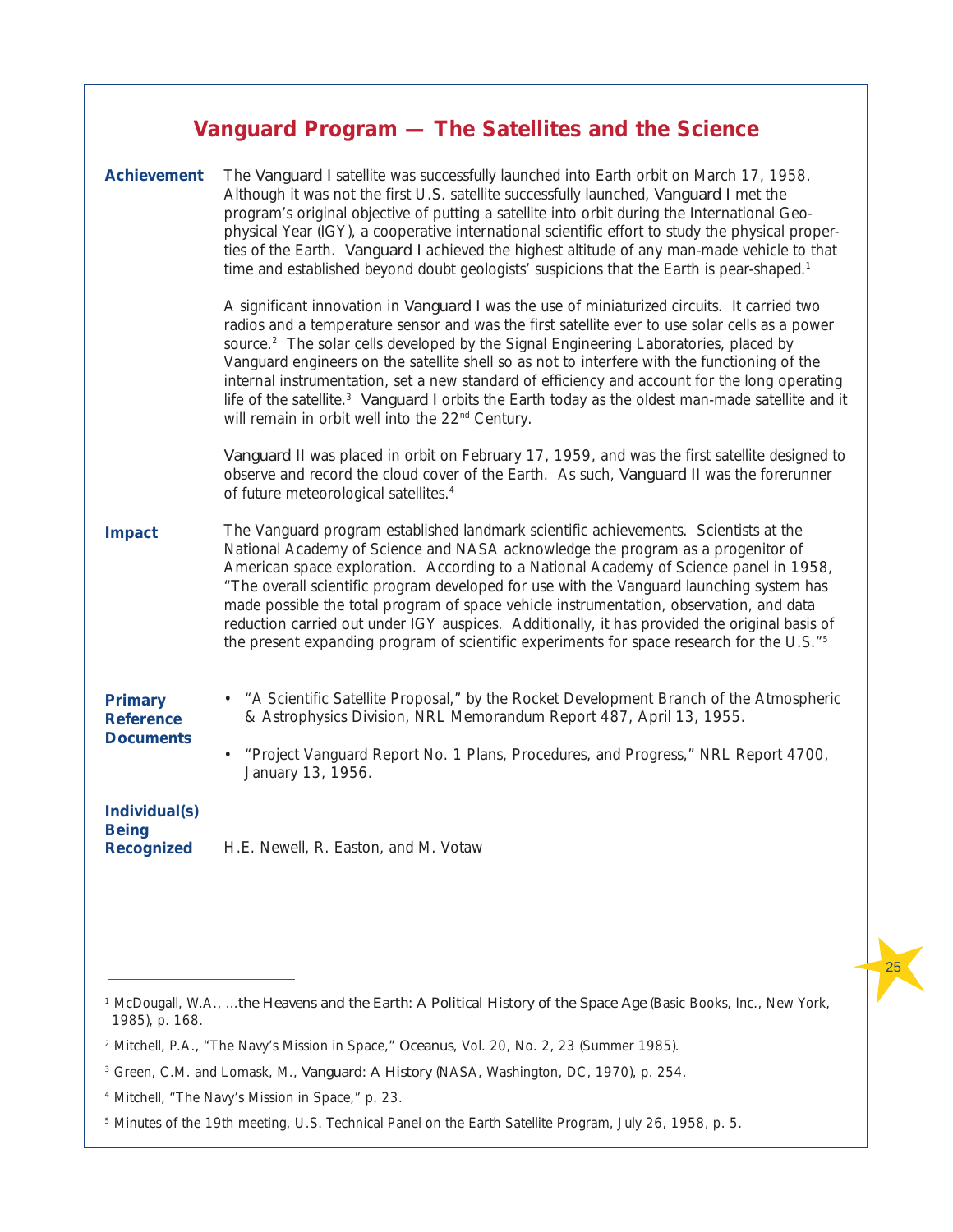| <b>First Operational Satellite Communication System --</b> |  |
|------------------------------------------------------------|--|
| "Communication Moon Relay"                                 |  |

<span id="page-33-0"></span>

| <b>Achievement</b>                                        | While conducting its original high-frequency-propagation work in the 1920s, NRL was the<br>first to determine the frequency above which radio waves would penetrate the Earth's<br>atmosphere and propagate through outer space, making radio communication in space<br>possible. Years later, in 1951, NRL was the first to demonstrate that radio energy reflected<br>from the Moon was much more coherent than predicted. As a consequence, a Moon circuit<br>could be used to transmit data at a rate and fidelity adequate for radio communication. NRL<br>then developed the key transmitter and receiver technologies that allowed for effective<br>communication through a passive Moon circuit. |
|-----------------------------------------------------------|----------------------------------------------------------------------------------------------------------------------------------------------------------------------------------------------------------------------------------------------------------------------------------------------------------------------------------------------------------------------------------------------------------------------------------------------------------------------------------------------------------------------------------------------------------------------------------------------------------------------------------------------------------------------------------------------------------|
|                                                           | In 1954, NRL was the first to transmit and return the human voice through outer space. <sup>1</sup><br>NRL first demonstrated transcontinental satellite communication, from Washington, DC to<br>San Diego, California, in 1955. <sup>2</sup> The first official message to be transmitted via a satellite<br>was sent over this circuit. The system was then designated "Communication Moon Relay,"<br>or CMR. It should be noted that CMR was a spin-off of a classified NRL project, known as<br>"Passive Moon Relay," which used the Moon as a means to intercept reflecting Soviet radar<br>signals.                                                                                               |
|                                                           | In 1959, the world's first operational satellite communication system, allowing communica-<br>tions from Washington, DC, to Oahu, Hawaii, was placed into operation. The public<br>demonstration of this system took place on January 28, 1960 with the exchange of mes-<br>sages between the Chief of Naval Operations and the Commander-in-Chief, Pacific Fleet.<br>Also in 1960, NRL transmitted the first pictures (facsimile) over a satellite communications<br>system (the CMR), and the first "space mail" using the man-made passive satellite Echo I. <sup>3</sup>                                                                                                                             |
| <b>Impact</b>                                             | While the CMR never became a routine communications system, NRL ushered in the age of<br>satellite communications by developing key technologies needed for viable artificial satellite<br>communications. This was of critical value because the U.S. is a global maritime power with<br>naval forces deployed worldwide. Communication with far-flung and constantly mobile<br>forces is critical to American seapower. With the use of satellite communications, a task<br>force commander can stay in contact without relying on vulnerable land lines, undersea<br>cables, and radio relay stations, which are often on foreign soil.                                                               |
| <b>Primary</b><br><b>Reference</b><br><b>Documents</b>    | Trotter, B.E. and Youmans, A.B., "Communications Moon Relay (CMR)," NRL Report<br>4907, June 1957.                                                                                                                                                                                                                                                                                                                                                                                                                                                                                                                                                                                                       |
|                                                           | Trexler, J.H., "Lunar Radio Echoes," Institute of Radio Engineers (January 1958).<br>٠                                                                                                                                                                                                                                                                                                                                                                                                                                                                                                                                                                                                                   |
| <b>Individual(s)</b><br><b>Being</b><br><b>Recognized</b> | J.H. Trexler                                                                                                                                                                                                                                                                                                                                                                                                                                                                                                                                                                                                                                                                                             |

<sup>1</sup> Trexler, J.H., "Lunar Radio Echoes," *Institute of Radio Engineers,* 286-292 (January 1958).

<sup>2</sup> Trotter, B.E. and Youmans, A.B., "Communications Moon Relay (CMR)," NRL Report 4907, June 1957.

<sup>3</sup> Gebhard, L.A., *Evolution of Naval Radio-Electronics and Contributions of the Naval Research Laboratory*, NRL Report 8300, 1979, pp. 116-121.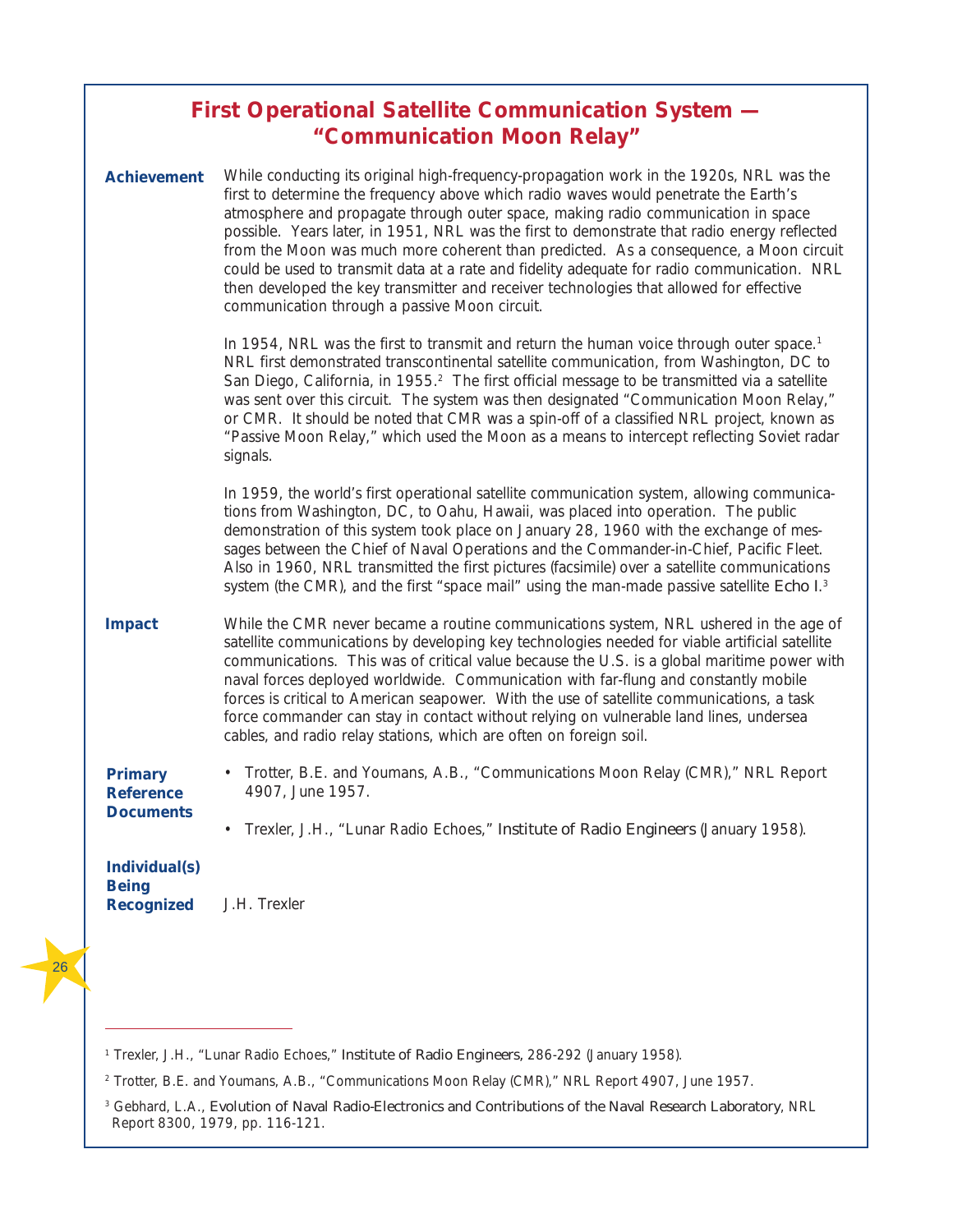## **X-Ray Astronomy**

<span id="page-34-0"></span>

| <b>Achievement</b>                                        | NRL's X-ray astronomy program, led by H. Friedman, dates back to the launch of an X-ray<br>detector on a V-2 rocket on September 29, 1949. That launch was the first of a series of<br>rocket and satellite-based experiments that determined that solar X rays are the cause of<br>ionization in the E-layer of the Earth's ionosphere. Following the initial report of significant<br>cosmic X-ray emission in 1962, the NRL team expanded their attention to include detection<br>of X rays from nonsolar astronomical sources.                                                                                                                                                                                                                                                                                             |
|-----------------------------------------------------------|--------------------------------------------------------------------------------------------------------------------------------------------------------------------------------------------------------------------------------------------------------------------------------------------------------------------------------------------------------------------------------------------------------------------------------------------------------------------------------------------------------------------------------------------------------------------------------------------------------------------------------------------------------------------------------------------------------------------------------------------------------------------------------------------------------------------------------|
|                                                           | Over a period of three years, NRL conducted a series of sounding rocket experiments that<br>demonstrated the discrete nature of the X-ray sources and their association with the Milky<br>Way. <sup>1</sup> They showed that the diffuse X-ray background was cosmic in origin. <sup>2</sup> Subsequently,<br>they detected the first extragalactic X-ray source. <sup>3</sup> In one of the most significant rocket<br>experiments flown, NRL researchers observed the Crab Nebula during a lunar occultation of<br>the object and demonstrated that the X-ray emission was emerging from the nebula. <sup>4</sup> This<br>single experiment was the first positive identification of a source of cosmic X rays with a<br>known object and provided the first observational evidence for the X-ray production mecha-<br>nism. |
|                                                           | NRL produced a sky map of galactic and extragalactic emitters using observations made by<br>an array of large aperture X-ray detectors on NASA's High Energy Astronomical Observa-<br>tory (HEAO-1). The resulting HEAO A-1 X-Ray Source Catalog included 842 discrete X-<br>ray sources and became a standard reference source for galactic and extragalactic X-ray<br>emitters.                                                                                                                                                                                                                                                                                                                                                                                                                                              |
| <b>Impact</b>                                             | The work by NRL researchers was critical to X-ray astronomy, contributing to the develop-<br>ment of a new and important research specialty. X-ray research made important contribu-<br>tions to the advance of cosmology and astrophysics. The HEAO A-1 X-Ray Source Cata-<br>log became an important reference source in X-ray astronomy.                                                                                                                                                                                                                                                                                                                                                                                                                                                                                    |
| <b>Primary</b><br><b>Reference</b><br><b>Documents</b>    | • Bowyer, C.S., Byram, E.T., Chubb, T.A., and Friedman, H., "Lunar Occultation of X-ray<br>Emission from the Crab Nebula," Science, Vol. 146, 912-917 (November 13, 1964).<br>• Bowyer, S., Byram, E.T., Chubb, T.A., and Friedman, H., "Cosmic X-ray Sources,"<br>Science, Vol. 147, 394-398 (January 22, 1965).                                                                                                                                                                                                                                                                                                                                                                                                                                                                                                              |
| <b>Individual(s)</b><br><b>Being</b><br><b>Recognized</b> | Wood, K.S., The HEAO A-1 X-Ray Source Catalog, NRL R-1984-00109, 1984.<br>H. Friedman, T.A. Chubb, E.T. Byram, and K.S. Wood                                                                                                                                                                                                                                                                                                                                                                                                                                                                                                                                                                                                                                                                                                   |

<sup>1</sup> Bowyer, S., Byram, E.T., Chubb, T.A., and Friedman, H., "Cosmic X-ray Sources," *Science*, Vol. 147, 394-398 (January 22, 1965).

<sup>2</sup> Hirsh, R., *Glimpsing an Invisible Universe: The Emergence of X-Ray Astronomy* (Cambridge University Press, Cambridge, 1983), 107ff.

<sup>3</sup> Charles, P.A. and Seward, F.D., *Exploring the X-Ray Universe*, (Cambridge University Press, Cambridge, 1995), p. 9.

<sup>&</sup>lt;sup>4</sup> Bowyer, C.S., Byram, E.T., Chubb, T.A., and Friedman, H., "Lunar Occultation of X-ray Emission from the Crab Nebula," *Science*, Vol. 146, 912-917 (November 13, 1964).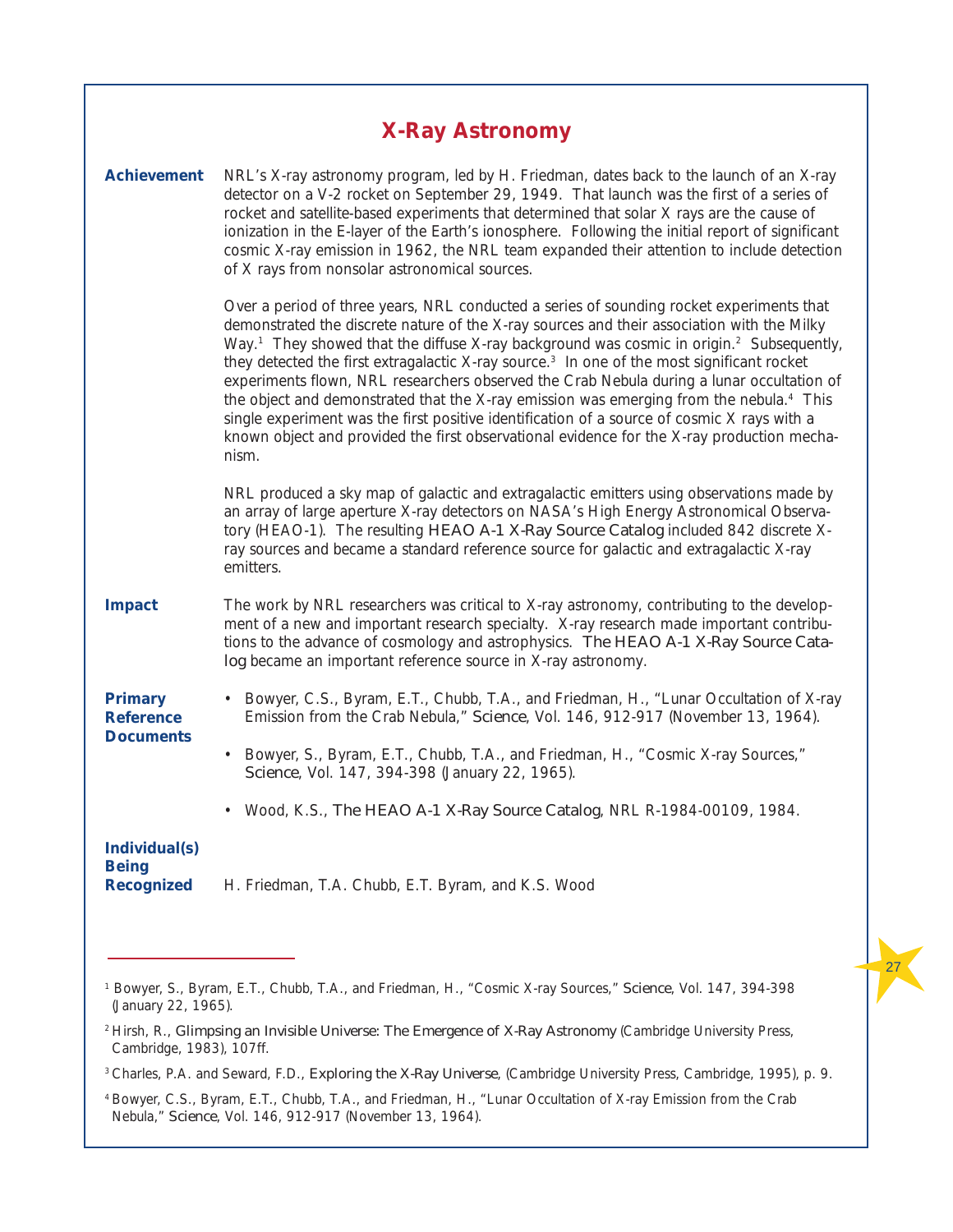## **High-Frequency Direction Finding**

<span id="page-35-0"></span>

| <b>Achievement</b>                                        | During the 1950s and 1960s, NRL demonstrated technology that permitted a radical<br>improvement in the performance of high-frequency direction finding (HFDF) networks and<br>oversaw the deployment of this technology in Project Boresight and Project Bulls Eye.                                                                                                                                                                                                                                                                                                                                                                                                                                        |
|-----------------------------------------------------------|------------------------------------------------------------------------------------------------------------------------------------------------------------------------------------------------------------------------------------------------------------------------------------------------------------------------------------------------------------------------------------------------------------------------------------------------------------------------------------------------------------------------------------------------------------------------------------------------------------------------------------------------------------------------------------------------------------|
|                                                           | The first of three innovations that underlay this work was retrospective direction finding.<br>Previously, all stations in an HFDF network were required to measure characteristics of the<br>same signal while transmission was still occurring; after-the-fact measurements were needed.<br>Previous attempts at NRL <sup>1</sup> and elsewhere were limited by storage bandwidth and recorder<br>instabilities. Recording significant fractions of the HF spectrum and using a digital method<br>for overcoming recorder instabilities <sup>2</sup> enabled retrospective DF. This was the basis of the<br>1960 quick-reaction Project Boresight that deployed the AN/FLR-7 and AN/FRA-44<br>worldwide. |
|                                                           | The second innovation was the use of circularly disposed wide-aperture direction finding<br>arrays, <sup>3</sup> which significantly increased HFDF location accuracy and signal collection. In the<br>1950s, NRL constructed a 400-ft diameter electronically steerable array and perfected the<br>underlying technology. During Project Bulls Eye, scaled-up versions of this prototype were<br>deployed worldwide by the Navy as the AN/FRD-10.                                                                                                                                                                                                                                                         |
|                                                           | The third innovation was the use of computers for control of the HFDF network and for the<br>prompt triangulation of target locations. <sup>4</sup> To achieve high computer reliability in the pre-<br>integrated-circuit era, a novel architecture of closely coupled shared-memory multiprocessors<br>was reduced to practice and was deployed as the AN/GYK-3.                                                                                                                                                                                                                                                                                                                                         |
| <b>Impact</b>                                             | Project Boresight's crucial contribution to national defense was recognized by the awarding<br>of the Distinguished Civilian Service Award to NRL's R.D. Misner and M.J. Sheets. The<br>more ambitious Project Bulls Eye deployed the second and third innovations and improved<br>the first with the AN/FRA-54 and the AN/FSH-6, thereby making HFDF a principal means<br>of global ocean surveillance, with special capabilities against critical targets.                                                                                                                                                                                                                                               |
| <b>Primary</b><br><b>Reference</b>                        | • Gleason, R.F. and Greene, R.M., "A Wide-Aperture HF Direction-Finder," NRL Memo-<br>randum Report 746, October 1957.                                                                                                                                                                                                                                                                                                                                                                                                                                                                                                                                                                                     |
| <b>Documents</b>                                          | Wald, B., "Utilization of a Multiprocessor in Command and Control," Proceedings of the<br>$\bullet$<br>IEEE, 1885-1888, December 1966.                                                                                                                                                                                                                                                                                                                                                                                                                                                                                                                                                                     |
| <b>Individual(s)</b><br><b>Being</b><br><b>Recognized</b> | R.D. Misner, M.J. Sheets, and B. Wald                                                                                                                                                                                                                                                                                                                                                                                                                                                                                                                                                                                                                                                                      |

<sup>&</sup>lt;sup>1</sup> Misner, R.D. and Tool, A.Q., "D/F Bearing Recorder," NRL Memorandum Report 162, May 1953.

<sup>&</sup>lt;sup>2</sup> Misner, R.D. and Wald, B., "Bearing Readout Systems for Goniometric Direction Finders," NRL Memorandum Report 830, August 1958.

<sup>3</sup>Trexler, J.H., "Circularly Disposed Antenna Arrays," NRL Report 3213, December 1947.

<sup>4</sup>Wald, B. and Googe, W.D., "HF-DF Fixing," NRL Report 5302, May 1959.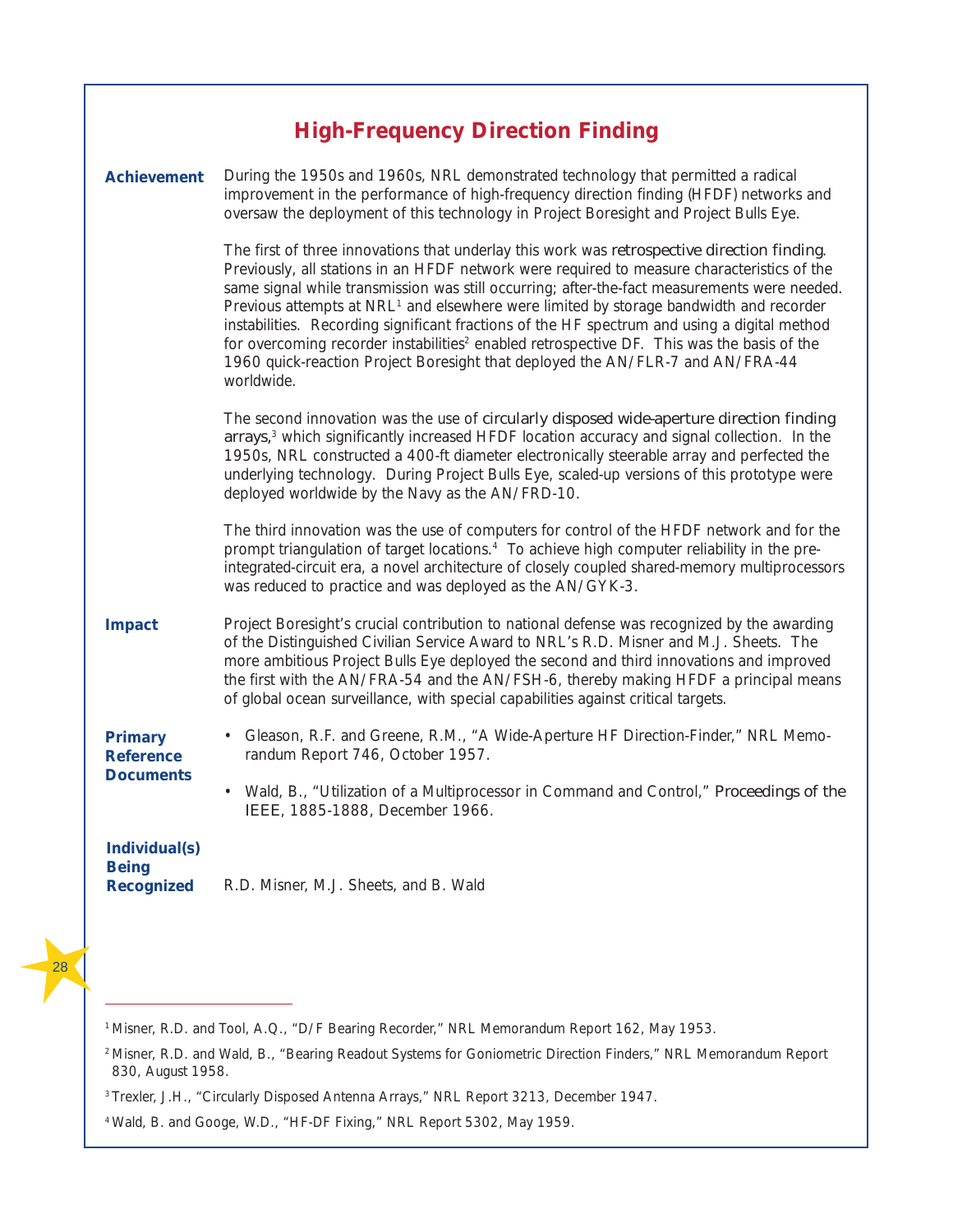| <b>SOLRAD I</b>                                           |                                                                                                                                                                                                                                                                                                                                                                                                                                                                                                                                                                                                                                                                                                                                                                                                                                                                                                                                                                      |
|-----------------------------------------------------------|----------------------------------------------------------------------------------------------------------------------------------------------------------------------------------------------------------------------------------------------------------------------------------------------------------------------------------------------------------------------------------------------------------------------------------------------------------------------------------------------------------------------------------------------------------------------------------------------------------------------------------------------------------------------------------------------------------------------------------------------------------------------------------------------------------------------------------------------------------------------------------------------------------------------------------------------------------------------|
| <b>Achievement</b>                                        | The SOLRAD (SOLar RADiation) program was conceived in the late 1950s as an improved<br>means of studying the Sun's effects on the Earth, particularly during periods of heightened<br>solar activity. Of prime interest were the effects of solar radiation on the ionosphere, which<br>had critical importance to Naval communications. It was NRL's and the nation's longest<br>continuing series of satellite projects dedicated to a specific research program. SOLRAD I<br>was launched in June 1960, and ten more SOLRADs were fabricated by NRL and flown<br>through 1976.                                                                                                                                                                                                                                                                                                                                                                                    |
|                                                           | SOLRAD I was unique for many reasons: it determined that radio fade-outs were caused by<br>solar X-ray emissions, verifying a theory of NRL's H. Friedman; it was one of the two<br>satellites launched during the world's first multiple satellite launching; it was the world's first<br>orbiting astronomical observatory; and it was the first satellite to be successfully commanded<br>to shut off. On August 6, 1960, SOLRAD I recorded 6 of 18 minutes of the first solar flare<br>recorded by an orbiting satellite and telemetered the information to a NASA tracking station.<br>The data recorded throughout SOLRAD I's active life shed new light on the relationships<br>among sunspot activity, solar X-ray emission, and radio wave propagation.                                                                                                                                                                                                     |
|                                                           | Subsequent SOLRADs served as solar radiation monitors circling the Earth, on guard for any<br>unusual solar disturbances that could have endangered the astronauts during the Apollo<br>missions. Special SOLRAD operations for the Apollo 8 moon mission began at the request<br>of NASA in December 1968 when astronauts first circled the Moon and returned to Earth.<br>Later, during July 1969, solar flare forecasts derived from data furnished by SOLRAD 9<br>were used to safeguard Apollo 11 astronauts and their communications systems during the<br>historic first lunar landing mission. NRL furnished solar radiation data to the Space Distur-<br>bance Forecast Center of the Environmental Science Services Administration (now NOAA),<br>which had the responsibility for determining the status of radiation hazards to the Apollo<br>astronauts. SOLRADs 9 and 10 provided this data throughout the Apollo and SKYLAB<br>programs. <sup>1</sup> |
| <b>Impact</b>                                             | NRL's SOLRAD series of satellites yielded important new scientific information on the Sun's<br>effects upon the Earth's atmosphere. The new knowledge gained by the program also<br>yielded practical, and in some cases critical, benefits to Naval communication and the U.S.<br>manned space program.                                                                                                                                                                                                                                                                                                                                                                                                                                                                                                                                                                                                                                                             |
| <b>Primary</b><br><b>Reference</b><br><b>Documents</b>    | • Chubb, T.A., Friedman, H., Kreplin, R.W., Nichols, W.A., Unzicker, A.E., and Votaw,<br>M.J., "Results from the NRL Solar Radiation Satellite," in Space Research II, Van de<br>Hulst, H.C., et al., eds. (North Holland Publishing Company, Amsterdam, 1961).                                                                                                                                                                                                                                                                                                                                                                                                                                                                                                                                                                                                                                                                                                      |
|                                                           | • Horan, D.M., McClinton, A., and Kreplin, R.W., "Solar X-Ray Emission During the Flight<br>of Apollo 8," NRL Report 6917, June 13, 1969.                                                                                                                                                                                                                                                                                                                                                                                                                                                                                                                                                                                                                                                                                                                                                                                                                            |
| <b>Individual(s)</b><br><b>Being</b><br><b>Recognized</b> | T.A. Chubb, H. Friedman, and M. Votaw                                                                                                                                                                                                                                                                                                                                                                                                                                                                                                                                                                                                                                                                                                                                                                                                                                                                                                                                |

<sup>&</sup>lt;sup>1</sup> Peterkin, E.W., "The Navy's Satellite Solar Activity Monitoring and Forecasting System," the Fourth Allerton House Conference on Radiolocation Research, University of Illinois, Monticello, Illinois (1971); "NASA To Launch SOLRAD Satellite," *Joint NASA/NRL Press Release,* July 2, 1971.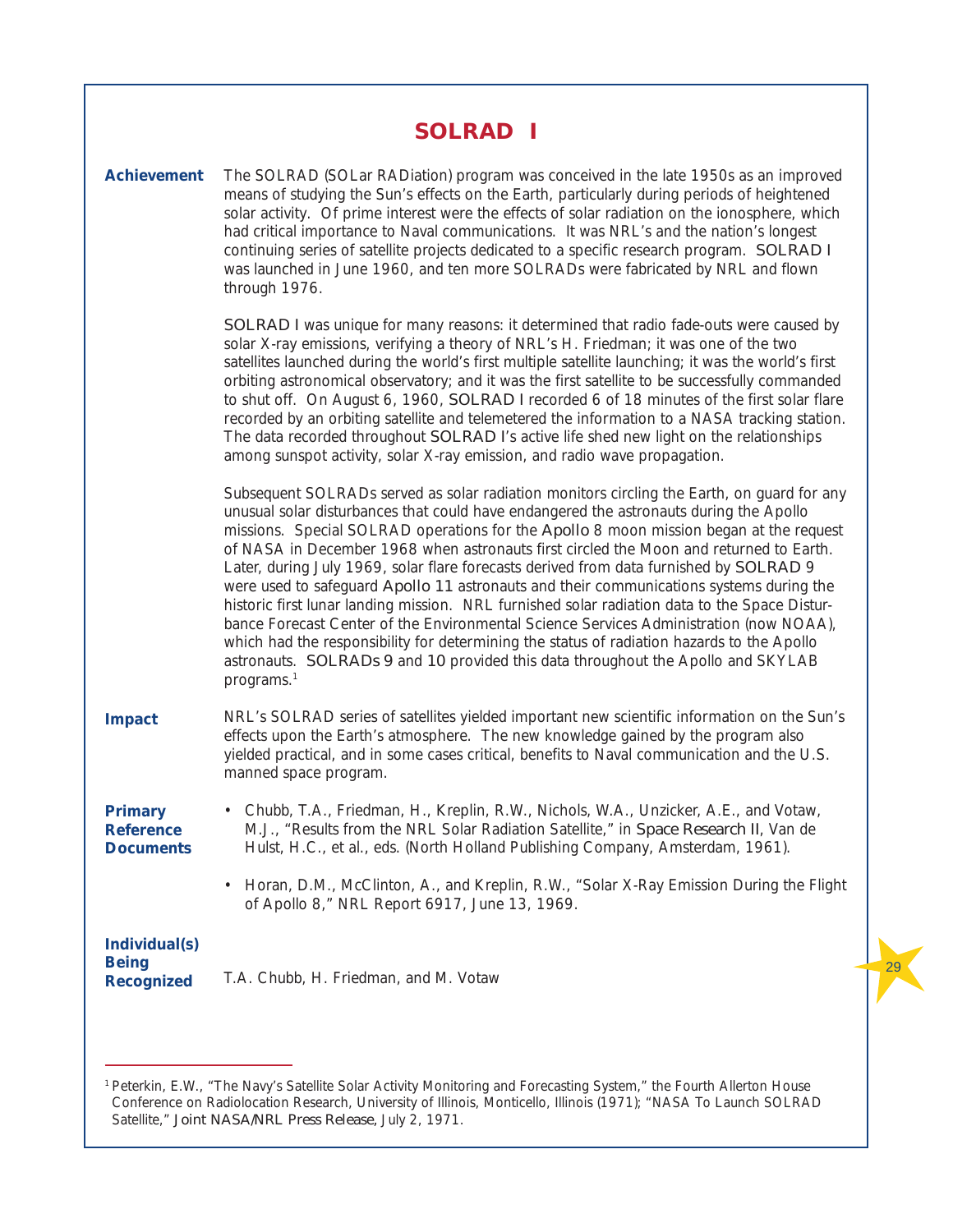### **America's First Operational Intelligence Satellite**

**Achievement Impact Primary Reference Documents Individual(s) Being Recognized** The now unclassified *Galactic Radiation and Background I* (*GRAB I*) payload, an acknowledged co-flyer with the publicly recognized *Solar Radiation I* (*SOLRAD I)* scientific payload, was America's first operational intelligence satellite. In June 1960, fifty-two days after a U-2 aircraft was lost on a reconnaissance mission over Soviet territory, the *GRAB I* satellite soared into orbit and began transponding space-intercepted electronic intelligence signals to Earth-bound signals intelligence stations. *GRAB I* was the unique application of many emerging technologies. NRL's M.J. Votaw, previously with Project Vanguard, brought the technical experience and resources necessary to design, build, launch, and operate a satellite in space. R.D. Mayo supervised the design and development of the S-band antenna with crystal video receiver and ground receive equipment to collect signals from Soviet air defense radar. H.O. Lorenzen provided the overall technical direction, obtained intelligence community sponsorship, and led transfer of the technology into operational deployment. The notion of operating the antenna/detector reconnaissance technology in an orbiting satellite and collecting its transponded signal on magnetic tape was a breakthrough answer to CNO Admiral Arleigh Burke's request for naval material bureaus and laboratories to consider how they could use space in their design ideas for the Navy. With mission sponsorship by the Office of Naval Intelligence, NRL completed development of the satellite and its network of overseas ground collection sites. President Eisenhower approved the electronic intelligence (ELINT) program and its SOLRAD scientific experiment cover. The GRAB/SOLRAD payloads shared a ride into space with the Navy's third *Transit* navigation satellite as part of the world's first multiple-satellite launching. Field sites recorded *GRAB I* signals on magnetic tapes, which were couriered to NRL for evaluation and duplication. The National Security Agency (NSA) and the Strategic Air Command exploited the tapes for technical ELINT data and to support the Single Integrated Operations Plan. The GRAB project provided proof-of-concept for satellite-collected ELINT. This was accomplished by demonstrating that a platform in outer space could collect as much as all other sea, air, and land-based reconnaissance platforms operating within the satellite's field of view, at a fraction of their cost, and at no risk to personnel. The output, initially overwhelming, stimulated invention by NRL and NSA of machine processing of digitized data using commercial computers. In searching the tapes for new and unusual signals, NSA found the Soviets were already operating a radar that supported a capability to destroy ballistic missiles. Such information could not be obtained by airborne reconnaissance, nor without enormous risk to human sources. The intelligence information gained from *GRAB I* had a profound impact on national security decision-making and on deterrence of nuclear war with the Soviet Union. • Secretary of Defense McElroy letter to President Eisenhower, August 18, 1959. • Technical Operations Group Report, October 13, 1960. H.O. Lorenzen, R.D. Mayo, and M.J. Votaw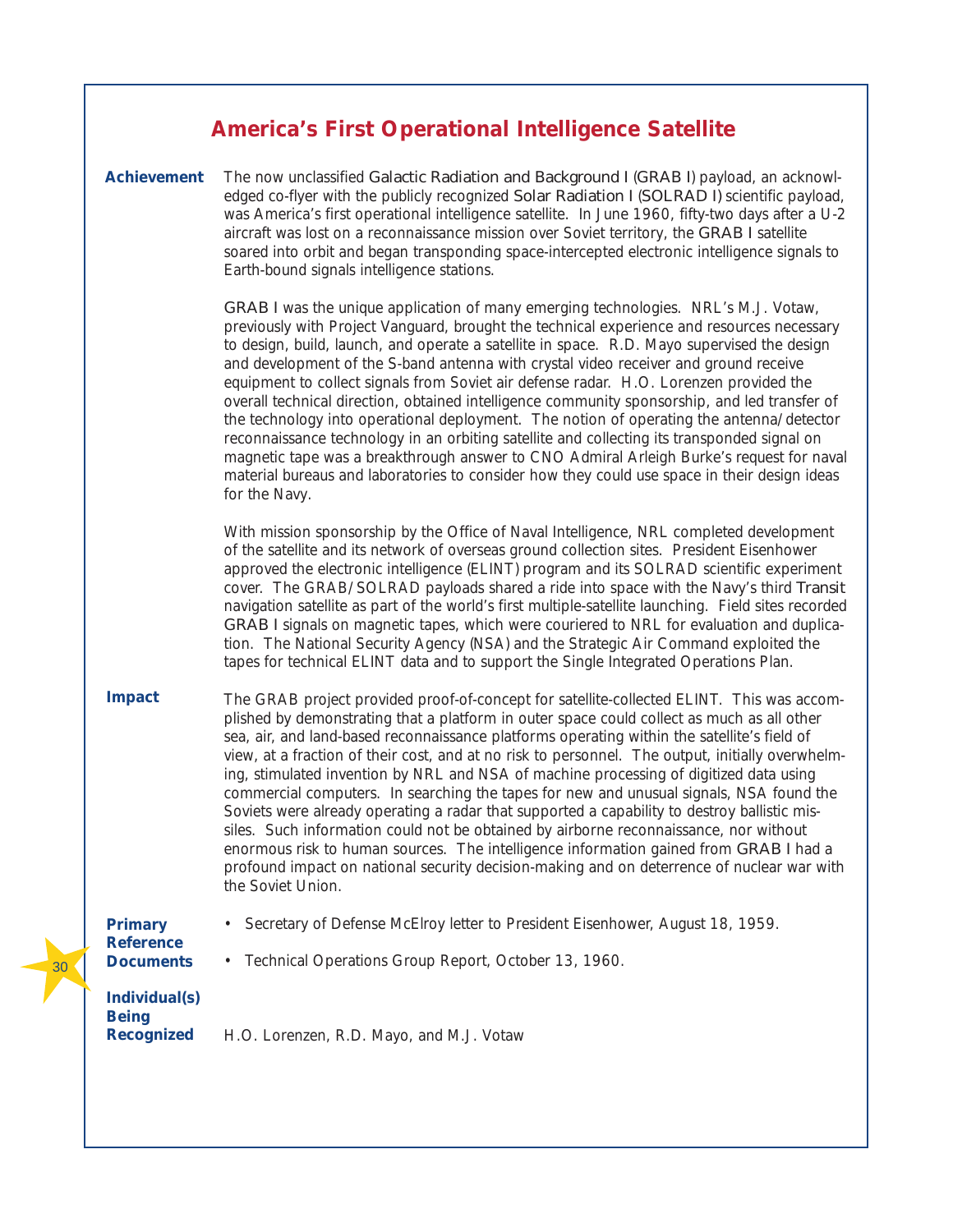# **High-Power Neodymium Glass Lasers**

| <b>Achievement</b>                                        | In the 1960s, prior work in France had created Nd: glass lasers with single-pulse energies of<br>about 100 joules in a pulse duration of several nanoseconds. NRL addressed bridging the<br>gap between hundreds of joules and the tens of kilojoules or more needed for meaningful<br>laser fusion experiments. Specifically, NRL recognized how output energy or power density<br>of a disc laser scales with size; recognized the trade-off between laser gain, self-focusing, and<br>spatial beam quality; developed a high-gain module and the pulsed power necessary to<br>operate it safely; and developed, built, and demonstrated a laser system composed of such<br>modules that produced a terawatt of peak power per beam. The success of this effort led to<br>the adoption of this technology for the 10 kJ Shiva laser by the Laser Fusion program at<br>Lawrence Livermore National Laboratory (LLNL). |
|-----------------------------------------------------------|------------------------------------------------------------------------------------------------------------------------------------------------------------------------------------------------------------------------------------------------------------------------------------------------------------------------------------------------------------------------------------------------------------------------------------------------------------------------------------------------------------------------------------------------------------------------------------------------------------------------------------------------------------------------------------------------------------------------------------------------------------------------------------------------------------------------------------------------------------------------------------------------------------------------|
|                                                           | In the later 1970s, the scaling issue became one of how to develop laser designs capable of<br>scaling, not to kilojoules per pulse, but to megajoules per pulse. One factor in scaling was<br>the linear and nonlinear optical properties of the host laser glass. Another was the laser<br>performance of the neodymium ion in the particular host glass matrix. A higher gain laser<br>could function with less glass end-to-end and hence could tolerate a higher intensity. NRL<br>advocated the use of phosphate laser glasses. The Department of Energy (DoE) supported a<br>test of this scaling, which culminated in the successful operation of NRL's Pharos II laser<br>with phosphate laser glass in 1980 at over 1,000 joules. Ultimately, LLNL and DoE chose<br>to reconfigure the large Nova laser using the phosphate laser glasses.                                                                   |
| <b>Impact</b>                                             | Between 1966 and 1982, NRL determined how to scale up high peak-power glass lasers to<br>conditions necessary to perform realistic experiments exploring the potential of inertial<br>confinement fusion. This effort had a major impact on the U.S. laser fusion program.<br>Specifically, it significantly influenced the design of DoE's 10 kJ Shiva laser, the<br>reconfiguration of DoE's Nova laser, and the design of the National Ignition Facility.                                                                                                                                                                                                                                                                                                                                                                                                                                                           |
| <b>Primary</b><br><b>Reference</b><br><b>Documents</b>    | McMahon, J.M., Emmett, J.L., Holzrichter, J.F., and Trenholme, J.B., "A Glass Disc-<br>$\bullet$<br>Laser Amplifier," IEEE Journal of Quantum Electronics, Vol. QE-9, No.10, 992<br>(1973).                                                                                                                                                                                                                                                                                                                                                                                                                                                                                                                                                                                                                                                                                                                            |
|                                                           | • McMahon, J.M., "Optimization of Nd: Glass Lasers with Phosphate-Laser Glass," NRL<br>Memorandum Report 3411, November 1976.                                                                                                                                                                                                                                                                                                                                                                                                                                                                                                                                                                                                                                                                                                                                                                                          |
|                                                           | McMahon, J.M., Burns, R.P., DeRieux, T.H., Hunzicker, R.A., and Lehmberg, R.H.,<br>"The Upgraded Pharos II Laser System," IEEE Journal of Quantum Electronics, Vol.<br>QE-17, 1629 (1981).                                                                                                                                                                                                                                                                                                                                                                                                                                                                                                                                                                                                                                                                                                                             |
| <b>Individual(s)</b><br><b>Being</b><br><b>Recognized</b> | J.M. McMahon, J.L. Emmett, J.B. Trenholme, J.L. Holzrichter, T.H. DeRieux, R.P. Burns,<br>and R.H. Lehmberg                                                                                                                                                                                                                                                                                                                                                                                                                                                                                                                                                                                                                                                                                                                                                                                                            |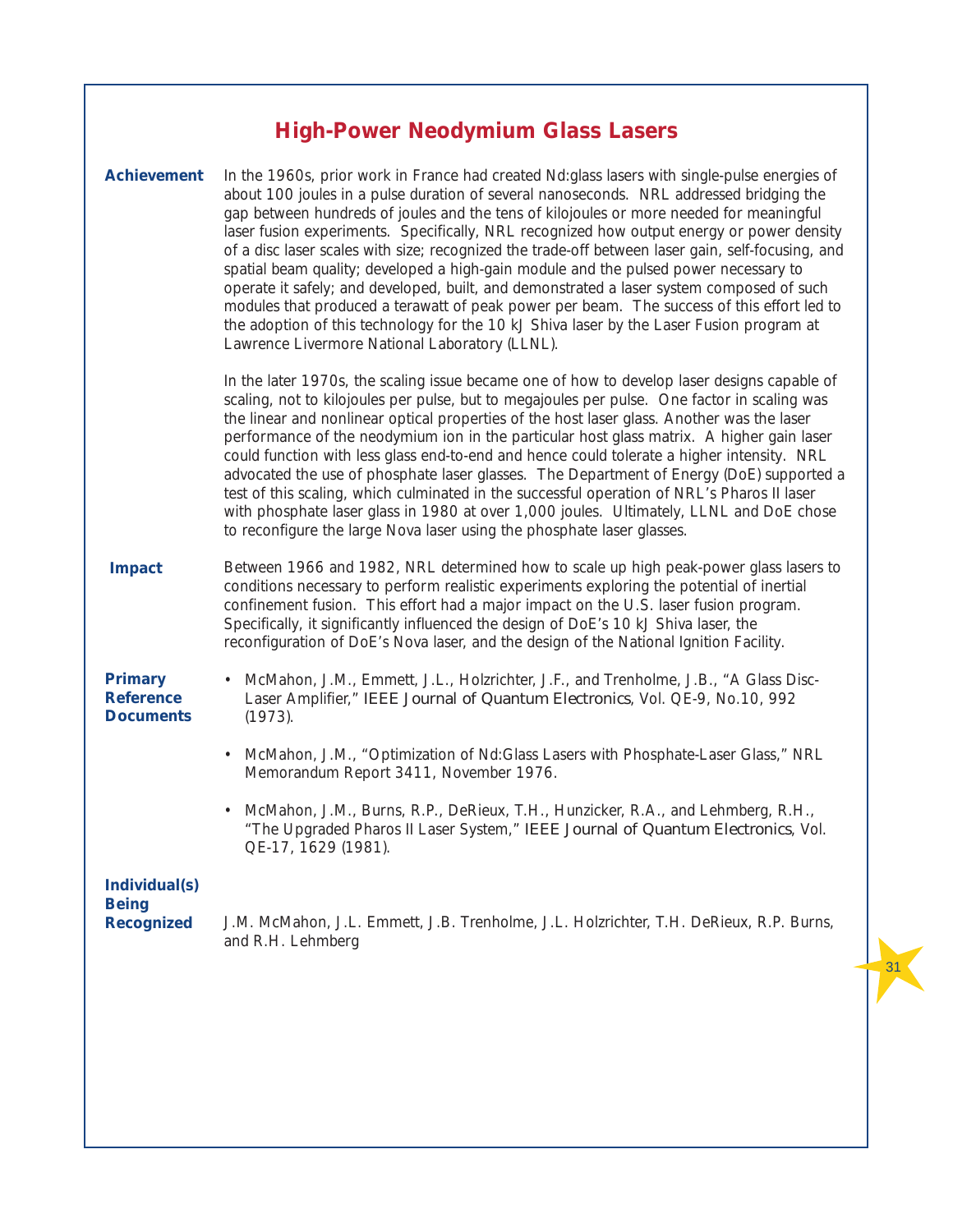| <b>Achievement</b>                                        | NRL's interest in aircraft windows originated with the blow-out failures of combat aircraft<br>canopies. These failures resulted from the inability of the canopy material to halt the<br>propagation of cracks caused by impacts of sharp objects or by missile penetration. <sup>1</sup> In<br>1953, J. Kies applied NRL's pioneering research in fracture mechanics for the first time to a<br>practical problem — the failure of combat aircraft canopies. <sup>2</sup>                                                                                                                                                                                                                                                                                                                                                                          |
|-----------------------------------------------------------|------------------------------------------------------------------------------------------------------------------------------------------------------------------------------------------------------------------------------------------------------------------------------------------------------------------------------------------------------------------------------------------------------------------------------------------------------------------------------------------------------------------------------------------------------------------------------------------------------------------------------------------------------------------------------------------------------------------------------------------------------------------------------------------------------------------------------------------------------|
|                                                           | Experiments by I. Wolock, then at the National Bureau of Standards and later with NRL,<br>showed that craze cracking of acrylic could be eliminated by hot stretching, a result which led<br>Kies to the idea that hot stretching could add to the toughness of aircraft windows. Kies<br>worked with commercial manufacturers of acrylic material (e.g., Rohm and Haas) and used<br>fracture mechanics to ascertain the toughness of the material. In the course of the work,<br>NRL shattered hundreds of aircraft canopies by projectile impact, and then carefully reas-<br>sembled them to allow crack paths to be traced. <sup>3</sup> Kies pointed out that the critical stress for<br>a given crack size depended only on the product $G_{\rho}E$ , which could be directly computed<br>from the applied stress and crack size for the test. |
|                                                           | The response of aircraft engineers concerned with testing stretch-toughened glazing materi-<br>als was to express their fracture test results in values they termed K (K for Kies). <sup>4</sup> Kies' work<br>is also incorporated in design criteria for aircraft plastic glazing materials issues jointly by the<br>Departments of Commerce, Navy, and Air Force.                                                                                                                                                                                                                                                                                                                                                                                                                                                                                 |
| <b>Impact</b>                                             | NRL worked cooperatively with the Air Force and with commercial manufacturers to<br>introduce stretched acrylic plastic for military canopies with increased toughness, reduced<br>weight, and prolonged service life. This material is now employed in military and civilian<br>aircraft, thereby reducing a once significant source of fatal accidents.                                                                                                                                                                                                                                                                                                                                                                                                                                                                                            |
| <b>Primary</b><br><b>Reference</b><br><b>Documents</b>    | • Kies, J.A., "Aircraft Glazing Materials, A Method for Evaluating the Shatter Resistance of<br>Aircraft Canopy Materials," NRL Memorandum Report 237, November 1953.                                                                                                                                                                                                                                                                                                                                                                                                                                                                                                                                                                                                                                                                                |
|                                                           | "Plastics for Aircraft: Transparent Glazing Materials," ANC-17 Bulletin, Part II, issued by<br>$\bullet$<br>the Department of Commerce, Department of Navy, and Department of Air Force,<br>1957.                                                                                                                                                                                                                                                                                                                                                                                                                                                                                                                                                                                                                                                    |
|                                                           | "Plastics for Flight Vehicles," Military Handbook No. 17, Part II, DoD, 1961.                                                                                                                                                                                                                                                                                                                                                                                                                                                                                                                                                                                                                                                                                                                                                                        |
| <b>Individual(s)</b><br><b>Being</b><br><b>Recognized</b> | J.A. Kies and I. Wolock                                                                                                                                                                                                                                                                                                                                                                                                                                                                                                                                                                                                                                                                                                                                                                                                                              |

- 32
- <sup>1</sup> Kies, J.A. and Smith, H.L., "Aircraft Glazing Materials," NRL Memorandum Report 372, October 1954, p. 1.
- <sup>2</sup> Rossmanith, H.P., "George Rankin Irwin The Father of Fracture Mechanics," presented at the George R. Irwin Symposium on Cleavage Fracture, *The Minerals, Metals & Materials Society*, 1997, p. 17.
- <sup>3</sup> Krafft, J.M., "The Metallurgy and Mechanics Divisions, Post-1950 History," in *Materials Science and Technology Division History,* NRL/PU-6300-93-240 (May 1993), p. 103.
- <sup>4</sup> Irwin, G.R., "Fracture Mechanics," *Report of NRL Progress*, July 1973, p. 36; and Rossmanith, H.P., "George Rankin Irwin - The Father of Fracture Mechanics," p. 17.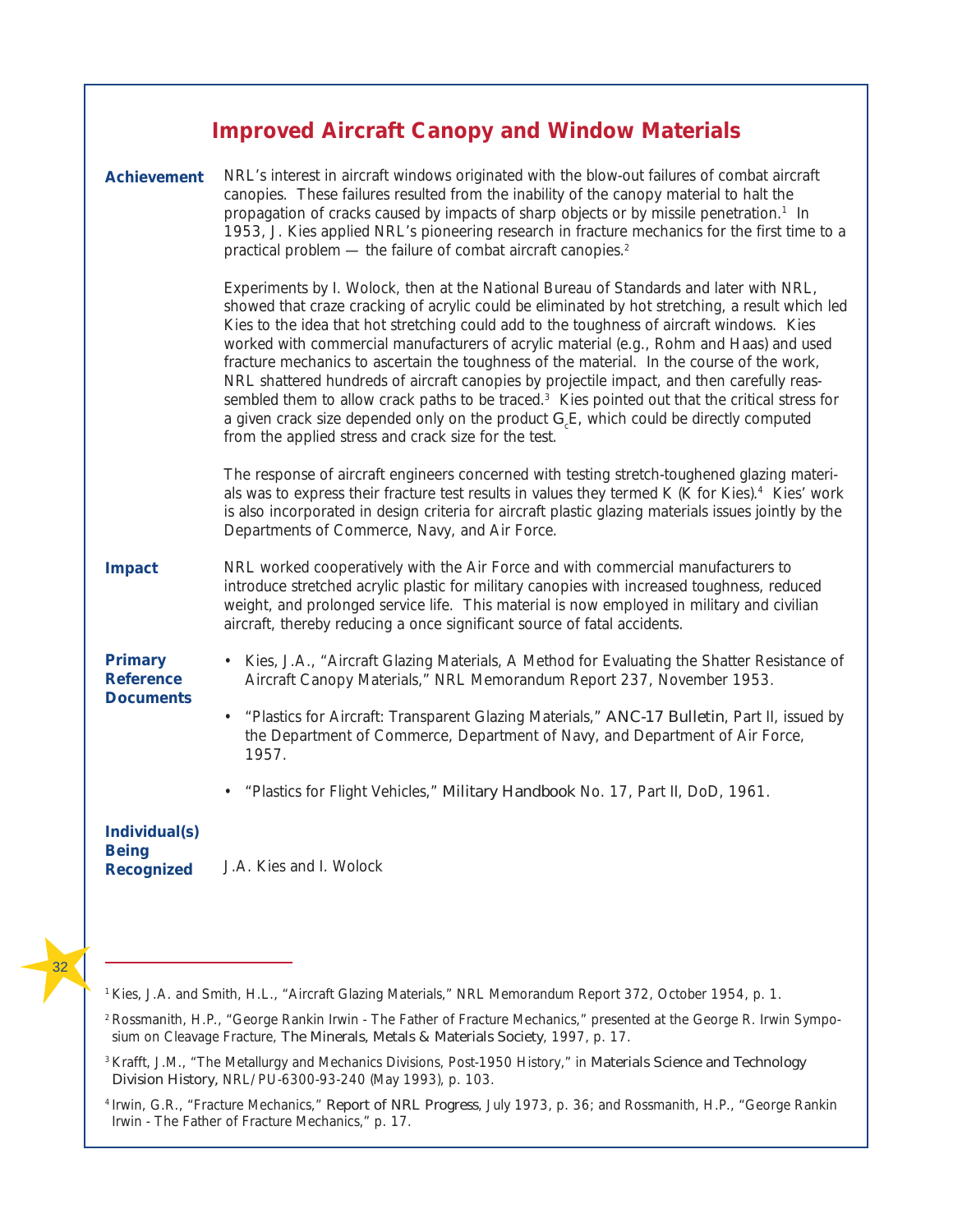| <b>Purple-K-Powder</b>                                                                                                                                                                                                                                                                                                                                                                                                                                                                                                                                                                                                                                                                                                                                                                                                                                                                                           |  |
|------------------------------------------------------------------------------------------------------------------------------------------------------------------------------------------------------------------------------------------------------------------------------------------------------------------------------------------------------------------------------------------------------------------------------------------------------------------------------------------------------------------------------------------------------------------------------------------------------------------------------------------------------------------------------------------------------------------------------------------------------------------------------------------------------------------------------------------------------------------------------------------------------------------|--|
| Prior to the development of potassium bicarbonate dry chemical extinguishing agent, or<br>"Purple-K-Powder" (PKP), hydrocarbon fires were extinguished using either sodium bicar-<br>bonate dry chemical powder or protein foam. The dry chemical was effective on three-<br>dimensional and "hidden" fires (e.g., debris from aircraft crash), but provided no protection<br>against reflash. Protein foams were used to extinguish fuel spill or in-depth liquid pool fires.<br>The thick foam blanket provided reflash protection by excluding oxygen from the fuel<br>surface, but foams were ineffective on 3-D and hidden fires. The agents could not be used<br>in combination because the foam bubbles were chemically attacked and destroyed by com-<br>mercially available dry chemicals. The first step in developing an optimum approach was to<br>develop a superior, foam-compatible dry chemical. |  |
| In 1959, a series of investigations by NRL in the area of chemical flame extinction gave<br>birth to Purple-K-Powder. Powdered bicarbonate of soda as a flame-halting agent had been<br>employed for many years, but its action had never been satisfactorily explained. Working<br>with other investigators, NRL conducted fire tests with many powdered substances, which<br>helped to clarify the chemical actions involved. This work came to the conclusion that the<br>substitution of the potassium ion for sodium extended the flame-quenching efficiencies of the<br>chemical powders by a factor of two. <sup>1</sup> This meant PKP extinguished a fuel fire in half the<br>time or extinguished twice as much fire as before. Ensuing industry efforts resulted in<br>production of surface coatings which allowed PKP to be compatible with foams.                                                  |  |
| The development of Purple-K-Powder represented a major advancement in the state of the<br>art for flammable liquid fire protection. PKP became used throughout the Navy and in U.S.<br>municipal and industrial fire protection operations, and thereafter throughout the world. It is<br>the only dry chemical agent recognized by the National Fire Protection Association for<br>airport crash rescue firefighting.                                                                                                                                                                                                                                                                                                                                                                                                                                                                                           |  |
| Jablonski, E.J. and Moran, H.E., Jr., "Tests of Mobile Dry Powder Crash Fire Extinguish-<br>٠<br>ing Units at Wright-Patterson Air Force Base, NRL Observers' Report of," NRL letter<br>report 3250-125/49, September 21, 1949.                                                                                                                                                                                                                                                                                                                                                                                                                                                                                                                                                                                                                                                                                  |  |
| Peterson, H.B., Tuve, R.L., Neill, R.R., Burnett, J.C., and Jablonski, E.J., "The Develop-<br>٠<br>ment of New Foam-Compatible Dry Chemical Fire Extinguishing Powders," NRL Report<br>4986, September 5, 1957.                                                                                                                                                                                                                                                                                                                                                                                                                                                                                                                                                                                                                                                                                                  |  |
| Jablonski, E J. and Gipe, R.L., "A New Method for Determining the Degree of Compat-<br>ibility of Dry Chemical Powders with Mechanical Foams," NRL Report 5329, June 23,<br>1959.                                                                                                                                                                                                                                                                                                                                                                                                                                                                                                                                                                                                                                                                                                                                |  |
| Military Specification MIL-F 22287 (Wep) December 15, 1959, "Fire Extinguishing<br>Agent, Potassium Dry Chemical," in present form a Federal Specification O-D-1407A.                                                                                                                                                                                                                                                                                                                                                                                                                                                                                                                                                                                                                                                                                                                                            |  |
| R.L. Tuve and E.J. Jablonski                                                                                                                                                                                                                                                                                                                                                                                                                                                                                                                                                                                                                                                                                                                                                                                                                                                                                     |  |
|                                                                                                                                                                                                                                                                                                                                                                                                                                                                                                                                                                                                                                                                                                                                                                                                                                                                                                                  |  |

<sup>&</sup>lt;sup>1</sup> Tuve, R.L., "Recent Navy Research on Dry Chemicals," *NFPA Quarterly*, Vol. 54, 162 (1960).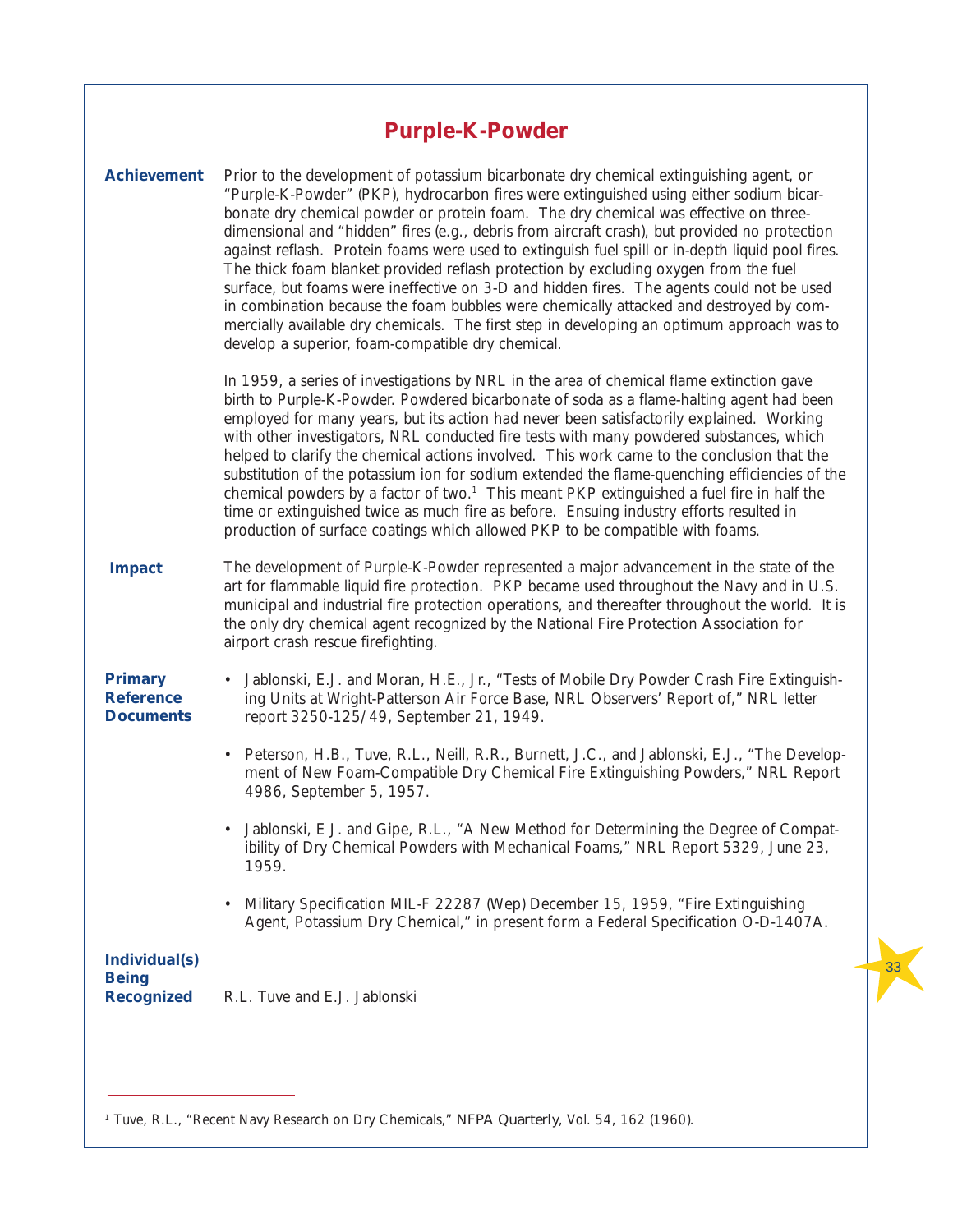## **Quantitative X-Ray Fluorescence Analysis**

| <b>Achievement</b>                                          | NRL introduced many of the developments which have made X-ray Fluorescence Analysis<br>(XRF) the quantitative method that it is today. In 1948, H. Friedman and L.S. Birks first<br>outfitted an XRF spectrometer with a Geiger counter, ushering in the era of electronic<br>detection for XRF.                                                                                                                                                                                                                                                                                                                                                                                                                                                                                                                                                                                                   |
|-------------------------------------------------------------|----------------------------------------------------------------------------------------------------------------------------------------------------------------------------------------------------------------------------------------------------------------------------------------------------------------------------------------------------------------------------------------------------------------------------------------------------------------------------------------------------------------------------------------------------------------------------------------------------------------------------------------------------------------------------------------------------------------------------------------------------------------------------------------------------------------------------------------------------------------------------------------------------|
|                                                             | Under the leadership of Birks, NRL brought XRF to maturity by pioneering the use of new<br>instruments such as the electron microprobe, <sup>1</sup> curved crystal spectrographs, and multichan-<br>nel energy analyzers, and by devising novel analytical methods and computer codes that<br>implement them. Beginning with a calculation of X-ray production in the microprobe,<br>where microscopic standards could not be realized, the codes evolved into a comprehensive<br>software package for quantitative chemical analysis using XRF, incorporating both funda-<br>mental parameters and empirical coefficients into a single flexible program. It has been<br>estimated that over a thousand laboratories worldwide have used the NRL software<br>(NRLXRF), or similar programs employing the fundamental parameter approach developed<br>at NRL. <sup>2</sup>                        |
| <b>Impact</b>                                               | Virtually every X-ray chemical analysis system produced today incorporates one or more of<br>NRL's seminal advances in instrumentation and analysis. NRL's research in XRF resulted in<br>industrial applications in mining, manufacturing, and metals recycling. This legacy continues<br>with the development of technologies for environmental cleanup and for wear monitoring of<br>high value machinery. <sup>3</sup> L.S. Birks has been honored with a recurring award established in<br>his name by the Microbeam Analysis Society. In addition, the biennial Birks Award in X-Ray<br>Spectrometry is given by the Denver X-Ray Conference.                                                                                                                                                                                                                                                |
| <b>Primary</b><br><b>Reference</b><br><b>Documents</b>      | Friedman, H. and Birks, L.S., "A Geiger Counter Spectrometer for X-Ray Fluorescence<br>٠<br>Analysis," Review of Scientific Instruments, Vol. 19, 323 (1948).<br>Gilfrich, J.V. and Birks, L.S., "Spectral Distribution of X-Ray Tubes for Quantitative X-<br>٠<br>Ray Fluorescence Analysis," Analytical Chemistry, Vol. 40, 1077 (1968).<br>Criss, J.W., Birks, L.S., and Gilfrich, J.V., "Versatile X-Ray Analysis Program Combining<br>٠<br>Fundamental Parameters and Empirical Coefficients," Analytical Chemistry, Vol. 50, 33<br>(1978).<br>U.S. Patent No. 2,835,820 to Birks, L.S., "Curved Crystal Fluorescent X-Ray Spec-<br>٠<br>trograph," May 20, 1958; U.S. Patent No. 2,842,670 to Birks, L.S., "Flat Crystal<br>Fluorescent X-Ray Spectrograph," July 8, 1958; and U.S. Patent No. 2,449,066 to<br>Friedman, H., "Analysis by Fluorescent X-Ray Excitation," September 14, 1948. |
| <b>Individual(s)</b><br><b>Being</b><br><b>Recognized</b>   | L.S. Birks, D.B. Brown, J.W. Criss, H. Friedman, and J.V. Gilfrich.                                                                                                                                                                                                                                                                                                                                                                                                                                                                                                                                                                                                                                                                                                                                                                                                                                |
| <sup>1</sup> The NRL microprobe is held by the Navy Museum. |                                                                                                                                                                                                                                                                                                                                                                                                                                                                                                                                                                                                                                                                                                                                                                                                                                                                                                    |

<sup>2</sup>NRLXRF was made available to the public through COSMIC, an agency of the NASA/DOD Technology Transfer Network. The COSMIC version of the program was designed for mainframe computers, and from 1977 to 1990, two hundred copies were distributed. Personal computers widened the distribution of this software.

<sup>&</sup>lt;sup>3</sup> Gilfrich, J.V., "X-Ray Fluorescence Analysis at the Naval Research Laboratory: 1948-1997," NRL Memorandum Report 6685--98-8120, March 19, 1998.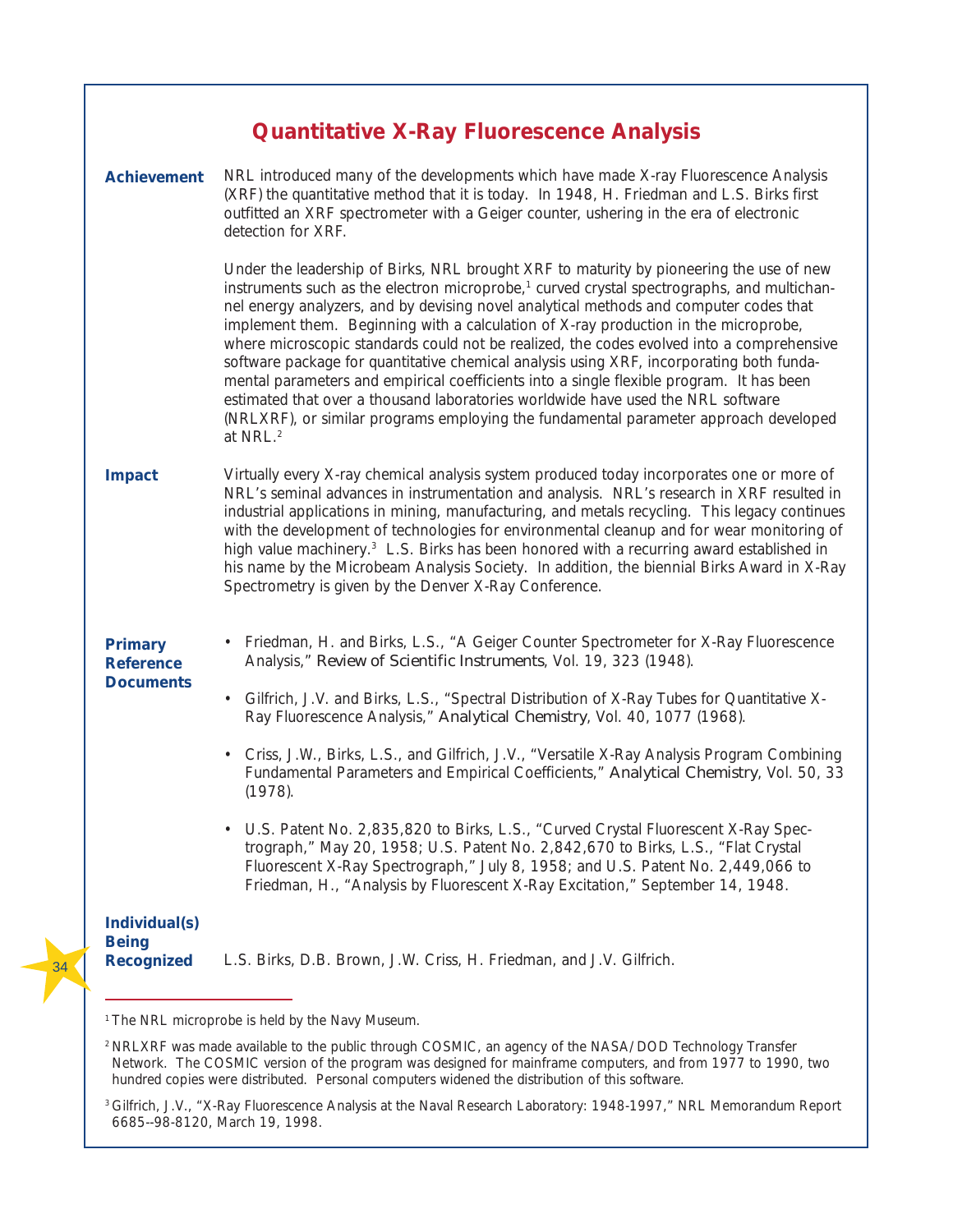## **Improved Boilerwater Treatment**

| <b>Achievement</b>                                        | Naval 1200 psig steam propulsion boilers are subject to the damaging effects of corrosion<br>and scale formation on the watersides if a proper boilerwater treatment is not applied. Tube<br>failures due to acid corrosion and scale formation are two major concerns that in the past<br>were satisfactorily controlled by a low phosphate/free caustic treatment. However, accumu-<br>lations of suspended solids required mechanical and chemical cleaning. Both types of<br>cleaning require ships' boilers to be out of service and increase the crew's workload.                                                                                                                                                                                                                    |
|-----------------------------------------------------------|--------------------------------------------------------------------------------------------------------------------------------------------------------------------------------------------------------------------------------------------------------------------------------------------------------------------------------------------------------------------------------------------------------------------------------------------------------------------------------------------------------------------------------------------------------------------------------------------------------------------------------------------------------------------------------------------------------------------------------------------------------------------------------------------|
|                                                           | NRL and the Naval Ship System Engineering Station (NAVSSES) started investigations into<br>new water treatments to clean, in situ, Naval high pressure boilers in the late 1960s. NRL<br>investigated the thermal stability chemistry of ethylenediaminetetraacetate (EDTA) salts as<br>possible active components of a boilerwater treatment for high pressure boilers. Nuclear<br>magnetic resonance was used to study the chemistry of EDTA salts and free acid under<br>various thermal conditions. The reported kinetics of the chemical reactions indicated the<br>amount of EDTA to add to the boiler on a continuous basis. This research was the guide<br>that R.L. Dausuel, Jr., NAVSSES, used to introduce EDTA into operating Navy boilers. <sup>1</sup>                       |
|                                                           | This group effort led to a final treatment that included the addition of hydrazine to stabilize<br>the EDTA solutions upon their addition to the boilers. After excellent results from four trial<br>ships, the chief engineer of the Naval Sea Systems Command directed the implementation<br>of a boilerwater treatment based on an $\text{Na}_{4}$ EDTA and hydrazine process. Results of ship-<br>board testing demonstrated that use of the $Na4EDTA$ to clean, in situ, high-pressure steam<br>boilers could extend the normal 1,800 hours of operation between cleanings to 15,000 to<br>20,000 hours. In addition, the passivated surfaces within the steam systems treated with<br>Na <sub>4</sub> EDTA would be beneficial when boilers were shut down for long periods of time. |
| <b>Impact</b>                                             | NRL's basic research was instrumental to keeping Navy ship boilers in service for much<br>longer periods and in reducing the costs associated with frequent cleanings. In addition,<br>industrial water treatment plants find promise in the Navy's approach. <sup>2</sup>                                                                                                                                                                                                                                                                                                                                                                                                                                                                                                                 |
| <b>Primary</b><br><b>Reference</b><br><b>Documents</b>    | • Venezky, D.L. and Moniz, W.B., "Nuclear Magnetic Resonance Study of the Thermal<br>Decomposition of Ethylenedinitrilotetraacetic Acid and Its Salts in Aqueous Solutions,"<br>Analytical Chemistry, Vol. 41 (January 1969).                                                                                                                                                                                                                                                                                                                                                                                                                                                                                                                                                              |
|                                                           | "EDTA for Continuous Treatment of Boilers," Fourth Inter-Naval Conference on Marine<br>Corrosion, NRL, October 12, 1972. Part I - Venezky, D.L., "Rate and Mechanism of<br>EDTA Decomposition in Aqueous Solutions at High Temperatures." Part II - Kelly, B.E.<br>and Dausuel, Jr., R.L., "Shipboard Trial of Chelate Feedwater Treatment, 1200 PSIG<br>Boiler."                                                                                                                                                                                                                                                                                                                                                                                                                          |
| <b>Individual(s)</b><br><b>Being</b><br><b>Recognized</b> | W.B. Moniz and D.L. Venezky                                                                                                                                                                                                                                                                                                                                                                                                                                                                                                                                                                                                                                                                                                                                                                |

<sup>1</sup> "Boiler Water/Feedwater Test and Treatment," *Naval Ship's Technical Manual*, S9086-GX-STM-020, Chap. 220, Vol. 2, December 15, 1995 (Seventh Revision).

<sup>&</sup>lt;sup>2</sup> Chagnard, H.A., Shearer, B.L., and Tvedt, T.J., "An In-depth Field Evaluation of Iron Transport in 1400 psi Boilers with Various Water Treatments," presented at International Water Conference, October 27-29, 1980.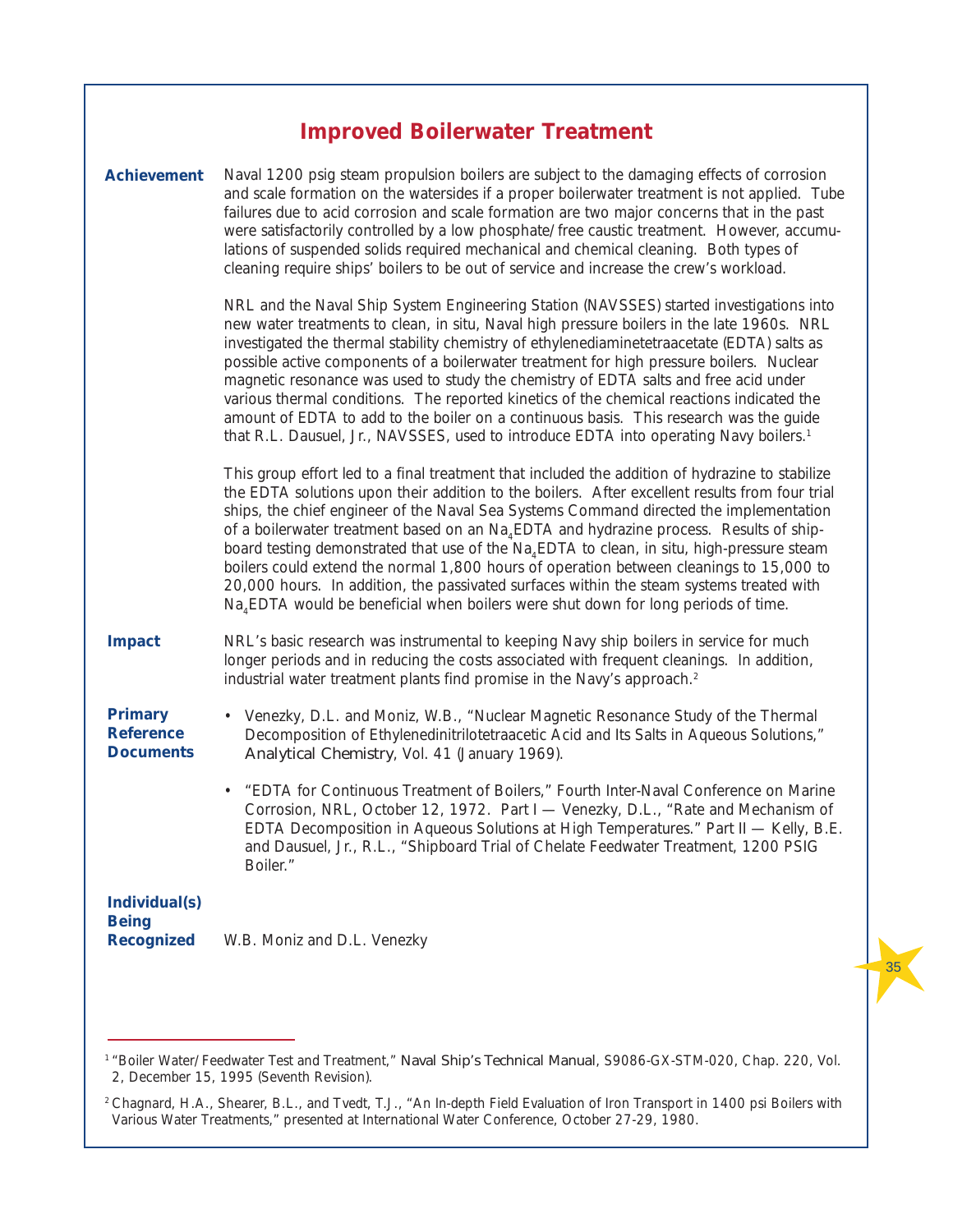## **Fracture Test Technology**

| <b>Achievement</b>                                        | While NRL's G. Irwin was concerned primarily with the basic science of fracture, his col-<br>league W.S. Pellini established methods for prevention of fracture based on experimental<br>methods. Pellini developed engineering approaches for design and material selection in<br>structures based on metallurgical principles. His work solved the mystery of brittle fractures<br>of World War II Liberty ships, in which entire ships sometimes fractured in calm water at<br>dockside, and is still relevant in the age of high-performance ships, aircraft, and missiles.                                                                                                                                                                                                                                                                                                                                                                                                                                                                 |
|-----------------------------------------------------------|-------------------------------------------------------------------------------------------------------------------------------------------------------------------------------------------------------------------------------------------------------------------------------------------------------------------------------------------------------------------------------------------------------------------------------------------------------------------------------------------------------------------------------------------------------------------------------------------------------------------------------------------------------------------------------------------------------------------------------------------------------------------------------------------------------------------------------------------------------------------------------------------------------------------------------------------------------------------------------------------------------------------------------------------------|
|                                                           | The test methods developed by NRL are the Dynamic Tear Test; the Drop-Weight Nil-<br>Ductility Transition Temperature Test (DWT-NDT, standardized by the ASTM in 1963 and<br>used along with the Fracture Analysis Diagram for design of steel structures worldwide); the<br>Explosion Bulge Test; and the Explosion Tear Test. Such tests were incorporated into<br>materials procurement and fabrication specifications for construction of critical submarine<br>and surface ship components. <sup>1</sup> A prominent example is the selection of materials for<br>submarine pressure hulls that had to withstand local deformations from explosive attack,<br>without crack extension. NRL worked with the Navy's ship and submarine materials and<br>design codes to develop methods for evaluating materials, weldments, and welding pro-<br>cesses. These methods, based on modeling, established the requirements for qualifying<br>welds, welders, and new companies for the construction of submarine pressure hull struc-<br>tures. |
|                                                           | The DWT-NDT proved the fracture resistance of HY-80 steel was superior to conventional<br>steels, and the fully plastic performance of welded HY-80 plates in the Explosion Bulge Test<br>convinced the Navy that HY-80 should be used for submarine hulls and for any other critical<br>application. <sup>2</sup> In addition, two Deep Submergence Rescue Vehicles that were built with<br>pressure hull material certified to be reliable as measured by fracture mechanics methods<br>were put into the Fleet.                                                                                                                                                                                                                                                                                                                                                                                                                                                                                                                              |
| <b>Impact</b>                                             | For more than 20 years, NRL was recognized as the leading international center for the<br>development of structural integrity technology. During this time, the Navy relied upon<br>NRL's expertise to assure the structural integrity of aircraft, ships, and submarines, and in<br>doing so, to safeguard their crew members. These techniques also increased the perfor-<br>mance of Naval vehicles, providing such payoffs as reliable deployment of deeper running<br>submarines.                                                                                                                                                                                                                                                                                                                                                                                                                                                                                                                                                          |
| <b>Primary</b><br><b>Reference</b><br><b>Documents</b>    | • Pellini, W.S., "Use and Interpretation of the NRL Explosion Bulge Test," NRL Report<br>4034, September 4, 1952.                                                                                                                                                                                                                                                                                                                                                                                                                                                                                                                                                                                                                                                                                                                                                                                                                                                                                                                               |
|                                                           | Pellini, W.S., Puzak, P.P., and Eschbacher, E., "Procedures for NRL Drop Weight Test,"<br>NRL Memorandum Report 316, June 1954.                                                                                                                                                                                                                                                                                                                                                                                                                                                                                                                                                                                                                                                                                                                                                                                                                                                                                                                 |
|                                                           | Pellini, W.S. and Puzak, P.P., "Fracture Analysis Diagram Procedures for the Fracture-<br>$\bullet$<br>Safe Engineering Design of Steel Structures," NRL Report 5920, March 15, 1963.                                                                                                                                                                                                                                                                                                                                                                                                                                                                                                                                                                                                                                                                                                                                                                                                                                                           |
| <b>Individual(s)</b><br><b>Being</b><br><b>Recognized</b> | W.S. Pellini                                                                                                                                                                                                                                                                                                                                                                                                                                                                                                                                                                                                                                                                                                                                                                                                                                                                                                                                                                                                                                    |

<sup>1</sup> Lange, E.A., "Personal Account of Research Conducted Between 1950 and 1980 in the Metal Processing and the Strength of Metals Branches," in *Materials Science and Technology Division History*, NRL/PU-6300-93-240 (May 1993), p. 123.

<sup>&</sup>lt;sup>2</sup> Pellini, W.S. "Principles of Structural Integrity Technology," Office of Naval Research (1976), p. 227.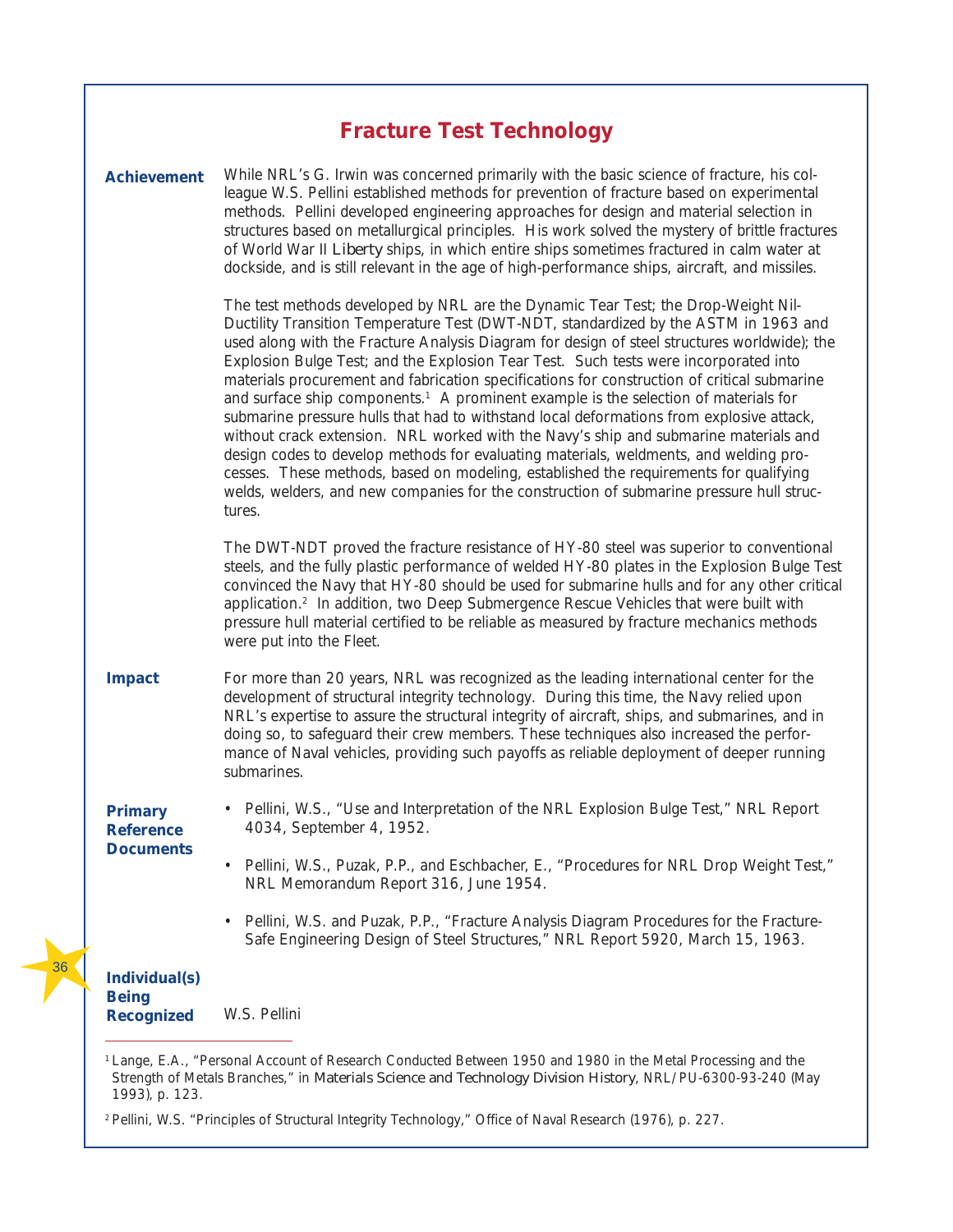## **Deep Ocean Search**

| <b>Achievement</b>                                        | On April 10, 1963, the nuclear submarine USS Thresher (SSN 593) was lost in deep water<br>260 miles east of Boston, Massachusetts, with all 129 crew members aboard. The loss of<br>the submarine and its crew was a deep shock to the Navy and to the country.                                                                                                                                                                                                                                                                                                                                                                                                                                                                                                                                                                                                                                                                                                                                                                                                                                                                        |
|-----------------------------------------------------------|----------------------------------------------------------------------------------------------------------------------------------------------------------------------------------------------------------------------------------------------------------------------------------------------------------------------------------------------------------------------------------------------------------------------------------------------------------------------------------------------------------------------------------------------------------------------------------------------------------------------------------------------------------------------------------------------------------------------------------------------------------------------------------------------------------------------------------------------------------------------------------------------------------------------------------------------------------------------------------------------------------------------------------------------------------------------------------------------------------------------------------------|
|                                                           | In an effort to determine the reasons for the loss, NRL applied deep-towing technology,<br>developed years earlier for underwater acoustic research, to the deep seafloor search for the<br>Thresher. However, the search was terminated in September 1963 with the onset of bad<br>weather. On May 18, 1964, the task group began new search operations. To augment its<br>search capability, NRL had acquired the USNS Mizar, a retired cargo ship suited for launch-<br>ing and towing the deep-towed instrument vehicle, or "fish" as it was called. NRL's "fish"<br>included a set of three cameras to photograph the wreckage, a side-scanning sonar to probe<br>beyond camera range, two strobe lights, a magnetometer to locate the Thresher pressure<br>hull, a transponder, a sonar pinger to measure the "fish's" altitude, and a telemetry system.<br>This unmanned vehicle, towed by Mizar, made the initial detection of the Thresher hull after<br>only eight hours of bottom operations. NRL's photographs were later assembled into a<br>photomosaic of most of the major parts of the sunken submarine. <sup>1</sup> |
|                                                           | After NRL's success in locating the <i>Thresher</i> , the Laboratory was called upon to locate and<br>recover a lost H-bomb off the coast of Spain in 1966, locate and photograph the lost<br>submarine USS Scorpion (SSN 589) in 1968, recover the deep submersible Alvin in 1969,<br>and locate and photograph the lost French submarine Eurydice in 1970. NRL's emergency<br>search mission was transferred to other Navy organizations in 1980.                                                                                                                                                                                                                                                                                                                                                                                                                                                                                                                                                                                                                                                                                    |
| <b>Impact</b>                                             | NRL-developed ocean search technology now resides in other government and private<br>organizations. According to a 1966 commendation from the Marine Technology Society,<br>NRL was responsible for "pioneering new techniques" and had "established a methodology<br>for future ocean engineering." Years later, after the Titanic was located by Dr. Ballard's<br>team, a former Navy Supervisor of Salvage stated before Congress that "the superb work of<br>the scientific teams from NRLled the way for the [Titanic] search operation in the North<br>Atlantic."2                                                                                                                                                                                                                                                                                                                                                                                                                                                                                                                                                               |
| <b>Primary</b><br><b>Reference</b><br><b>Documents</b>    | • Spies, F.N. and Maxwell, A.E., "Search for the Thresher," Science, Vol. 145, No. 3630<br>(July 24, 1964).                                                                                                                                                                                                                                                                                                                                                                                                                                                                                                                                                                                                                                                                                                                                                                                                                                                                                                                                                                                                                            |
|                                                           | Andrews, F.A., "Search Operations in the Thresher Area—1964," Section 1, Naval<br>$\bullet$<br>Engineers Journal, 549-561 (August 1965).                                                                                                                                                                                                                                                                                                                                                                                                                                                                                                                                                                                                                                                                                                                                                                                                                                                                                                                                                                                               |
|                                                           | Buchanan, C.L., "Search for the Scorpion: Organization and Ship Facilities," Proceed-<br>$\bullet$<br>ings of the 6th U.S. Navy Symposium on Military Oceanography, Vol. 1, 58-63<br>(1969).                                                                                                                                                                                                                                                                                                                                                                                                                                                                                                                                                                                                                                                                                                                                                                                                                                                                                                                                           |
| <b>Individual(s)</b><br><b>Being</b><br><b>Recognized</b> | C.L. Buchanan                                                                                                                                                                                                                                                                                                                                                                                                                                                                                                                                                                                                                                                                                                                                                                                                                                                                                                                                                                                                                                                                                                                          |

<sup>1</sup> Brundage, W., "NRL's Deep Sea Floor Search Era - A Brief History of the NRL/MIZAR Search System and Its Major Achievements," NRL Memorandum Report 6208, November 29, 1988.

<sup>2</sup> Searle, W.F., Hearings on H.R. 3272, *The Titanic Maritime Memorial Ac*t, October 29, 1985.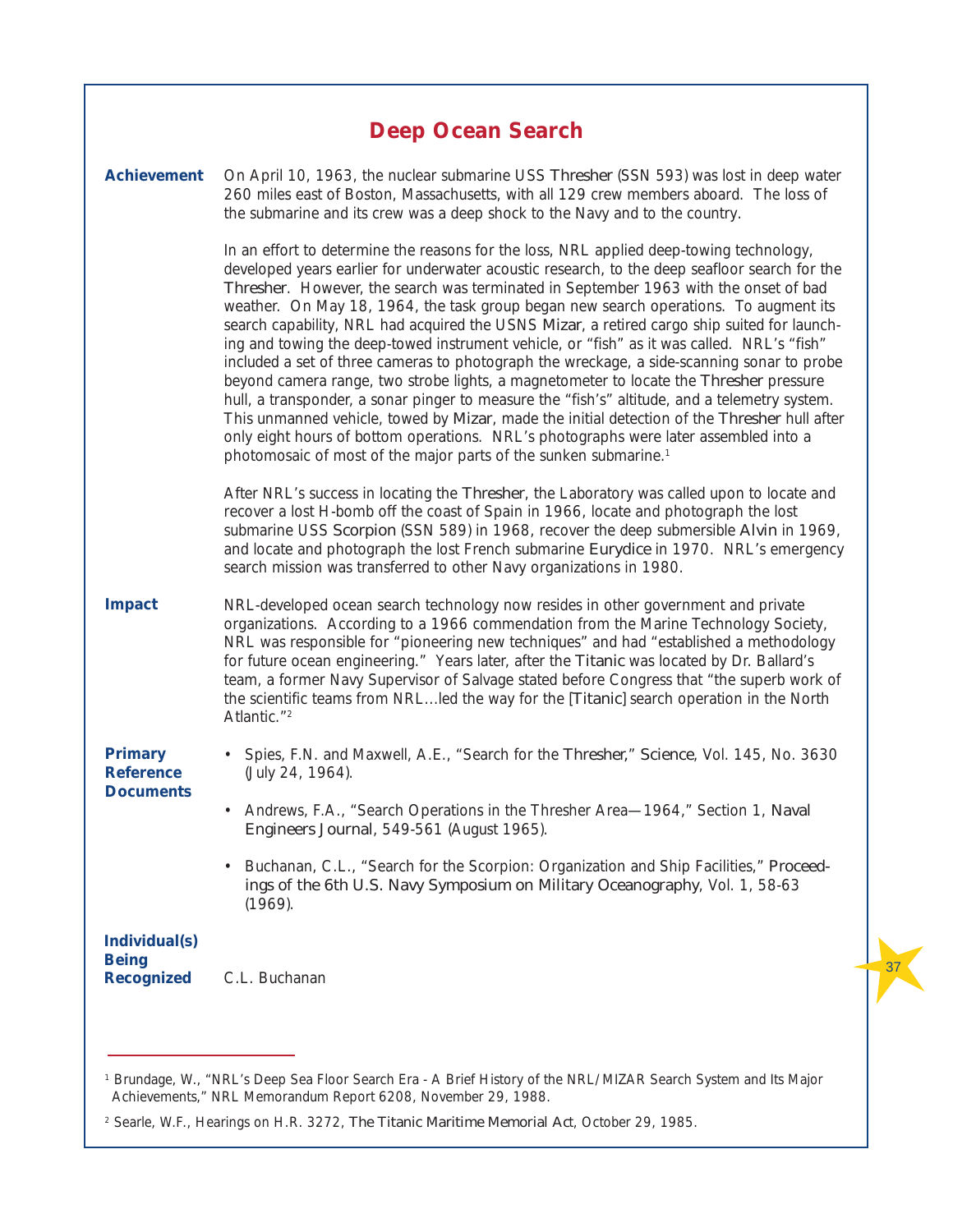### **TIMATION and NAVSTAR GPS**

| <b>Achievement</b>                                                      | The NAVSTAR Global Positioning System (GPS) is designed to provide precise navigation<br>data to military and civilian users by means of a constellation of 24 satellites. NAVSTAR is<br>based on NRL's TIMATION (TIMe/navigATION) research program, begun in 1964.<br>R. Easton is recognized for conceiving the idea of the time-based navigational system,<br>which eventually led to the GPS. NRL tested TIMATION concepts by developing and<br>launching two small experimental satellites, TIMATION I and TIMATION II.                                                                                                                   |
|-------------------------------------------------------------------------|------------------------------------------------------------------------------------------------------------------------------------------------------------------------------------------------------------------------------------------------------------------------------------------------------------------------------------------------------------------------------------------------------------------------------------------------------------------------------------------------------------------------------------------------------------------------------------------------------------------------------------------------|
|                                                                         | NRL launched the TIMATION I satellite on May 31, 1967 and the TIMATION II satellite in<br>1969. TIMATION I demonstrated that a surface vessel could be positioned to within two-<br>tenths of a nautical mile and an aircraft to within three-tenths of a nautical mile using range<br>measurements from a time-synchronized satellite. The TIMATION program proved that a<br>system using a passive ranging technique, combined with highly accurate clocks, could<br>provide the basis for a revolutionary navigation system with three-dimensional coverage<br>(longitude, latitude, and altitude) throughout the world.                    |
|                                                                         | In 1973, NRL's program was merged with an Air Force program that was investigating<br>similar techniques to form the NAVSTAR GPS program. TIMATION III was redesignated<br>the Navigation Technology Satellite One (NTS-1), and was launched in 1974 in connec-<br>tion with the new NAVSTAR effort. NTS-1 had the distinction of carrying the first atomic<br>clock into orbit. NTS-2 was launched in June 1977 as the first NAVSTAR satellite. <sup>1</sup>                                                                                                                                                                                  |
| <b>Impact</b><br><b>Primary</b><br><b>Reference</b><br><b>Documents</b> | NAVSTAR's military and commercial applications are revolutionary and too numerous to<br>enumerate here. In 1993, the National Aeronautic Association selected the GPS Team<br>composed of NRL, the U.S. Air Force, Aerospace Corp., Rockwell International, and IBM<br>Federal Systems Co. as winners of the 1992 Robert J. Collier Trophy, the most prestigious<br>of all aviation awards in the U.S. The citation accompanying the trophy honors the GPS<br>Team "for the most significant development for safe and efficient navigation and surveillance<br>of air and spacecraft since the introduction of radio navigation 50 years ago." |
|                                                                         | • U.S. Patent No. 3,789,409 to Easton, R.L., "Navigation System Using Satellites and<br>Passive Ranging Techniques," January 29, 1974.                                                                                                                                                                                                                                                                                                                                                                                                                                                                                                         |
|                                                                         | • Easton, R.L., "Optimum Altitudes for Passive Ranging Satellite Navigation Systems,"<br>Naval Research Reviews, August 1970.                                                                                                                                                                                                                                                                                                                                                                                                                                                                                                                  |
|                                                                         | Easton, R.L., "The Role Of Time/Frequency in Navy Navigation Satellites," Proceedings<br>$\bullet$<br>of the IEEE, Vol. 60, No. 5, 557-563 (1972).                                                                                                                                                                                                                                                                                                                                                                                                                                                                                             |
|                                                                         | Easton, E.L., et al., "The Contribution of Navigation Technology Satellites to the Global<br>Positioning System," NRL Report 8360, December 28, 1979.                                                                                                                                                                                                                                                                                                                                                                                                                                                                                          |
| <b>Individual(s)</b><br><b>Being</b><br><b>Recognized</b>               | R.L. Easton                                                                                                                                                                                                                                                                                                                                                                                                                                                                                                                                                                                                                                    |

<sup>1</sup> Mitchell, P. A., "The Navy's Mission in Space," *Oceanus*, Vol. 20, No. 2, 24 (Summer 1985); Glaeser, F., "Space: A New Dimension in Naval Warfare," *U.S. Naval Institute Proceedings*, Vol. 113, 134 (May 1987).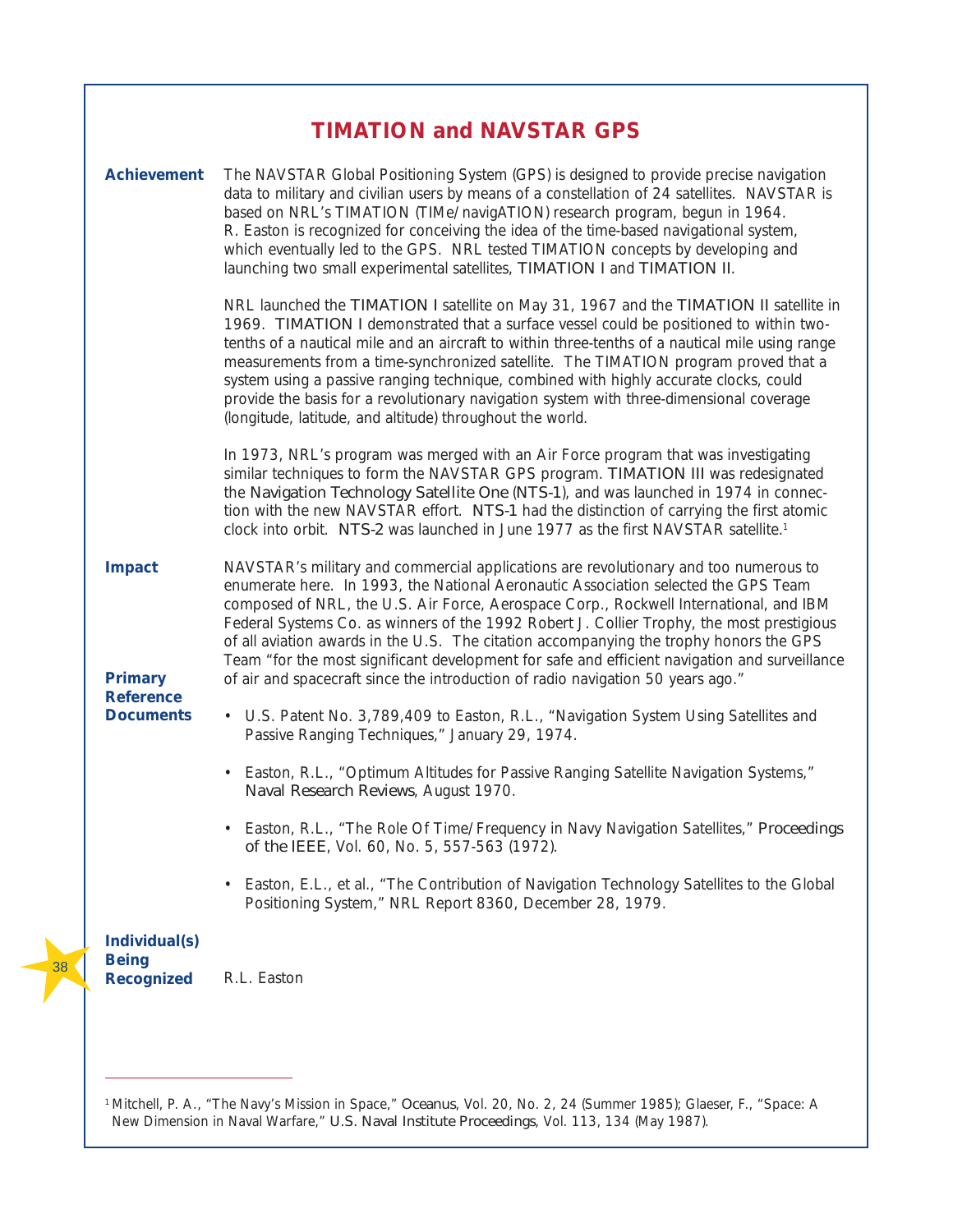# **Aqueous Film-Forming Foam**

| <b>Achievement</b>                                        | NRL, beginning in the early 1960s, conducted research on fire suppression that eventually<br>led to one of the most far-reaching benefits to worldwide aviation safety — the development<br>of Aqueous Film-Forming Foam (AFFF). AFFF achieves rapid extinguishment of hydrocar-<br>bon fuel fires and has the additional property of forming an aqueous film on the fuel surface<br>that prevents evaporation and, hence, reignition of the fuel once it has been extinguished by<br>the foam. The film also has a unique, self-healing capability whereby scars in the film layer<br>caused by falling debris or firefighting activities are rapidly resealed.                                                                  |
|-----------------------------------------------------------|-----------------------------------------------------------------------------------------------------------------------------------------------------------------------------------------------------------------------------------------------------------------------------------------------------------------------------------------------------------------------------------------------------------------------------------------------------------------------------------------------------------------------------------------------------------------------------------------------------------------------------------------------------------------------------------------------------------------------------------|
|                                                           | The initial concepts for AFFF came from NRL's R.L. Tuve and E.J. Jablonski, who patented<br>the first formulation for use in a twinned agent firefighting apparatus that combined Purple-<br>K-Powder and AFFF. Although NRL was responsible for the original concepts and formula-<br>tions, it was necessary to elicit the aid of the chemical industry to synthesize the fluorinated<br>intermediates and agents to achieve improvements in formulations. The Minnesota Mining<br>and Manufacturing Co., now 3 M, contributed considerably to the success of the develop-<br>ment of AFFF.                                                                                                                                     |
|                                                           | In honor of his work in developing AFFF, the Society of Fire Protection Engineers Interna-<br>tional awarded (posthumously) the Arthur B. Guise Medal to E.J. Jablonski in 1990 for<br>"eminent achievement in the advancement of the science and technology of fire protection<br>engineering."                                                                                                                                                                                                                                                                                                                                                                                                                                  |
| <b>Impact</b>                                             | Following the destructive fires aboard the aircraft carriers USS Forrestal and USS Enter-<br>prise, the Navy sought more effective firefighting agents. NRL met this Fleet requirement<br>with the development of AFFF. In the military, AFFF firefighting foam is now on all Navy<br>aircraft carriers, and is used by all branches of the U.S. armed forces and NATO members.<br>The agent is also recognized by international standards organizations for the protection of<br>civilian airfields, refineries, and fuel tank farms, where potentially catastrophic fuel fires can<br>occur. AFFF is in the inventory of almost all fire departments in the United States and in<br>many fire departments throughout the world. |
| <b>Primary</b><br><b>Reference</b><br><b>Documents</b>    | • Tuve, R.L., Peterson, H.B., Jablonski, E.J., and Neill, R.A., "A New Vapor Securing<br>Agent for Flammable Liquid Fire Extinguishing," NRL Report 6057, March 1964.                                                                                                                                                                                                                                                                                                                                                                                                                                                                                                                                                             |
|                                                           | • U.S. Patent No. 3,258,423 to Tuve, R.L. and Jablonski, E.J., "Method of Extinguishing<br>Hydrocarbon Fires," June 1966.                                                                                                                                                                                                                                                                                                                                                                                                                                                                                                                                                                                                         |
|                                                           | • "Fire Extinguishing Agent, Aqueous Film-Forming Foam (AFFF) Liquid Concentrate, Six<br>Percent for Fresh and Sea Water," MIL-F-24385, originally issued in 1965 as MIL-F-<br>23905B.                                                                                                                                                                                                                                                                                                                                                                                                                                                                                                                                            |
| <b>Individual(s)</b><br><b>Being</b><br><b>Recognized</b> | R.L. Tuve and E.J. Jablonski                                                                                                                                                                                                                                                                                                                                                                                                                                                                                                                                                                                                                                                                                                      |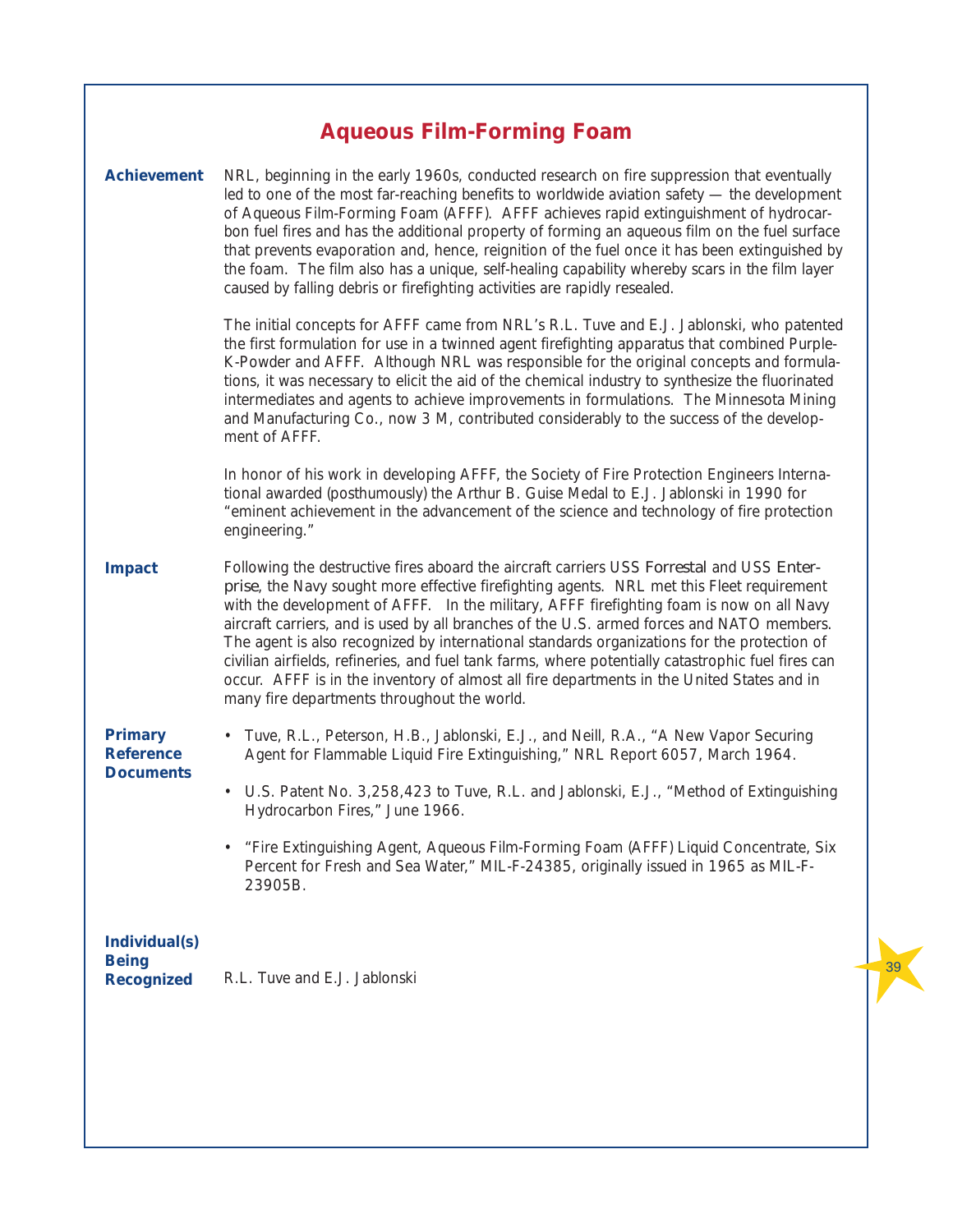| <b>Radiation Dosimeters</b>                               |                                                                                                                                                                                                                                                                                                                                                                                                                                                                                                                                                                                                                                                                                                                                                                                                                                                                                         |
|-----------------------------------------------------------|-----------------------------------------------------------------------------------------------------------------------------------------------------------------------------------------------------------------------------------------------------------------------------------------------------------------------------------------------------------------------------------------------------------------------------------------------------------------------------------------------------------------------------------------------------------------------------------------------------------------------------------------------------------------------------------------------------------------------------------------------------------------------------------------------------------------------------------------------------------------------------------------|
| <b>Achievement</b>                                        | The need for appropriate dosimetry was recognized soon after the discovery of ionizing<br>radiation. Experience with X rays made it apparent that ionizing radiation has a deleterious<br>effect on the human body. It was not only the radiation hazard involved in the use of<br>ionizing radiation, but its controlled use in biology, industry, medicine, research, and military<br>applications that required measurement of the radiation energy absorbed.                                                                                                                                                                                                                                                                                                                                                                                                                        |
|                                                           | In response to the critical need for accurate and convenient dosimetry, NRL's J.H.<br>Schulman developed a radiophotoluminescent glass dosimeter in 1951. This dosimeter, the<br>DT-60/PD, was accepted as a standard radiation monitor in the 1950s. Later, in the<br>1960s, Schulman and his colleagues developed the main features of the thermoluminescent<br>method of dosimetry by developing a successful thermoluminescent dosimeter. In thermolu-<br>minescence dosimetry, the sensitive element is a luminescent solid that stores part of the<br>energy received from the radiation. This storage is generally due to the trapping of elec-<br>trons, which have been freed by the radiation, at imperfections in the solid. When the<br>phosphor is heated, the stored energy is emitted as luminescent light, and the amount of this<br>light is proportional to the dose. |
|                                                           | Until NRL's thermoluminescent dosimeter, no such device had been considered a suitable<br>replacement for the photographic film badge for health physics monitoring. Monitoring<br>required the capability to accurately detect a lower level of radiation. Although the photo-<br>graphic film badge was capable in that respect, it was an uneconomical and inconvenient<br>method that prevented rapid estimations of dose. The thermoluminescent dosimeter<br>satisfied the detection range necessary without the disadvantages of the photographic film<br>badge. <sup>1</sup>                                                                                                                                                                                                                                                                                                     |
| <b>Impact</b>                                             | Credit for the popularity of luminescent methods in dosimetry belongs, above all, to NRL's<br>J.H. Schulman. <sup>2</sup> NRL's radiation dosimeters were used to provide the military with an<br>effective, convenient, and economical diagnostic tool for radiation exposure. They also<br>served medical uses in areas such as clinical radiology and cancer treatment.                                                                                                                                                                                                                                                                                                                                                                                                                                                                                                              |
| <b>Primary</b><br><b>Reference</b><br><b>Documents</b>    | • U.S. Patent No. 2,524,839 to Schulman, J.H., Ginther, R.J., and Evans, L.W. (1950).                                                                                                                                                                                                                                                                                                                                                                                                                                                                                                                                                                                                                                                                                                                                                                                                   |
|                                                           | Schulman, J.H., "Glass Dosimeters," NRL Memorandum Report 266 (1954).<br>$\bullet$                                                                                                                                                                                                                                                                                                                                                                                                                                                                                                                                                                                                                                                                                                                                                                                                      |
|                                                           | Schulman, J.H., Ginther, R.J., Kirk, R.D., and Goulart, H.S., "Thermoluminescent<br>Dosimeter," NRL Report 5326, June 1, 1959.                                                                                                                                                                                                                                                                                                                                                                                                                                                                                                                                                                                                                                                                                                                                                          |
|                                                           | Schulman, J.H., Attix, F.H., West, E.J., and Ginther, R.J., "New Thermoluminescent<br>$\bullet$<br>Dosimeter," Review of Scientific Instruments, Vol. 31, 1263 (1960).                                                                                                                                                                                                                                                                                                                                                                                                                                                                                                                                                                                                                                                                                                                  |
| <b>Individual(s)</b><br><b>Being</b><br><b>Recognized</b> | J.H. Schulman                                                                                                                                                                                                                                                                                                                                                                                                                                                                                                                                                                                                                                                                                                                                                                                                                                                                           |

<sup>&</sup>lt;sup>1</sup> Schulman, J.H., Ginther, R.J., Kirk, R.D., and Goulart, H.S., "Thermoluminescent Dosimeter," NRL Report 5326, June 1, 1959.

<sup>2</sup> Spurny, Z., "Thermoluminescent Dosimetry," Institute of Nuclear Research, Czechoslovak Academy of Sciences, in *Atomic Energy Review*, Vol. 3, No. 2 (International Atomic Energy Agency, Vienna, 1965).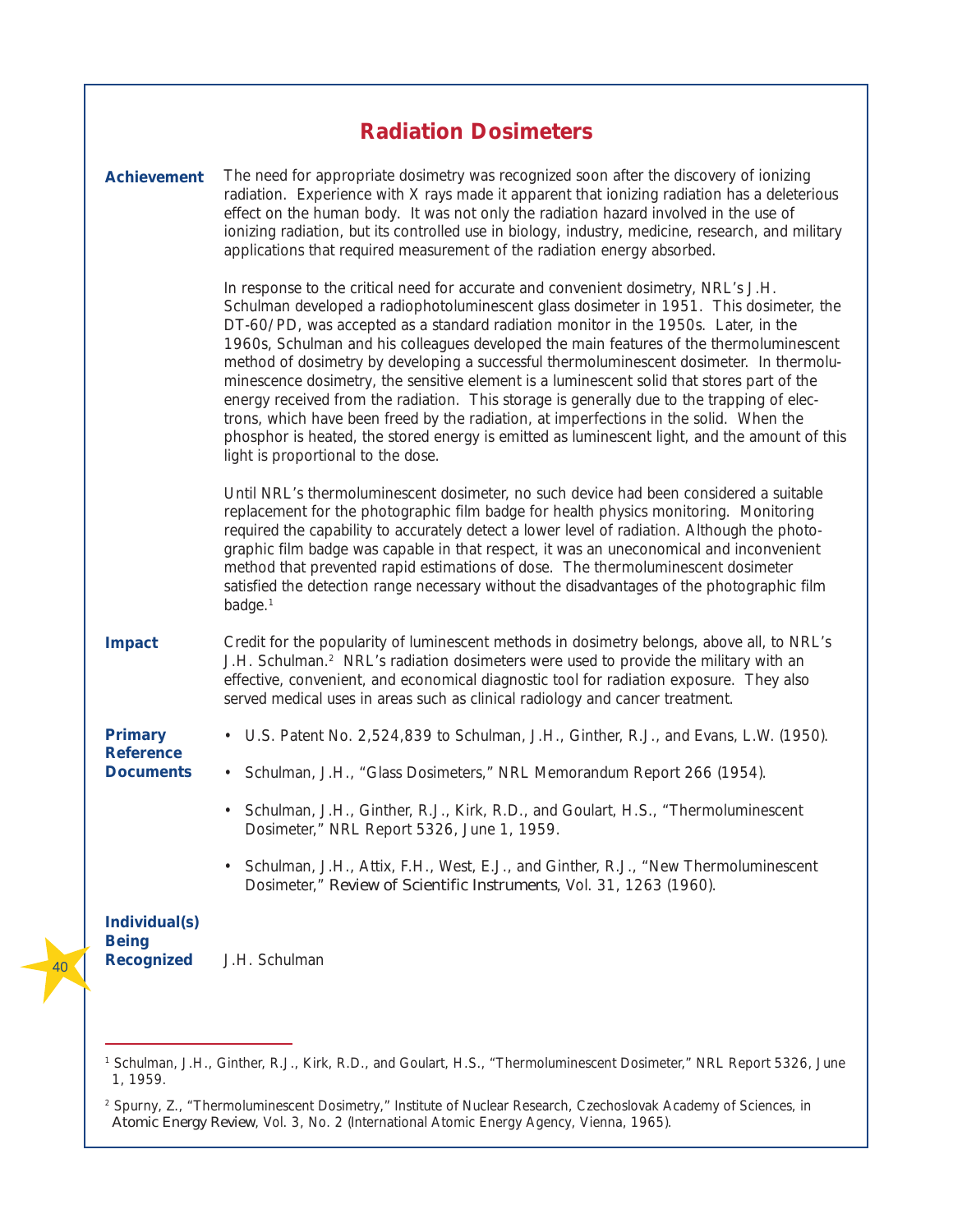|                                                           | <b>Nuclear Reactor Safety</b>                                                                                                                                                                                                                                                                                                                                                                                                                                                                                                                                                                                                                                                                                                                                                                                                                              |
|-----------------------------------------------------------|------------------------------------------------------------------------------------------------------------------------------------------------------------------------------------------------------------------------------------------------------------------------------------------------------------------------------------------------------------------------------------------------------------------------------------------------------------------------------------------------------------------------------------------------------------------------------------------------------------------------------------------------------------------------------------------------------------------------------------------------------------------------------------------------------------------------------------------------------------|
| <b>Achievement</b>                                        | A major application of NRL's fracture-test technology was the Laboratory's participation in<br>the Heavy-Section Steel Technology Program conducted by the Nuclear Regulatory Com-<br>mission. The technical issue was to determine the safety of nuclear reactor pressure vessels<br>fabricated from 12-inch thick steel, as a function of the thickness and temperatures. NRL's<br>W.S. Pellini and F.J. Loss built the apparatus and conducted experiments on full-thickness<br>specimens to demonstrate the safety of the vessels. The program lasted several years and<br>attracted international attention. The ASME Code rules for the operation of nuclear pres-<br>sure vessels are based on the results of that program. <sup>1</sup>                                                                                                            |
|                                                           | In the early 1960s, NRL demonstrated the potentially severe embrittlement of nuclear<br>reactor steels to be a function of neutron exposure and irradiation (service) temperatures.<br>While emphasizing light-water reactor pressure containment steels and their modes of failure<br>after neutron exposure, the properties of other reactor component alloys were studied as<br>well. Broad interest in NRL's work led to support by the Atomic Energy Commission and<br>the Army. This work is believed by most nuclear safety authorities to be a primary basis for<br>assurance against catastrophic failure of radiation containment. In 1975, a definitive book<br>by NRL's L.E. Steele, Neutron Irradiation Embrittlement of Reactor Pressure Vessel<br>Steels, was published and became a landmark guide for specialists worldwide. <sup>2</sup> |
| <b>Impact</b>                                             | All military and civilian power reactors that feature a steel pressure shell are designed or<br>operated, or both, on the fracture principles developed by NRL. <sup>3</sup> And, the Laboratory's<br>work in radiation embrittlement in reactor pressure vessel steels led to the production of<br>radiation-resistant steels, which are applied in new reactors throughout the world, and in the<br>assurance of reactor containment safety in older reactors.                                                                                                                                                                                                                                                                                                                                                                                           |
| <b>Primary</b><br><b>Reference</b><br><b>Documents</b>    | • Pellini, W.S. and Puzak, P.P., "Practical Considerations in Applying Laboratory Fracture<br>Test Criteria to Fracture-Safe Design of Pressure Vessels," Journal of Engineering for<br>Power, October 1964.                                                                                                                                                                                                                                                                                                                                                                                                                                                                                                                                                                                                                                               |
|                                                           | • Hawthorne, J.R., Steele, L.E., and Pellini, W.S., "Effects of Nuclear Radiation on the<br>Properties of Reactor Structural Materials," ASME 61-WA-332, No. 28, 1961.                                                                                                                                                                                                                                                                                                                                                                                                                                                                                                                                                                                                                                                                                     |
|                                                           | Steele, L.E., Neutron Irradiation Embrittlement of Reactor Pressure Vessel Steels,<br>$\bullet$<br>Technical Report 163 (International Atomic Energy Agency, Vienna, 1975).                                                                                                                                                                                                                                                                                                                                                                                                                                                                                                                                                                                                                                                                                |
| <b>Individual(s)</b><br><b>Being</b><br><b>Recognized</b> | W.S. Pellini, L.E. Steele, and F.J. Loss                                                                                                                                                                                                                                                                                                                                                                                                                                                                                                                                                                                                                                                                                                                                                                                                                   |

<sup>&</sup>lt;sup>1</sup> E.A. Lange, "Personal Account of Research Conducted Between 1950 and 1980 in the Metal Processing and the Strength of Metals Branches," in *Materials Science and Technology Division History*, NRL/PU-6300-93-240 (May 1993), p. 127.

<sup>2</sup> Steele, L.E., International Atomic Energy Agency Technical Report 163; quoted in *Materials Science and Technology Division History*, p. 131.

<sup>3</sup> Whitman, G.D., Robinson, G.C., and Sanolainen, A.W., "Technology of Steel Pressure Vessels for Water-Cooled Nuclear Reactors," ORNL-NSIC-21, December 1967, Chapter 7 uses NRL Report 6598, November 1967; cited by Irwin in *Materials Science and Technology Division History*, p. 101.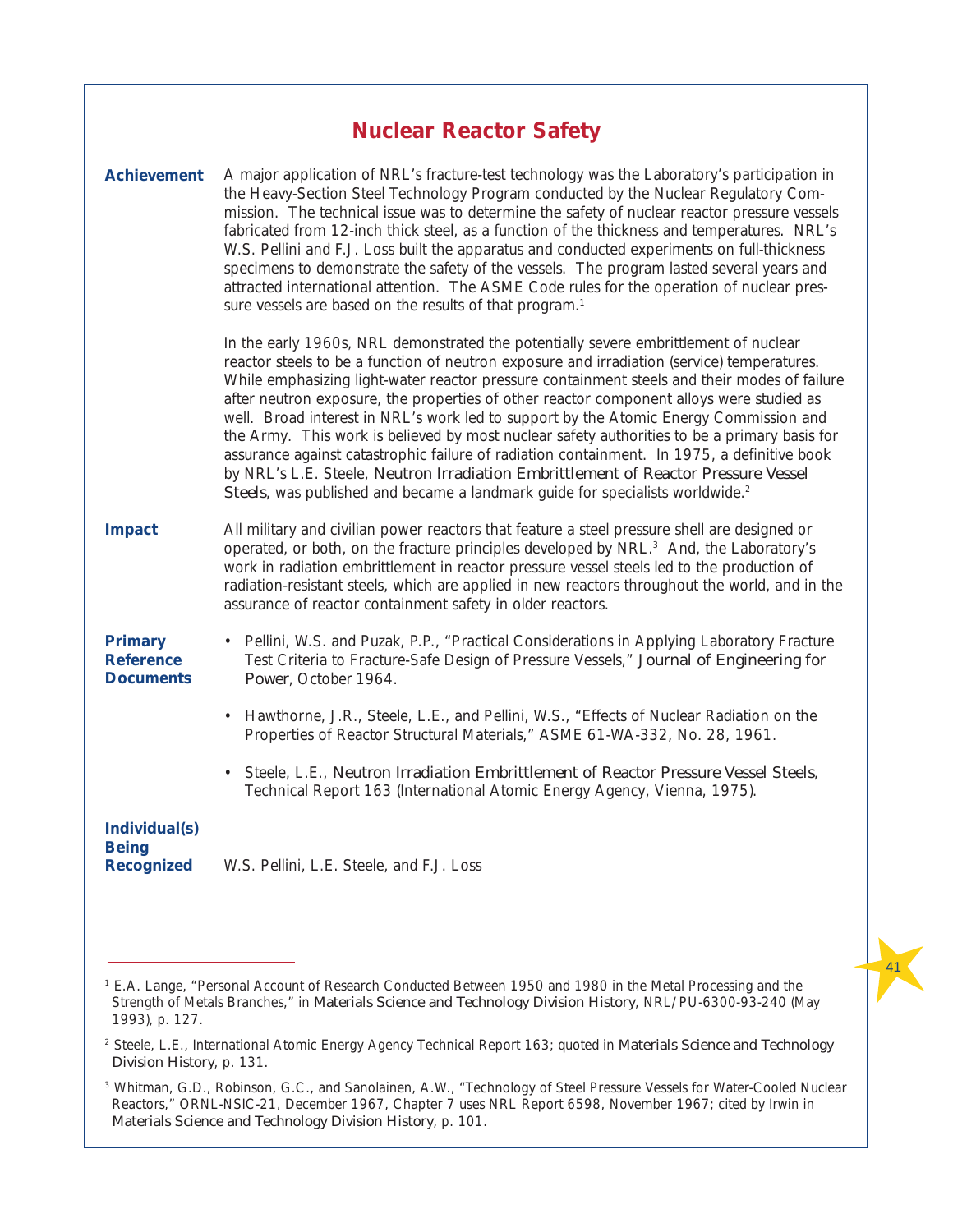### **Ultraviolet Remote Sensing of the Upper Atmosphere**

**Achievement** The concept of ultraviolet (UV) remote sensing and the Special Sensor Ultraviolet Limb Imager (SSULI) operational sensors are examples of Navy research culminating in the transition of technology. The observation of spectral lines in the altitude range from about 120 to several hundred kilometers with instruments developed by NRL's P. Mange during the 1960s and flown on NASA's Orbiting Geophysical Observatories, enabled Chandra et al.1 to recognize the correspondence between UV emission lines from oxygen and local electron density in the ionosphere. The dramatic UV images of the Earth taken with the NRL camera built by G. Carruthers for the *Apollo 16* lunar mission demonstrated the observability of the ionosphere on a global scale, and research by R. Meier<sup>2</sup> in the 1970s provided a firm theoretical basis for this correspondence.

> Beginning in the 1980s, work by R.R. Meier and R. McCoy3 led to new insights and to the design of space instruments for recording the appropriate atmospheric data and converting them into parameters of interest to the DoD, in particular, the electron density and neutral density. In 1985, NRL initiated the Atmospheric and Ionospheric Remote Sensing Program, which developed the UV remote sensing concept. It not only provided the basis for the operational concepts but supported the hardware technology for the Remote Atmospheric and Ionospheric Detection System, the forerunner of the SSULI sensor. During the 1980s, the DoD Space Forecast Center and the Defense Meteorological Satellite Program recognized that requirements for global atmospheric space weather data were not being met. NRL's SSULI sensors were developed to meet the operational requirements.

#### **Impact** Global remote sensing of the upper atmosphere is now the accepted technology for producing global maps of electron density and neutral density. This mapping capability provides the basis for a new kind of forecasting of upper atmospheric and "space weather" characteristics, much as global measurements of cloud cover led to greatly improved tropospheric weather forecasting.

#### **Primary Reference Documents**

• Carruthers, G. and Page, T., "*Apollo 16* Far UV Images of the Polar Auroras, Tropical Airglow Belts and General Airglow," *Journal of Geophysical Research*, Vol. 81, 483 (1976).

• R.R. Meier, "Overview of Ultraviolet Remote Sensing of the Ionosphere," NRL Memorandum Report 5292, 1984.

### **Individual(s) Being Recognized**

P. Mange, G. Carruthers, R. McCoy, and R. Meier

<sup>42</sup>

<sup>&</sup>lt;sup>1</sup> Chandra, S., Reed, E.I., Meier, R.R., Opal, C.B., and Hicks, G.T., "Remote Sensing of the Ionospheric F Layer by Use of OI 6300 A and OI 1356 A Observations," *Journal of Geophysical Research*, Vol. 78, 3189 (1973).

<sup>2</sup> Meier, R.R. and Opal, C.B., "Tropical UV Arcs," *Journal of Geophysical Research*, Vol. 78, 3189 (1973).

<sup>3</sup> McCoy et al., "SSULI: An Ionospheric and Neutral Density Profiler for the DMSP Satellites," *Optical Engineering*, Vol. 33, 423 (1994).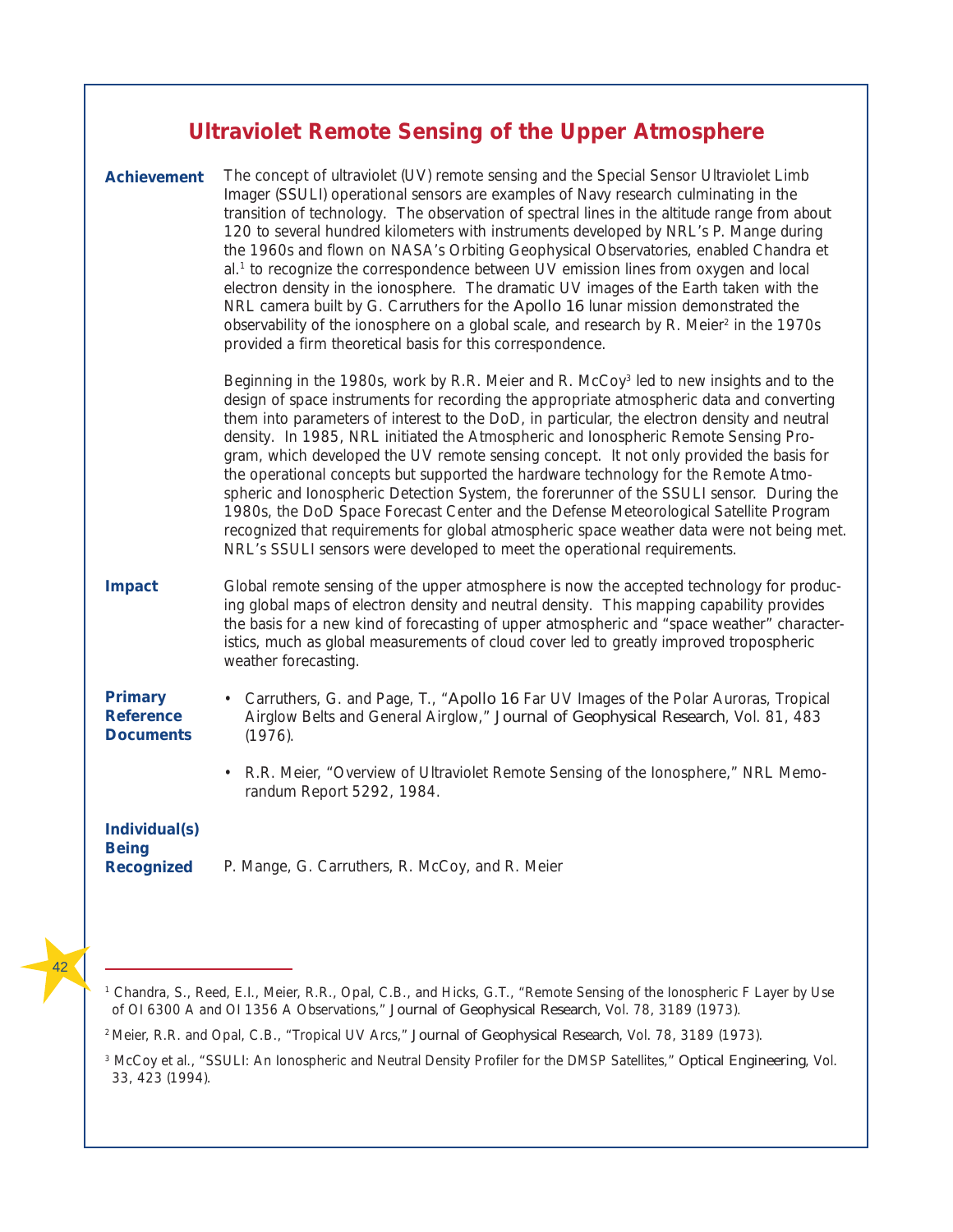| <b>Linear Predictive Coder</b> |  |
|--------------------------------|--|
|                                |  |

| <b>Achievement</b>                                        | The Linear Predictive Coder (LPC) is a means to represent the speech spectrum efficiently.<br>In the LPC representation of speech, the speech spectral envelope is represented by an all-<br>pole spectrum. In 1973, NRL's G.S. Kang developed the world's first LPC prototype<br>capable of operating in real time to encode speech at low data rates. NRL's efforts gener-<br>ated an impetus to modernize DoD tactical secure voice communication equipment. Subse-<br>quently, NRL incorporated the LPC concept into the DoD Advanced Narrowband Digital<br>Voice Terminal (ANDVT) that was under development at the time. Later, Kang incorporated<br>the ANDVT voice encoding algorithm in Federal Standard 1015. |
|-----------------------------------------------------------|-------------------------------------------------------------------------------------------------------------------------------------------------------------------------------------------------------------------------------------------------------------------------------------------------------------------------------------------------------------------------------------------------------------------------------------------------------------------------------------------------------------------------------------------------------------------------------------------------------------------------------------------------------------------------------------------------------------------------|
|                                                           | The computational steps required to execute LPC processing were enormous for 1970-<br>technology standards. In fact, it was doubted that LPC could be implemented as a voice<br>communication device. <sup>1</sup> But, in 1973, NRL was successful in implementing a real-time LPC<br>telephone operating at 2400, 3600, and 4800 bits per second because the Laboratory had<br>developed a computationally efficient iterative solution to the LPC analysis.                                                                                                                                                                                                                                                          |
| <b>Impact</b>                                             | NRL's development of the LPC brought a complete upgrading of military tactical secure<br>voice communication equipment in the 1970s. The new LPC-based ANDVT replaced the<br>old channel vocoders. Currently 20,000 ANDVTs have been deployed by the Navy and<br>others to support tactical secure voice communication.                                                                                                                                                                                                                                                                                                                                                                                                 |
| <b>Primary</b><br><b>Reference</b><br><b>Documents</b>    | • Kang, G.S., "Application of Linear Prediction Encoding to a Narrowband Voice Digi-<br>tizer," NRL Report 7774, 1974.                                                                                                                                                                                                                                                                                                                                                                                                                                                                                                                                                                                                  |
| <b>Individual(s)</b><br><b>Being</b><br><b>Recognized</b> | G.S. Kang                                                                                                                                                                                                                                                                                                                                                                                                                                                                                                                                                                                                                                                                                                               |
|                                                           |                                                                                                                                                                                                                                                                                                                                                                                                                                                                                                                                                                                                                                                                                                                         |

1 Moye, L.S., "Digital Transmission of Speech at Low Bit Rates," (British) *Electrical Communication*, Vol. 47, No. 4, 212-223 (1972).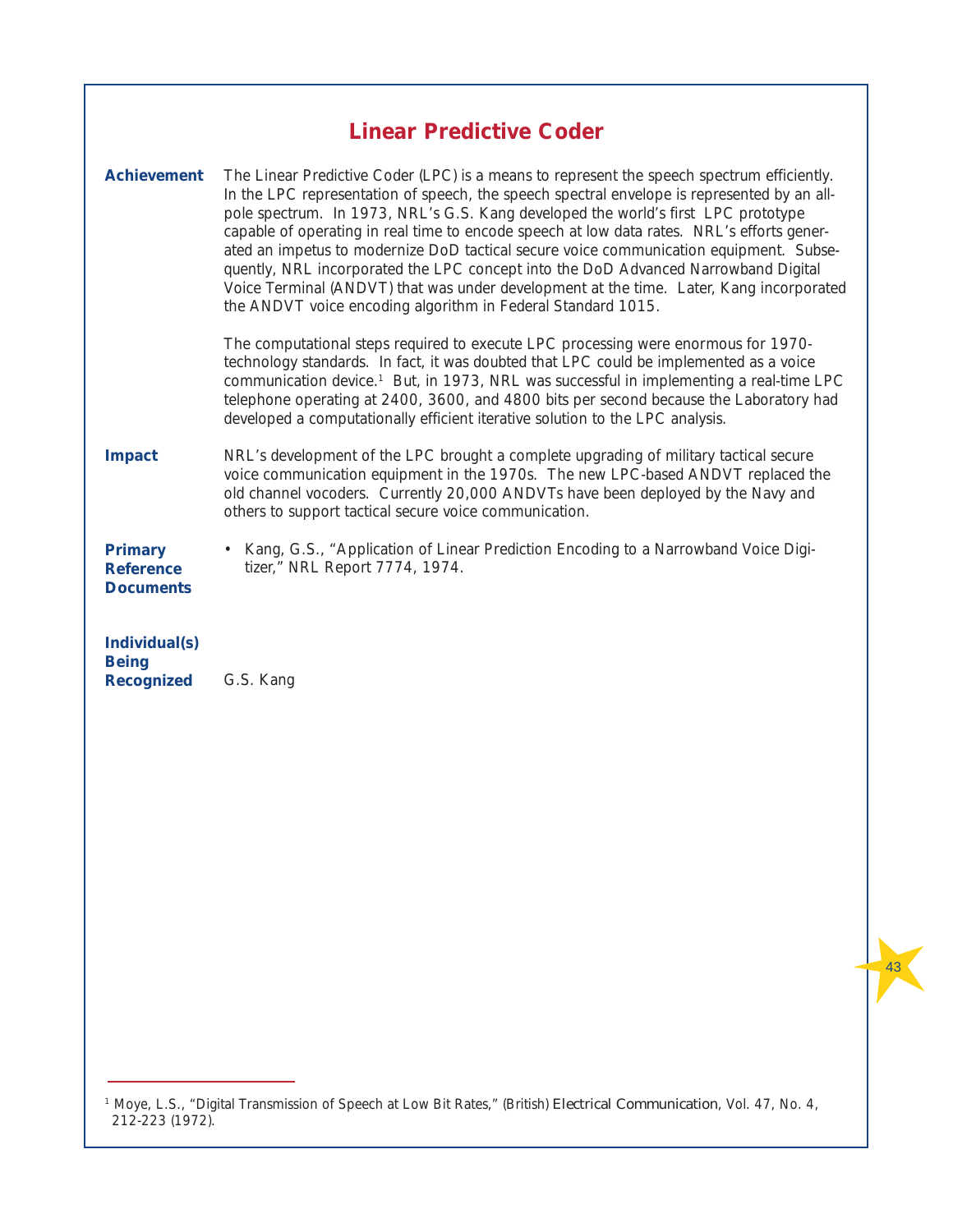|  | <b>Submarine Habitability</b> |
|--|-------------------------------|
|  |                               |

**Achievement Impact Primary Reference Documents** In the 1950s, as the age of the nuclear submarine emerged, the requirement grew for extending the capabilities of closed-cycle atmospheres for periods up to 90 days. The need for new atmosphere habitability capabilities was evident when NRL participated in a scientific cruise of the first nuclear submarine, USS *Nautilus*, in 1956. Its atmosphere was found to be "loaded" with pollutants, such as carbon dioxide, carbon monoxide, hydrogen, and hydrocarbons. NRL formed a team to solve the problem. In the 1950s and 1960s, this effort led to the CO/H<sub>2</sub> Hopcalite burner, the monoethanol amine  $CO<sub>2</sub>$  scrubber, and the adsorbent carbon bed. The major source of the hydrocarbons was paint thinners. As a result, painting was prohibited prior to submergence and during deployment. It was also apparent that an analytical instrument was needed to monitor contaminants.<sup>1</sup> In the 1970s, NRL convinced the Navy that mass spectrometry was the technique of choice for atmosphere analysis onboard nuclear submarines. NRL evaluated prototype systems that became the basis of the Central Atmosphere Monitoring System Mark-I (CAMS-I). These systems were installed onboard all nuclear submarines, replacing previous poorly performing analyzers. Later, NRL's research capabilities in mass spectrometry were used to formulate the design of the next-generation analyzer, the CAMS-II. NRL directed the development, laboratory testing, and at-sea trials of the prototype. The CAMS-II is installed in Trident and Seawolf class submarines. NRL was also successful in transferring this technology to industry and in convincing the British Navy to use the CAMS-II aboard Royal Navy submarines. Several NRL technologies led to the purification of submarine atmospheres. CAMS replaced atmosphere analyzers that were always on the "top ten" problem list of submarines. Combined, these technologies enable the Navy to operate its submarine fleet on extended deployments and at the same time be assured as to the safety of their atmospheres. The commercial version of CAMS, developed by Perkin Elmer for IBM,<sup>2</sup> has been used in semiconductor processing facilities to provide continuous monitoring of a variety of hazardous materials. The advantages of CAMS are its ability to measure many different atmosphere constituents, from part-per-billion to one hundred percent levels, and its reliability. • Carhart, H.W. and Piatt, V.R., "Present Status of Chemical Research in Atmosphere Purification and Control on Nuclear Powered Submarines," NRL Report 6053, December 31, 1963. • Saalfeld, F.E. and Wyatt, J.R., "NRL's Central Atmosphere Monitor Program," NRL Report 3432, December 1976. • Wyatt, J.R., "Recent Developments in Atmosphere Monitoring OnBoard Nuclear Submarines," JANNAF Safety and Environmental Protection Subcommittee, CPIA 436 (1985).

#### **Individual(s) Being Recognized**

44

H. Carhart and F.E. Saalfeld

2 Krieger, J.H., "System Continuously Monitors Air Quality in Industrial Process Sites," *C&EN*, August 12, 1985.

<sup>1</sup> DeCorpo, J.J., Wyatt, J.R., and Saalfeld, F.E., "Atmospheric Monitoring in Submersibles," *ASME 80-ENAs-31* (1981).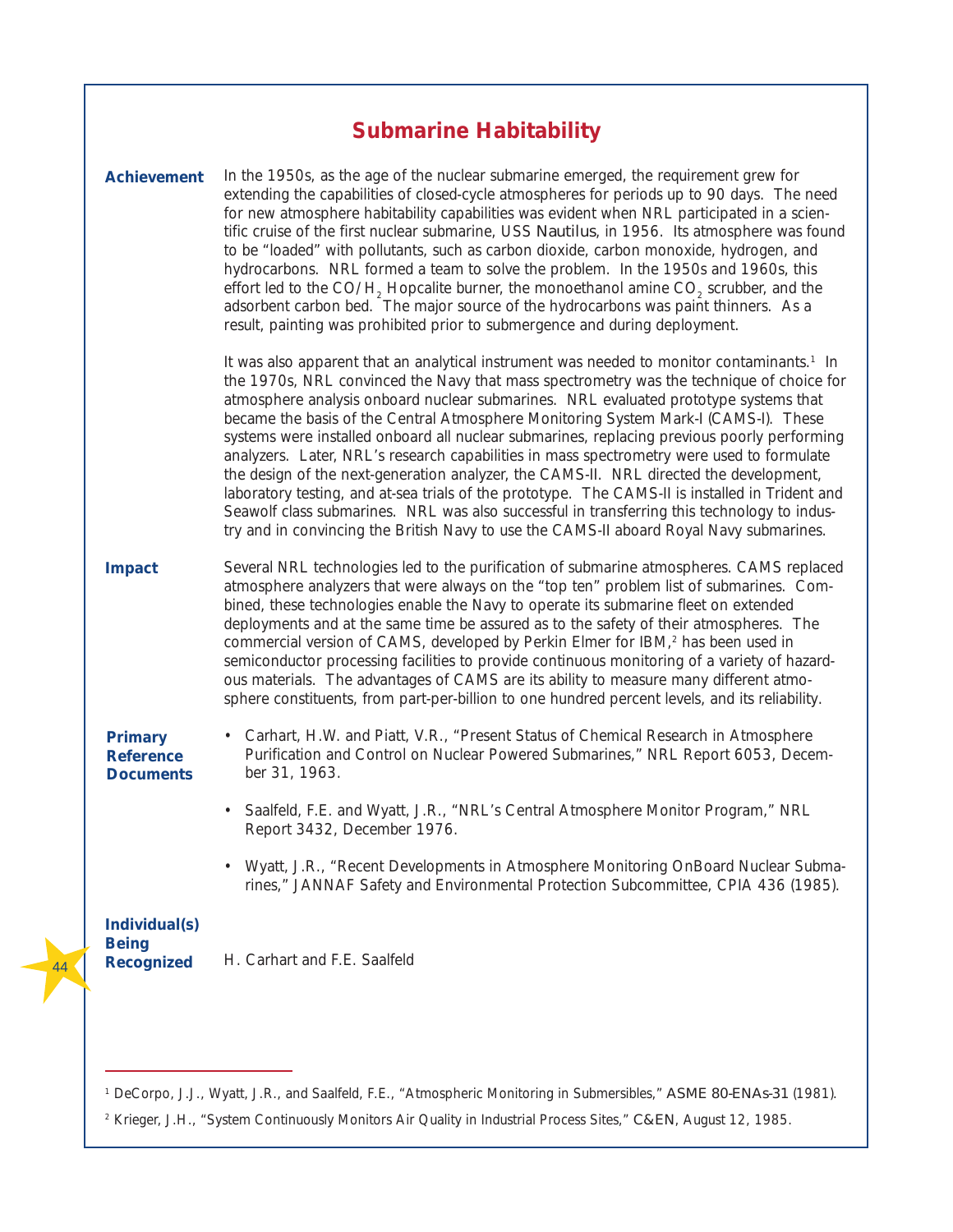# **Flux-Corrected Transport**

| <b>Achievement</b>                                        | In the late 1960s, NRL conducted theoretical and computational investigations of high-<br>altitude nuclear effects (HANE) for the Defense Nuclear Agency. During 1970 and 1971, in<br>the process of performing this work, NRL developed an entirely new technique for solving<br>fluid dynamic continuity equations on a computer.                                                                                                                                                                                                                                                                                                                                                           |
|-----------------------------------------------------------|-----------------------------------------------------------------------------------------------------------------------------------------------------------------------------------------------------------------------------------------------------------------------------------------------------------------------------------------------------------------------------------------------------------------------------------------------------------------------------------------------------------------------------------------------------------------------------------------------------------------------------------------------------------------------------------------------|
|                                                           | The technique, flux-corrected transport (FCT), made possible accurate calculations of shock<br>and steep gradient phenomena by eliminating the oscillations, ripples, and numerical<br>diffusion that had plagued all other techniques for decades. In addition to the HANE<br>research, FCT has been employed in missile silo design, naval oceanography, nonacoustic<br>antisubmarine warfare, and atmospheric communications research. Other applications<br>include facilitating research in civil hydrodynamics and water resources, mine safety, atmo-<br>spheric pollution transport, supernova explosions, solar weather prediction, laser and ion-<br>beam fusion, and aerodynamics. |
| <b>Impact</b>                                             | With 250 citations, the original paper on FCT was NRL's most cited publication during the<br>period between 1973 and 1988. This technique has been adopted by over 500 computa-<br>tional laboratories, universities, and companies dealing with fluid flow problems that impact<br>military operations, civil projects, and public health and safety.                                                                                                                                                                                                                                                                                                                                        |
| <b>Primary</b><br><b>Reference</b><br><b>Documents</b>    | • Boris, J.P. and Book, D.L., "Flux-Corrected Transport. I. SHASTA, A Fluid Transport<br>Algorithm That Works," Journal of Computational Physics, Vol. 11, 38 (1973).<br>Book, D.L., Boris, J.P., and Hain, K.H., "Flux-Corrected Transport II: Generalization of<br>٠<br>the Method," Journal of Computational Physics, Vol. 18, 248 (1975).                                                                                                                                                                                                                                                                                                                                                 |
|                                                           | • Boris, J.P. and Book, D.L., "Flux-Corrected Transport III: Minimal Error FCT Algo-<br>rithms," Journal of Computational Physics, Vol. 20, 397 (1976).                                                                                                                                                                                                                                                                                                                                                                                                                                                                                                                                       |
| <b>Individual(s)</b><br><b>Being</b><br><b>Recognized</b> | J.P. Boris and D.L. Book                                                                                                                                                                                                                                                                                                                                                                                                                                                                                                                                                                                                                                                                      |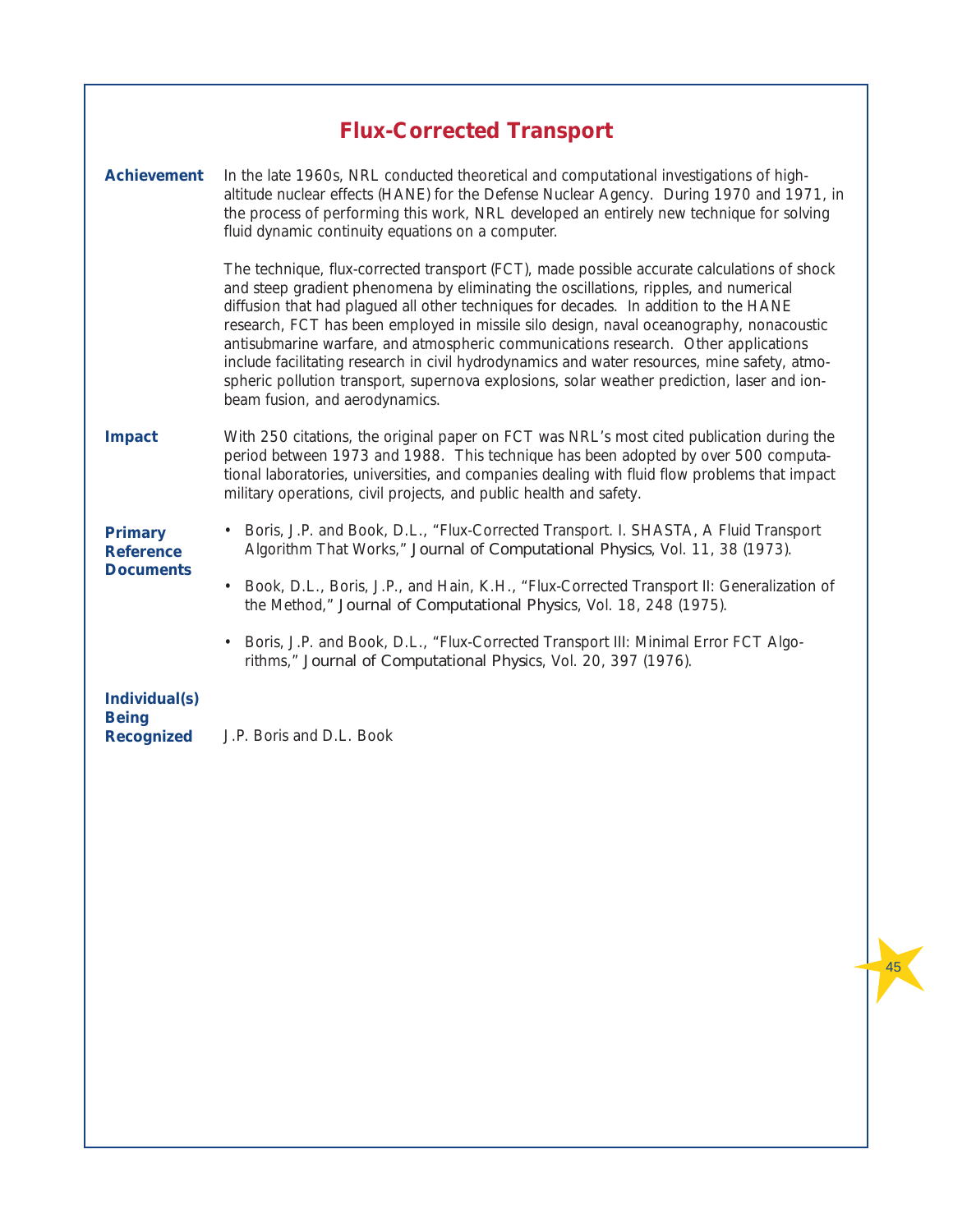## **High-Power, High-Current Pulsed Power Generators**

| <b>Achievement</b>                                        | In the 1960s, high-power, pulsed-power research was driven by the need to produce intense<br>sources of radiation in the laboratory to simulate the effects of nuclear weapons on commer-<br>cial and military systems. The U.K. and U.S. were exploring ways to generate 1 MA at 1<br>MV for 50 ns $(5 \times 10^{-8} \text{ s})$ . In 1968, NRL designed and built the Gamble I pulsed power<br>generator (750 kV, 500 kA, 50 ns). It was the first high-power, low-impedance facility to<br>use demineralized water as a dielectric-energy-storage medium at high voltage. Ten years<br>earlier, NRL had pioneered the use of water as a dielectric in a lower power, lower voltage<br>water capacitor used to drive an exploding wire. The advantages of water as a capacitive-<br>energy-storage medium are that it has a high dielectric constant, is self-healing to electrical<br>breakdowns, and acts as a good insulator for high-voltage pulses of $10^{-5}$ s duration or less.<br>J. Martin and I. Smith in England performed water breakdown measurements in 1965 that<br>provided the critical design data for Gamble I. |
|-----------------------------------------------------------|-----------------------------------------------------------------------------------------------------------------------------------------------------------------------------------------------------------------------------------------------------------------------------------------------------------------------------------------------------------------------------------------------------------------------------------------------------------------------------------------------------------------------------------------------------------------------------------------------------------------------------------------------------------------------------------------------------------------------------------------------------------------------------------------------------------------------------------------------------------------------------------------------------------------------------------------------------------------------------------------------------------------------------------------------------------------------------------------------------------------------------------------|
|                                                           | The success of Gamble I led NRL to build the Gamble II generator that was, when completed<br>in 1970, the largest pulsed-power generator of its kind in the world, capable of delivering 1<br>MV across a 1-ohm load for 50 ns. The 1 TW output power was more than the entire<br>electrical power capacity of the U.S. At that time, the primary purpose for this capability<br>was to provide an intense radiation source for simulating nuclear-weapon effects in the<br>laboratory to supplement the U.S. underground simulation effects testing program. Military<br>electronics were exposed to this radiation to assess their survivability in a real nuclear<br>environment.                                                                                                                                                                                                                                                                                                                                                                                                                                                    |
| <b>Impact</b>                                             | Gamble I and II were prototypes for all modern high-power, low-impedance generators now<br>in industrial laboratories, universities, DoD and DoE laboratories, and foreign laboratories.<br>Besides the important weapon-effects simulation, pulsed-power technology based on water-<br>dielectric capacitive energy storage has generated other areas of research on high-power<br>electron and ion beams and soft X rays from z-pinch plasmas for inertial confinement fusion,<br>matter at high-energy densities, directed-energy weapons, high-power microwaves, flash X-<br>ray radiography, pumping gas lasers, and X-ray laser technology. <sup>1</sup>                                                                                                                                                                                                                                                                                                                                                                                                                                                                          |
| <b>Primary</b><br><b>Reference</b><br><b>Documents</b>    | Scherrer, V.E., "The NRL-AFSWP Exploded Wire Research Program," in Exploding<br>Wires, W.G. Chace and H.K. Moore, eds. (Plenum Press, Inc., New York, 1959).<br>Martin, J.C. and Smith, I.D., "Dielectric Strength Notes," AWRE (England), November<br>٠<br>1965.                                                                                                                                                                                                                                                                                                                                                                                                                                                                                                                                                                                                                                                                                                                                                                                                                                                                       |
|                                                           | Lupton, W.H., Frame, J.F., and Vitkovitsky, I.M., "Gamble I Current Generator,"<br>DASIAC Report 80, Sept. 1968.                                                                                                                                                                                                                                                                                                                                                                                                                                                                                                                                                                                                                                                                                                                                                                                                                                                                                                                                                                                                                        |
|                                                           | Shipman, J.D., Jr., "The Electrical Design of the NRL Gamble II Pulse Generator," IEEE<br>Transactions on Nuclear Science, Vol. NS-18, 255 (1971).                                                                                                                                                                                                                                                                                                                                                                                                                                                                                                                                                                                                                                                                                                                                                                                                                                                                                                                                                                                      |
| <b>Individual(s)</b><br><b>Being</b><br><b>Recognized</b> | I.M. Vitkovitsky, J.D. Shipman, W.H. Lupton, and A. Kolb                                                                                                                                                                                                                                                                                                                                                                                                                                                                                                                                                                                                                                                                                                                                                                                                                                                                                                                                                                                                                                                                                |

<sup>1</sup> Cooperstein, G., "New Horizons in Pulsed-Power Research," 1988 *NRL Review*, NRL Publication 148-4770 (July 1989), p. 47; and Cooperstein, G., Condon, J.J., and Boller, J.R., "The Gamble I Pulsed Electron Beam Generator," *Journal of Vacuum Science Technology*, Vol. 10, 961 (1973).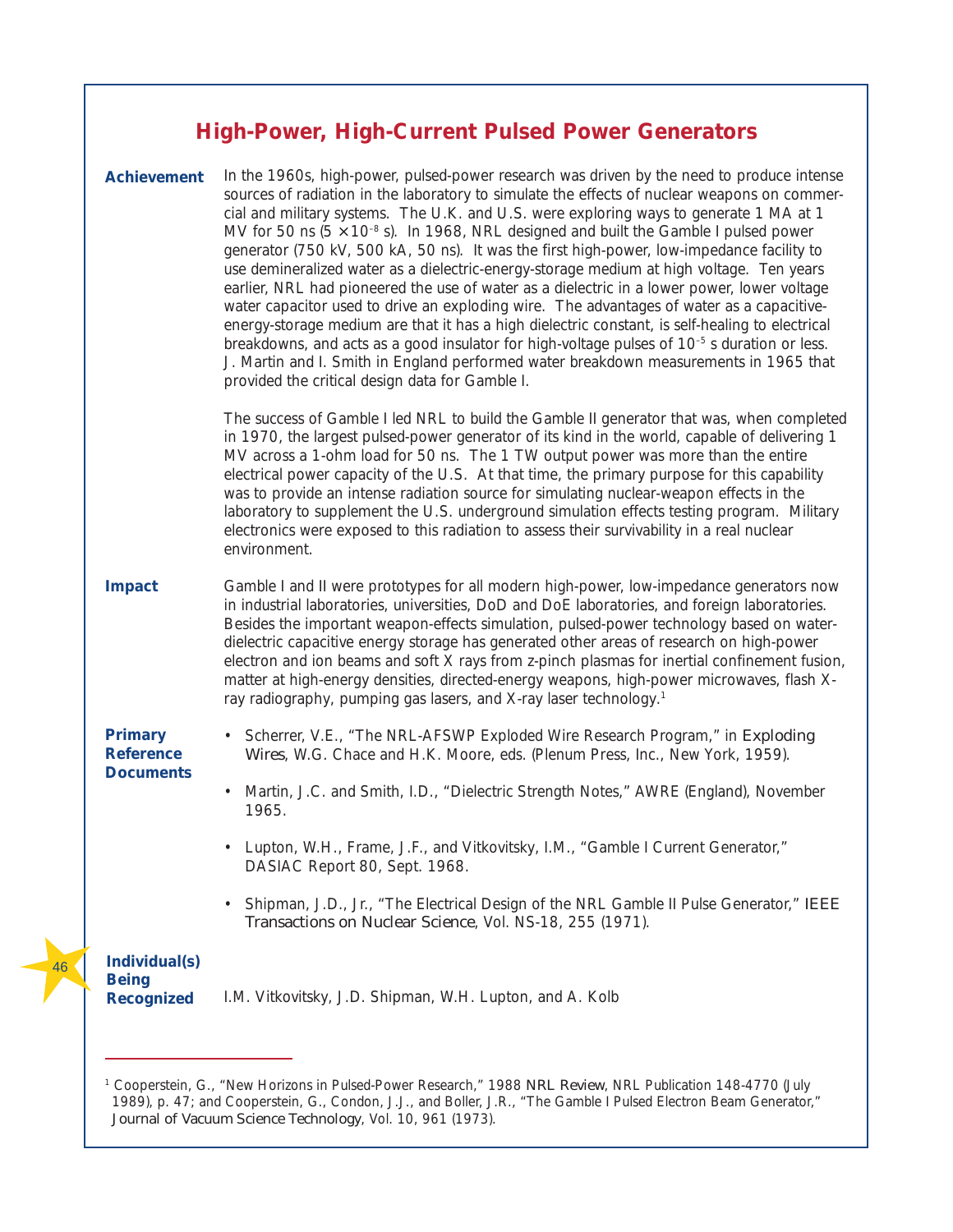|                                                           | <b>Marine Surface Monolayers</b>                                                                                                                                                                                                                                                                                                                                                                                                                                                                                                                                                                                                                          |
|-----------------------------------------------------------|-----------------------------------------------------------------------------------------------------------------------------------------------------------------------------------------------------------------------------------------------------------------------------------------------------------------------------------------------------------------------------------------------------------------------------------------------------------------------------------------------------------------------------------------------------------------------------------------------------------------------------------------------------------|
| <b>Achievement</b>                                        | Beginning in the early 1960s, NRL performed research on the nature and effects of surface-<br>active substances at critical interfaces in the marine environment. Much of this early basic<br>research was guided by W. Zisman. This research led to three applications: oil spill control,<br>radar detectable seamarkers for search and rescue, and mosquito control.                                                                                                                                                                                                                                                                                   |
|                                                           | <b>Oil Spill Control.</b> NRL discovered that certain invisibly thin surface films applied around oil<br>spilled on water could compress the oil into a much smaller area and maintain the oil in a<br>thick layer, thereby enhancing the efficiency of oil-recovery operations. While developing<br>the technique, NRL worked with JBF Scientific Corp., a manufacturer of oil recovery<br>vessels. Following EPA approval, the method was incorporated into Navy pollution control<br>programs for harbors and bays. It has also been used in commercial training for oil spill<br>control. <sup>1</sup>                                                |
|                                                           | <b>Seamarker Development.</b> Used in combination with the standard green dye, NRL's<br>surface-active compound spontaneously spreads rapidly over the sea surface and makes a<br>manyfold larger mark than the dye alone. Because of the damping effect of the compound<br>on small capillary waves on the sea surface, the one-molecule-thick films are readily detect-<br>able both visually and by radar, with radar providing nighttime and poor weather detectabil-<br>ity.                                                                                                                                                                         |
|                                                           | Mosquito Control. NRL developed a thin surface film that prevents mosquitos in the pupal<br>and larval stages from attaching to the water's surface where they breathe and feed. This<br>causes them to drown, thus killing by physical, not toxic, means. No pesticide is required<br>nor is a petroleum-based solvent needed to deliver the compound. The method has proven<br>effective against mosquito genera, which are carriers of tropical diseases, including malaria.<br>The commercially manufactured, nontoxic compound has been licensed for application<br>[NRL-LIC-96-016] and has been used in mosquito control districts across the U.S. |
| <b>Impact</b>                                             | The mosquito control technique has reduced public health hazards by controlling mosquitos<br>using a more environmentally safe method in place of toxins. The oil-spill control technique<br>has reduced the damage to property, the fishing industry, and the environment. The new<br>sea marker benefits the military in air-sea rescue operations.                                                                                                                                                                                                                                                                                                     |
| <b>Primary</b><br><b>Reference</b><br><b>Documents</b>    | • Pomerantz, P., Clinton, W.C., and Zisman, W.A., "Spreading Pressure, Interfacial<br>Tension, and Adhesional Energy of the Lower Alkanes, Alkenes, and Alkyl Benzenes on<br>Water," NRL Report 6495, January 19, 1967.                                                                                                                                                                                                                                                                                                                                                                                                                                   |
|                                                           | U.S. Patent No. 3,676,359 to Garrett, W.D. and Barger, W.R., "Chemical Sea Surface<br>$\bullet$<br>Marker," July 11, 1972.                                                                                                                                                                                                                                                                                                                                                                                                                                                                                                                                |
|                                                           | • U.S. Patent No. 4,160,033 to Garrett, W.D. and Barger, W.R., "Method for the Control<br>of Mosquitos by the Use of Film-Forming Materials," July 3, 1979.                                                                                                                                                                                                                                                                                                                                                                                                                                                                                               |
| <b>Individual(s)</b><br><b>Being</b><br><b>Recognized</b> | W.A. Zisman, W.D. Garrett, and W.R. Barger                                                                                                                                                                                                                                                                                                                                                                                                                                                                                                                                                                                                                |

<sup>&</sup>lt;sup>1</sup> Barger, W.R., Garrett, W.D., et al., "Instruction Manual: U.S. Navy Oil Spill Containment and Cleanup Kit," NAVSHIPS 0994-013, Naval Materiel Command (1973); "Oil and Hazardous Material Control Training Division," The Texas A&M University System, sponsored by the American Petroleum Institute.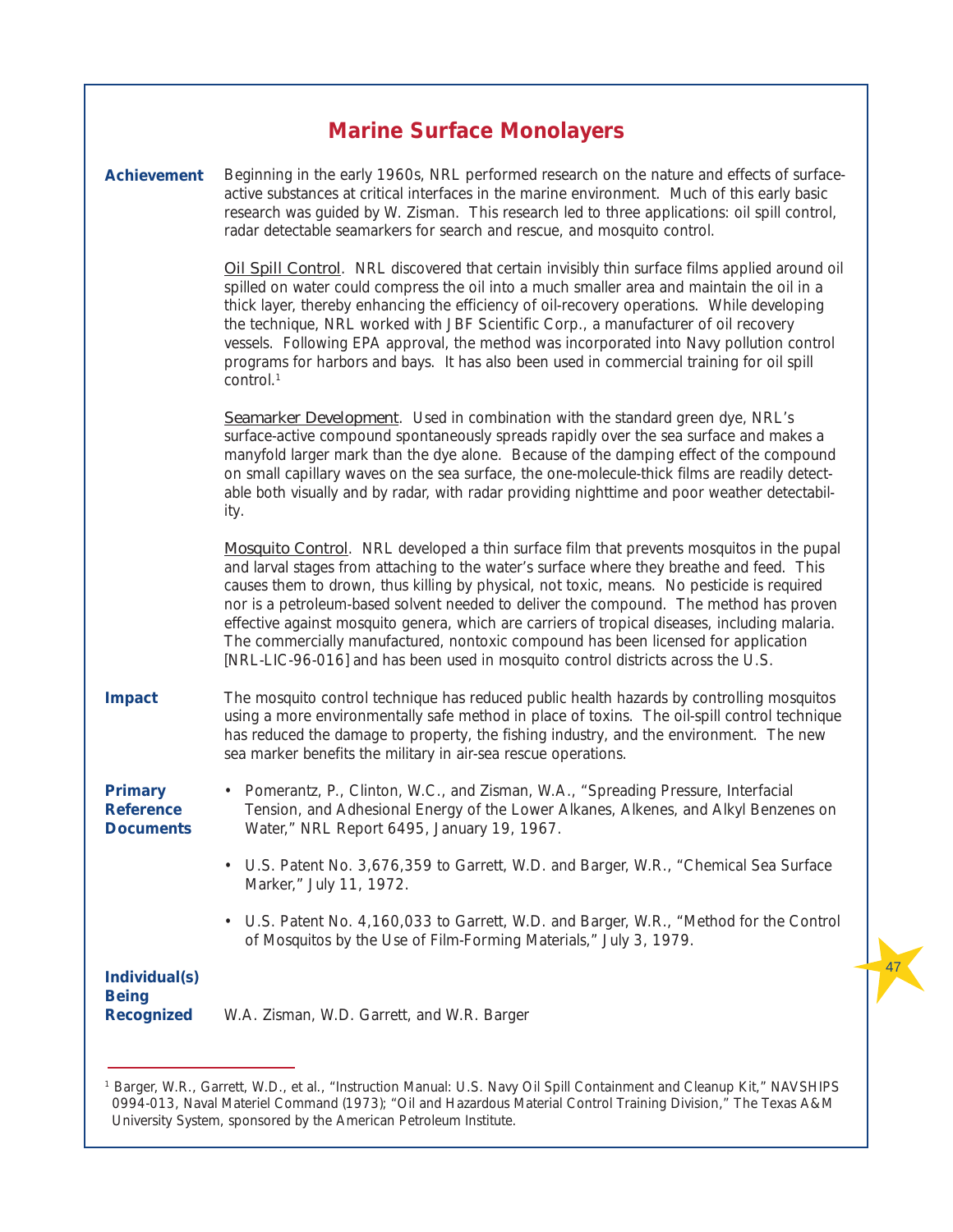# **Windspeed Measurement Using Microwave Imaging**

| <b>Achievement</b>                                        | NRL pioneered the use of passive microwave sensing to measure ocean surface roughness<br>and then the use of those measurements to derive the surface windspeed. Surface waves,<br>called capillary waves, are excited by the wind. The mechanism is that the wind must have<br>zero speed at the surface so the drag force exerted by the wind is dissipated in these small<br>waves. The interactions between the wind and the capillary waves result in distinct increases<br>in the thermal microwave emission from the ocean. This increase can be measured with a<br>microwave radiometer and the increased emission can then be used to derive ocean<br>windspeed.                                                        |
|-----------------------------------------------------------|----------------------------------------------------------------------------------------------------------------------------------------------------------------------------------------------------------------------------------------------------------------------------------------------------------------------------------------------------------------------------------------------------------------------------------------------------------------------------------------------------------------------------------------------------------------------------------------------------------------------------------------------------------------------------------------------------------------------------------|
|                                                           | In aircraft and tower experiments from 1966 to 1977, NRL's J.P. Hollinger recognized that<br>this phenomenon could be used to fill the Navy's need to measure ocean winds. He pro-<br>moted the inclusion of the Special Sensor Microwave Imager (SSM/I) on the Defense<br>Meteorological Satellite Program (DMSP) and set its specification by chairing the DoD<br>specification panel in 1978. The first SSM/I was launched on DMSP F8 in 1987.<br>Hollinger led the calibration validation effort that brought the SSM/I into operational use in<br>1988.                                                                                                                                                                     |
| <b>Impact</b>                                             | The Navy needs to measure ocean winds to provide the U.S. Fleet with the most accurate<br>meteorological forecasts possible. Due in large measure to NRL's efforts, the SSM/I is the<br>operational ocean surface windspeed sensor now used by both civilian and military forecast-<br>ers. It also provides data as input to numerical weather prediction models of the Fleet<br>Numerical Meteorological and Oceanographic Center, National Oceanic and Atmospheric<br>Administration, and the European Center for Medium-range Weather Forecasting. The<br>SSM/I is used on weather satellites, and there is an SSM/I on every DMSP satellite. An<br>improved version, SSM/IS or imaging sounder, will enter service in 2000. |
| <b>Primary</b><br><b>Reference</b><br><b>Documents</b>    | • Hollinger, J.P., "Passive Microwave Measurements of Sea Surface Roughness," Journal<br>of Geophysical Research, Vol. 75, 5209 (1970).                                                                                                                                                                                                                                                                                                                                                                                                                                                                                                                                                                                          |
|                                                           | Hollinger, J.P., "Introduction to Special Issue on the Defense Meteorological Satellite<br>٠<br>Program: Calibration and Validation of the Special Sensor Microwave Imager," IEEE<br>Transactions on Geoscience and Remote Sensing, Vol. 28, 779 (1980).                                                                                                                                                                                                                                                                                                                                                                                                                                                                         |
| <b>Individual(s)</b><br><b>Being</b><br><b>Recognized</b> | J.P. Hollinger                                                                                                                                                                                                                                                                                                                                                                                                                                                                                                                                                                                                                                                                                                                   |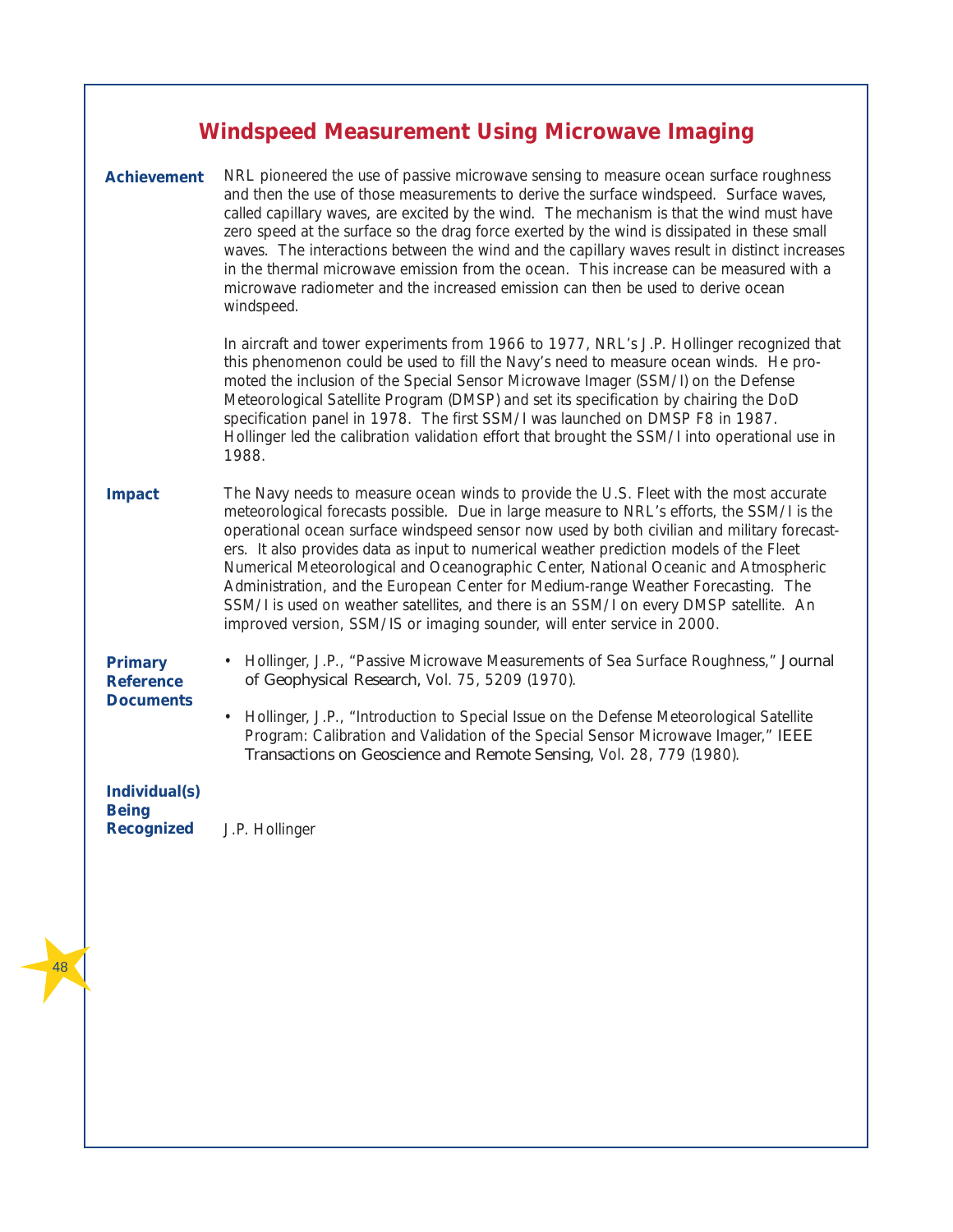### **Spaceborne Solar Coronagraphs**

### **Achievement Impact Primary Reference Documents Individual(s) Being Recognized** The study of the Sun's corona, the outermost atmosphere, has been a fundamental aspect of solar science. At first, the corona could only be seen during the brief interval of a full solar eclipse. Ground-based telescopes allowed continuing observations of the corona, but only close to the Sun's surface. But with the advent of space-based observation, it occurred to NRL scientists that the absence of atmospheric scattering made possible the routine observation of the corona out to large distances from the Sun. The first coronagraph for this purpose was developed and flown by NRL in 1963. Its success gave birth to a new understanding of the solar atmosphere. Ensuing rocket flights showed the corona changing far more rapidly than previously supposed, and the orbiting NRL coronagraph on NASA's OSO-7 satellite discovered immense explosions in which solar plasma is thrust outward, sometimes striking Earth. A new term, coronal mass ejection (CME), was born, and the frequency of such events, along with their importance for effects on Earth, was established by NRL's SOLWIND coronagraph, which recorded more than two thousand CMEs in six and one-half years on an Air Force satellite. SOLWIND also laid a basis for the international consortium that produced the LASCO wide-field triple coronagraph, which operates aboard the ESA-NASA Solar and Heliospheric Observatory. NASA's LASCO is a \$75 M investment in this technology and constitutes recognition of its importance for studying the Sun and providing a diagnostic tool for geomagnetic disturbances. The ability to examine the region near the Sun has the potential to create a new field of solar system science that merges space plasma physics with solar coronal physics. For the first time, scientists are able to see solar emissions streaming out to form the solar wind and study the progress of ejected solar material for more than a day. It is now recognized that the spaceborne solar coronagraph is one of the key instruments for studying the Sun and its environment, and it will be an essential component in monitoring space conditions to address issues of space weather. NRL's solar coronagraph technology demonstrated the existence of CMEs and their role in major geomagnetic storms. Coronagraphs now provide the possibility of a major change in the ability to forecast the onset of geomagnetic disturbances. This is important because CME shocks propagate to large heliocentric distances and, when directed toward Earth, they disturb the magnetosphere. This can cause major geomagnetic storms disruptive of communications, power, and military detection systems. If these storms are severe, astronauts and equipment in space can be at risk. • Koomen, M.J., Detwiler, C.R., Brueckner, G.E., Cooper, H.W., and Tousey, R., "White Light Coronagraph in OSO-7," *Applied Optics*, Vol. 14, 753 (1975). • Hunter, W.R. and Koomen, M.J., "Solar Radiation Seminar," *Applied Optics*, Vol. 17, 2263 (1978). • Brueckner, G.E., et al., "The Large Angle Spectrometric Coronagraph (LASCO)," *Solar Physics*, Vol. 162, 357-402 (1995). R. Tousey, M.J. Koomen, D.J. Michels, and G.E. Brueckner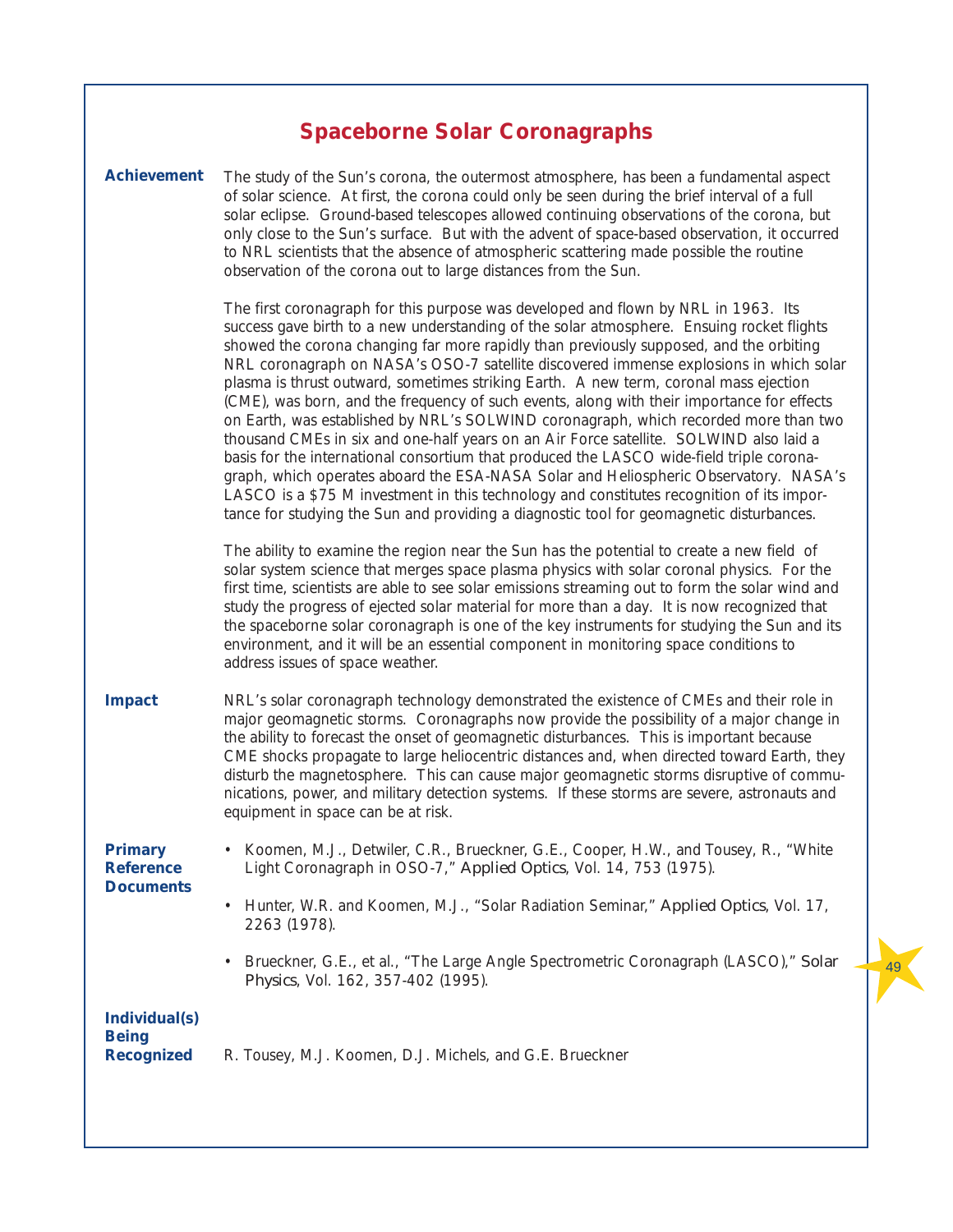## **Fiber-Optic Interferometric Acoustic Sensors**

| <b>Achievement</b>                 | In 1977, NRL demonstrated the world's first fiber-optic interferometric acoustic sensor. <sup>1</sup><br>Based on this work, NRL received the first U.S. patent awarded for an optical interferomet-<br>ric sensor to measure external fields. This device focused on acoustic fields. From the<br>beginning, it was viewed as a generic device in that it would be capable of responding to<br>other external perturbations - electric field, magnetic field, temperature, etc. - depending<br>on the design of the fiber coating or mounting structure.                                                                                             |
|------------------------------------|-------------------------------------------------------------------------------------------------------------------------------------------------------------------------------------------------------------------------------------------------------------------------------------------------------------------------------------------------------------------------------------------------------------------------------------------------------------------------------------------------------------------------------------------------------------------------------------------------------------------------------------------------------|
|                                    | NRL's work launched Navy, DoD, and national interest in fiber-optic acoustic sensors in<br>particular, and fiber-optic nonacoustic sensors in general. In 1978, based on the fiber<br>acoustic sensor results, NRL conducted the first Navy/DoD program in fiber-optic sensor<br>systems (FOSS) — the vanguard of a rapidly growing interest in fiber interferometric sensors.<br>NRL was the leader in this technology in the late-1970s to early-1980s. Other organiza-<br>tions, such as the Naval Underwater Warfare Center, the Naval Surface Warfare Center, and<br>Litton, have since joined NRL in developing systems based on these sensors. |
|                                    | A number of sensor system technologies based on interferometric fiber acoustic sensors<br>have been successfully demonstrated. One such system is an all-optical towed array (AOTA)<br>with a full complement of fiber-optic acoustic sensors. In 1986, fiber-optic acoustic sensors<br>were first tested at sea. Based on the results, an AOTA Advanced Technology Demonstra-<br>tion was initiated. Successfully completed in 1990, it met all performance goals and showed<br>that the concept was a cost-effective alternative to piezoceramic technology.                                                                                        |
| <b>Impact</b>                      | NRL's original invention, and the subsequent FOSS program, led to the now ubiquitous<br>presence of fiber-optic sensor devices. These devices resulting from NRL's pioneering work<br>will include numerous sensor applications, such as acoustic, magnetic, electric, thermal,<br>vibration, and flow. These applications will have impact in the areas of military operations,<br>medical care, and nondestructive evaluation.                                                                                                                                                                                                                      |
| <b>Primary</b><br><b>Reference</b> | • Bucaro, J.A., Dardy, H.D., and Carome, E.F., "Fiber Optic Hydrophone," Journal of<br>the Acoustical Society of America, Vol. 62, 1302-1304 (1977).                                                                                                                                                                                                                                                                                                                                                                                                                                                                                                  |
| <b>Documents</b>                   | Bucaro, J.A., Dardy, H.D., and Carome, E.F., "Optical Fiber Acoustic Sensor," Applied<br>٠<br>Optics, Vol. 16, 1761-1762 (July 1977).                                                                                                                                                                                                                                                                                                                                                                                                                                                                                                                 |
|                                    | U.S. Patent No. 4, 162, 397 to Bucaro, J.A., Dardy, H.D., and Carome, E.F., "Fiber<br>٠<br>Optic Acoustic Sensor," July 1979.                                                                                                                                                                                                                                                                                                                                                                                                                                                                                                                         |
|                                    | Giallorenzi, T.G., Bucaro, J., Dandridge, A., Sigel, Jr., G.H., Cole, J., Rashleigh, S., and<br>Priest, R., "Optical Fiber Sensor Technology," IEEE Journal of Quantum Electronics,<br>626 (1982).                                                                                                                                                                                                                                                                                                                                                                                                                                                    |
| <b>Individual(s)</b>               | U.S. Patent No. 4,648,083 to Giallorenzi, T.G., "All-Optical Towed and Conformal<br>Arrays," March 3, 1987.                                                                                                                                                                                                                                                                                                                                                                                                                                                                                                                                           |
| <b>Being</b><br><b>Recognized</b>  | J.A. Bucaro, T.G. Giallorenzi, and A. Dandridge                                                                                                                                                                                                                                                                                                                                                                                                                                                                                                                                                                                                       |

<sup>&</sup>lt;sup>1</sup> The possibility of incorporating optical fibers into bulk interferometers to detect weak acoustic signals was also demonstrated independently by Cole et al. in November 1977 (Cole, J.H., Johnson, R.L., and Bhuta, P.G., *Journal of the Acoustical Society of America*, Vol. 62, 1136 (1977)). (NRL published its paper in July 1977.)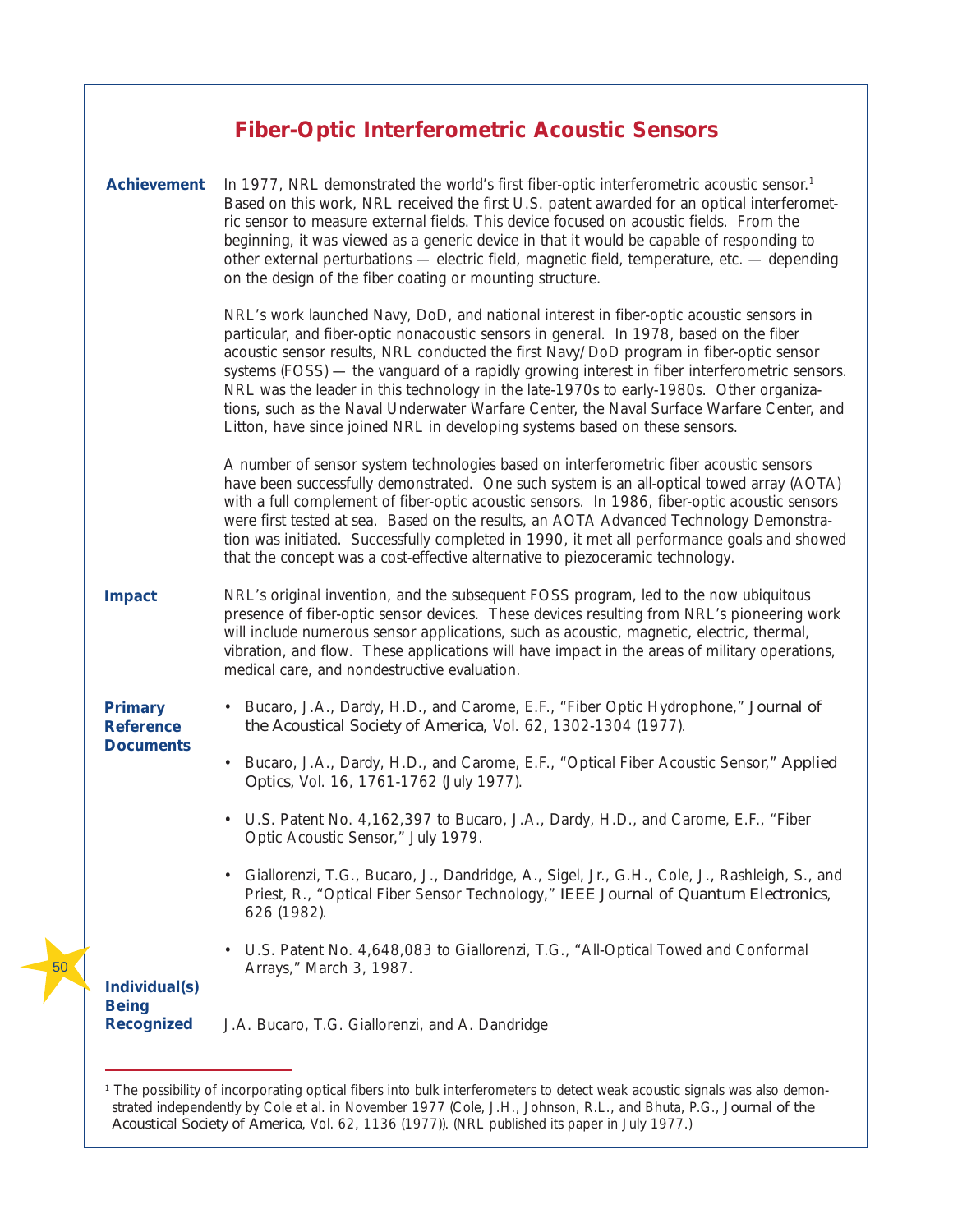## **Semi-Insulating Gallium Arsenide Crystals**

| <b>Achievement</b>                                        | In the 1970s, NRL developed a liquid-encapsulated Czochralski (LEC) method of compound-<br>ing and growing high-purity single crystals of gallium arsenide (GaAs). Because of the high<br>purity, the crystals could be ion implanted to produce microwave and millimeter wave<br>devices and integrated circuits. This development was important because transistors and<br>microcircuits made of silicon, the most common semiconductor material used, operate<br>poorly at microwave frequencies. NRL performed the basic process development, demon-<br>strated the principles for achieving the high-purity semi-insulating GaAs substrate, and was<br>instrumental in transferring the technology to industry. |
|-----------------------------------------------------------|----------------------------------------------------------------------------------------------------------------------------------------------------------------------------------------------------------------------------------------------------------------------------------------------------------------------------------------------------------------------------------------------------------------------------------------------------------------------------------------------------------------------------------------------------------------------------------------------------------------------------------------------------------------------------------------------------------------------|
|                                                           | A more inexpensive method of GaAs wafer production is important because it leads to<br>reductions in the costs of microwave and millimeter wave devices and integrated circuits vital<br>to military systems. A 1986 Navy study estimated that this technique would save the<br>Department of Defense \$560 M between 1979 and 1989. This is all the more impressive<br>given that the original investment in NRL's research was \$528,000. <sup>1</sup>                                                                                                                                                                                                                                                             |
|                                                           | Cost reduction is also important in increasing the competitiveness of U.S. companies.<br>NRL's technology was adopted by major U.S. industrial firms, such as Rockwell Interna-<br>tional, Westinghouse, Texas Instruments, and Hughes Research. <sup>2</sup> In commending NRL's<br>achievement, one U.S. company claims that in 1980 approximately 100% of the GaAs<br>device industry was in Japan. In 1997, the GaAs integrated circuit industry will realize sales<br>of \$447 M, with American companies representing 65% of that total. <sup>3</sup>                                                                                                                                                          |
| <b>Impact</b>                                             | NRL's technology has allowed the increased use of GaAs integrated circuits. Military<br>systems using the technology are all combat aircraft radar, ARM, Phoenix missiles, AIM-9L,<br>AMRAAM, and satellite communication systems. Commercial uses include radar, cellular<br>communications, and satellite systems. The technology demonstrated audited savings to the<br>military, for the 10-year period from 1979 to 1989, of over \$560 million (in 1986 dollars). <sup>4</sup>                                                                                                                                                                                                                                 |
| <b>Primary</b><br><b>Reference</b><br><b>Documents</b>    | Swiggard, E.M., Lee, S.H., and Von Batchelder, F.W., "GaAs Synthesized in Pyrolytic<br>$\bullet$<br>Boron Nitride," Gallium Arsenide and Related Compounds 1976 (Institute of Physics<br>Conference Series 33b), p. 23.                                                                                                                                                                                                                                                                                                                                                                                                                                                                                              |
|                                                           | Henry, R.L. and Swiggard, E.M., "LEC Growth of InP and GaAs Using PBN Crucibles,"<br>$\bullet$<br>Gallium Arsenide and Related Compounds 1976 (Institute of Physics Conference<br>Series 33b), p. 28.                                                                                                                                                                                                                                                                                                                                                                                                                                                                                                                |
|                                                           | Lessoff, H., "Non-Uniform Etching of Single Crystal GaAs," Material Letters, Vol. 3,<br>251 (1985).                                                                                                                                                                                                                                                                                                                                                                                                                                                                                                                                                                                                                  |
| <b>Individual(s)</b><br><b>Being</b><br><b>Recognized</b> | E.S. Swiggard and H. Lessoff                                                                                                                                                                                                                                                                                                                                                                                                                                                                                                                                                                                                                                                                                         |

<sup>&</sup>lt;sup>1</sup> Commander, NAVAIRSYSCOM, Letter of Commendation to H. Lessoff and E. Swiggard (March 3, 1986).

<sup>2</sup> Presidential Letter of Commendation to H. Lessoff, nomination of 1985, awarded by President Reagan in 1988.

<sup>3</sup> Letter to H. Lessoff from J. Vaughan (Vice President for Business Development), M/A-COM, September 21, 1997.

<sup>4</sup> Commander, NAVAIRSYSCOM.

<sup>51</sup>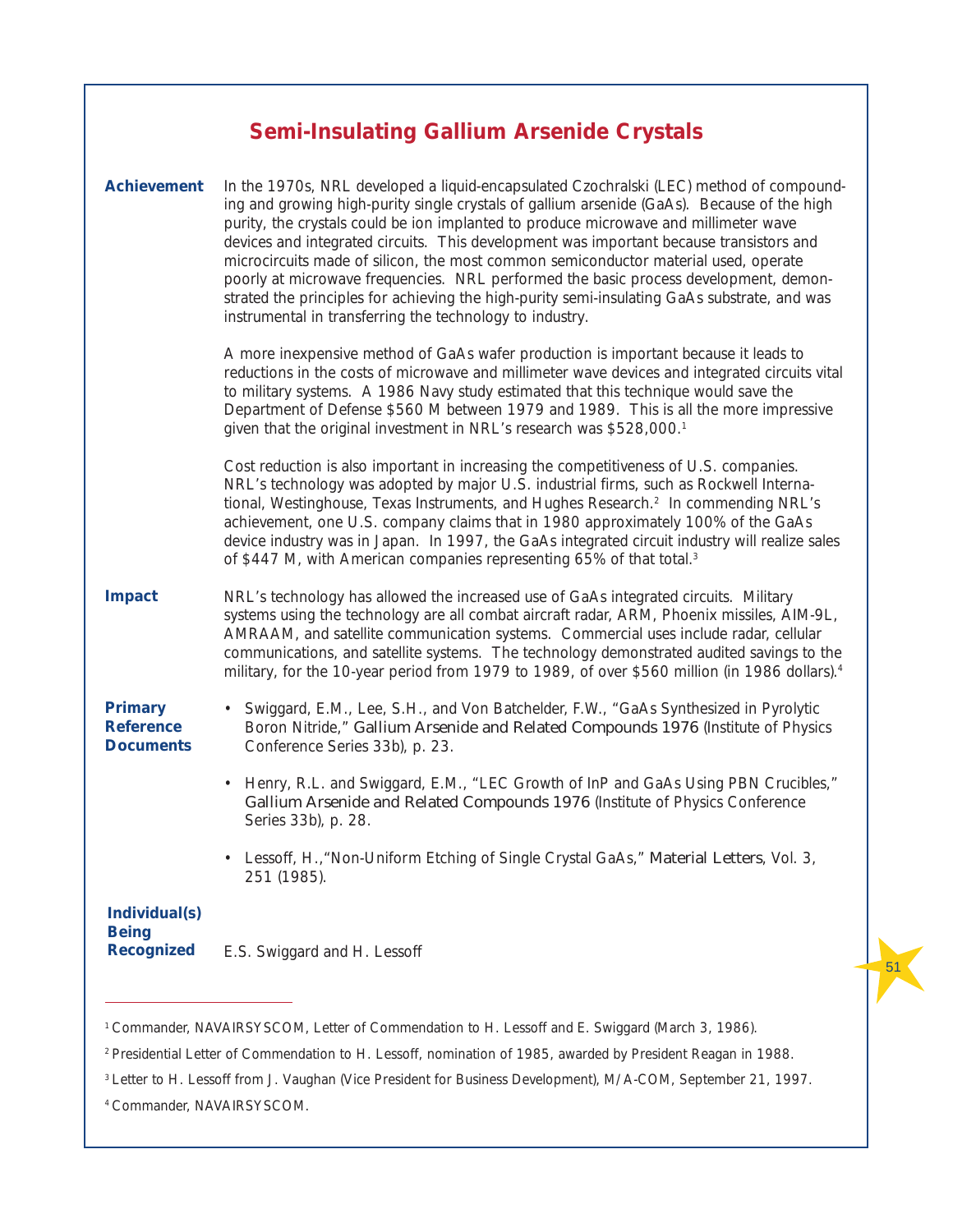# **Super Rapid-Blooming Offboard Chaff**

| <b>Achievement</b>                                        | NRL developed the first wide spread decoy system applied to all major Navy surface combat-<br>ants. The MK-36 and MK-182 cartridge was successfully operationally evaluated in 1977.<br>Because of the operational success of this system, a follow-on international program was<br>established to provide the continual product improvements that result from ongoing innova-<br>tion. This international program led to the successful development of the MK-214 and MK-<br>216 cartridges, which entered the Fleet in 1987 and 1988, respectively, and which are in<br>current use. The super rapid-blooming offboard chaff (Super RBOC) system and its family<br>of decoys will be used by the U.S. Navy and its allies well into the next millennium. |
|-----------------------------------------------------------|------------------------------------------------------------------------------------------------------------------------------------------------------------------------------------------------------------------------------------------------------------------------------------------------------------------------------------------------------------------------------------------------------------------------------------------------------------------------------------------------------------------------------------------------------------------------------------------------------------------------------------------------------------------------------------------------------------------------------------------------------------|
| <b>Impact</b>                                             | Super RBOC and its family of decoys significantly improved the Navy's capability to conduct<br>electronic warfare from its surface combatants. It is a major advancement in the state of the<br>art in its ability to rapidly produce an alternate target for the protection of ships against<br>antishipping cruise missiles. With the extensive proliferation of the cruise missile threat<br>throughout the world, this solution was especially timely and critical to the survivability of the<br>Fleet.                                                                                                                                                                                                                                               |
| <b>Primary</b><br><b>Reference</b><br><b>Documents</b>    | COMTHIRDFLT TACMEMO 221-3-74, "Use of Chaff in Anti-Ship Missile Defense,"<br>$\bullet$<br>May 29, 1975.<br>Report on the CNO Project 114-DT-III, "Technical Evaluation (TECHEVAL) of the Super<br>RBOC System," April 11, 1977.<br>OPTEVFOR Report on CNO Project 114-OT-III, "Operational Evaluation of Super<br>RBOC," January 20, 1977.<br>OPTEVFOR, "Follow-On Operational Evaluation of Super RBOC," Report 3960-12<br>$\bullet$<br>(114-OT-IV), June 14, 1977.<br>"The Electronic Warfare Suite for the USS NEW JERSEY," NRL Memorandum Report<br>$\bullet$<br>4841, July 1982.<br>"NATO SEA GNAT Radio Frequency (RF) Seduction Cartridge," Commander Opera-<br>٠<br>tional Test and Evaluation Force Report 3960 (621-1-OT-II), October 3, 1984.  |
| <b>Individual(s)</b><br><b>Being</b><br><b>Recognized</b> | J. Montgomery, W. Humphries, and W.J. Schaefer                                                                                                                                                                                                                                                                                                                                                                                                                                                                                                                                                                                                                                                                                                             |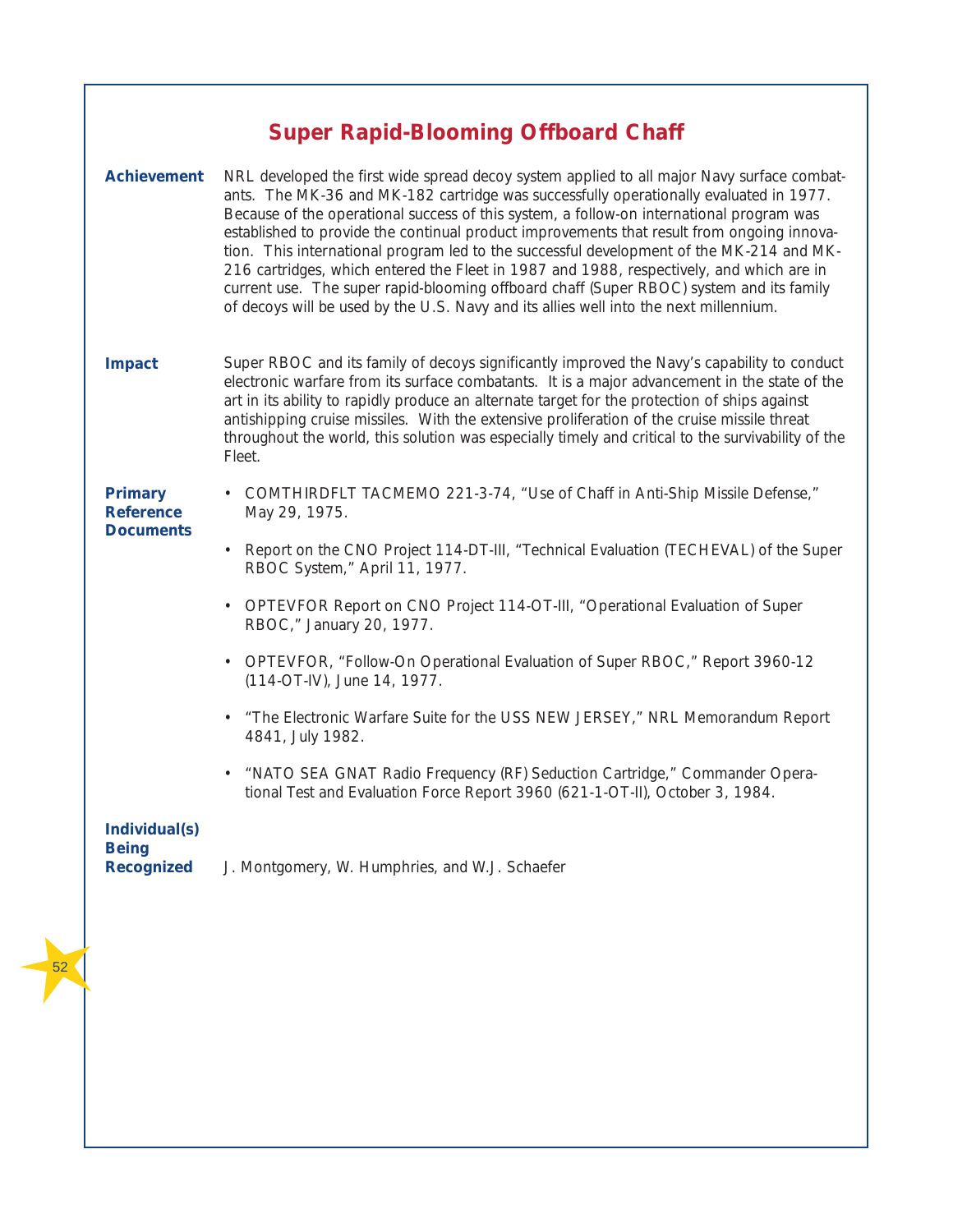| <b>Ion-Implantation Metallurgy</b> |
|------------------------------------|
|------------------------------------|

| <b>Achievement</b>                   | In the late 1970s, NRL researchers devised a surface modification technique to develop new<br>materials with unique and extraordinary properties by forcibly implanting ions (electrified<br>atoms) into ordinary materials. The new properties may be physical, chemical, electrical,<br>optical, or mechanical. Ion implantation offers broad new areas of applications, including<br>corrosion-resistant ball bearings.                                                                                                                                                                                                                                                                                                                                                                                                                                                                                                                                                                                                                                                                                                                                             |
|--------------------------------------|------------------------------------------------------------------------------------------------------------------------------------------------------------------------------------------------------------------------------------------------------------------------------------------------------------------------------------------------------------------------------------------------------------------------------------------------------------------------------------------------------------------------------------------------------------------------------------------------------------------------------------------------------------------------------------------------------------------------------------------------------------------------------------------------------------------------------------------------------------------------------------------------------------------------------------------------------------------------------------------------------------------------------------------------------------------------------------------------------------------------------------------------------------------------|
|                                      | The alloy ASA M50 and M50 NIL are the primary bearing steels used by the Navy in its<br>turboshaft engines. Since the Navy operates over salt water, the environment is very<br>corrosive compared to that experienced by Air Force and commercial aircraft. Refurbish-<br>ment and replacement of bearings, which cost up to \$3000 each, is a significant mainte-<br>nance expense. Turboshaft bearings must maintain high rolling contact fatigue resistance at<br>relatively high operating temperature, therefore stainless steel cannot be used. Protection of<br>the bearings with an anticorrosion coating has been unsuccessful due to delamination of the<br>coatings. NRL's research offered an answer to this problem.                                                                                                                                                                                                                                                                                                                                                                                                                                     |
|                                      | Bearings were ion-implanted with Cr ions that produced a 75-nm-thick stainless steel layer<br>on the low alloy bearing steels ASA M50 and 52100. This dramatically improved the<br>service life and shelf life of the expensive bearings. This research stimulated a Manufactur-<br>ing Technology Program for ion implantation of bearings with Cr or Cr+P ions. Results<br>showed that the bearings could be implanted for between \$70 and \$170 per bearing, and<br>that this cost was more than paid for by the average increase in the bearing service life of<br>2.5 times. The Navy program demonstrated to three commercial companies in the U.S.<br>and Europe that implantation of rolling element bearings could be part of their ion implanta-<br>tion business operations. Presently, the primary commercial process is for instrument<br>bearings. Motivated by the Navy program, the U.S. Army undertook a study of ion implan-<br>tation of tool steels for helicopter rework. The study was successful, and as a result, the<br>Army purchased an ion implantation facility for installation at a Corpus Christi Army<br>helicopter rework facility. |
| <b>Impact</b>                        | The early NRL work established the state of the art for ion-implantation metallurgy. In one<br>application, NRL's technology is an advance for corrosion protection of ball bearings on<br>naval aircraft, thus providing a solution to an important Navy problem. It has also benefitted<br>the U.S. Army and found application in commercial processes.                                                                                                                                                                                                                                                                                                                                                                                                                                                                                                                                                                                                                                                                                                                                                                                                              |
| <b>Primary</b><br><b>Reference</b>   | • Hubler, G.K., Valori, R., and Popgoshev, D., "Ion Implantation of Bearing Surfaces for<br>Corrosion Resistance," Journal of Lubrication Technology, Vol. 105, 53A (1983).                                                                                                                                                                                                                                                                                                                                                                                                                                                                                                                                                                                                                                                                                                                                                                                                                                                                                                                                                                                            |
| <b>Documents</b>                     | Yang, Y.F., Clayton, C.R., Hubler, G.K., Lucke, W.H., and Hirvonen, J.K., "Application<br>of Ion Implantation for the Improvement of Localized Corrosion Resistance of M50<br>Bearing Steel," Thin Film Solids, Vol. 63, 11-18 (1979).                                                                                                                                                                                                                                                                                                                                                                                                                                                                                                                                                                                                                                                                                                                                                                                                                                                                                                                                 |
|                                      | Smidt, F.A., Sartwell, B.D., and Bunker, S.N., "U.S. Navy Manufacturing Technology<br>Program on Ion Implantation," Materials Science and Engineering, Vol. 90, 385<br>(1987).                                                                                                                                                                                                                                                                                                                                                                                                                                                                                                                                                                                                                                                                                                                                                                                                                                                                                                                                                                                         |
|                                      | Hubler, G.K. and Hirvonen, J.K. "Corrosion Resistant Surface of AISI 52100 Bearing<br>Alloys by Means of Ion Implantation," Navy Case No. 65884 (1983).                                                                                                                                                                                                                                                                                                                                                                                                                                                                                                                                                                                                                                                                                                                                                                                                                                                                                                                                                                                                                |
| <b>Individual(s)</b><br><b>Being</b> |                                                                                                                                                                                                                                                                                                                                                                                                                                                                                                                                                                                                                                                                                                                                                                                                                                                                                                                                                                                                                                                                                                                                                                        |
| <b>Recognized</b>                    | G.K. Hubler, K.S. Grabowski, J.K. Hirvonen, and F.A. Smidt                                                                                                                                                                                                                                                                                                                                                                                                                                                                                                                                                                                                                                                                                                                                                                                                                                                                                                                                                                                                                                                                                                             |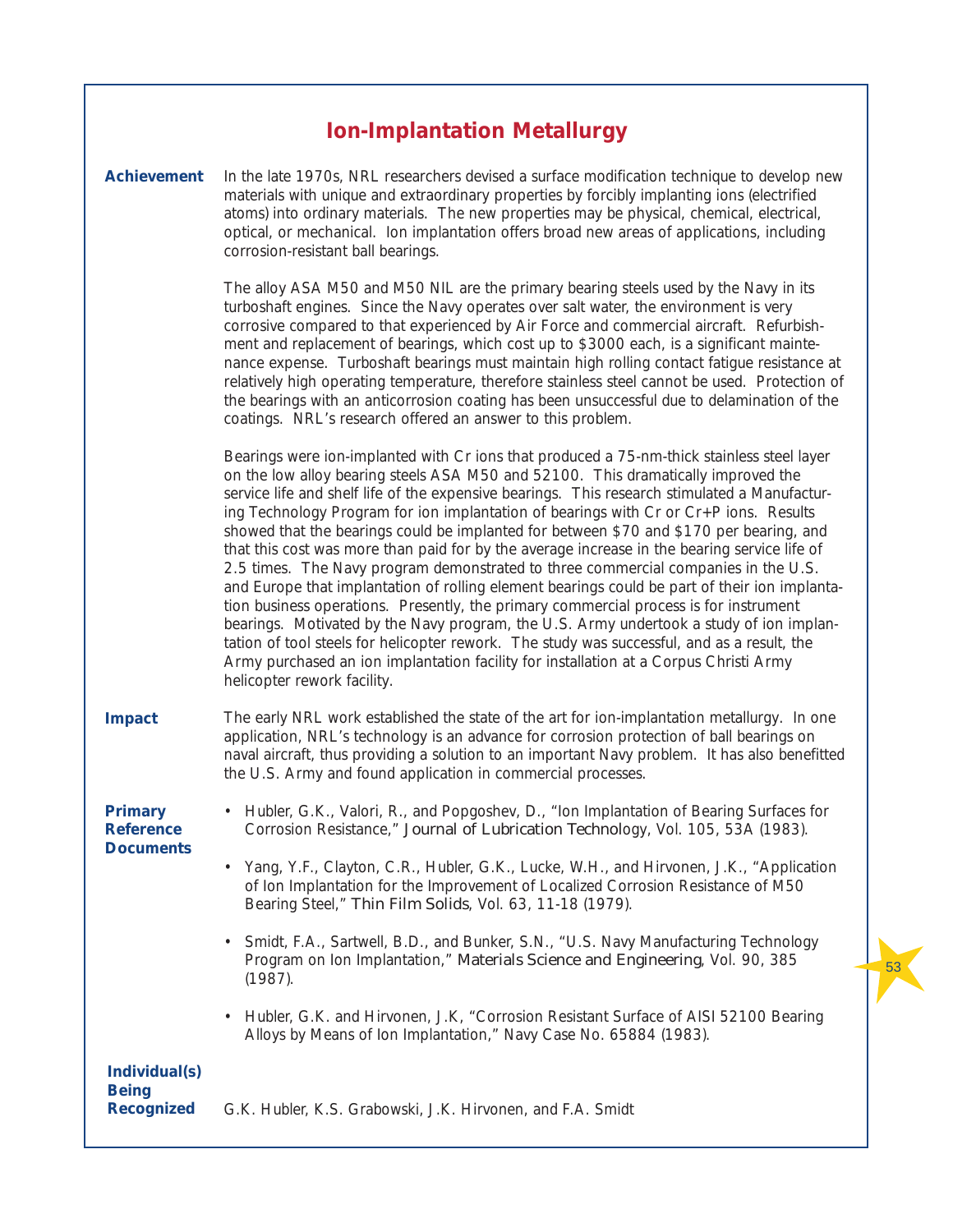## **Fluorinated Network Polymers**

| <b>Achievement</b>                                        | Polyurethane coatings were introduced in the 1960s as a material to line massive fuel tanks<br>used for long-term storage of aviation, marine, and vehicle fuels. This was done as a means<br>of achieving longer lifetimes for the fuel tanks, cleaner fuels for aircraft and ships, and the<br>elimination of fuel leakage through the porous welds of these large, underground, steel<br>tanks. Each tank holds 300,000 barrels of aviation fuel and is 100 ft in diameter by 250 ft<br>high. To give a better indication of the size of these fuel storage tanks, one tank holds<br>enough gasoline to give a 12-gallon fill-up to 1,050,000 automobiles.                                                                                                                           |
|-----------------------------------------------------------|-----------------------------------------------------------------------------------------------------------------------------------------------------------------------------------------------------------------------------------------------------------------------------------------------------------------------------------------------------------------------------------------------------------------------------------------------------------------------------------------------------------------------------------------------------------------------------------------------------------------------------------------------------------------------------------------------------------------------------------------------------------------------------------------|
|                                                           | To improve the polyurethane coatings, NRL developed tank linings consisting of a fluori-<br>nated polyurethane filled with Teflon powder. The material is both hydrophobic and<br>oleophobic and impermeable to water, gases, hydrocarbons (fuels), and other corrosive<br>agents. Use of the lining began in 1983; by early 1986, the lining had been installed in<br>tanks at Naval Air Station Pensacola, Florida (four tanks), Corpus Christi, Texas (two tanks),<br>Norfolk, Virginia, and Patuxent River, Maryland, and at Naval Support Facilities at<br>Yokosuka, Japan, Craney Island, Virginia (two tanks), Diego Garcia (two tanks), and Pearl<br>City, Hawaii (five tanks).                                                                                                 |
|                                                           | In estimating the financial savings of the fluoropolyurethane topcoat, the Naval Facilities<br>Engineering Command performed a life cycle cost analysis for a 60-year life for the tanks at<br>Craney Island, Virginia. The Command included costs for coating installation and necessary<br>replacement, plus periodic cleaning of the tanks. In 1993 dollars, the epoxy coating costs<br>\$60,863 per year, a conventional urethane coating costs \$40,698 per year, and the fluori-<br>nated urethane coating costs \$30,144 per year. <sup>1</sup> Based on 18 fuel tanks coated to date, the<br>total life-cycle savings for using fluorinated urethane coatings in place of conventional<br>urethane coatings are \$11.4 M, and are more than \$33 M by replacing epoxy coatings. |
| <b>Impact</b>                                             | NRL's fluorinated polymer coating is an effective lining for the massive fuel tanks at Naval<br>air stations and Naval support facilities. It also saves a significant amount of money over the<br>life of the tanks. The U.S. Army mandates this lining for the same purpose, $\epsilon$ and the<br>Defense Fuel Supply Center also specifies this coating in all new tanks. Finally, a clear<br>coating of this polyurethane was adopted in 1987 as the standard coating for BRA-22<br>radomes on all Los Angeles-class submarines because the water shedding characteristics of<br>the coating provide more rapid access to stable radar when broaching the sea surface.                                                                                                             |
| <b>Primary</b><br><b>Reference</b><br>Documents           | • U.S. Patent No. 4,157,358 to Griffith, J.R., "Fluorinated Network Polymers," June 5,<br>1979.                                                                                                                                                                                                                                                                                                                                                                                                                                                                                                                                                                                                                                                                                         |
|                                                           | Griffith, J.R. and Brady, Jr., R.F., "Ready for the Market: An Intriguing Class of Coat-<br>٠<br>ings," Chemical Technology, Vol. 19, 370 (1989).                                                                                                                                                                                                                                                                                                                                                                                                                                                                                                                                                                                                                                       |
| <b>Individual(s)</b><br><b>Being</b><br><b>Recognized</b> | J.R. Griffith                                                                                                                                                                                                                                                                                                                                                                                                                                                                                                                                                                                                                                                                                                                                                                           |

<sup>1</sup>Naval Facilities Engineering Command Memorandum, ser OOCE/93-242, from J.J. Cecilio (Chief Engineer), November 24, 1993.

<sup>2</sup>U.S. Army Corps of Engineers Guide Specification, CEES-09873.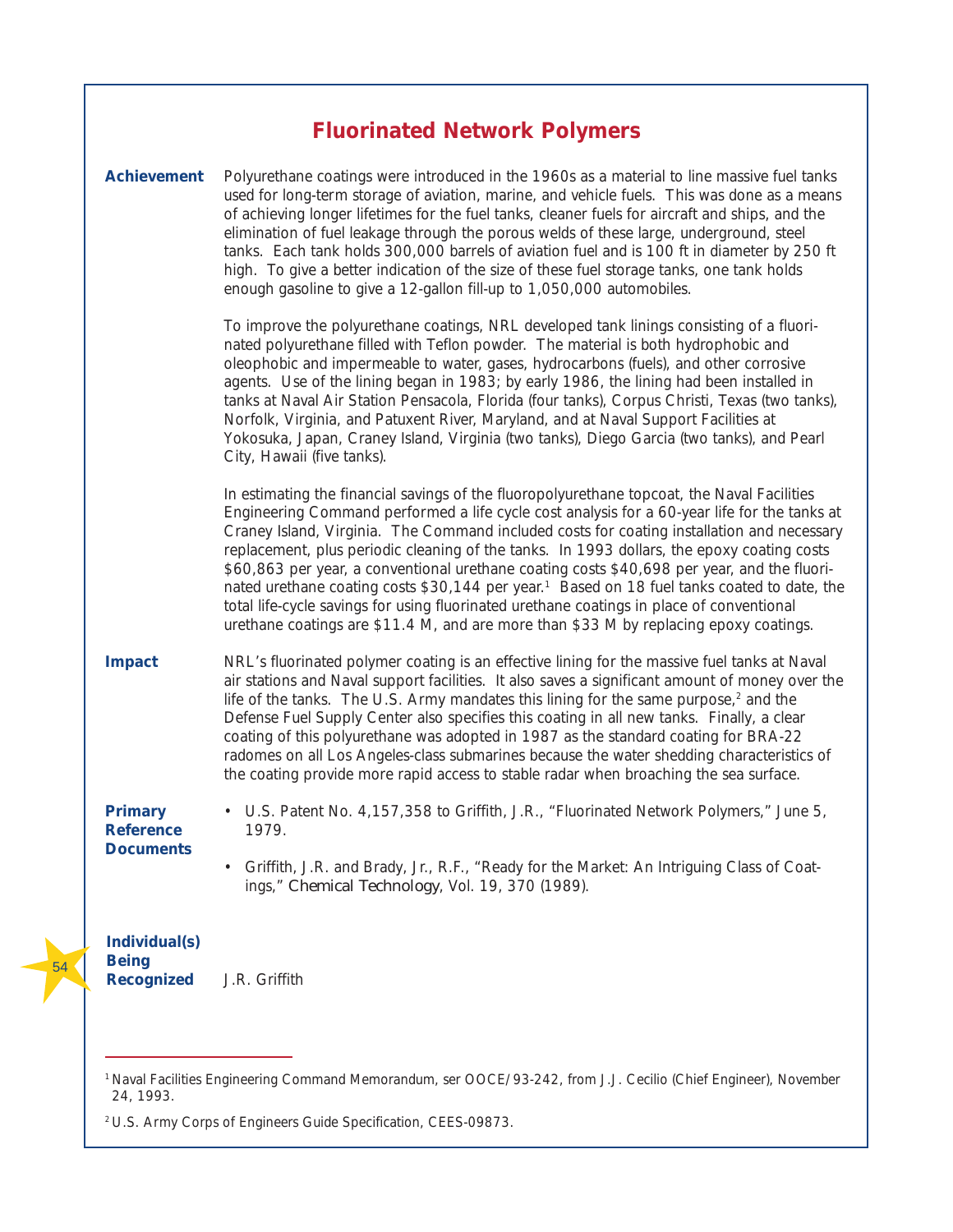# **Excimer Laser Technology**

| <b>Achievement</b>                                        | NRL researchers S. Searles and G. Hart (then an NRL-NRC postdoctoral associate) discov-<br>ered the first excimer laser in 1975. Excimer lasers operate in the ultraviolet (UV) and have<br>short-duration pulses that allow the study of fast processes. UV lasers can be tightly focused<br>relative to longer wavelengths in the visible range of the spectrum, and excimer lasers are<br>more efficient relative to other UV lasers. The use of lasers with shorter wavelengths is<br>limited because the radiation does not propagate through air.                                                                                                                                                                                                                                                                                                                                                                        |
|-----------------------------------------------------------|--------------------------------------------------------------------------------------------------------------------------------------------------------------------------------------------------------------------------------------------------------------------------------------------------------------------------------------------------------------------------------------------------------------------------------------------------------------------------------------------------------------------------------------------------------------------------------------------------------------------------------------------------------------------------------------------------------------------------------------------------------------------------------------------------------------------------------------------------------------------------------------------------------------------------------|
|                                                           | Following the NRL discovery, other laboratories utilized the high-voltage, electron-beam<br>generators to demonstrate excimer laser emission with other gases. The demonstration at<br>NRL that an electrical discharge could be used to make an excimer laser with order-of-<br>magnitude lower voltages led to commercial development. Once the commercial sector<br>developed the technology, the excimer laser became a laboratory tool for studies of molecu-<br>lar excitation and material ablation. The utilization of the laser for fundamental studies<br>increased rapidly in all fields, especially in the fields of biology and medicine. An indication<br>of its prevalence as a research tool is that by 1998 over 10,000 articles have been published<br>with "excimer laser" as a key word. At NRL, a "custom" excimer laser system is nearing<br>completion for the study of laser-induced fusion reactions. |
|                                                           | In the commercial sector, the technology has been developed for photolithography in the<br>semiconductor business and for medical applications. In 1992, Hart and Searles were<br>presented the Rank Prize for Opto-electronics in London, England. The award read:                                                                                                                                                                                                                                                                                                                                                                                                                                                                                                                                                                                                                                                            |
|                                                           | "Today's high power ultraviolet gas lasers find applications in science, industry, and<br>medicine ranging from the production of integrated circuit chips by photolitho-<br>graphic techniques to a surgical procedure in which the cornea of the eye can be<br>reshaped so as to correct for defects in vision."                                                                                                                                                                                                                                                                                                                                                                                                                                                                                                                                                                                                             |
| <b>Impact</b>                                             | NRL's discovery of the excimer laser has provided the research community with a new tool,<br>especially for fundamental studies in biology and medicine. In the commercial realm, the<br>laser has found applications in the production of integrated circuit chips and in corneal<br>sculpting for vision correction. In the latter application, the market is estimated to be over a<br>billion dollars.                                                                                                                                                                                                                                                                                                                                                                                                                                                                                                                     |
| <b>Primary</b><br><b>Reference</b><br><b>Documents</b>    | • U.S. Patent No. 4,143,336 to Searles, S. and Hart, G., "Xenon Bromide (XeBr) Excimer<br>Laser," March 6, 1979.                                                                                                                                                                                                                                                                                                                                                                                                                                                                                                                                                                                                                                                                                                                                                                                                               |
|                                                           | Searles, S.K. and Hart, G.A., "Stimulated Emission at 281.2 nm from XeBr," Applied<br>٠<br>Physics Letters, Vol. 27, 243 (1975).                                                                                                                                                                                                                                                                                                                                                                                                                                                                                                                                                                                                                                                                                                                                                                                               |
| <b>Individual(s)</b><br><b>Being</b><br><b>Recognized</b> | S.K. Searles                                                                                                                                                                                                                                                                                                                                                                                                                                                                                                                                                                                                                                                                                                                                                                                                                                                                                                                   |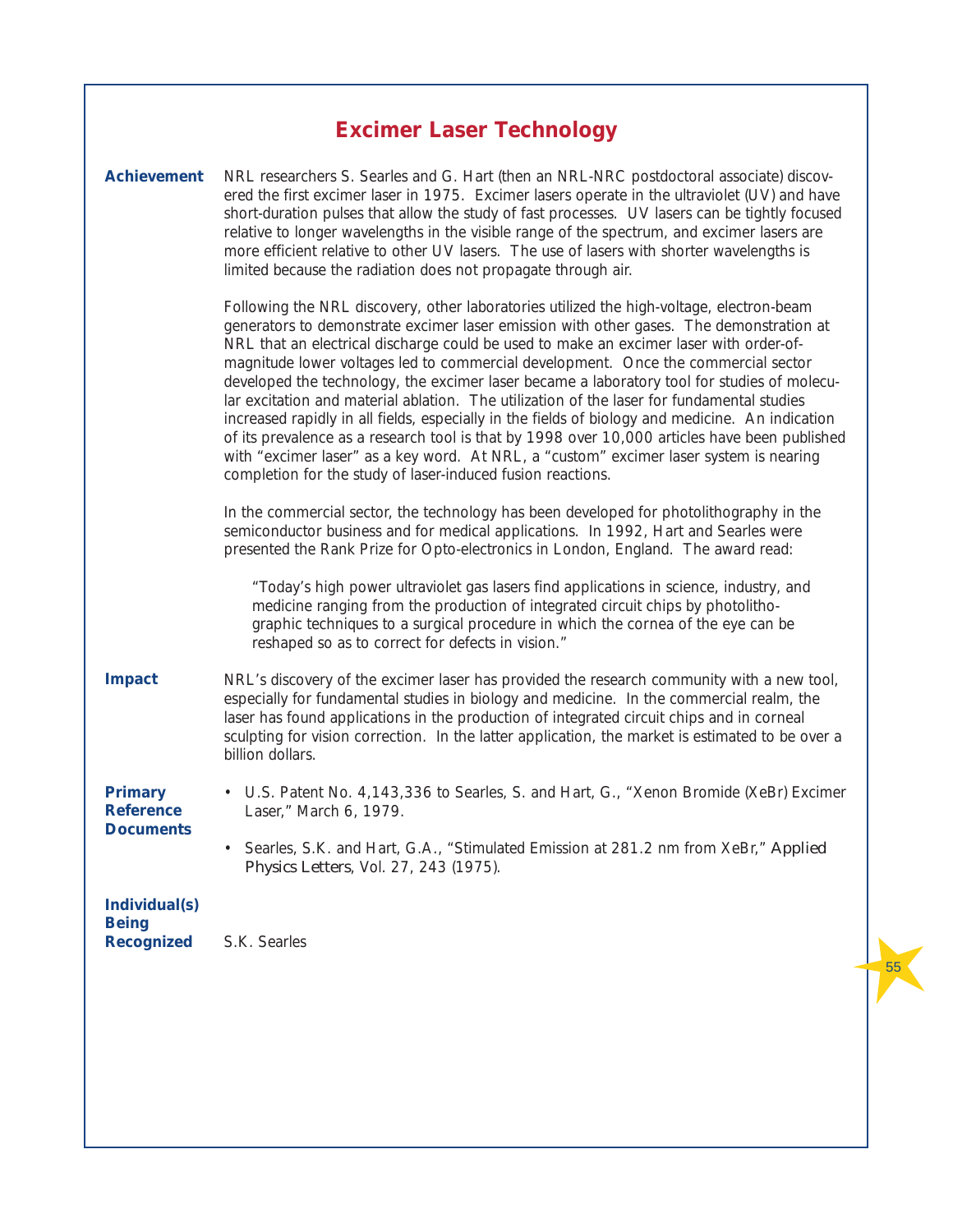## **Specific Emitter Identification**

| <b>Achievement</b>                                        | Specific emitter identification (SEI) provides electronics intelligence (ELINT) signal collection<br>platforms with the capability to uniquely identify a radar transmitter with such accuracy as to<br>make it possible to assign a "fingerprint" to that particular signal. In using SEI techniques,<br>systems with a radar transmitter can be cataloged and tracked, and the data interchangeabil-<br>ity between SEI systems allows a signal to be collected by one system and then "handed off"<br>to another system for tracking. For example, SEI can be used to covertly track a contraband<br>transport whose signal of interest can be collected by an aircraft and then transmitted<br>electronically to a ship for subsequent tracking. |
|-----------------------------------------------------------|------------------------------------------------------------------------------------------------------------------------------------------------------------------------------------------------------------------------------------------------------------------------------------------------------------------------------------------------------------------------------------------------------------------------------------------------------------------------------------------------------------------------------------------------------------------------------------------------------------------------------------------------------------------------------------------------------------------------------------------------------|
|                                                           | On April 14, 1982, R. Goodwin was the recipient of the Navy Superior Civilian Service<br>Award. He was cited for:                                                                                                                                                                                                                                                                                                                                                                                                                                                                                                                                                                                                                                    |
|                                                           | "performing and directing the research and development efforts that led to the<br>achievement of an important, new Navy capability in real-time pulsed-emitter<br>characterization."                                                                                                                                                                                                                                                                                                                                                                                                                                                                                                                                                                 |
|                                                           | In June 1993, the National Security Agency (NSA) recognized the superior capability of<br>NRL's SEI concept and equipment after a competition among numerous participants from<br>industry and other service laboratories. <sup>1</sup> The NSA test served as an impartial means for<br>selecting an SEI methodology for use as a national standard. As a result of the test, NSA<br>issued a message (DTG 011440Z, June 1995) that stated in part, "Accordingly, NSA has<br>selected the Naval Research Laboratory processor (L-MISPE) to be the standard for conduct-<br>ing SEI/UMOP collection operations"                                                                                                                                      |
| <b>Impact</b>                                             | NRL's SEI technology has had major impact on the Navy, Air Force, Army, Marines, and<br>Coast Guard. There are currently SEI systems deployed on ships, aircraft, submarines, and<br>ground sites. These sites have been very successful at cataloging and tracking platforms of<br>interest. In one application, a library of over 10,000 specific radar signals has been com-<br>piled. This library is shared between the sites to aid in performing tactical intelligence and<br>surveillance tasks.                                                                                                                                                                                                                                             |
| <b>Primary</b><br><b>Reference</b><br><b>Documents</b>    | • Goodwin, R.L., "System for Classifying Pulsed Radio-Frequency Modulation," NRL<br>Classified Patent Disclosure No. 772,602, February 10, 1977. <sup>2</sup>                                                                                                                                                                                                                                                                                                                                                                                                                                                                                                                                                                                        |
|                                                           | • Goodwin, R.L., "Electronic Warfare Unintentional-Modulation Processors: System<br>Definition Considerations," NRL Report 9040, June 1988.                                                                                                                                                                                                                                                                                                                                                                                                                                                                                                                                                                                                          |
| <b>Individual(s)</b><br><b>Being</b><br><b>Recognized</b> | R. L. Goodwin, C.H. Heider, J. Edwards, and R. Oxley                                                                                                                                                                                                                                                                                                                                                                                                                                                                                                                                                                                                                                                                                                 |

<sup>1</sup> Christiansen, R.M., et al., "Assessment of L-MISPE Performance in Musketeer Dixie II," NRL Memorandum Report 7404-93, February 14, 1994.

<sup>&</sup>lt;sup>2</sup>This is Goodwin's original patent disclosure for emitter feature extraction and use for SEI. Since the abstract was classified, no patent was pursued.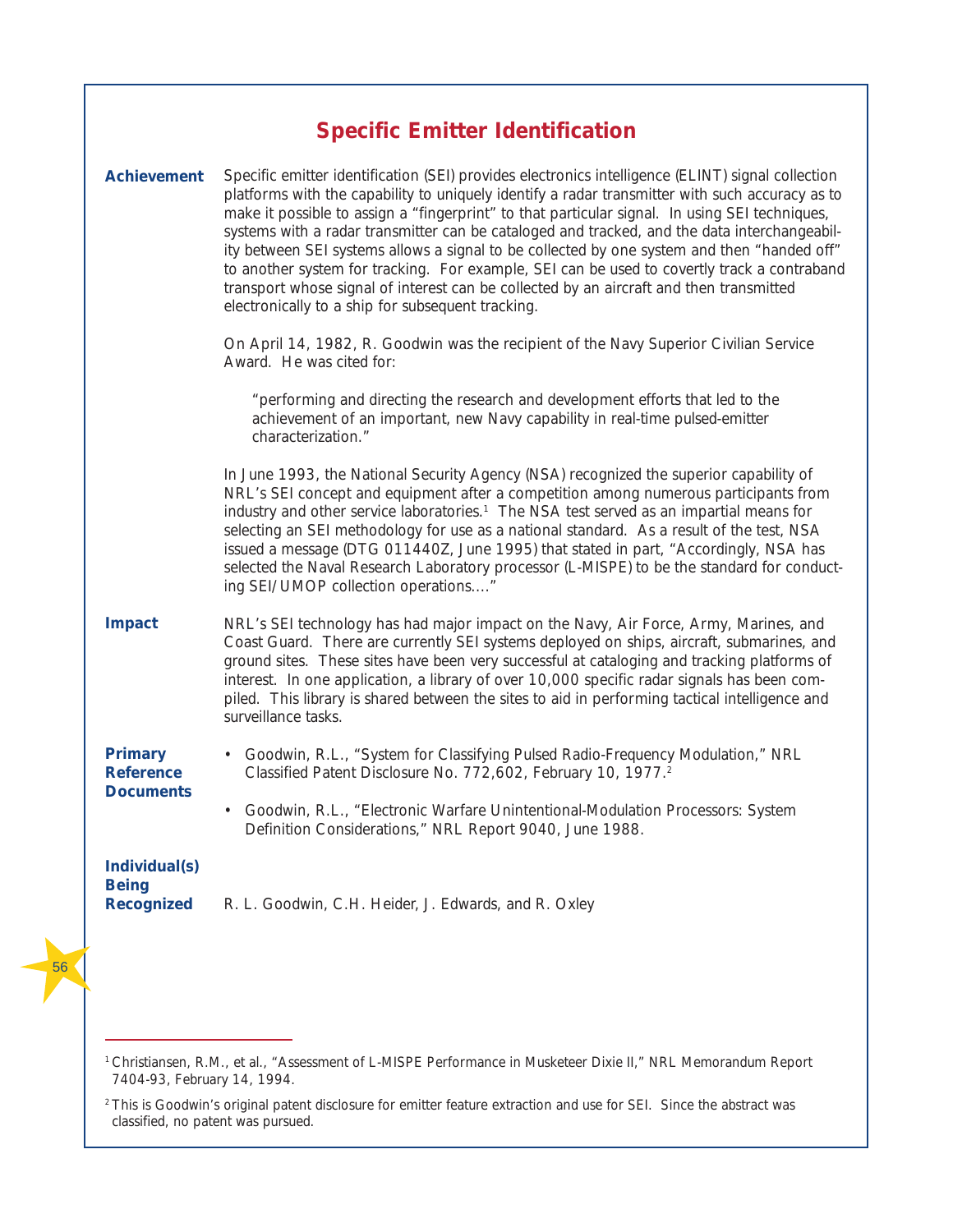|                                                           | <b>Inverse Synthetic Aperture Radar</b>                                                                                                                                                                                                                                                                                                                                                                                                                                                                                                                                                                                                  |
|-----------------------------------------------------------|------------------------------------------------------------------------------------------------------------------------------------------------------------------------------------------------------------------------------------------------------------------------------------------------------------------------------------------------------------------------------------------------------------------------------------------------------------------------------------------------------------------------------------------------------------------------------------------------------------------------------------------|
| <b>Achievement</b>                                        | Inverse synthetic aperture radar (ISAR) is a coherent imaging technique for classifying ships<br>at sea. NRL's D.W. Kerr had the concept for using the ship's irregular motions to provide<br>the angle-aspect change necessary for imaging.                                                                                                                                                                                                                                                                                                                                                                                             |
|                                                           | ISAR processes the radar echoes in fine range-resolution cells, resolving the incremental<br>Doppler frequency shift between scatterers caused by the ship's angular change (roll, pitch,<br>and yaw) during an observation interval. The Navy uses this as a mode with a scanning<br>surveillance radar. In the scanning mode, the radar produces a plan-position indicator (PPI)<br>map of the ocean in which detected ships appear as bright "blips." When a radar operator<br>designates a "blip" with a cursor, the radar antenna searchlights the ship position, and a<br>continuous series ISAR ship image appears on the screen. |
|                                                           | The AN/APS-116 radar, which was based on earlier NRL developments, was replaced by<br>the AN/APS-137 that has the added capability of performing recognition of ships based on<br>NRL's ISAR technique. The APS-137 is now installed in P-3 as well as S-3 aircraft.                                                                                                                                                                                                                                                                                                                                                                     |
|                                                           | As an ocean surveillance tool, the Navy uses ISAR for providing ship classification and the<br>targeting of long standoff range missiles.                                                                                                                                                                                                                                                                                                                                                                                                                                                                                                |
| <b>Impact</b>                                             | ISAR is the DoD's only operational system for classifying ships. It is operational on the<br>Navy's S-3B and P-3C aircraft, the Coast Guard's C-130 aircraft, and in full-scale develop-<br>ment for the Navy's SH-60R (LAMPS) helicopters. It has been demonstrated on Navy and<br>Coast Guard ships and found useful.                                                                                                                                                                                                                                                                                                                  |
| <b>Primary</b><br><b>Reference</b><br><b>Documents</b>    | • Ringwalt, D.L., Kerr, D.W, and Hermann, G.W., "Project Profile Phase IV — Mediterra-<br>nean Test Summary," NRL Memorandum Report 4008, June 29, 1979.                                                                                                                                                                                                                                                                                                                                                                                                                                                                                 |
|                                                           | • Hermann, G.W. and Kerr, D.W., "1984-1985 Advanced Profile Flight Test Summary,"<br>NRL Report 8991, August 1986.                                                                                                                                                                                                                                                                                                                                                                                                                                                                                                                       |
|                                                           | Musman, S., Kerr, D.W., and Bachmann, C., "Automatic Recognition of ISAR Ship<br>$\bullet$<br>Images," IEEE Transactions on Aerospace and Electronic Systems, Vol. 321, No. 4,<br>1392-1403 (1996).                                                                                                                                                                                                                                                                                                                                                                                                                                      |
| <b>Individual(s)</b><br><b>Being</b><br><b>Recognized</b> | D.W. Kerr, G.W. Hermann, and D.L. Ringwalt                                                                                                                                                                                                                                                                                                                                                                                                                                                                                                                                                                                               |
|                                                           |                                                                                                                                                                                                                                                                                                                                                                                                                                                                                                                                                                                                                                          |
|                                                           |                                                                                                                                                                                                                                                                                                                                                                                                                                                                                                                                                                                                                                          |
|                                                           |                                                                                                                                                                                                                                                                                                                                                                                                                                                                                                                                                                                                                                          |
|                                                           |                                                                                                                                                                                                                                                                                                                                                                                                                                                                                                                                                                                                                                          |
|                                                           |                                                                                                                                                                                                                                                                                                                                                                                                                                                                                                                                                                                                                                          |
|                                                           |                                                                                                                                                                                                                                                                                                                                                                                                                                                                                                                                                                                                                                          |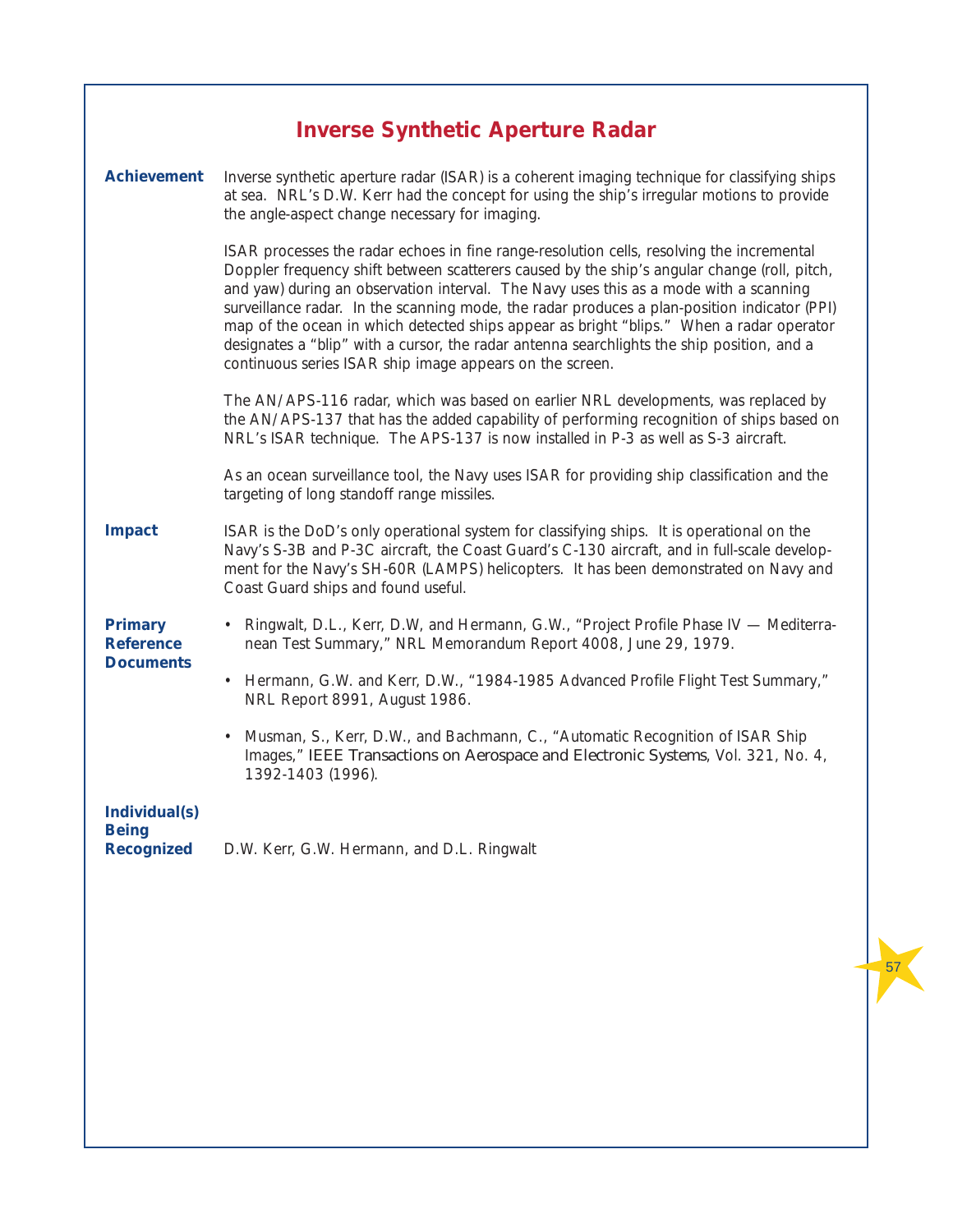### **Key Distribution and Management for Cryptographic Equipment**

**Achievement** NRL's Navy Key Distribution System (NKDS) substantially improves the security of cryptographic key material that is distributed throughout the Navy to communications security (COMSEC) accounts. Traditionally, key material was generated and stored in a hardcopy form (e.g., paper) and distributed to COMSEC accounts as unencrypted text. As the Walker spy case demonstrated, this left the key vulnerable to compromise and to alteration. It also made rapid key generation and distribution impossible.

> If NRL's NKDS key protection mechanisms had been available at the time, the Walker compromise could not have occurred. The concept, architecture, and requirements developed by NRL for NKDS changed the paradigm of key material generation, distribution, and management. The NRL requirements called for the replacement of the unencrypted paper key scheme by an electronic system in which keys are encrypted from generation until employment so that their confidentiality and integrity are ensured. NKDS also facilitates rapid planning and execution of battlegroup communication plans, resulting in an improvement in Navy operational flexibility. This approach provides the security needed to protect key material from compromise, and thus protect lives and the mission of the Fleet. NKDS went operational in September 1994.

**Impact** The NRL-developed architecture and requirements have become the cornerstone of current DoD key material generation, distribution, and management systems. The most notable of the current tri-service systems employing the architecture and requirements of NKDS is the Common Tier 1, a program decreed on May 18, 1994 by E. Paige, Jr., Assistant Secretary of Defense for C3I, as the COMSEC Material Control System for the DoD. The decree also mandated the Common Tier 1 system to support the civil agencies and provide an interface to our allies at the national level. The Electronic Key Management System (EKMS) program is currently developing the remaining technology conceptualized as part of NKDS. The ideas and concepts of NKDS, once completed as part of the EKMS program, should provide the basis for a secure, efficient, and responsive COMSEC Material Control System for the next century.

### **Primary Reference Documents**

- McChesney, T. and Ehrenwald, A., "Navy Key Distribution System: Operational Concept," NRL Report 5691, December 1985.
- Chincheck, S., "System Specification for the Navy Key Distribution System (NKDS)," Type-A System Specification, November 1988.
- Chincheck, S., "Computer Security Analysis of the Navy Key Distribution System," NRL Report 9297, April 1991.
- Chincheck, S., "Detailed Operational Concept for the Navy Key Distribution System," NRL Report 9803, July 1991.

### **Individual(s) Being**

**Recognized** S. Chincheck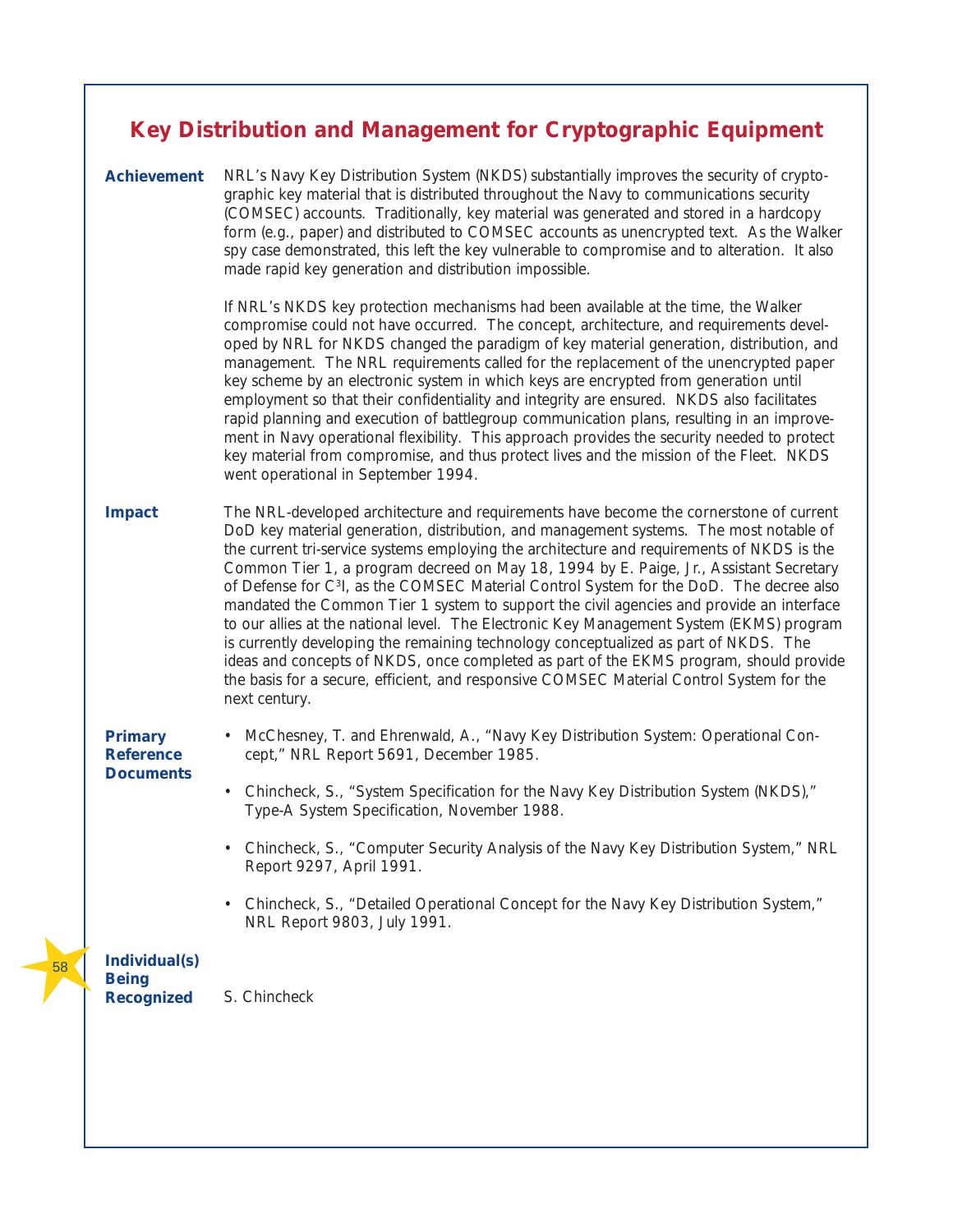### **Infrared Threat Warning**

#### **Achievement**

A passive anti-aircraft missile warning system based on detection of the infrared (IR) radiation from missile plumes was demonstrated by NRL. The device is intended to detect missiles fired at aircraft and provide a warning to enable the effective use of countermeasures. The development evolved from initial concept analyses and proceeded through sensor development, measurements to verify the concept, and demonstration of a system suitable for engineering development. OPNAV has approved engineering development of the system beginning in 2001. The system will be developed for initial use on the F/A-18E/F and V-22.

Initial concept formulation and analyses were performed by NRL's A.F. Milton and E.H. Takken in 1981. By 1983, the algorithms for using spectral and temporal processing had been described. The incorporation of spatial processing into the two-color algorithm formed a powerful signal processing approach that allowed for long-range missile detection with a very low false-alarm rate. Implementation of the concept required use of high-sensitivity IR focal plane arrays, which were becoming available with in-dewar multiplexer and preamplifier in the 1980s. A data measurement sensor incorporating this focal plane array technology provided the first target and background data used to validate the algorithms. This "Fly's Eye" sensor used two coaligned  $128 \times 128$  array sensors for fast-framing two-color measurements. It was the first warning development sensor flown on an NRL P-3 for ground scene clutter and battlefield ordnance measurements and for tracking missile firings along the rocket track at China Lake, California. A system suitable for transition to engineering development was developed under an advanced technology demonstration program through ONR. The NAVAIR Electronic Warfare Advanced Technology program has funded an effort to demonstrate operational functionality in a missile firing at a drone F-4 aircraft.

#### **Impact** OPNAV has approved engineering development of the system beginning in the year 2001 for initial use on the F/A-18E/F and V-22 aircraft. The Army CECOM has adopted the NRL missile warning approach as the preplanned product improvement for their Common Missile Warning System. The Director for Electronic Warfare, OSD, has identified the NRL demonstrated approach as the eventual tri-service missile warning system.

**Primary Reference Documents** • "Helicopter Infrared Self-Protection Study," submitted on August 21, 1981, E.H. Takken and A. Schnitzler — Memo 65-147:TGG:mm in response to Memos 1001-342:AB:ncs dtd July 24, 1981 and 1001-326:AB:ncs dtd July 10, 1981.

- Takken, E.H. and Milton, A.F., "Temporal Processing Evaluation for a Staring FPA Threat Warning Sensor," *Journal of Defense Research*, fall quarter, 1983.
- Katz, G., Pauli, M., Sarkady, K.A., Kruer, M.R., Havlicek, J., Michaels, W.P., York, R.A., and Wilder, E., "Recent Measurements and Processed Imagery from a Dual-Band 128  $\times$ 128 Mid-Wave Infrared Staring Data Measurement Sensor (Fly's Eye)," *Passive Sensors IRIS*, March 1989.

59

### **Individual(s) Being Recognized**

A.F. Milton, E.H. Takken, M. Pauli, G. Katz, and K.A. Sarkady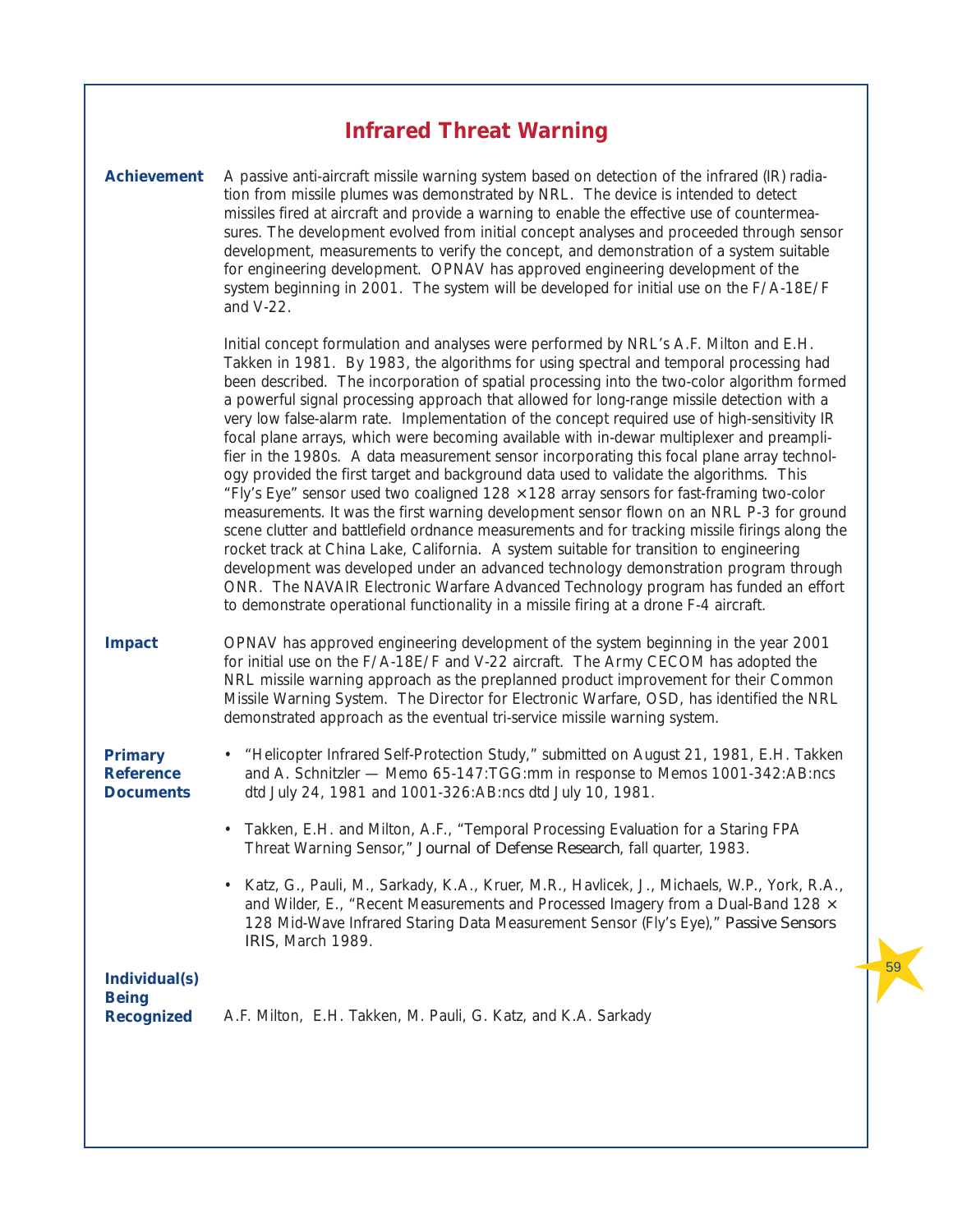|                                                           | <b>Optical Fiber Gyroscope</b>                                                                                                                                                                                                                                                                                                                                                                                                                                                                                                                                                                                                                                                                                                                                                                                                                                                                                                                                                                                                  |
|-----------------------------------------------------------|---------------------------------------------------------------------------------------------------------------------------------------------------------------------------------------------------------------------------------------------------------------------------------------------------------------------------------------------------------------------------------------------------------------------------------------------------------------------------------------------------------------------------------------------------------------------------------------------------------------------------------------------------------------------------------------------------------------------------------------------------------------------------------------------------------------------------------------------------------------------------------------------------------------------------------------------------------------------------------------------------------------------------------|
| <b>Achievement</b>                                        | NRL was the first to demonstrate long-term inertial-quality performance in a fiber-optic<br>gyroscope. This achievement was a pivotal milestone in the device's development into a<br>practical, precision, inertial-quality navigation instrument that has stimulated intense indus-<br>trial development of the device.                                                                                                                                                                                                                                                                                                                                                                                                                                                                                                                                                                                                                                                                                                       |
|                                                           | The fiber-optic gyroscope provides rotation sensing for inertial navigation and other posi-<br>tioning and directional applications, such as attitude, heading, and reference in airplanes.<br>The device is used for air and sea navigation and satellite attitude control. Since it provides<br>longer lifetime rotation sensors, it also leads to lower operational cost.                                                                                                                                                                                                                                                                                                                                                                                                                                                                                                                                                                                                                                                    |
|                                                           | Before 1983, the fiber-optic gyroscope was essentially a laboratory curiosity, with little<br>industrial activity due to limited sensitivity and large bias drifts. The sensitivity problem was<br>solved in Germany by R. Ulrich with the introduction of the broadband source. The bias<br>drift problem was solved at NRL by W.K. Burns and his colleagues, who built one of the first<br>fused-fiber couplers with polarization-maintaining fiber, and used this coupler to build a fiber<br>gyroscope with polarization-maintaining fiber. This fiber and coupler greatly reduced the<br>polarization noise that was responsible for long-term bias drift, and performance of 0.035<br>deg/hr over 24 hours was demonstrated. This result led to the initiation of widespread<br>industrial interest and development efforts, as it demonstrated that the fiber-optic gyroscope<br>was capable of practical inertial navigation. Numerous companies market fiber gyroscopes<br>today that directly incorporate NRL's work. |
|                                                           | In 1995, the Institute of Navigation awarded NRL's W. K. Burns the prestigious Thurlow<br>Award for his contributions to the development of the fiber-optic gyroscope.                                                                                                                                                                                                                                                                                                                                                                                                                                                                                                                                                                                                                                                                                                                                                                                                                                                          |
| <b>Impact</b>                                             | NRL was the first to demonstrate long-term inertial-quality performance in a fiber-optic<br>gyroscope. The technology is now replacing spinning mass gyroscopes with fiber optical<br>devices without moving parts. This is a revolution in rotation-sensing technology, and will<br>have a permanent impact due to higher reliability and longer lifetime, as well as weight, size,<br>and cost reduction. The fiber gyroscope has impacted both military and civilian applications<br>from use on U.S. military platforms to automobiles in Japan. The optical fiber gyroscope is<br>in production in the U.S. as well as in Europe and Japan.                                                                                                                                                                                                                                                                                                                                                                                |
| <b>Primary</b><br><b>Reference</b><br><b>Documents</b>    | Villarruel, C.A., Abebe, M., and Burns, W.K., "Polarization Preserving Single Mode Fiber<br>Coupler," Electronic Letters, Vol. 19, 17 (1983).                                                                                                                                                                                                                                                                                                                                                                                                                                                                                                                                                                                                                                                                                                                                                                                                                                                                                   |
|                                                           | Burns, W.K., Moeller, R.P., Villarruel, C.A., and Abebe, M., "Fiber Optic Gyroscope with<br>٠<br>Polarization Holding Fiber," Optics Letters, Vol. 8, 540 (1983).                                                                                                                                                                                                                                                                                                                                                                                                                                                                                                                                                                                                                                                                                                                                                                                                                                                               |
|                                                           | Burns, W.K., "Polarization Control with PM Fiber," Chapter 6 in Optical Fiber Rotation<br>$\bullet$<br>Sensing, Burns, W.K., ed. (Academic Press, 1994).                                                                                                                                                                                                                                                                                                                                                                                                                                                                                                                                                                                                                                                                                                                                                                                                                                                                        |
|                                                           | U.S. Patent No. 4,612,028 to Abebe, M., Burns, W.K., and Villarruel, C.A., "Polariza-<br>٠<br>tion Preserving Single Mode Fiber Coupler," 1986.                                                                                                                                                                                                                                                                                                                                                                                                                                                                                                                                                                                                                                                                                                                                                                                                                                                                                 |
| <b>Individual(s)</b><br><b>Being</b><br><b>Recognized</b> | W.K. Burns, R.P. Moeller, and C.A. Villarruel                                                                                                                                                                                                                                                                                                                                                                                                                                                                                                                                                                                                                                                                                                                                                                                                                                                                                                                                                                                   |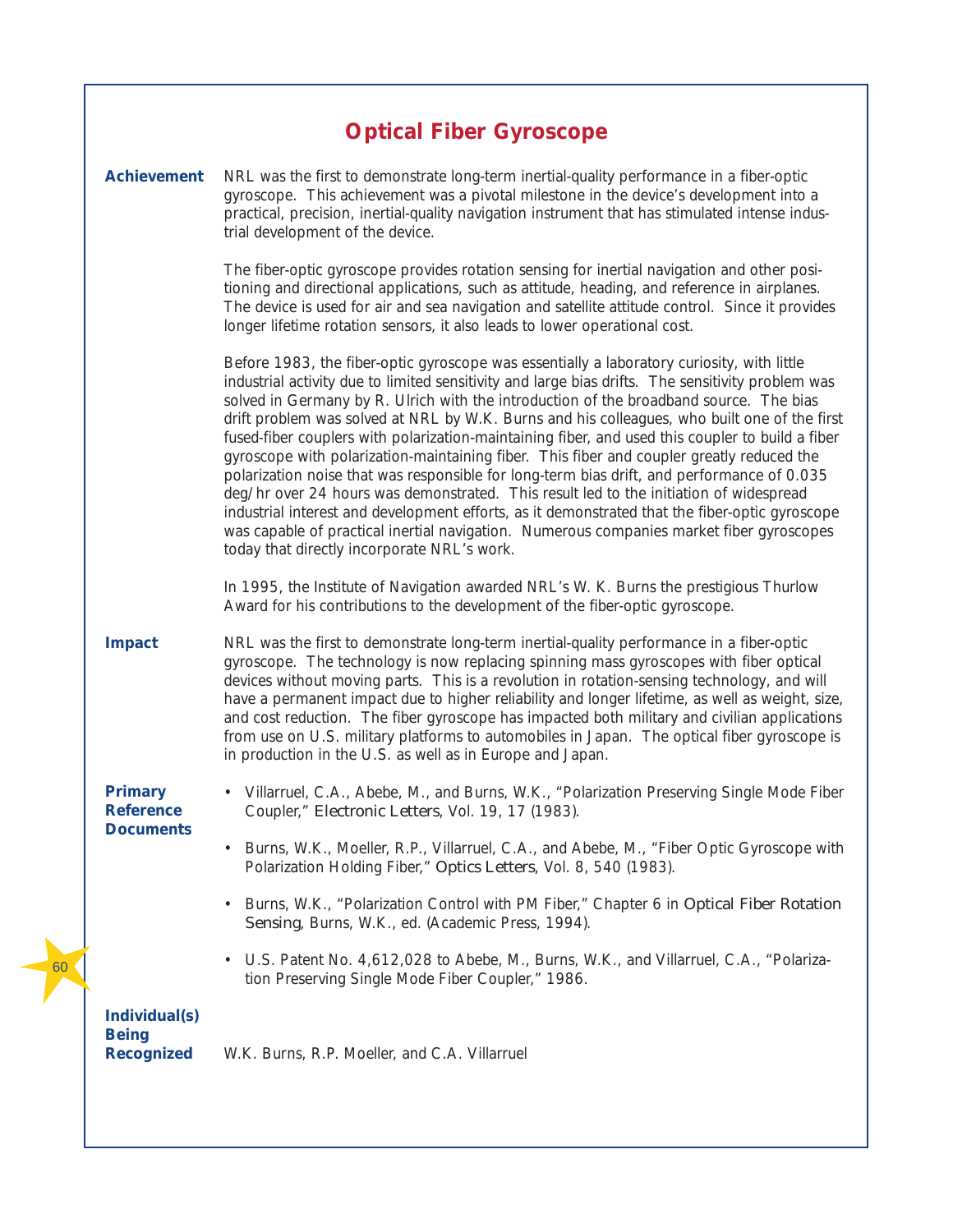# **Permanent Magnet Materials**

| <b>Achievement</b>                                        | In 1980, NRL's N.C. Koon was the first to examine the magnetic properties of rare earth-<br>iron-boron ( $R_2$ -Fe- <sub>14</sub> B) alloys, which showed promise for permanent magnet use. NRL<br>scientists did the first work on these materials and hold the fundamental U.S. patents.<br>These NRL patents have been licensed to several firms and products are being offered<br>commercially. Since 1983, commercial alloys based on R-Fe-B have been in commercial<br>production, and by 1985 these materials provided almost twice the magnetic energy density<br>of the best materials previously available. |
|-----------------------------------------------------------|-----------------------------------------------------------------------------------------------------------------------------------------------------------------------------------------------------------------------------------------------------------------------------------------------------------------------------------------------------------------------------------------------------------------------------------------------------------------------------------------------------------------------------------------------------------------------------------------------------------------------|
|                                                           | These magnetic materials are eventually expected to cost much less than the older materials<br>because they are made from less expensive and more abundant elements. They also offer<br>relatively good corrosion resistance and easy formability into complex shapes.                                                                                                                                                                                                                                                                                                                                                |
| <b>Impact</b>                                             | These new magnet materials have had a tremendous impact in the concept and design of<br>devices that use a magnetic field to produce motion. Specifically, these materials promise<br>to be useful by both the military and commercial sectors for improved microwave tubes,<br>sensors, powerful lightweight electric motors and generators, computer peripherals, and for<br>faster, more compact actuators.                                                                                                                                                                                                        |
| <b>Primary</b><br><b>Reference</b><br><b>Documents</b>    | • Koon, N.C. and Das, B.N., "Magnetic Properties of Amorphous and Crystallized<br>$(Fe_{0.82}B_{0.18})_{0.9}Tb_{0.05}La_{0.05}$ ," Applied Physics Letters, Vol. 39, No. 10 (1981).                                                                                                                                                                                                                                                                                                                                                                                                                                   |
|                                                           | • Koon, N.C. and Das, B.N., "Crystallization of FeB Alloys with Rare Earths to Produce<br>Hard Magnetic Materials," Journal of Applied Physics, Vol. 55, 2063 (1984).                                                                                                                                                                                                                                                                                                                                                                                                                                                 |
|                                                           | • Williams, C.M., Koon, N.C., and Das, B.N., in <i>High Performance Permanent Magnet</i><br>Materials, Materials Research Society Symposium Proceedings, Vol. 96, 111 (1987).                                                                                                                                                                                                                                                                                                                                                                                                                                         |
|                                                           | • U. S. Patent No. 4,402,770 to Koon, N.C., "Hard Magnetic Alloys of a Transition Metal<br>and Lanthanide," September 6, 1983.                                                                                                                                                                                                                                                                                                                                                                                                                                                                                        |
|                                                           | • U. S. Patent No. 4,533,408 to Koon, N.C., "Preparation of Hard Magnetic Alloys of a<br>Transition Metal and Lanthanide," August 6, 1985.                                                                                                                                                                                                                                                                                                                                                                                                                                                                            |
| <b>Individual(s)</b><br><b>Being</b><br><b>Recognized</b> | N.C. Koon                                                                                                                                                                                                                                                                                                                                                                                                                                                                                                                                                                                                             |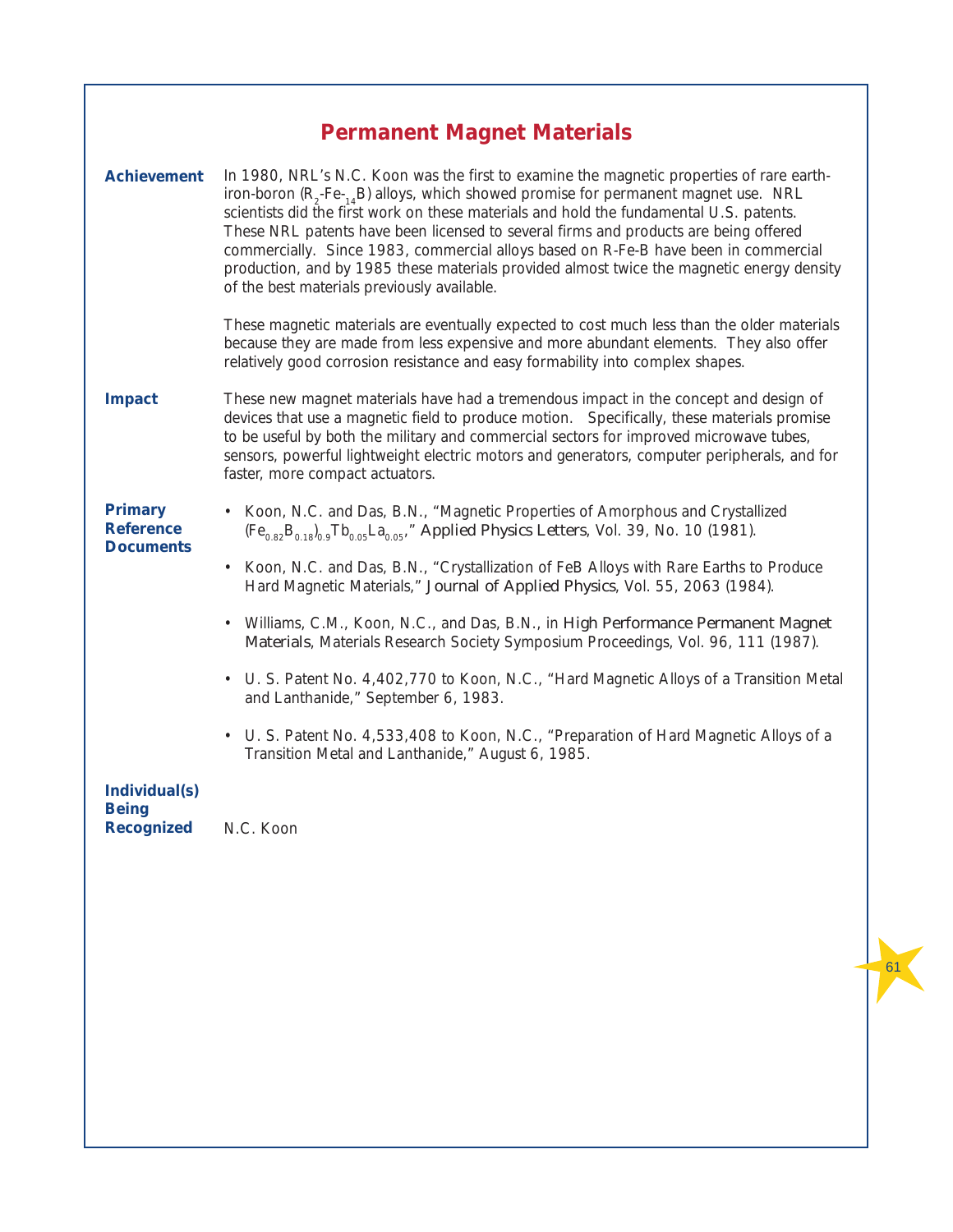## **Navy Operational Global Atmospheric Prediction System**

| <b>Achievement</b>                                        | NRL's Navy Operational Global Atmospheric Prediction System (NOGAPS) is DoD's unified<br>global weather analysis/forecast system, used for operational weather prediction around the<br>world. NOGAPS provides surface fluxes; ocean, wave, and ice prediction; tropical cyclone<br>prediction; and ship and aircraft routing systems. Much of the atmospheric and oceano-<br>graphic support for military operations has its roots in NOGAPS, whether it is the prediction<br>of cloud cover over the strike target, estimation of environmental effects on weapons<br>systems, the prediction of tropical cyclone formation and movement, or high seas warnings.                                                                                                                                                                                                                                                                                                                             |
|-----------------------------------------------------------|------------------------------------------------------------------------------------------------------------------------------------------------------------------------------------------------------------------------------------------------------------------------------------------------------------------------------------------------------------------------------------------------------------------------------------------------------------------------------------------------------------------------------------------------------------------------------------------------------------------------------------------------------------------------------------------------------------------------------------------------------------------------------------------------------------------------------------------------------------------------------------------------------------------------------------------------------------------------------------------------|
|                                                           | The transition to NOGAPS in 1988 marked a major improvement in DoD's global weather<br>prediction ability and provided the necessary environmental forcing for numerous additional<br>weather and oceanographic products. The Naval Meteorology and Oceanography Com-<br>mand estimates that use of NOGAPS in the Optimum Track Ship Routing and Optimum<br>Path Aircraft Routing systems, in addition to increasing the safety of Fleet units, saves the<br>Navy roughly \$45 M a year in fuel costs. Accurate weather forecasts reduce sortie costs by<br>\$16 M a year, and the Atlantic Fleet saves \$6 M a year in utility costs by using NOGAPS<br>forecasts. An accurate forecast for northward recurvature of an advancing hurricane that<br>results in a decision not to sortie the Atlantic Fleet can easily save the Navy \$5 M. Improved<br>advance warning of impending landfall and potential tropical cyclone strength also prevent<br>loss of life and reduce property damage. |
|                                                           | NOGAPS has had an impact on other environmental technology. For example, the<br>NOGAPS high-resolution global reanalysis of atmospheric conditions during the Gulf War<br>has been recognized by independent experts as the most accurate depiction of synoptic-scale<br>weather during that period. And, boundary conditions from NOGAPS have enabled NRL's<br>mesoscale weather prediction system to provide the most accurate assessment of mesoscale<br>meteorology in the Persian Gulf region. These assessments have been used to estimate<br>locations of potential troop exposure to hazardous chemical release during the Gulf War. <sup>1</sup>                                                                                                                                                                                                                                                                                                                                      |
| <b>Impact</b>                                             | NRL's NOGAPS has had a far-reaching impact on both military and civilian weather fore-<br>casting. U.S. military commands are the principal beneficiaries of NOGAPS. The Navy, Air<br>Force, Army, and Coast Guard all use the NOGAPS analysis and forecast products in<br>support of their operations. NOGAPS products are also used by the National Oceano-<br>graphic and Atmospheric Administration, and the Department of Energy.                                                                                                                                                                                                                                                                                                                                                                                                                                                                                                                                                         |
| <b>Primary</b><br><b>Reference</b><br><b>Documents</b>    | • Hogan, T.F. and Rosmond, T.E., "The Description of Navy Operational Global Atmo-<br>spheric Prediction System's Spectral Forecast Model," Monthly Weather Review, Vol.<br>119, 1786-1815 (1991).                                                                                                                                                                                                                                                                                                                                                                                                                                                                                                                                                                                                                                                                                                                                                                                             |
|                                                           | • Baker, N.L., "Quality Control for the Navy Operational Atmospheric Database," Weather<br>Forecasting, Vol. 7, 250-261 (1992).                                                                                                                                                                                                                                                                                                                                                                                                                                                                                                                                                                                                                                                                                                                                                                                                                                                                |
|                                                           | Barker, E.H., "Design of the Navy's Multivariate Optimum Interpolation Analysis Sys-<br>٠<br>tem," Weather Forecasting, Vol. 7, 220-231 (1992).                                                                                                                                                                                                                                                                                                                                                                                                                                                                                                                                                                                                                                                                                                                                                                                                                                                |
| <b>Individual(s)</b><br><b>Being</b><br><b>Recognized</b> | N.L. Baker, E.H. Barker, T.F. Hogan, and T.E. Rosmond                                                                                                                                                                                                                                                                                                                                                                                                                                                                                                                                                                                                                                                                                                                                                                                                                                                                                                                                          |
|                                                           |                                                                                                                                                                                                                                                                                                                                                                                                                                                                                                                                                                                                                                                                                                                                                                                                                                                                                                                                                                                                |

<sup>&</sup>lt;sup>1</sup> Chang, S.W., et al., "A Meteorological Re-Analysis for the Study of Gulf War Illness," NRL/MR/534--98-7233, January 1998.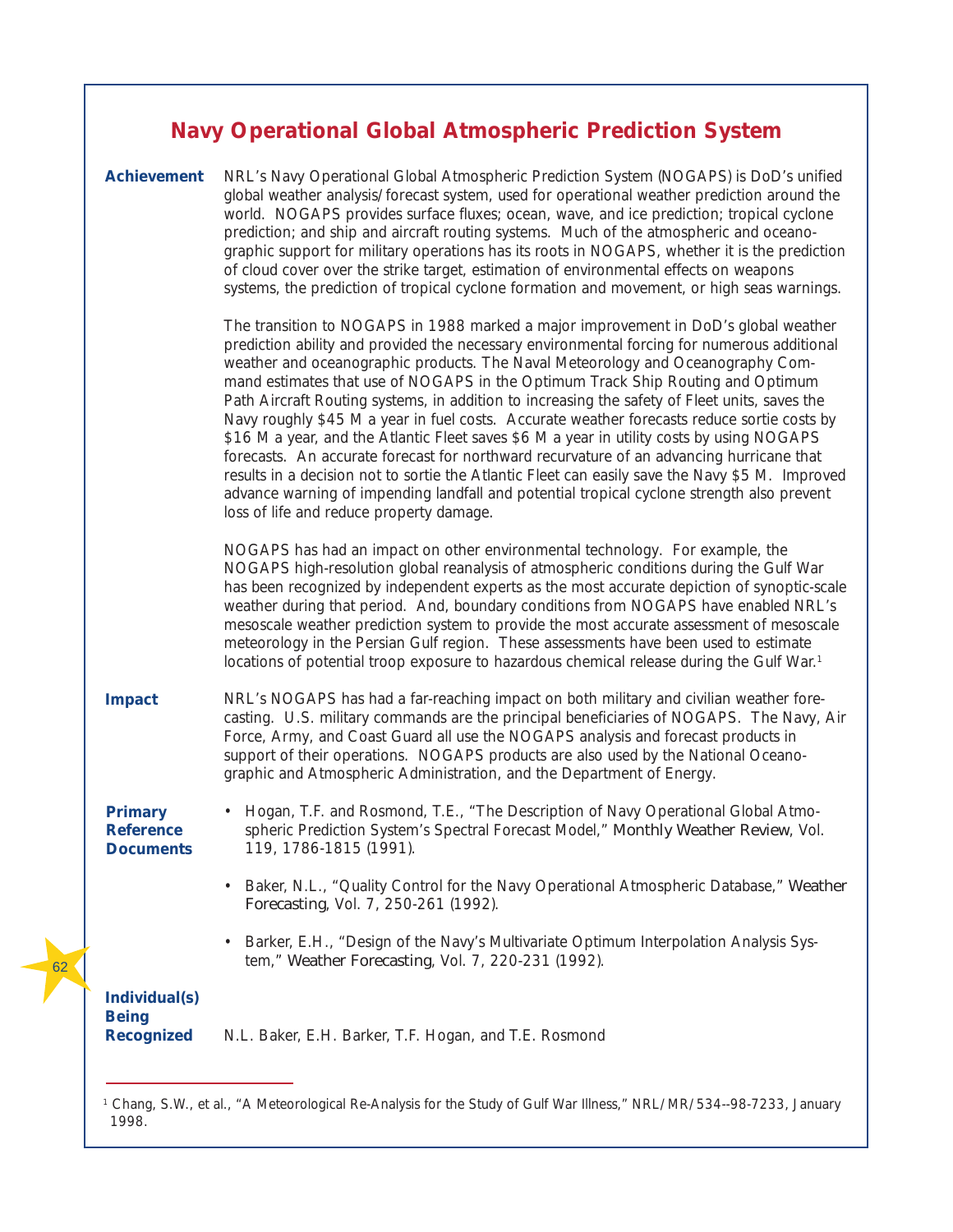## **Generalized Nearfield Acoustical Holography**

| <b>Achievement</b>                                        | In the period from 1982 to 1998, NRL developed and implemented a new measurement<br>technique called generalized nearfield acoustical holography (GENAH). NRL's E.G. Williams<br>performed the pioneering work that is revolutionizing the field of experimental acoustics in<br>noise characterization and control throughout the world.                                                                                                                                                                                                                                                                                                                                                                                                                                                                                                                                                                                                                                      |
|-----------------------------------------------------------|--------------------------------------------------------------------------------------------------------------------------------------------------------------------------------------------------------------------------------------------------------------------------------------------------------------------------------------------------------------------------------------------------------------------------------------------------------------------------------------------------------------------------------------------------------------------------------------------------------------------------------------------------------------------------------------------------------------------------------------------------------------------------------------------------------------------------------------------------------------------------------------------------------------------------------------------------------------------------------|
|                                                           | GENAH is the only experimental technique that, from a single array measurement, can<br>provide a complete global analysis of the vibration, radiation, and scattering of structures in<br>air and underwater. This work has provided the Navy with a powerful tool to understand the<br>radiation and scattering of sound from submarines. The knowledge being gained far out-<br>strips what is currently understood in Navy and non-Navy communities. The understanding<br>of fluid-structure interaction and wave propagation gained through GENAH has been a<br>cornerstone in the Navy's effort to study and remedy acoustic vulnerabilities in the U.S.<br>submarine fleet. This work has changed the way the Navy views the vibration, radiation,<br>and scattering from submarines and has been a major force in changing the thinking of Navy<br>and non-Navy researchers in their endeavors to quiet the U.S. submarine fleet.                                       |
|                                                           | Because of the remarkable scientific and engineering impact of this research, NRL has<br>inspired nearfield acoustic holography efforts throughout the world. In underwater acous-<br>tics, the French, Italian, and Japanese navies have applied GENAH to study the vibration<br>and radiation of submarines. In architectural acoustics, the measurement technology for<br>studying the transmission of sound through building structures has been revolutionized using<br>GENAH principles in France, while in Japan, new techniques for the measurement of<br>reflection coefficients have been developed. Recent transitions of NRL's work have concen-<br>trated on noise control in the automotive and aerospace industries, including studies in tire<br>noise and interior cabin noise at laboratories in the U.S., Korea, and Japan. It has also been<br>used to deal with moving noise sources such as cars and trains in France, Korea, and<br>Japan. <sup>1</sup> |
| <b>Impact</b>                                             | NRL's development of GENAH is revolutionizing the field of experimental acoustics in noise<br>characterization and control throughout the world. The U.S. Navy is using NRL's work to<br>reduce acoustic vulnerabilities in the submarine fleet. In industry, major acoustical measure-<br>ment companies have marketed systems based on GENAH for use in a broad range of<br>applications, including noise control in the automotive and aerospace industries. Research<br>papers citing NRL's work have appeared in almost every major scientific country in the<br>world.                                                                                                                                                                                                                                                                                                                                                                                                   |
| <b>Primary</b><br><b>Reference</b><br><b>Documents</b>    | • U.S. Patent No. 4,415,996 to Maynard, J.D. and Williams, E.G., "Nonwavelength-<br>limited Holographic Sound Field Reconstruction," November 15, 1983.                                                                                                                                                                                                                                                                                                                                                                                                                                                                                                                                                                                                                                                                                                                                                                                                                        |
|                                                           | Williams, E.G., "Method of Measuring Structural Intensity in Vibrating Plate Radiators,"<br>U.S. Statutory Invention Registration H1330, July 5, 1994.                                                                                                                                                                                                                                                                                                                                                                                                                                                                                                                                                                                                                                                                                                                                                                                                                         |
| <b>Individual(s)</b><br><b>Being</b><br><b>Recognized</b> | E.G. Williams                                                                                                                                                                                                                                                                                                                                                                                                                                                                                                                                                                                                                                                                                                                                                                                                                                                                                                                                                                  |

<sup>1</sup> Bruel and Kjaer, "Vehicle Noise Investigation Using Spatial Transformation of Sound Fields," *Sound and Vibration*, April 1989.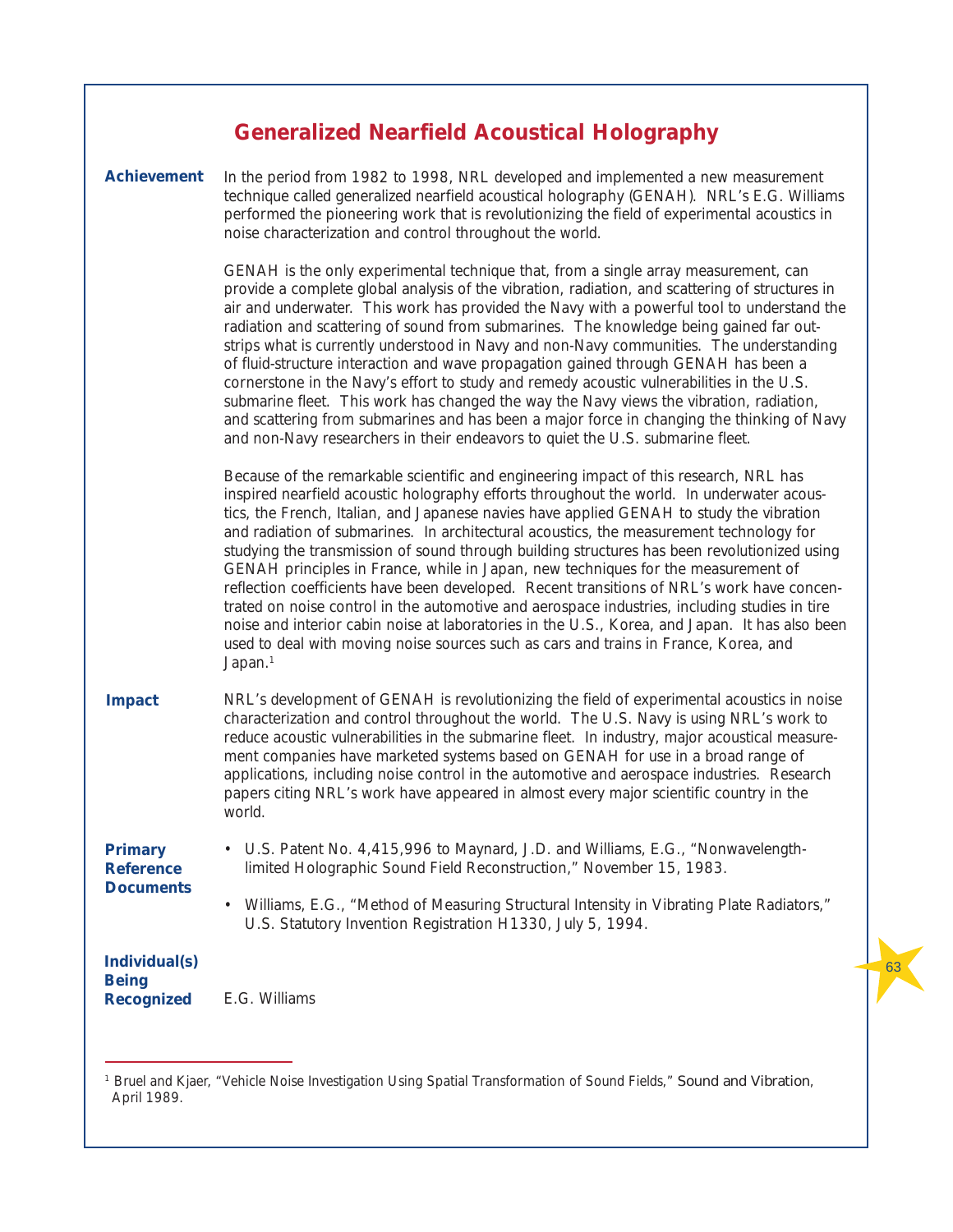### **Polar Ice Prediction System**

**Achievement** The Polar Ice Prediction System (PIPS) is the first operational ice nowcast/forecast system for the Arctic, as well as the first regional operational ice forecast system for the Barents and Greenland Seas. These systems were superseded in 1995 by the first operational coupled ice/ocean nowcast/forecast system encompassing all sea-ice covered regions in the northern hemisphere.

> PIPS is the U.S. Navy's numerical, model-based, sea ice forecasting system. The original PIPS 1.0 became operational in 1987. It executed daily, 120-hour forecasts of ice thickness, ice drift, and ice concentration (including ice edge) for the Arctic and the Barents and Greenland Seas. Two additional regional forecast systems for the Barents and Greenland Seas became operational in July 1989 and October 1991, respectively. These models also made 120-hour forecasts of the same conditions as PIPS 1.0, but at five times the resolution. PIPS 2.0 became operational in 1995 and superseded all earlier forecasting systems. It is the first fully coupled, operational, ice-ocean nowcast/forecast system in the world. It combines the Hibler ice model technology of the earlier PIPS with a Bryan-Cox ocean model to provide more accurate 5-day ice forecasts.

PIPS' use of remotely sensed data from assimilation in ice/ocean prediction is also a first. Although satellite data have previously been used by the high-latitude scientific community for model validation and verification purposes, NRL's team is the first to make use of satellite-derived ice data (ice concentration) as part of a data assimilation technique used to initialize ice/ocean forecast systems daily. The value of this capability has been recognized by other international forecasting centers such as the U.K. Meteorology Office, in that they have requested this technique for incorporation into their own forecast systems.

**Impact** Accurate ice forecasts are important to the U.S. Navy operations. NRL's PIPS (PIPS 1.0 through PIPS 2.0) provided a major advance to the state of the art in operational sea-ice assimilation and forecasting. These were the first of their kind, real-time, operational capabilities in the world and are still unequaled today. PIPS provides operational guidance to the National Ice Center (a joint Navy, National Oceanographic and Atmospheric Administration, Coast Guard organization) in its civilian and military forecasts of high-latitude ice conditions.

### **Primary Reference Documents**

- Preller, R.H., "Sea Ice Prediction-The Development of a Suite of Sea Ice Forecasting Systems for the Northern Hemisphere," *The Oceanography Society Magazine*, June 1992.
	- Cheng, A. and Preller, R., "An Ice-Ocean Coupled Model for the Northern Hemisphere," *Geophysical Research Letters*, Vol. 10, 901-904 (1992).
- Preller, R.J., Walsh, J., and Maslanik, J., "Use of Satellite Data in Model Simulations," in *Microwave Remote Sensing of Sea Ice*, Carsey, F., ed. (American Geophysical Union, 1992), pp. 385-398.

#### **Individual(s) Being Recognized** R.H. Preller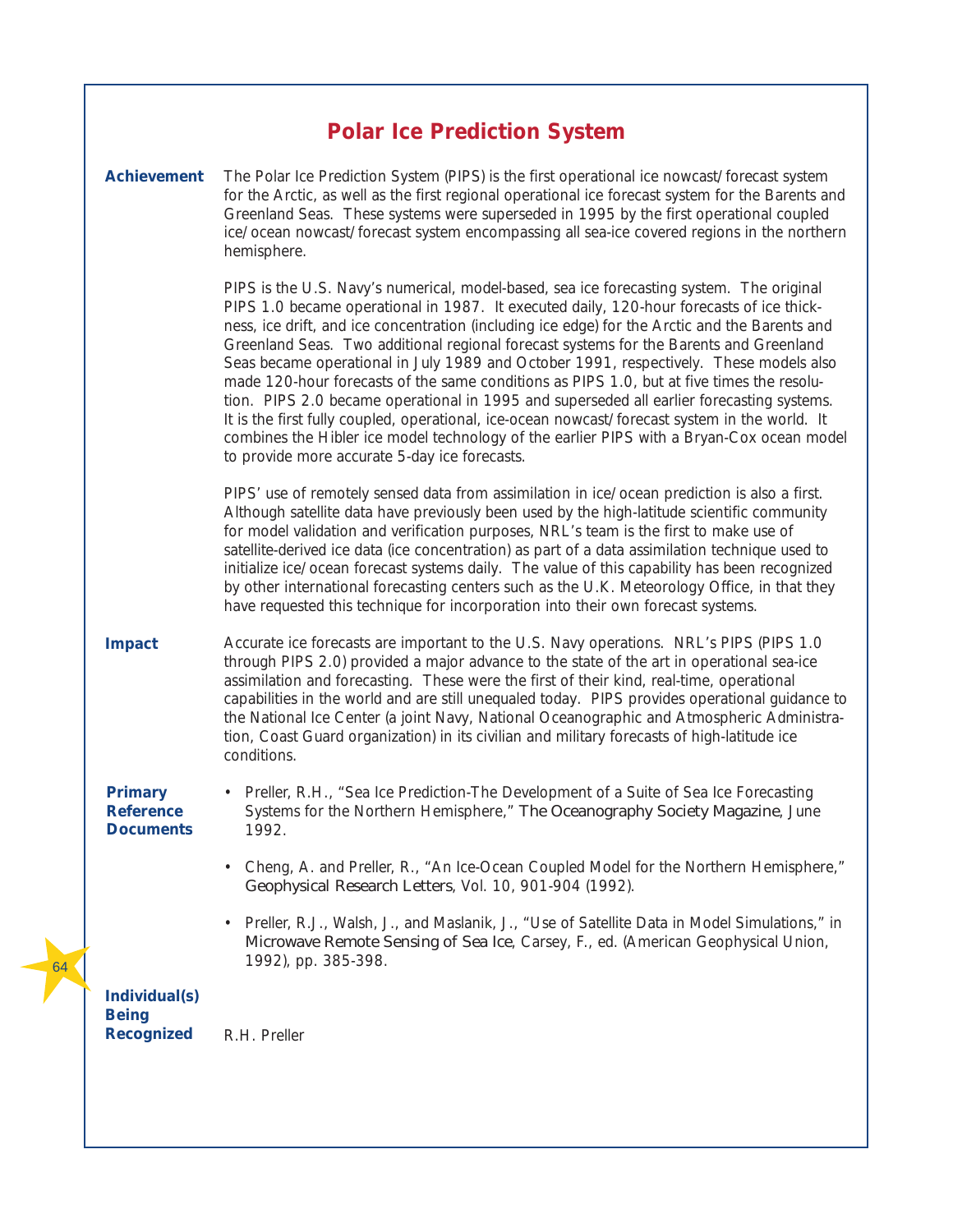| <b>Fixed-Wing Airborne Gravimetry</b> |  |  |
|---------------------------------------|--|--|
|---------------------------------------|--|--|

| <b>Achievement</b>                                     | Measurement and analysis of the spatial variations in the gravity field of the Earth are useful<br>from both geologic/geophysical and geodetic perspectives. Gravity data serve in the first<br>case as a remote sensing probe of shallow and deep mass distributions beneath the surface<br>of the ocean or land, an important tool for economic geology and basic geophysical re-<br>search. In the second area, geodesy/gravity data are used to establish the shape and figure<br>of the Earth. Geodetic quantities are of critical operational importance to the Navy, prima-<br>rily as corrections to high-accuracy inertial navigation systems in submarines and ballistic<br>missiles. Over the years, enormous efforts and expenditures have been devoted to ship-<br>board and terrestrial gravity surveys to meet Navy requirements. |
|--------------------------------------------------------|--------------------------------------------------------------------------------------------------------------------------------------------------------------------------------------------------------------------------------------------------------------------------------------------------------------------------------------------------------------------------------------------------------------------------------------------------------------------------------------------------------------------------------------------------------------------------------------------------------------------------------------------------------------------------------------------------------------------------------------------------------------------------------------------------------------------------------------------------|
|                                                        | Airborne gravimetry had long been a desirable goal because of the lower costs, rapid<br>collection, and access to logistically difficult areas made possible by airborne surveying<br>techniques. However, the extremely poor signal-to-noise characteristics of airborne gravity<br>measurements defeated numerous attempts since the 1950s by government, academic, and<br>industry researchers to provide airborne data of useful accuracy and resolution. It was found<br>possible to acquire data at low speeds in helicopters, however their range was too limited<br>and their costs too high to make them preferable to traditional ship and land survey meth-<br>ods.                                                                                                                                                                   |
|                                                        | In 1979, NRL began a program in airborne gravimetry from long-range, fixed-wing aircraft<br>capable of meeting Navy requirements. The research program required the development of<br>extremely accurate three-dimensional aircraft positioning, specialized aircraft operational<br>techniques, and improvements to gravimeter technology. This program resulted in the<br>world's first successful demonstration of accurate fixed-wing-based airborne gravity measure-<br>ments. The 1981 field test of the prototype measurement system achieved accuracies of 2<br>to 3 parts per million on several profiles over an Atlantic gravity test range at aircraft speeds<br>of 250 knots. Development of the system and techniques continues to the present day.                                                                                |
| <b>Impact</b>                                          | The NRL long-range airborne gravity measurement system is unique and provides required<br>data for Navy and other DoD tactical and strategic systems that cannot be acquired in any<br>other way. $1$                                                                                                                                                                                                                                                                                                                                                                                                                                                                                                                                                                                                                                            |
| <b>Primary</b><br><b>Reference</b><br><b>Documents</b> | Brozena, J.M., "A Preliminary Analysis of the NRL Airborne Gravimetry System,"<br>$\bullet$<br>Geophysics, Vol. 49, 1060-1079 (1984).<br>Brozena, J.M., "Airborne Gravimetry," CRC Handbook of Geophysical Exploration at                                                                                                                                                                                                                                                                                                                                                                                                                                                                                                                                                                                                                        |
| <b>Individual(s)</b>                                   | $\bullet$<br>Sea (CRC Press, Boca Raton, 1992), Chapter 4.                                                                                                                                                                                                                                                                                                                                                                                                                                                                                                                                                                                                                                                                                                                                                                                       |
| <b>Being</b><br><b>Recognized</b>                      | H. Fleming and J.M. Brozena                                                                                                                                                                                                                                                                                                                                                                                                                                                                                                                                                                                                                                                                                                                                                                                                                      |
|                                                        |                                                                                                                                                                                                                                                                                                                                                                                                                                                                                                                                                                                                                                                                                                                                                                                                                                                  |

<sup>1</sup> Salman, R.D. (Geoscience Program Manager, NIMA) letter to E. Eppert (Superintendent, Marine Geosciences Division, NRL), Subj. "DoD Utility of Fixed Wing Airborne Gravimetry," March 27, 1998; and Forsberg, R. (President, International Association of Geodesy) letter to Brozena, J. (NRL), March 30, 1998.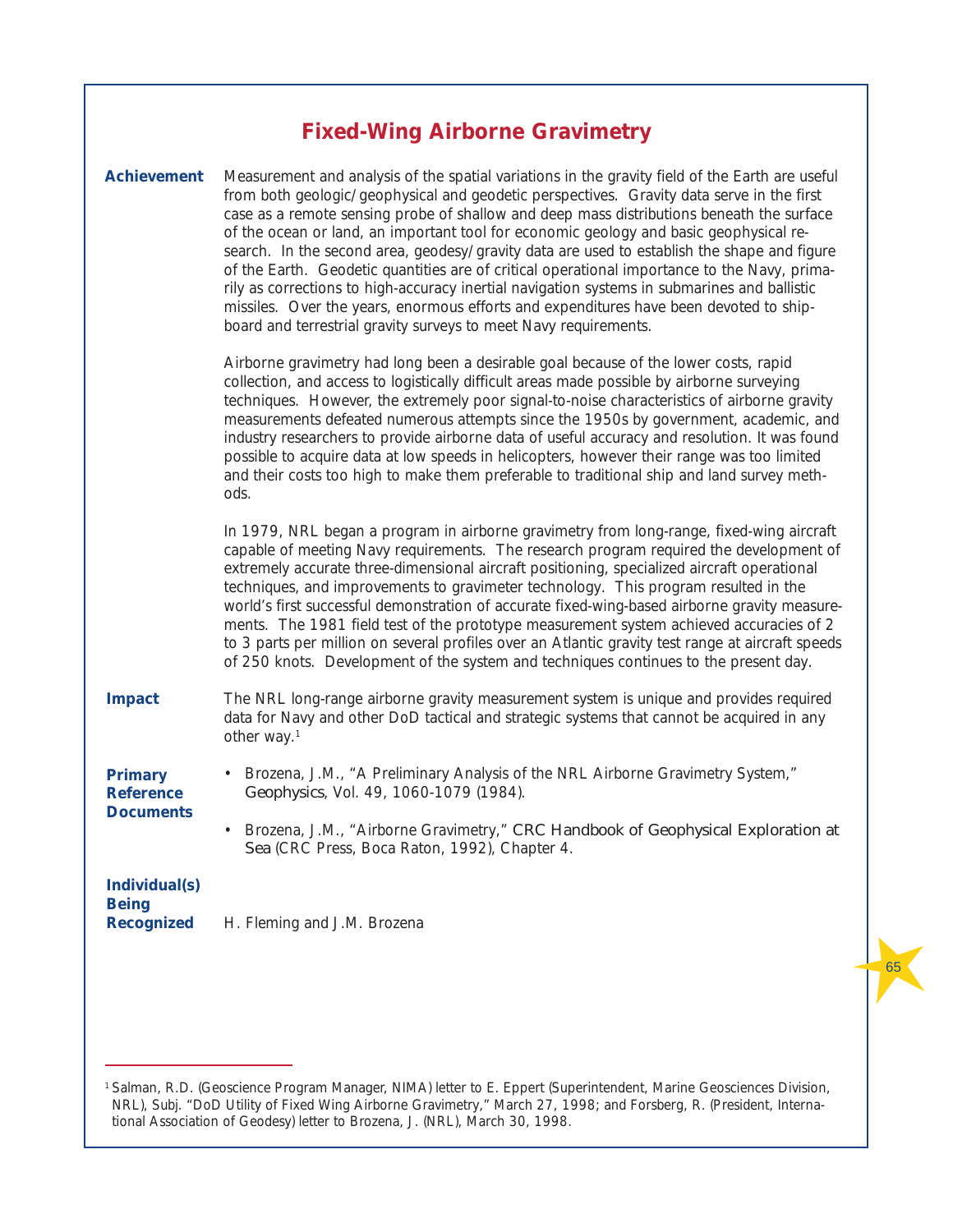### **Acoustic Matched-Field Processing**

**Achievement Impact Primary Reference Documents Individual(s) Being Recognized** Hints of matched-field processing (MFP) appeared in an early paper by A. Parvulescu. The MFP concept was first discussed in an analytic format in 1976 by H. Bucker of the Naval Undersea Center in San Diego. NRL subsequently began a program to demonstrate the practical viability of MFP. In 1981, NRL began research on the MFP concept in the shallow-water propagation environment. In 1983, NRL presented simulations of the MFP concept, now known as the conventional or Bartlett processor. This processor has become the baseline and most widely used matched-field processor. A pioneering experimental demonstration of MFP was reported by NRL in 1985. This work produced the widely used adaptive or high-resolution MFP processor. The conventional and adaptive MFP processors were used as the theoretical basis for MFP shallow-water research programs conducted at the SACLANT ASW Research Centre, Italy, and at the Naval Oceanographic R&D Activity (now NRL) located at the Stennis Space Center, Mississippi. The NRL shallow-water work was expanded to the deep-water environment with the initiation of the ONT High Gain Initiative (HGI). NRL provided much of the theoretical basis and numerical simulation for the research conducted by the HGI from 1988 to 1993. The HGI results suggest that large volumetric acoustic array systems, which use MFP concepts, may be useful for long-range surveillance purposes in deep-water environments. In a related area, the use of MFP to invert for antisubmarine warfare (ASW)-related environmental parameters has received significant attention by the naval research community. These MFP inversion methods were pioneered at NRL. They are being incorporated in research measurement programs directed toward the development or evaluation of techniques to be used for the rapid extraction of parameters that are needed to estimate naval ASW sonar performance. Research conducted at NRL included development of algorithms and the early experimental demonstrations of MFP inversions of ice and bottom properties. One of the first such inversions was for sea ice parameters in the Arctic. The use of global optimization techniques to invert for geoacoustic parameters (a common approach now) was pioneered at NRL. NRL's early work in MFP provided much of the theoretical and experimental basis for the Navy's HGI, and will serve as the basis for the design and performance evaluation of large volumetric arrays concepts presently being considered by ONR. In addition, MFP methods pioneered at NRL have and are being incorporated into measurement programs. • Parvulescu, A., "Signal Detection in a Multipath Medium by M.E.S.S. Processing," *Journal of the Acoustical Society of America*, Vol. 33, 1674 (1961). • Bucker, H.P., "Use of Calculated Sound Fields and Matched-Field Detection to Locate Sound Sources in Shallow Water," *Journal of the Acoustical Society of America,* Vol. 59, 368-373 (1976). • Baggeroer, A.B., Kuperman, W.A., and Mikhalevsky, P.N., "An Overview of Matched-Field Methods in Ocean Acoustics," *IEEE Journal of Oceanic Engineering*, Vol. 18, 4 (1993). • Tolstoy, A., *Matched Field Processing for Underwater Acoustics* (World Scientific, 1993). R. Heitmeyer, O. Diachok, W. Kuperman, M. Porter, J. Perkins, A. Tolstoy, and M. Collins.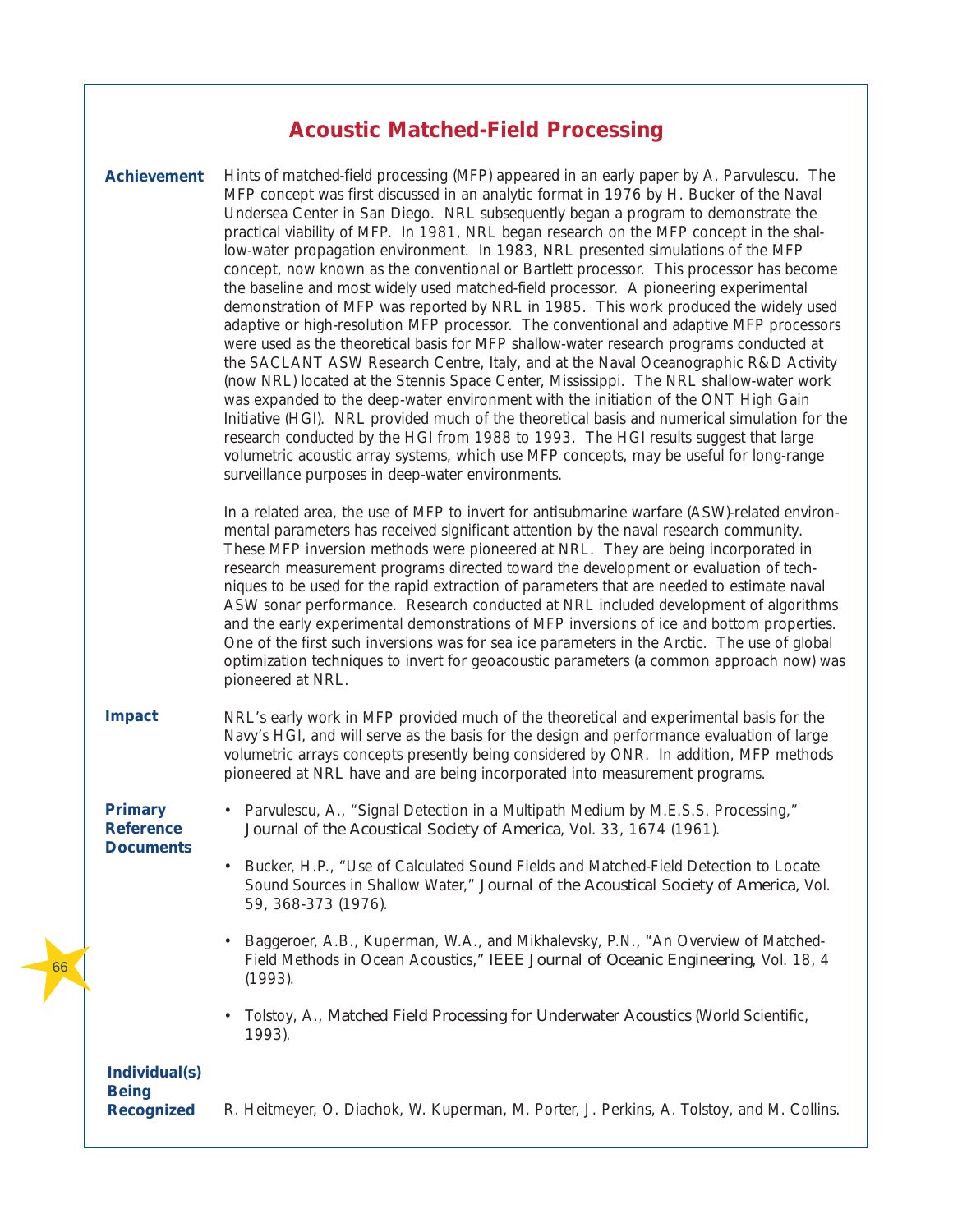# **Magnetic Materials and Semiconductor Technology**

| <b>Achievement</b>                                        | NRL's G.A. Prinz recognized that the developments in semiconductor materials technology<br>in the 1970s, which permitted atomic control of crystal film growth in ultrahigh vacuum,<br>could be exploited to fabricate new magnetic materials in thin film form. Furthermore, he<br>saw that the close lattice match between compound semiconductors and the bcc phases of<br>Fe, Co, and Ni would open the door to integrating these two fields of materials into com-<br>mon monolithic structures. He initiated molecular beam epitaxial (MBE) growth of magnetic<br>materials on semiconductors at NRL in 1979.                                                                                                                                                                                                                                |
|-----------------------------------------------------------|----------------------------------------------------------------------------------------------------------------------------------------------------------------------------------------------------------------------------------------------------------------------------------------------------------------------------------------------------------------------------------------------------------------------------------------------------------------------------------------------------------------------------------------------------------------------------------------------------------------------------------------------------------------------------------------------------------------------------------------------------------------------------------------------------------------------------------------------------|
|                                                           | NRL's J.J. Krebs carried out the characterization of these new materials. Using the power-<br>ful techniques of angularly dependent ferromagnetic resonance, along with magnetic suscep-<br>tibility and X-ray fluorescence, he generated a detailed description of these new materials,<br>including the interface and surface properties that dominated their behavior. All further<br>work in this field has confirmed the general properties of epitaxial ferromagnetic metal films<br>established by the Laboratory's work.                                                                                                                                                                                                                                                                                                                   |
|                                                           | NRL's work led directly to the discovery by three other laboratories in France and Germany<br>of the giant magnetoresistance effect using Fe/Cr multilayers epitaxially grown on GaAs.<br>The use of magnetic metal films on semiconductors for sensors is now widespread. The<br>largest use is in read heads for computer hard disks. They are under development for<br>mechanical motion sensors by the automotive and machine tool industry, as well as by the<br>military for fuses and perimeter defense. The largest impact will probably be for nonvolatile<br>magnetic memory in computers, which is under development at several corporations within<br>the U.S. as well as abroad in Japan, Germany, France, and the Netherlands. The industrial<br>efforts in the U.S. are supported by the Defense Advanced Research Projects Agency. |
| <b>Impact</b>                                             | NRL's pioneering work led to the discovery of the giant magnetoresistance effect using Fe/<br>Cr multilayers epitaxially grown on GaAs. In the commercial arena, magnetic metal films on<br>semiconductors, exploited for the giant magnetoresistance effect, is already generating \$1 B<br>in sales for sensors in read heads, and the introduction of magnetic computer memory will<br>impact a market measured at \$100 B annually. For military applications, this technology<br>promises far better performance of satellites, missile guidance, and aircraft navigation.                                                                                                                                                                                                                                                                    |
| <b>Primary</b><br><b>Reference</b><br><b>Documents</b>    | Prinz, G.A. and Krebs, J.J., "Molecular Beam Epitaxial Growth of Single-Crystal Fe Films<br>$\bullet$<br>on GaAs," Applied Physics Letters, Vol. 39, No. 5, 397-399 (1981).                                                                                                                                                                                                                                                                                                                                                                                                                                                                                                                                                                                                                                                                        |
|                                                           | Prinz, G.A., Rado, G.T., and Krebs, J.J., "Magnetic Properties of Single-Crystal (110) Fe<br>$\bullet$<br>Films Grown on GaAs by Molecular Beam Epitaxy," Journal of Applied Physics, Vol.<br>53, 2087 (1982).                                                                                                                                                                                                                                                                                                                                                                                                                                                                                                                                                                                                                                     |
| <b>Individual(s)</b><br><b>Being</b><br><b>Recognized</b> | G.A. Prinz and J.J. Krebs                                                                                                                                                                                                                                                                                                                                                                                                                                                                                                                                                                                                                                                                                                                                                                                                                          |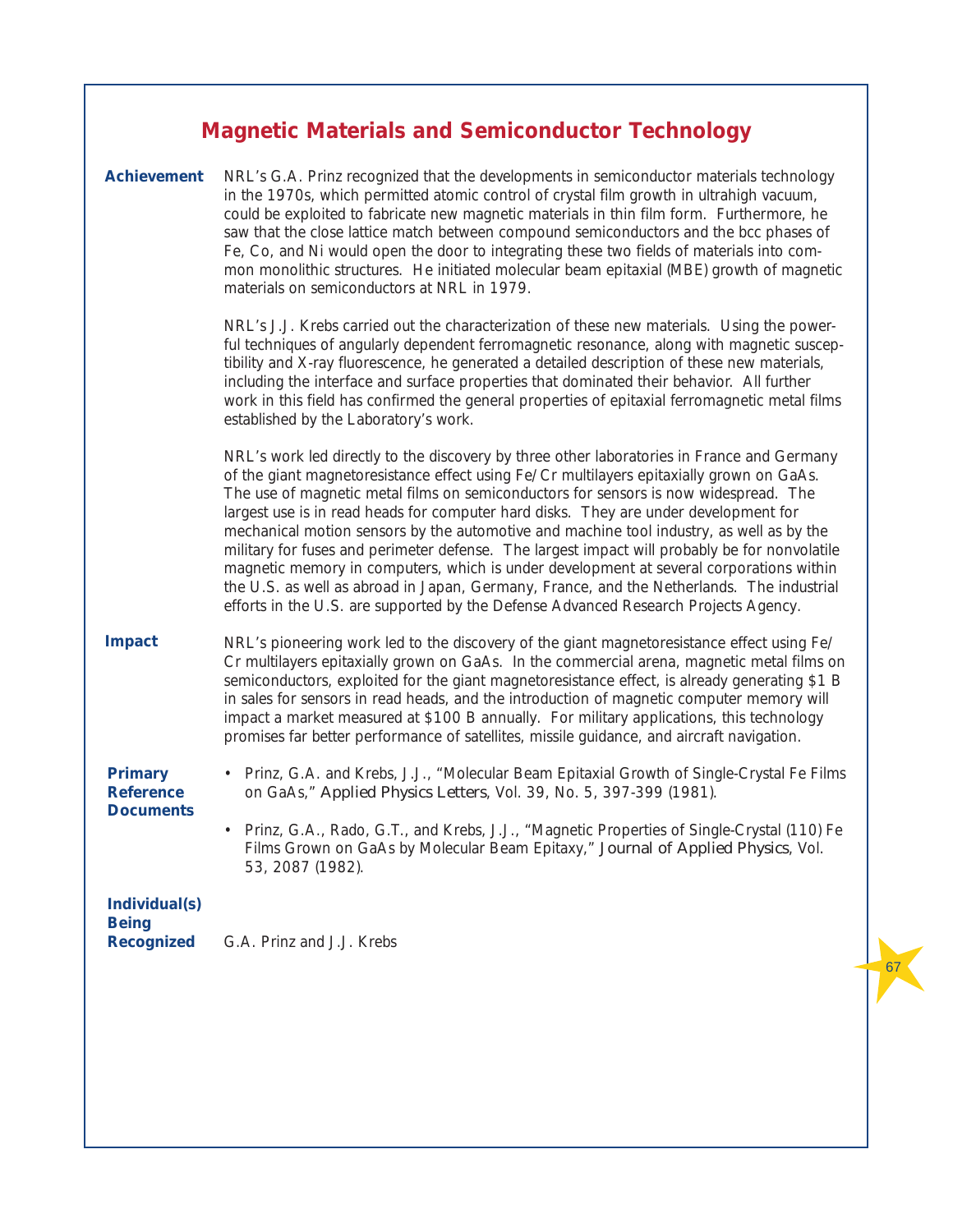|                                                           | <b>On-Board Processor</b>                                                                                                                                                                                                                                                                                                                                                                                                                                                                                                                                                                                                          |
|-----------------------------------------------------------|------------------------------------------------------------------------------------------------------------------------------------------------------------------------------------------------------------------------------------------------------------------------------------------------------------------------------------------------------------------------------------------------------------------------------------------------------------------------------------------------------------------------------------------------------------------------------------------------------------------------------------|
| <b>Achievement</b>                                        | NRL developed a spaceborne computer which, at this time, is 100 times more capable than<br>anything else flying. By doing so, the On-Board Processor (OBP) program has achieved an<br>unparalleled advancement of the state of the art in engineering in support of military opera-<br>tions for multiservice and multinational tactical and strategic users. The OBP is currently on<br>a satellite providing, for the first time, real-time situational awareness information to military<br>units located throughout the world. Since October 1996, it has been the largest supplier of<br>tactical data to military consumers. |
|                                                           | The OBP is the only totally automated, real-time, non-a priori, direct reporting system<br>providing tactical data to military units 18 hours per day, seven days per week. NRL's<br>program included total concept development, system engineering, hardware development,<br>algorithm development, fabrication, test, and deployment. Military units deployed anywhere<br>in the world now have an expanded area of situational awareness not available with either<br>organic assets or other systems.                                                                                                                          |
| <b>Impact</b>                                             | The OBP has made a two order-of-magnitude improvement in low-power, high-perfor-<br>mance, fully programmable spaceborne computing. The OBP is supporting U.S, U.K,<br>Canadian, and Australian military forces deployed worldwide. The OBP broadcast is re-<br>ceived by Navy Tactical Receive Equipment, Army Commanders Tactical Terminal and<br>SUCCESS Radio, and Air Force/USSOCOM Multi-Mission Advanced Tactical Terminals,<br>and is displayed or processed by tactical data processors.                                                                                                                                  |
| <b>Primary</b><br><b>Reference</b><br><b>Documents</b>    | • Users Guide for TRAP & TADIXS-B Broadcasts, NRO Operational Support Office,<br>June 1997.                                                                                                                                                                                                                                                                                                                                                                                                                                                                                                                                        |
| <b>Individual(s)</b><br><b>Being</b><br><b>Recognized</b> | A.J. Fox, D.L. Pettit, and F.B. Kuhn, Jr.                                                                                                                                                                                                                                                                                                                                                                                                                                                                                                                                                                                          |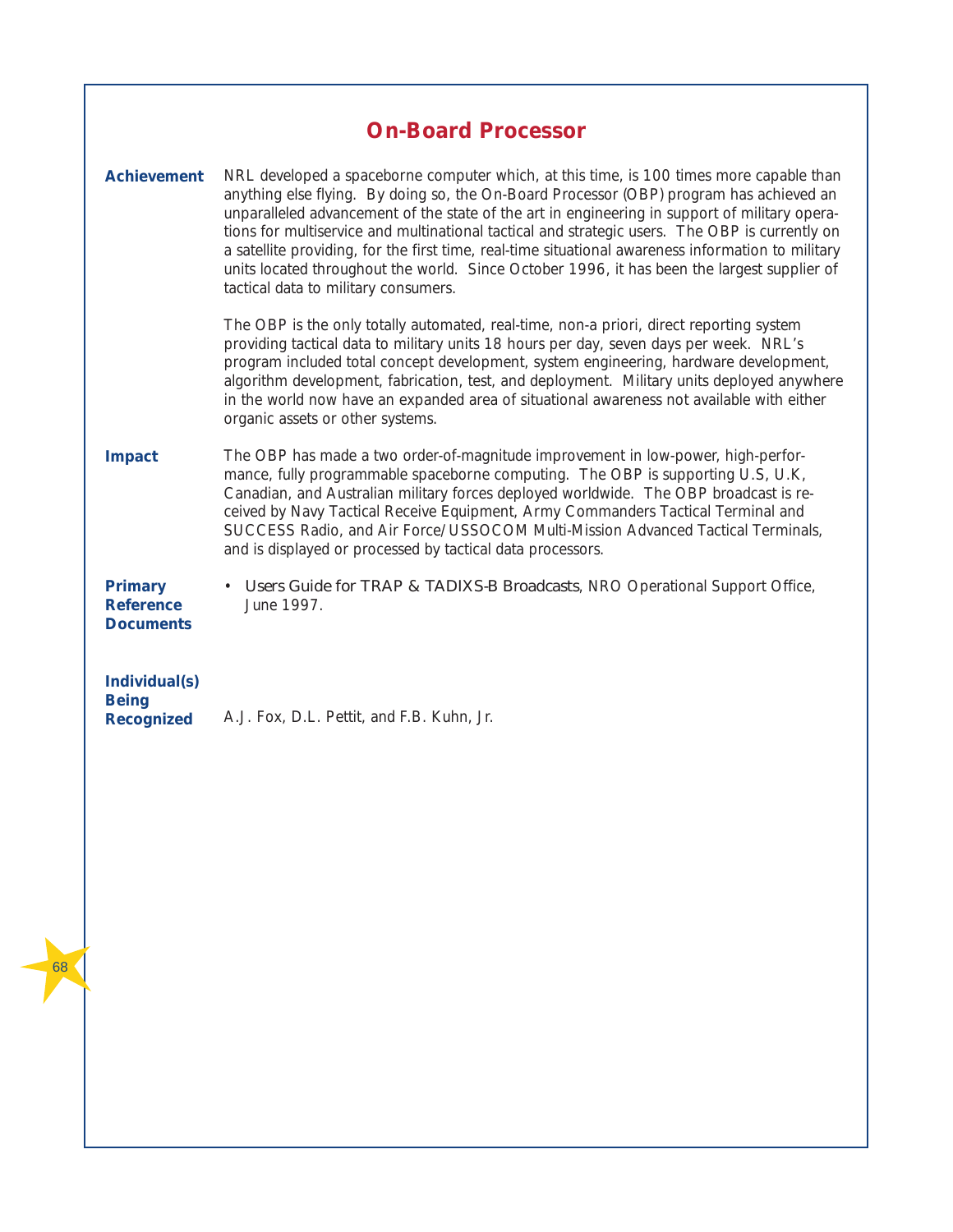### **Deep Space Program Science Experiment (***Clementine***)**

| Achievement | The Deep Space Program Science Experiment ( <i>Clementine</i> ) program was a highly success-<br>ful lunar mapping mission that tested new spacecraft hardware. Since the 1980s, the<br>Ballistic Missile Defense Organization (BMDO) has developed advanced sensor, spacecraft,<br>and component technologies for missile defense systems requiring lightweight and reliable<br>spacecraft. In 1991, a joint NASA/DoD study concluded that a collaborative deep space<br>mission could test these developments and provide a significant science return. The DoD's<br>goals were to test lightweight miniature sensors and components by exposing them to a<br>long-duration space environment while obtaining imagery of the Moon and the near-Earth<br>asteroid, Geographos. The BMDO tasked NRL with responsibility for mission design,<br>spacecraft engineering, spacecraft manufacture and test, launch vehicle integration, terres-<br>trial support, and flight operations. |
|-------------|--------------------------------------------------------------------------------------------------------------------------------------------------------------------------------------------------------------------------------------------------------------------------------------------------------------------------------------------------------------------------------------------------------------------------------------------------------------------------------------------------------------------------------------------------------------------------------------------------------------------------------------------------------------------------------------------------------------------------------------------------------------------------------------------------------------------------------------------------------------------------------------------------------------------------------------------------------------------------------------|
|             | In 1994, NRL put a satellite, equipped with a sensor payload, into orbit around the Moon.<br>The spacecraft successfully used much newly developed hardware, including imaging sensors<br>provided by the Lawrence Livermore National Laboratory. A high-quality mapping mission<br>of the lunar surface was completed with outstanding success $-$ a complete imaging of the<br>lunar surface (1.8 million images) in eleven discrete wavebands with coarse altimetry over<br>most of the lunar surface.                                                                                                                                                                                                                                                                                                                                                                                                                                                                            |

This imaging of the Moon's surface was a great success in its scientific returns: relative positions of widely separated lunar features can be accurately determined for the first time, including those on the Moon's far side; some regions in the lunar south pole were imaged with good resolution for the first time, with some data indicating the presence of ice; and complete multispectral imaging providing information on local mineral composition over the entire lunar surface. Finally, these images will help resolve issues such as the character and evolution of the primitive lunar crust, thermal evolution of the Moon and lunar volcanism, and the impact record and redistribution of crustal and mantle materials.

**Impact** With *Clementine*'s success, the U.S. returned to the Moon for the first time since the end of the Apollo lunar missions. NRL's satellite demonstrated that the goal of "faster, better, cheaper" was attainable: it was built in only 22 months (less than half the usual time) for 1/5 the usual cost for similar space probes.<sup>1</sup> The probe was so simple to operate that its mission control center comprised eight engineers working in a warehouse in Alexandria, Virginia.<sup>2</sup>

**Primary Reference Documents**

- Nozette, S., Rustan, P., Pleasance, L.P., Horan, D.M., Regeon, P., et al., "The *Clementine* Mission to the Moon: Scientific Overview," *Science*, Vol. 266, 1835-1839 (1994).
- "*Clementine* Mines Its First Nuggets on the Moon," *Science*, Vol. 264, June 17, 1994.

69

**Individual(s) Being Recognized**

D.M. Horan, M.S. Johnson, P.R. Lynn, and P. Regeon

<sup>1</sup> Excerpt from certificate accompanying the 1995 Stellar Award to the Clementine Development Team.

<sup>2</sup> Excerpt from The *Discover* Magazine Award for Technological Innovation (1995).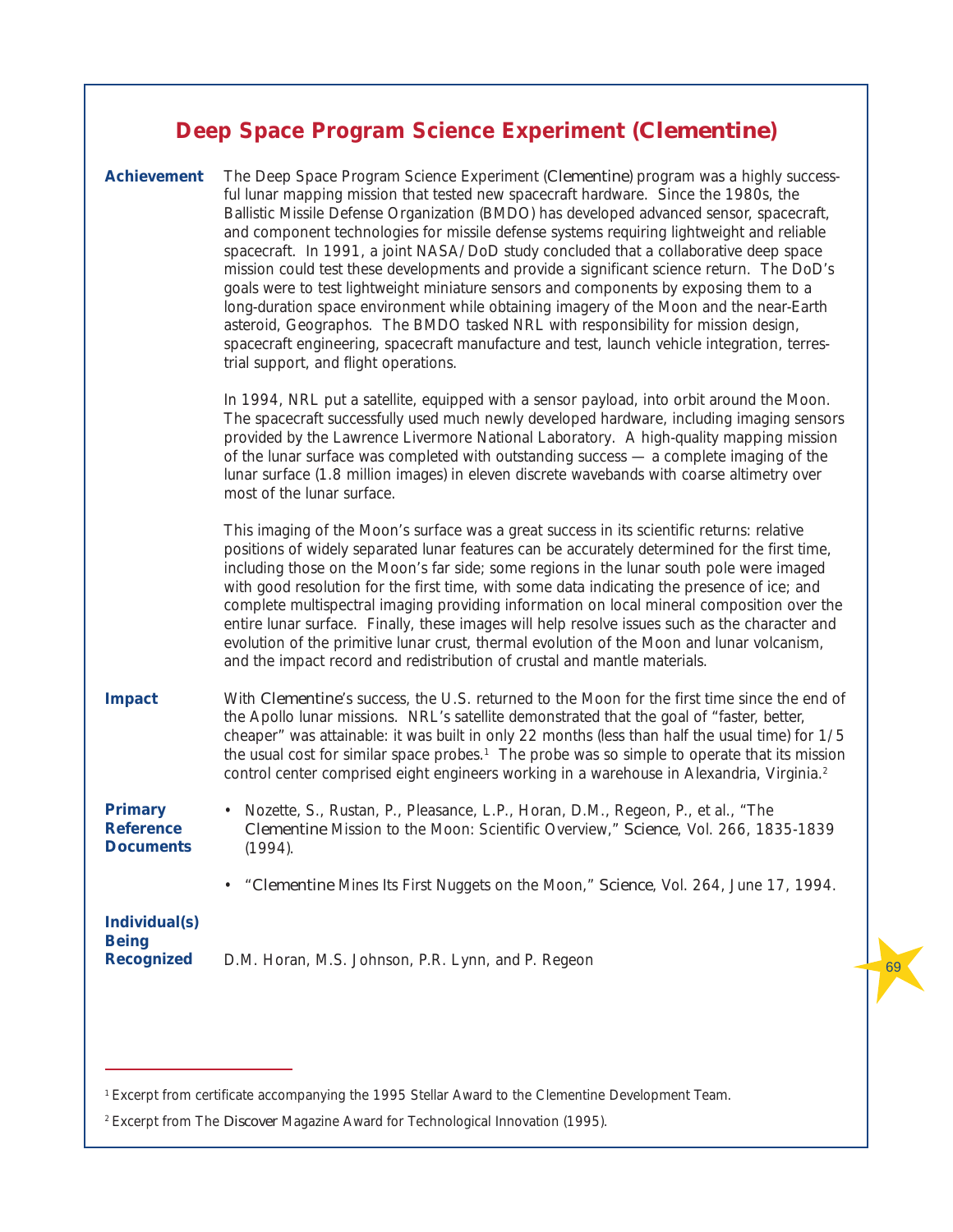### **Decadal Impact of El Niño**

**Achievement Impact Primary Reference Documents Individual(s) Being Recognized** El Niño events in the Pacific Ocean can have significant local effects lasting up to two years. For example, the 1982-1983 El Niño caused increases in the sea-surface height and temperature off the coasts of Ecuador and Peru, with important consequences for fish populations and local rainfall. But, until NRL's work in this area, the scientific community believed that the long-range effects of El Niño events were restricted to changes transmitted through the atmosphere, for example causing precipitation anomalies over the Sahel. Under the leadership of G. Jacobs, NRL provided evidence from modeling and observations that planetary-scale oceanic waves, generated by reflection of equatorial shallow-water waves from the American coasts during the 1982-1983 El Niño, have crossed the North Pacific and a decade later caused a northward rerouting of the Kuroshio Extension (a strong current that normally advects large amounts of heat from the southern coast of Japan eastward into the midlatitude Pacific). This has led to significant increases in sea-surface temperature at high latitudes in the northwestern Pacific, of the same amplitude and with the same spatial extent as those seen in the tropics during important El Niño events. These changes may have influenced weather patterns over the North American continent during the past decade and demonstrate that the oceanic effects of El Niño events can be extremely long-lived. NRL's research shows, for the first time, that the oceanic effects of El Niño events can be extremely long-lived. The scientific importance of this discovery was noted in an opinion piece by M.J. McPhaden in the same issue of *Nature* as the original Jacobs, et al. (1994) article.1 It was similarly recognized by *Discover* magazine as one of the top 75 science stories in 1994.<sup>2</sup> • Jacobs, G.A., Hurlburt, H.E., Kindle, J.C., Metzger, E.J., Mitchell, J.L., Teague, W.J., and Wallcraft, A.J., "Decade-Scale Trans-Pacific Propagation and Warming Effects of an El Niño Anomaly," *Nature*, Vol. 370, 360-363 (1994). G.A. Jacobs, H.E. Hurlburt, J.L. Mitchell, and J.C. Kindle

<sup>1</sup> McPhaden, M.J., "The Eleven-Year El Niño?," *Nature*, Vol. 370, 326-327 (1994).

<sup>2</sup> Zimmer, C., "El Grande," *Discover*, Vol. 16, 68 (1995).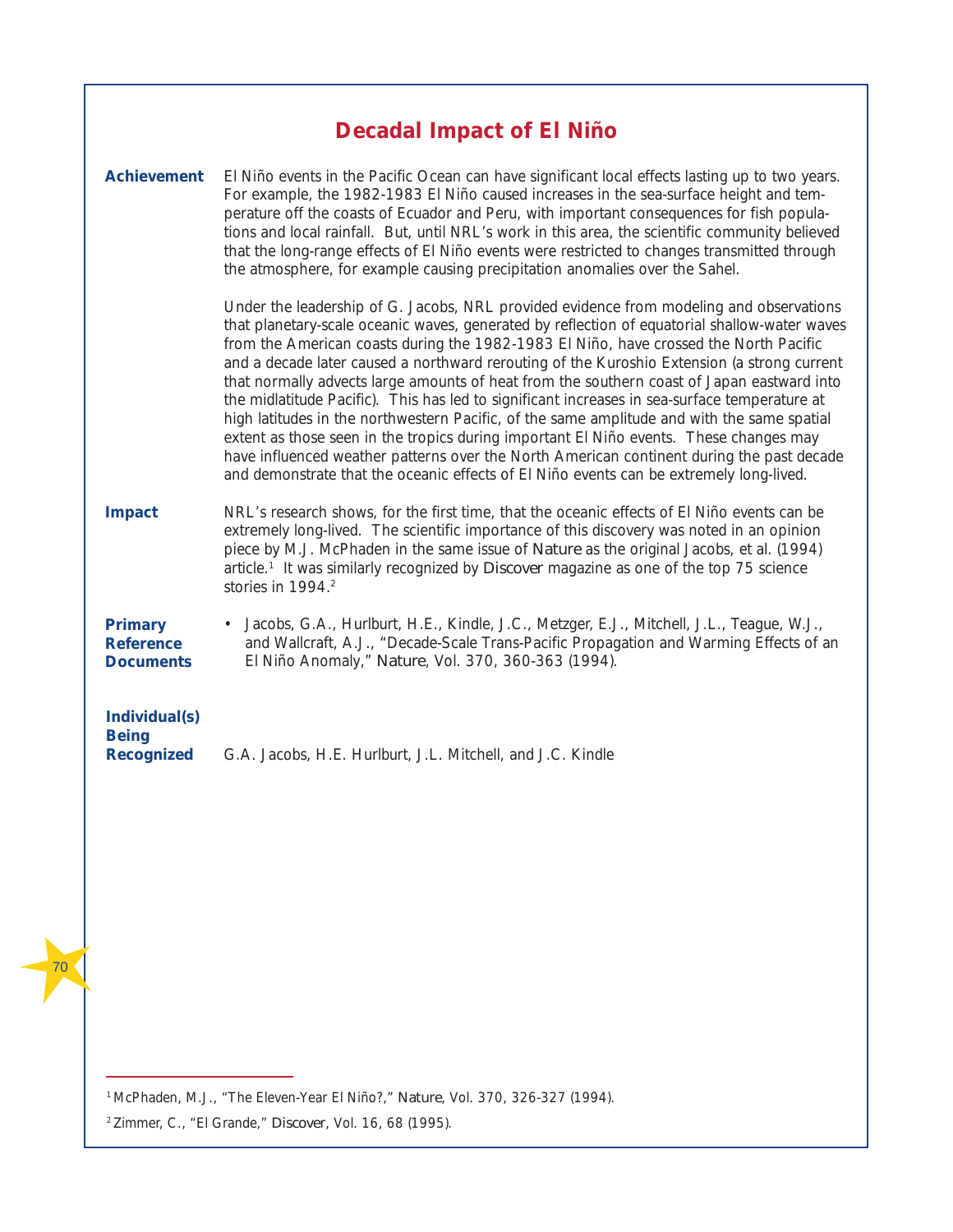# **Optical Immunoassays and Sensors**

| An ideal biosensor for monitoring a manufacturing process or contaminants in the environ-<br>ment is not only sensitive and specific but requires minimal sample processing and is simple<br>to use. Detection systems requiring extensive sample extraction or highly skilled personnel<br>are not going to gain widespread acceptance. NRL has developed biosensors for field use<br>that are portable, relatively simple to use, and require only that the sample be a relatively<br>nonviscous liquid. The NRL biosensors use antibodies and other biomolecules to recognize<br>biological threat agents and environmental hazards rapidly and at extremely low concentra-<br>tions. |
|------------------------------------------------------------------------------------------------------------------------------------------------------------------------------------------------------------------------------------------------------------------------------------------------------------------------------------------------------------------------------------------------------------------------------------------------------------------------------------------------------------------------------------------------------------------------------------------------------------------------------------------------------------------------------------------|
| NRL has demonstrated that the sensors are capable of detecting approximately 1 to 10<br>ng/ml levels of analyte (i.e, biological warfare agent or explosives). The fiber-optic-based<br>biosensors have been used to measure biological toxins in river water and clinical samples<br>(blood, serum, plasma) or harmless bacteria released in field exercises and collected from the<br>air. DNA-based assays, which can be used for verification of immunoassay screens, have<br>also been developed. In addition, the biosensors have been used to detect drugs of abuse in<br>urine and saliva and to monitor explosives in groundwater or soil.                                      |
| For the Environmental Protection Agency's use in monitoring at Superfund Cleanup sites, a<br>smaller, simpler sensor, the FAST 2000 has been developed. This system has been tested<br>extensively in field trials at military bases with explosives-contaminated groundwater and<br>demonstrated results that were comparable to sophisticated laboratory analytical techniques.                                                                                                                                                                                                                                                                                                        |
| NRL's portable biosensors have demonstrated in the field how antibody recognition can be<br>integrated with state-of-the-art optical components to recognize hazardous substances in<br>complex samples. The sensors are sensitive, automated, simple to use, and provide valuable<br>on-site detection capabilities to both the military and environmental protection communities.<br>The sensors are capable of detecting biological toxins in water, blood, serum, and plasma;<br>detecting drugs of abuse in urine and saliva; and monitoring explosives in groundwater or<br>soil.                                                                                                  |
| • U.S. Patent No. 5,077,210 to Ligler, F.S., Calvert, J., Georger, J., Shriver-Lake, L.,<br>Bhatia, S., and Bredehorst, R., "Immobilization of Active Agents on Substrates with a<br>Silane and Heterobifunctional Crosslinker," December 31, 1991.                                                                                                                                                                                                                                                                                                                                                                                                                                      |
| U.S. Patent No. 5,061,857 to Thompson, R. and Villarruel, C., "Waveguide-Binding<br>$\bullet$<br>Sensor for Use with Assays," October 19, 1991.                                                                                                                                                                                                                                                                                                                                                                                                                                                                                                                                          |
| U.S. Patent No. 5,183,740 to Ligler, F.S., Gaber, B.P., Kusterbeck, A.W., and Wemhoff,<br>G.A., "Flow Immunosensor Method and Apparatus," February 2, 1993.                                                                                                                                                                                                                                                                                                                                                                                                                                                                                                                              |
| • U.S. Patent No. 5,430,813 to Anderson, G.P. and Golden, J.P., "Mode-Matched<br>Combination Taper Fiber-Optic Probe," July 4, 1995.                                                                                                                                                                                                                                                                                                                                                                                                                                                                                                                                                     |
| Bart, J.C., Judd, L.L., Hoffman, K.E., Wilkins, A.M., and Kusterbeck, A.W., "Applica-<br>tion of a Portable Immunosensor to Detect the Explosives TNT and RDX in Groundwater<br>Samples," Environmental Science Technology, Vol. 31, 1505-1511 (1997).                                                                                                                                                                                                                                                                                                                                                                                                                                   |
| F.S. Ligler, G.P. Anderson, and A.W. Kusterbeck                                                                                                                                                                                                                                                                                                                                                                                                                                                                                                                                                                                                                                          |
|                                                                                                                                                                                                                                                                                                                                                                                                                                                                                                                                                                                                                                                                                          |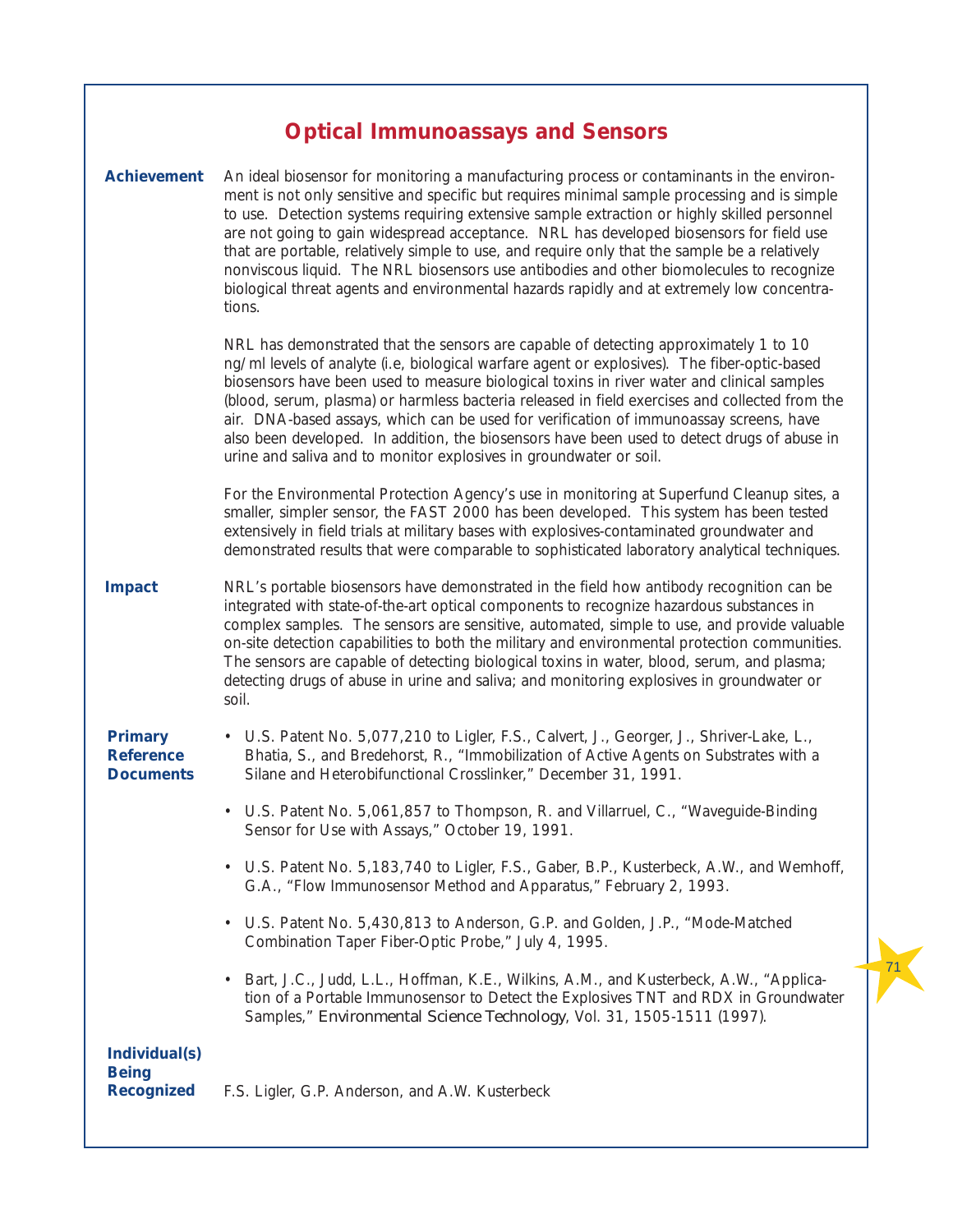### **Dilute Aperture Imaging at Optical Wavelengths**

#### **Achievement**

NRL has developed techniques to coherently combine light detected simultaneously over a broad bandpass with several independent telescopes. This overcomes the limitations imposed by atmospheric turbulence and physics on the angular resolution achieved with a single telescope or aperture. Turbulence in the Earth's atmosphere had limited the resolution of imaging systems, such as telescopes, to that achieved by an aperture 4 inches in diameter, or a spatial resolution of one arc second  $(10^{-5}$  radians). To achieve higher resolution, a larger number of spatial frequencies must be coherently sampled before temporal effects cause a change in the image. This was accomplished in two ways. First, lasers, low noise photodetectors, delay lines, and high-speed computers were used to compensate for wavefront distortions caused by the atmosphere on timescales of a millisecond. Second, to overcome the limitations imposed by the uncertainty principle, which does not allow amplification at optical wavelengths, spectral bandwidth synthesis was developed to sample sufficient spatial frequencies to form a sharp image.

The technology for array control was developed using a single two-element interferometer at Mount Wilson from 1984 to 1990. This instrument developed the technology of tracking out the atmospheric turbulence in an automated system capable of integration speeds on the millisecond scale. This allowed one-dimensional, single-point sampling of the spatial frequencies. The design and fabrication of the Navy prototype optical interferometer (NPOI) from 1989 to 1998 developed the technology of wide-bandwidth synthesis at optical wavelengths. The NPOI will be capable of imaging at spatial resolutions as high as  $10^{-9}$ radians. It has achieved images at  $10<sup>8</sup>$  radians resolution, easily exceeding that obtained with single aperture. This work revolutionized the technique of imaging and, in principle, allows any angular resolution to be achieved. The only limit now is the brightness/solid angle of the object itself.

**Impact** NRL's development of wide-bandwidth imaging at optical wavelengths is equivalent to the invention of the telescope. Future astronomical and remote sensing systems will employ this technology at optical/IR wavelengths. It will allow military systems to see farther, allowing larger standoff distances from targets and objects of interest. It will also have a major impact on space surveillance and intelligence-gathering systems.

**Primary Reference Documents**

- Mozurkewich, D., Hutter, D.J., Johnston, K.J., Simon, R.S., Shao, M., Colivita, M.M., Staelin, D.H., Hines, B.E., Hershey, J.L., Hughes, J.A., and Kaplan, G.H., "Preliminary Measurements of Star Positions with the Mark III Stellar Interferometer," *Astronomical Journal*, Vol. 95, No. 4, 1269-1277 (1988).
- Armstrong, J.T., Hutter, D.J., Johnston, K.J., and Mozurkewich, D., "Stellar Optical Interferometry in the 1990s," *Physics Today*, Vol. 48, No. 5, 42 (1995).
- Armstrong, J.T., Mozurkewich, D., Rickard, L.J., Hutter, D.J., Benson, J.A., Bowers, P.F., Elias, N.M., Hummel, C.A., Johnston, K.J., Buscher, D.F., Clark, J.H., Ha, L., Ling, L.-C., White, N.M., and Simon, R.S., "The Navy Prototype Optical Interferometer," *Astronomical Journal*, Vol. 496, 550 (1998).

#### **Individual(s) Being Recognized**

K.J. Johnston and D. Mozurkewich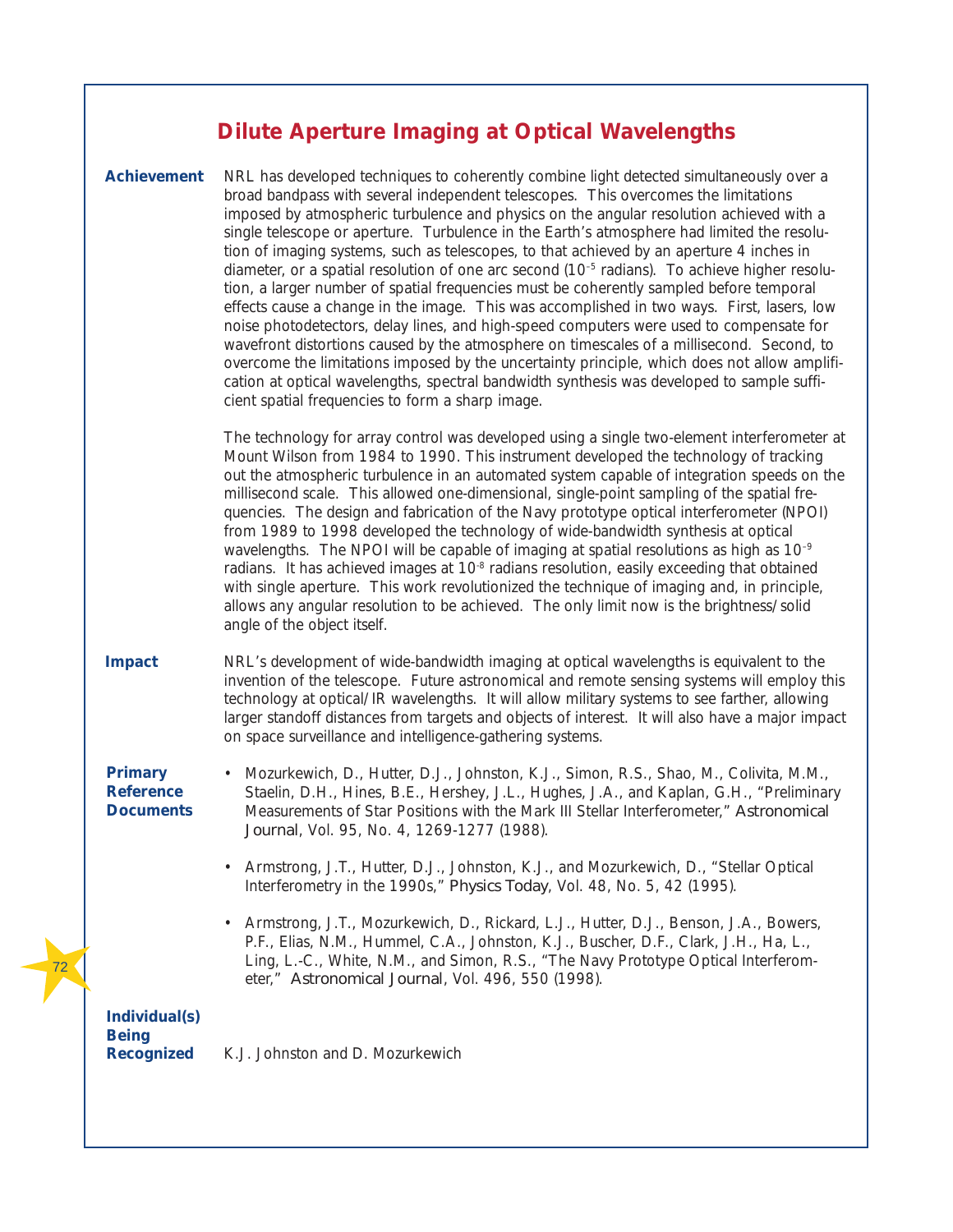## **Mesoscale Prediction Systems**

| <b>Achievement</b>                                        | Two mesoscale prediction systems have been developed and transitioned to operations by<br>NRL from 1977 to 1998: the Navy Operational Regional Atmospheric Prediction System<br>(NORAPS) and the Coupled Ocean/Atmosphere Mesoscale Prediction System (COAMPS).                                                                                                                                                                                                                                                                                                                                                                                                                                                                                                                                                                                                                                                                                                                       |
|-----------------------------------------------------------|---------------------------------------------------------------------------------------------------------------------------------------------------------------------------------------------------------------------------------------------------------------------------------------------------------------------------------------------------------------------------------------------------------------------------------------------------------------------------------------------------------------------------------------------------------------------------------------------------------------------------------------------------------------------------------------------------------------------------------------------------------------------------------------------------------------------------------------------------------------------------------------------------------------------------------------------------------------------------------------|
|                                                           | The original NORAPS, implemented in 1982, was the first globally relocatable limited-area<br>model of its kind. In 1985, NORAPS became the first regional model in the world to use<br>data assimilation. NORAPS has served the operational Navy community well over the past<br>20 years: it has been used in support of Operation Desert Shield and Operation Desert<br>Storm, Operation Tandem Thrust, and naval operations in Bosnia, Somalia, Korea, Taiwan,<br>the Mediterranean, Haiti, the east Atlantic, the west Pacific, and the Indian Ocean. Since<br>implementation, NORAPS has generated over 40,000 operational forecasts for the Navy,<br>more than any other mesoscale model in the world.                                                                                                                                                                                                                                                                          |
|                                                           | COAMPS is now in the position to elevate the state of the art further. It allows for more<br>accurate forecasts over areas that exhibit steep topographic features and strong convection<br>and has the added capability to explicitly forecast water and ice clouds, as well as rain and<br>snow. Already COAMPS has achieved significant contributions. It has been used to supply<br>reanalyses of the atmospheric conditions during the Gulf War in support of the Gulf War<br>Illness studies. <sup>1</sup> Independent expert panels have praised NRL's efforts for providing the<br>most accurate assessment of the mesoscale meteorology during that time. It was also used<br>to produce local analyses/forecasts aboard an aircraft carrier. This shipboard execution of a<br>mesoscale atmospheric prediction system is a world-first accomplishment, and sets the stage<br>for improved local environmental information being supplied directly to the warfighter afloat. |
| <b>Impact</b>                                             | NRL's NORAPS and COAMPS are mesoscale data assimilation systems used for generating<br>high-resolution numerical analyses and short-term (0 to 48 hour) predictions of the atmo-<br>sphere for limited areas of the Earth. Weather maps produced from these systems are<br>distributed to operational DoD commands around the world to support mission planning,<br>ship and aircraft operations, and hazardous weather avoidance. COAMPS has also been<br>requested for use by other organizations. For example, DoE's Lawrence Livermore National<br>Laboratory uses the model to assist in providing transport and dispersion forecasts of<br>hazardous material releases.                                                                                                                                                                                                                                                                                                         |
| <b>Primary</b><br><b>Reference</b><br><b>Documents</b>    | • Hodur, R.M., "Evaluation of a Regional Model with an Update Cycle," Monthly Weather<br>Review, Vol. 115, 2707-2718 (1987).                                                                                                                                                                                                                                                                                                                                                                                                                                                                                                                                                                                                                                                                                                                                                                                                                                                          |
|                                                           | • Hodur, R.M., "The Naval Research Laboratory's Coupled Ocean/Atmosphere Mesoscale<br>Prediction System (COAMPS)," Monthly Weather Review, Vol. 125, 1414-1430<br>(1997).                                                                                                                                                                                                                                                                                                                                                                                                                                                                                                                                                                                                                                                                                                                                                                                                             |
|                                                           | Doyle, J., "Influence of Mesoscale Orography on a Coastal Jet and Rainband," Monthly<br>Weather Review, Vol. 125, 1465-1488 (1997).                                                                                                                                                                                                                                                                                                                                                                                                                                                                                                                                                                                                                                                                                                                                                                                                                                                   |
| <b>Individual(s)</b><br><b>Being</b><br><b>Recognized</b> | R.M. Hodur and J.D. Doyle                                                                                                                                                                                                                                                                                                                                                                                                                                                                                                                                                                                                                                                                                                                                                                                                                                                                                                                                                             |

<sup>1</sup> Chang, S.W., et al., "A Meteorological Re-Analysis for the Study of Gulf War Illness," NRL/MR/534--98-7233, January 1998.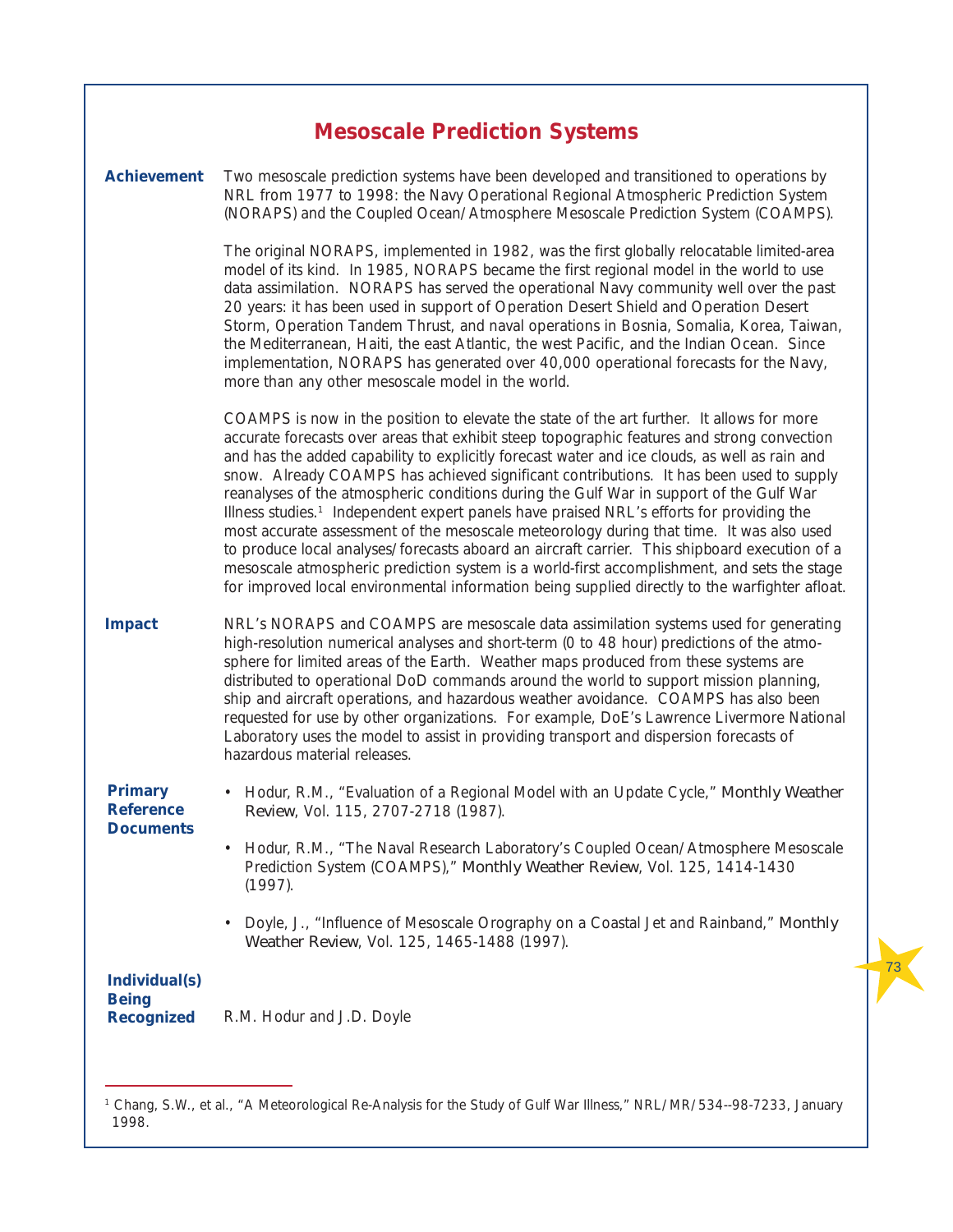| <b>Application of Nuclear Quadrupole Resonance for</b><br><b>Detection of Explosives and Narcotics</b> |                                                                                                                                                                                                                                                                                                                                                                                                                                                                                                                                                                                                                                                                                                                                                  |  |
|--------------------------------------------------------------------------------------------------------|--------------------------------------------------------------------------------------------------------------------------------------------------------------------------------------------------------------------------------------------------------------------------------------------------------------------------------------------------------------------------------------------------------------------------------------------------------------------------------------------------------------------------------------------------------------------------------------------------------------------------------------------------------------------------------------------------------------------------------------------------|--|
| <b>Achievement</b>                                                                                     | NRL invented technology for the detection of explosives and narcotics by nuclear quadrupole<br>resonance (NQR). NQR is a radio frequency (RF) spectroscopic technique, related to nuclear<br>magnetic resonance (NMR) and magnetic resonance imaging (MRI). However, no large<br>magnet is required in NQR. The specimen is irradiated with RF energy at specific frequen-<br>cies, and the size of the return signal indicates the presence or absence of known explosives<br>and narcotics.                                                                                                                                                                                                                                                    |  |
|                                                                                                        | NRL's A.N. Garroway and his colleagues pioneered the practical use of NQR for explosives<br>and narcotics detection by successfully addressing the technical issues required to take NQR<br>out of the laboratory and into the field. One key technology is a technical breakthrough that<br>allows NQR inspection by low-power RF pulses, rather than the extremely high power<br>required in earlier approaches. A second is a specialized RF inspection coil specifically<br>applicable to the screening of personnel, so that minimal RF energy is deposited. A third<br>approach minimizes some of the technical problems of acoustic ringing in metal contents of<br>baggage and also reduces the temperature variation of the NQR signal. |  |
|                                                                                                        | This work has been funded since 1987 by the Federal Aviation Administration (FAA) and the<br>DoD (Defense Advanced Research Projects Agency (DARPA) and the Office of Special<br>Technologies), to advance U.S. capabilities in antiterrorism and antidrug efforts. Explosives<br>detection systems for package and baggage scanning in airports and other fixed sites have<br>been built by Quantum Magnetics under NRL license. One package scanner has already<br>been sold to the FAA. More recently, DARPA has funded NRL for land mine detection,<br>which is both a military and humanitarian requirement.                                                                                                                                |  |
| <b>Impact</b>                                                                                          | This technology provides a major advancement in the state of the art for explosives and<br>narcotics detection, and a potential breakthrough for the detection of land mines. In 1997,<br>the Gore Commission (White House Commission on Aviation Safety and Security) recom-<br>mended that NQR systems be purchased and deployed to enhance security at U.S. airports.                                                                                                                                                                                                                                                                                                                                                                         |  |
| <b>Primary</b><br><b>Reference</b><br><b>Documents</b>                                                 | • Garroway, A.N., Miller, J.B., and Buess, M.L., "Explosives Detection by Pure <sup>14</sup> N NQR,"<br>Proceedings of the First International Symposium on Explosive Detection Technol-<br>ogy, 435 (1992).                                                                                                                                                                                                                                                                                                                                                                                                                                                                                                                                     |  |
|                                                                                                        | Buess, M.L., Garroway, A.N., Miller, J.B., and Yesinowski, J.P., "Explosives Detection by<br>Pure <sup>14</sup> N NQR," in Advances in Analysis and Detection of Explosives, J. Yinon, ed.<br>(Kluwer Press, Amsterdam, 1993), pp. 361-368.                                                                                                                                                                                                                                                                                                                                                                                                                                                                                                      |  |
|                                                                                                        | • U.S. Patent No. 5,206,592 to Buess, M.L., Miller, J.B., and Garroway, A.N., "Detection<br>of Explosives by Nuclear Quadrupole Resonance," August 1993.                                                                                                                                                                                                                                                                                                                                                                                                                                                                                                                                                                                         |  |
|                                                                                                        | • U.S. Patent No. 5,233,300 to Buess, M.L., Miller, J.B., and Garroway, A.N., "Detection<br>of Explosives and Narcotics by Large Volume, Low Power RF Coils," August 1993.                                                                                                                                                                                                                                                                                                                                                                                                                                                                                                                                                                       |  |
| <b>Individual(s)</b><br><b>Being</b><br><b>Recognized</b>                                              | A.N. Garroway, J.B. Miller, and J.P. Yesinowski                                                                                                                                                                                                                                                                                                                                                                                                                                                                                                                                                                                                                                                                                                  |  |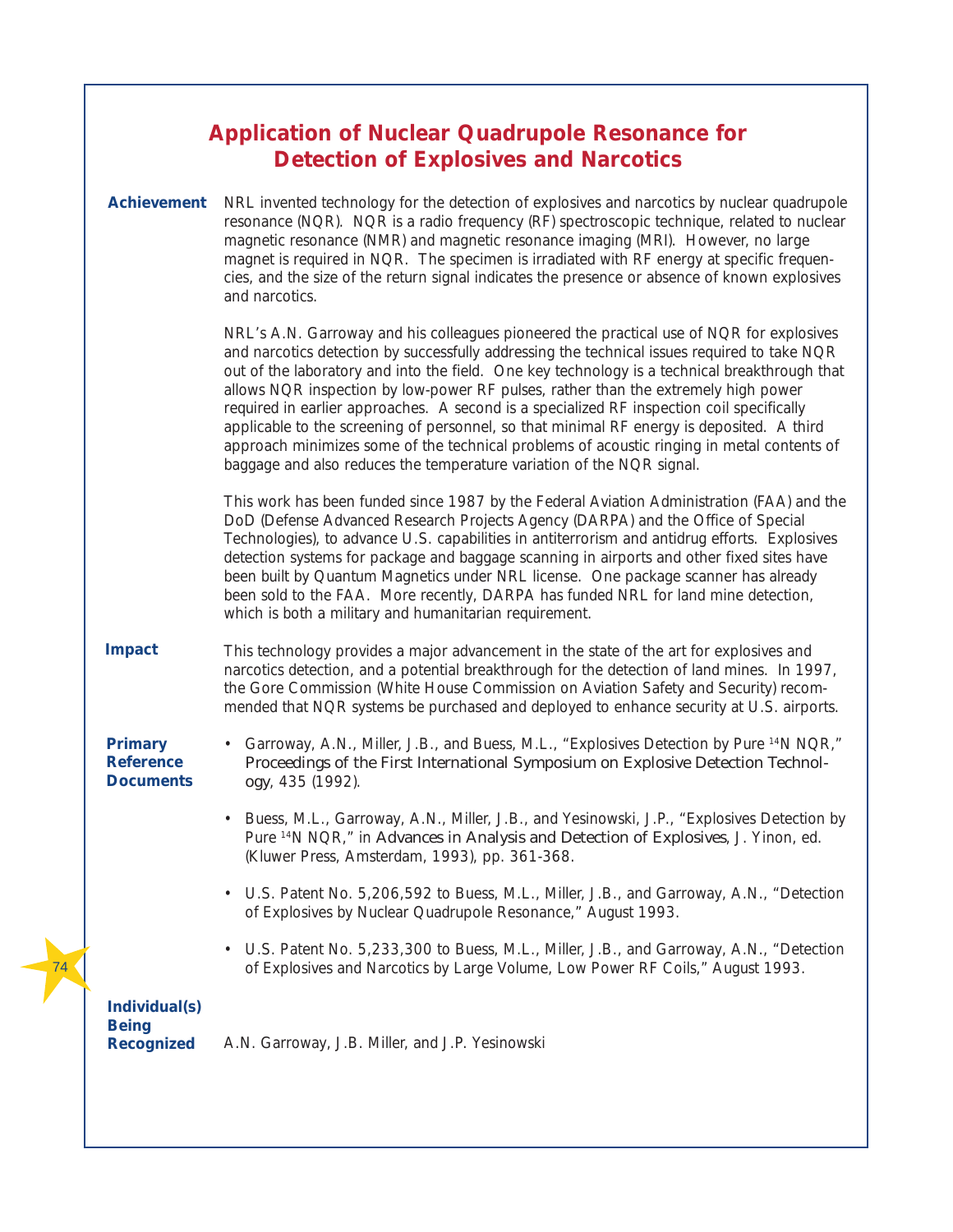## **Tactical Receive Equipment**

| <b>Achievement</b>                                        | In the area of tactical receive equipment, NRL developed two major items: the Multi-Mission<br>Advanced Tactical Terminal (MATT) and the Improved Data Modem (IDM).                                                                                                                                                                                                                                                                                                                                                                                                                                                                                                                                                                                                                                                                                                                                                                                                                                                                    |
|-----------------------------------------------------------|----------------------------------------------------------------------------------------------------------------------------------------------------------------------------------------------------------------------------------------------------------------------------------------------------------------------------------------------------------------------------------------------------------------------------------------------------------------------------------------------------------------------------------------------------------------------------------------------------------------------------------------------------------------------------------------------------------------------------------------------------------------------------------------------------------------------------------------------------------------------------------------------------------------------------------------------------------------------------------------------------------------------------------------|
|                                                           | MATT: The MATT is a satellite communications, ultra-high-frequency, four-channel radio<br>terminal, with a multiuser format output capability in an $8 \times 8 \times 19$ -inch frame. This self-<br>contained unit is capable of simultaneously receiving, decrypting, and processing intelligence<br>reports. The U.S. Special Operations Command (SOCOM) selected NRL to develop the<br>unit. NRL successfully met SOCOM design requirements and delivered the first qualified<br>units in 24 months. Even today, there are no other military-qualified intelligence terminals<br>housed in such a small package. The successful evaluation of the MATT led to the milestone<br>decision for full rate production and transfer of the technology to industry. The production<br>contract was awarded to Allied Signal Communication Systems.                                                                                                                                                                                       |
|                                                           | IDM: In 1990, the Air Force chose NRL to lead a multiservice, multidiscipline team in<br>developing a high-speed digital data modem for use by F-16 aircraft to rapidly pass targeting<br>data and situational awareness updates. NRL's successful record in space and satellite<br>systems development made it uniquely qualified for the task of maximizing performance,<br>reliability, and quality, while minimizing size, weight, and power. Just nine months later,<br>NRL had developed, produced, and delivered the first five units for aircraft integration.<br>Throughout the process, NRL designed in features to enhance reliability and simplify<br>automated assembly and production. In 1993, the technology transfer process was com-<br>pleted, three months ahead of schedule and under budget, with the award of an Air Force<br>contract to a small business using the drawing package delivered by NRL. The Air Force<br>considers the IDM program to be one of the finest examples of acquisition streamlining. |
| <b>Impact</b>                                             | MATT filled a need for a miniaturized multifunction radio and processor that provides near-<br>real-time national intelligence data to field commanders or tactical fighters. In addition,<br>MATT provides the ability to combine both intelligence and theater data in the selection of<br>targets. The IDM program established the first digital data link capability between fighter<br>aircraft and between fighter aircraft and ground units. The IDM provides pilots the ability to<br>do in seconds (or less) what used to take several minutes by voice radio, thus minimizing<br>exposure to enemy jamming and/or transmission interception. It is used on Air Force F-<br>16s <sup>1</sup> and Navy carrier-based EA-6Bs serving in Bosnia and the Persian Gulf.                                                                                                                                                                                                                                                            |
| <b>Primary</b><br><b>Reference</b>                        | • MATT System Operator's Manual, NRAD 0.07.388.5 (January 18, 1993).                                                                                                                                                                                                                                                                                                                                                                                                                                                                                                                                                                                                                                                                                                                                                                                                                                                                                                                                                                   |
| <b>Documents</b>                                          | • MATT Certification Approval, NSA R091819 (December 1993).                                                                                                                                                                                                                                                                                                                                                                                                                                                                                                                                                                                                                                                                                                                                                                                                                                                                                                                                                                            |
|                                                           | Final Operation Evaluation of MATT, USS Port Royal R070017 (June 1996).<br>٠                                                                                                                                                                                                                                                                                                                                                                                                                                                                                                                                                                                                                                                                                                                                                                                                                                                                                                                                                           |
|                                                           | Memorandum of Agreement Between the U.S. Air Force and NRL for the Development<br>$\bullet$<br>of the Improved Data Modem, December 5, 1990.                                                                                                                                                                                                                                                                                                                                                                                                                                                                                                                                                                                                                                                                                                                                                                                                                                                                                           |
| <b>Individual(s)</b><br><b>Being</b><br><b>Recognized</b> | R.E. Eisenhauer, R.F. Higgins, C. Herndon, and J. Phillips                                                                                                                                                                                                                                                                                                                                                                                                                                                                                                                                                                                                                                                                                                                                                                                                                                                                                                                                                                             |

<sup>1</sup> Covault, C., "F-16 Data Link Sharpens Close Air Support," *Aviation Week & Space Technology*, May 13, 1996.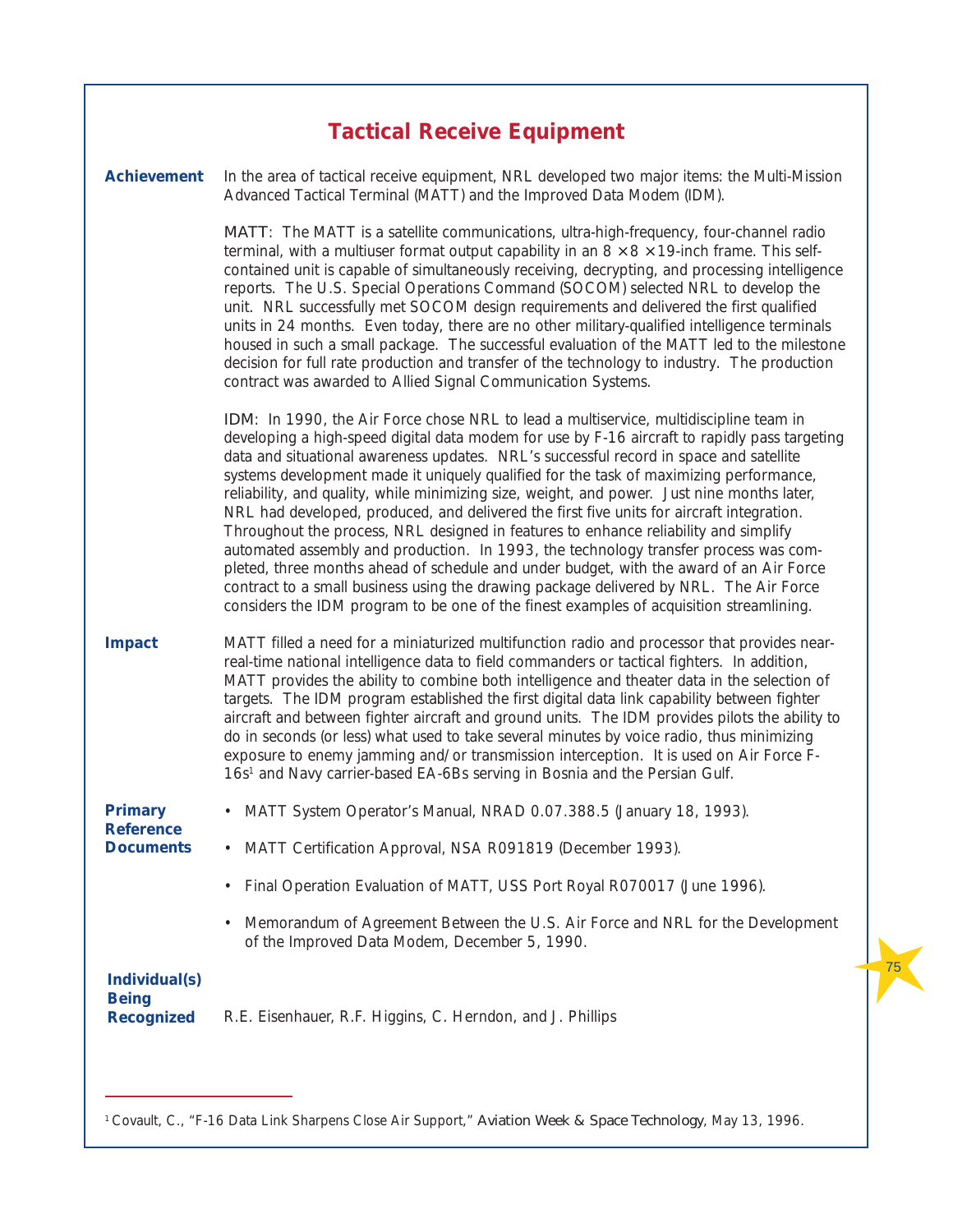#### **Naval Research Laboratory**

4555 Overlook Ave., S.W. Washington, DC 20375-5333

#### Author: **Don J. DeYoung Executive Assistant to the Director of Research**

Produced by the Technical Information Division

| Coordinator:            | <b>Kathleen Parrish</b>                |
|-------------------------|----------------------------------------|
| Editors:                | <b>Maureen Long and Saul Oresky</b>    |
| Cover design:           | <b>Cindy Allen and Donna Gloystein</b> |
| Composition and layout: | <b>Cindy Allen and Donna Gloystein</b> |

REVIEWED AND APPROVED NRL/PU/1001--98-359

Irmon

Dr. Timothy Coffey Director of Research

June 1998

Approved for public release; distribution unlimited.